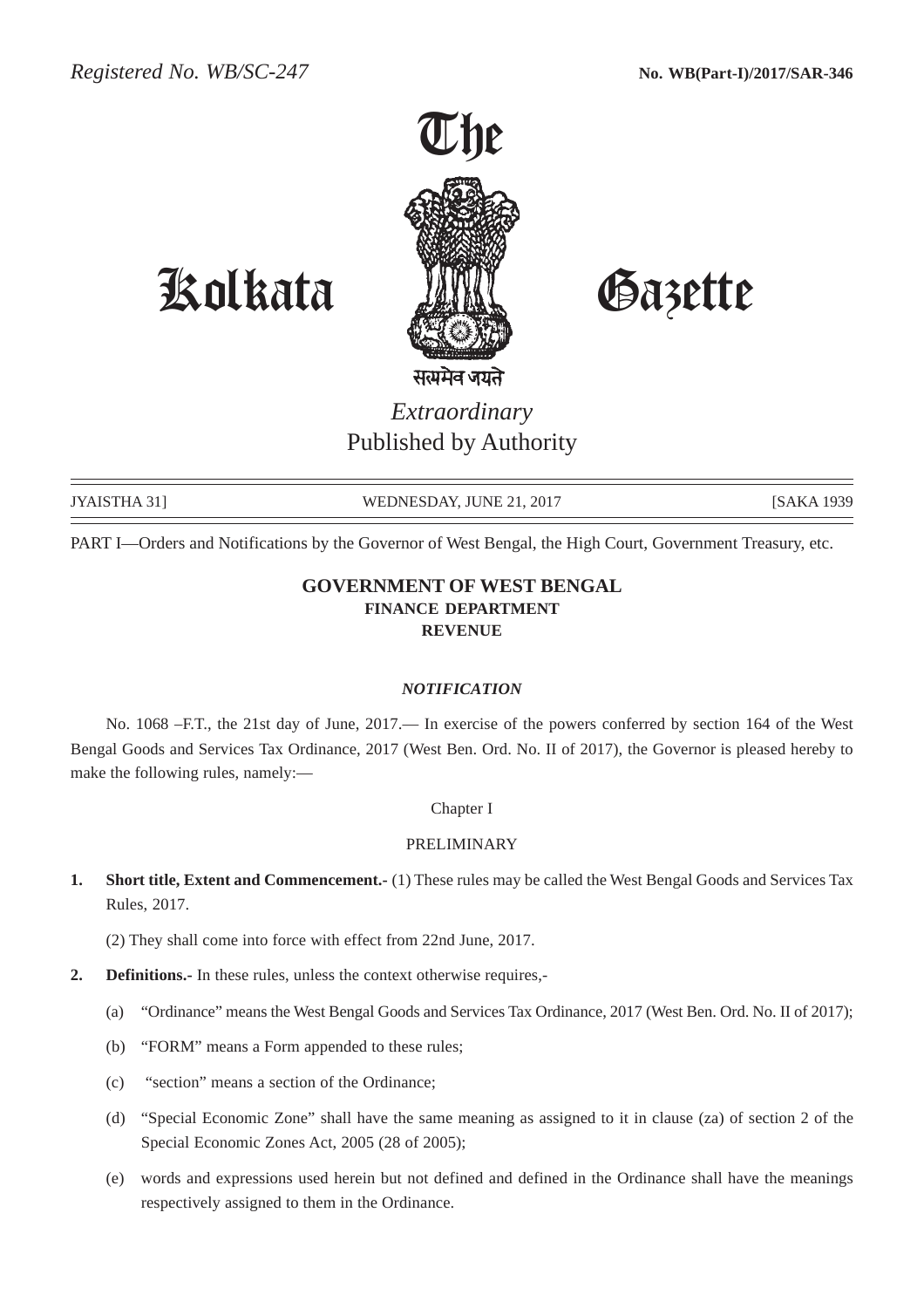#### Chapter II

#### COMPOSITION RULES

**3. Intimation for composition levy.-** (1) Any person who has been granted registration on a provisional basis under clause (b) of sub-rule (1) of rule 24 and who opts to pay tax under section 10, shall electronically file an intimation in **FORM GST CMP-01**, duly signed or verified through electronic verification code, on the common portal, either directly or through a Facilitation Centre notified by the Commissioner, prior to the appointed day, but not later than thirty days after the said day, or such further period as may be extended by the Commissioner in this behalf:

Provided that where the intimation in **FORM GST CMP-01** is filed after the appointed day, the registered person shall not collect any tax from the appointed day but shall issue bill of supply for supplies made after the said day.

(2) Any person who applies for registration under sub-rule (1) of rule 8 may give an option to pay tax under section 10 in Part B of **FORM GST REG-01**, which shall be considered as an intimation to pay tax under the said section.

(3) Any registered person who opts to pay tax under section 10 shall electronically file an intimation in **FORM GST CMP-02**, duly signed or verified through electronic verification code, on the common portal, either directly or through a Facilitation Centre notified by the Commissioner, prior to the commencement of the financial year for which the option to pay tax under the aforesaid section is exercised and shall furnish the statement in **FORM GST ITC-03** in accordance with the provisions of sub-rule (4) of rule 44 within a period of sixty days from the commencement of the relevant financial year.

(4) Any person who files an intimation under sub-rule (1) to pay tax under section 10 shall furnish the details of stock, including the inward supply of goods received from unregistered persons, held by him on the day preceding the date from which he opts to pay tax under the said section, electronically, in **FORM GST CMP-03**, on the common portal, either directly or through a Facilitation Centre notified by the Commissioner, within a period of sixty days from the date on which the option for composition levy is exercised or within such further period as may be extended by the Commissioner in this behalf.

(5) Any intimation under sub-rule (1) or sub-rule (3) in respect of any place of business in any State or Union territory shall be deemed to be an intimation in respect of all other places of business registered on the same Permanent Account Number.

**4. Effective date for composition levy.-** (1) The option to pay tax under section 10 shall be effective from the beginning of the financial year, where the intimation is filed under sub-rule (3) of rule 3 and the appointed day where the intimation is filed under sub-rule (1) of the said rule.

(2) The intimation under sub-rule (2) of rule 3, shall be considered only after the grant of registration to the applicant and his option to pay tax under section 10 shall be effective from the date fixed under sub-rule (2) or (3) of rule 10.

- **5. Conditions and restrictions for composition levy.-** (1) The person exercising the option to pay tax under section 10 shall comply with the following conditions, namely:—
	- (a) he is neither a casual taxable person nor a non-resident taxable person;
	- (b) the goods held in stock by him on the appointed day have not been purchased in the course of inter-State trade or commerce or imported from a place outside India or received from his branch situated outside the State or from his agent or principal outside the State, where the option is exercised under sub-rule (1) of rule 3;
	- (c) the goods held in stock by him have not been purchased from an unregistered supplier and where purchased, he pays the tax under sub-section (4) of section 9;
	- (d) he shall pay tax under sub-section (3) or sub-section (4) of section 9 on inward supply of goods or services or both;
	- (e) he was not engaged in the manufacture of goods as notified under clause (e) of sub-section (2) of section 10, during the preceding financial year;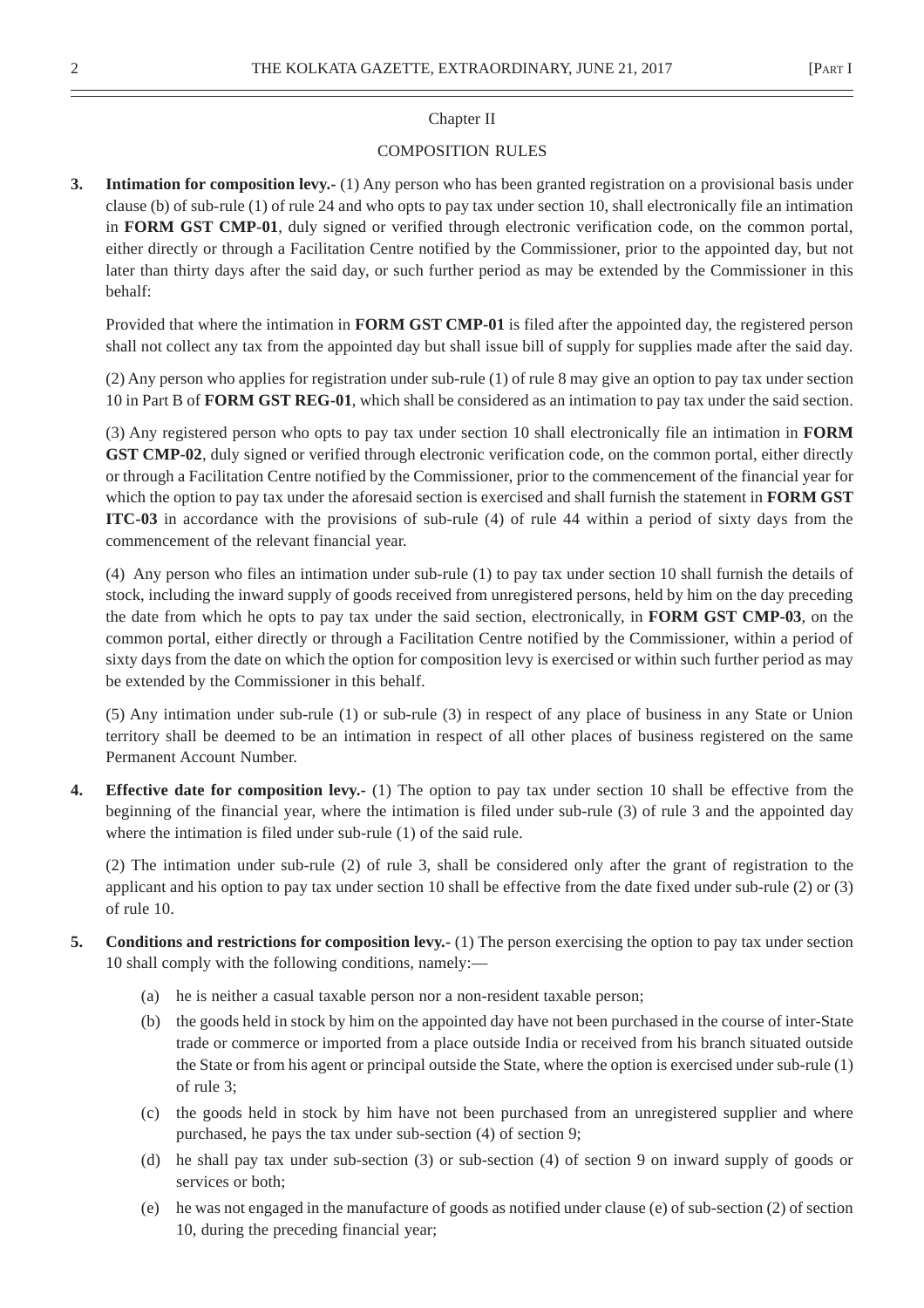- (f) he shall mention the words "composition taxable person, not eligible to collect tax on supplies" at the top of the bill of supply issued by him; and
- (g) he shall mention the words "composition taxable person" on every notice or signboard displayed at a prominent place at his principal place of business and at every additional place or places of business.

(2) The registered person paying tax under section 10 may not file a fresh intimation every year and he may continue to pay tax under the said section subject to the provisions of the Ordinance and these rules.

**6. Validity of composition levy.-** (1)The option exercised by a registered person to pay tax under section 10 shall remain valid so long as he satisfies all the conditions mentioned in the said section and under these rules.

(2) The person referred to in sub-rule (1) shall be liable to pay tax under sub-section (1) of section 9 from the day he ceases to satisfy any of the conditions mentioned in section 10 or the provisions of this Chapter and shall issue tax invoice for every taxable supply made thereafter and he shall also file an intimation for withdrawal from the scheme in **FORM GST CMP-04** within seven days of the occurrence of such event.

(3) The registered person who intends to withdraw from the composition scheme shall, before the date of such withdrawal, file an application in **FORM GST CMP-04**, duly signed or verified through electronic verification code, electronically on the common portal.

(4) Where the proper officer has reasons to believe that the registered person was not eligible to pay tax under section 10 or has contravened the provisions of the Ordinance or provisions of this Chapter, he may issue a notice to such person in **FORM GST CMP-05** to show cause within fifteen days of the receipt of such notice as to why the option to pay tax under section 10 shall not be denied.

(5) Upon receipt of the reply to the show cause notice issued under sub-rule (4) from the registered person in **FORM GST CMP-06**, the proper officer shall issue an order in **FORM GST CMP-07** within a period of thirty days of the receipt of such reply, either accepting the reply, or denying the option to pay tax under section 10 from the date of the option or from the date of the event concerning such contravention, as the case may be.

(6) Every person who has furnished an intimation under sub-rule (2) or filed an application for withdrawal under sub-rule (3) or a person in respect of whom an order of withdrawal of option has been passed in **FORM GST CMP-07** under sub-rule (5), may electronically furnish at the common portal, either directly or through a Facilitation Centre notified by the Commissioner, a statement in **FORM GST ITC-01** containing details of the stock of inputs and inputs contained in semi-finished or finished goods held in stock by him on the date on which the option is withdrawn or denied, within a period of thirty days from the date from which the option is withdrawn or from the date of the order passed in **FORM GST CMP-07**, as the case may be.

(7) Any intimation or application for withdrawal under sub-rule (2) or (3) or denial of the option to pay tax under section 10 in accordance with sub-rule (5) in respect of any place of business in any State or Union territory, shall be deemed to be an intimation in respect of all other places of business registered on the same Permanent Account Number.

**7. Rate of tax of the composition levy.-** The category of registered persons, eligible for composition levy under section 10 and the provisions of this Chapter, specified in column (2) of the Table below shall pay tax under section 10 at the rate specified in column (3) of the said Table:-

| Sl. No. | Category of registered persons                                                                          | Rate of tax              |
|---------|---------------------------------------------------------------------------------------------------------|--------------------------|
| (1)     | (2)                                                                                                     | (3)                      |
|         | Manufacturers, other than manufacturers of such goods as may<br>be notified by the Government           | one per cent.            |
|         | Suppliers making supplies referred to in clause (b) of paragraph 6<br>of Schedule II                    | two and a half per cent. |
|         | Any other supplier eligible for composition levy under section 10<br>and the provisions of this Chapter | half per cent.           |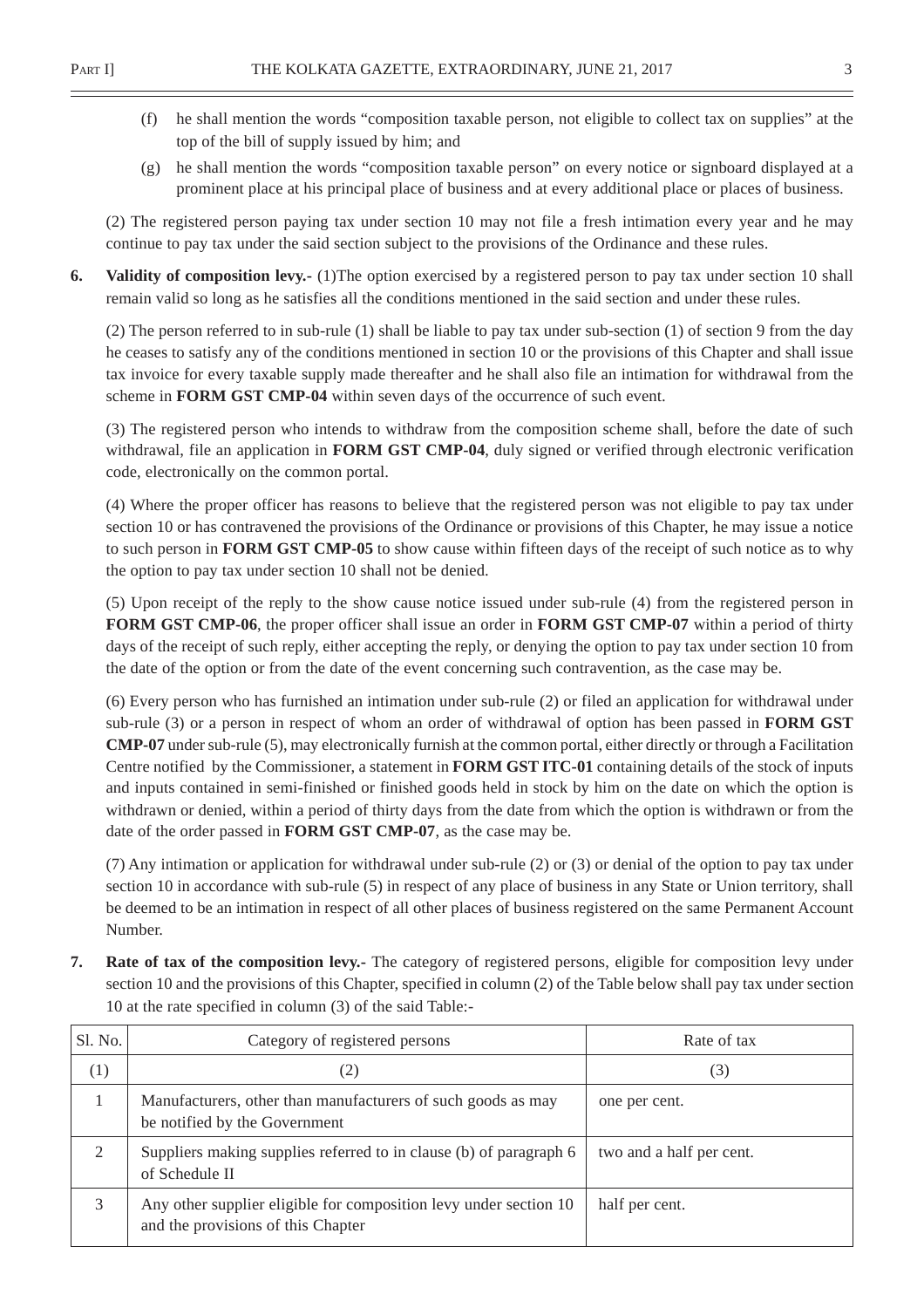#### Chapter III

#### **REGISTRATION**

**8. Application for registration.-**(1) Every person, other than a non-resident taxable person, a person required to deduct tax at source under section 51, a person required to collect tax at source under section 52 and a person supplying online information and database access or retrieval services from a place outside India to a non-taxable online recipient referred to in section 14 of the Integrated Goods and Services Tax Act, 2017 (13 of 2017) who is liable to be registered under sub-section (1) of section 25 and every person seeking registration under sub-section (3) of section 25 (hereafter in this Chapter referred to as "the applicant") shall, before applying for registration, declare his Permanent Account Number, mobile number, e-mail address, State or Union territory in **Part A** of **FORM GST REG-01** on the common portal, either directly or through a Facilitation Centre notified by the Commissioner:

Provided that a person having a unit(s) in a Special Economic Zone or being a Special Economic Zone developer shall make a separate application for registration as a business vertical distinct from his other units located outside the Special Economic Zone:

Provided further that every person being an Input Service Distributor shall make a separate application for registration as such Input Service Distributor.

- (2) (a) The Permanent Account Number shall be validated online by the common portal from the database maintained by the Central Board of Direct Taxes.
	- (b) The mobile number declared under sub-rule (1) shall be verified through a one-time password sent to the said mobile number; and
	- (c) The e-mail address declared under sub-rule (1) shall be verified through a separate one-time password sent to the said e-mail address.

(3) On successful verification of the Permanent Account Number, mobile number and e-mail address, a temporary reference number shall be generated and communicated to the applicant on the said mobile number and e-mail address.

(4) Using the reference number generated under sub-rule (3), the applicant shall electronically submit an application in **Part B** of **FORM GST REG-01**, duly signed or verified through electronic verification code, along with the documents specified in the said Form at the common portal, either directly or through a Facilitation Centre notified by the Commissioner.

(5) On receipt of an application under sub-rule (4), an acknowledgement shall be issued electronically to the applicant in **FORM GST REG-02**.

(6) A person applying for registration as a casual taxable person shall be given a temporary reference number by the common portal for making advance deposit of tax in accordance with the provisions of section 27 and the acknowledgement under sub-rule (5) shall be issued electronically only after the said deposit.

**9. Verification of the application and approval.-**(1) The application shall be forwarded to the proper officer who shall examine the application and the accompanying documents and if the same are found to be in order, approve the grant of registration to the applicant within a period of three working days from the date of submission of the application.

(2) Where the application submitted under rule 8 is found to be deficient, either in terms of any information or any document required to be furnished under the said rule, or where the proper officer requires any clarification with regard to any information provided in the application or documents furnished therewith, he may issue a notice to the applicant electronically in **FORM GST REG-03** within a period of three working days from the date of submission of the application and the applicant shall furnish such clarification, information or documents electronically, in **FORM GST REG-04**, within a period of seven working days from the date of the receipt of such notice.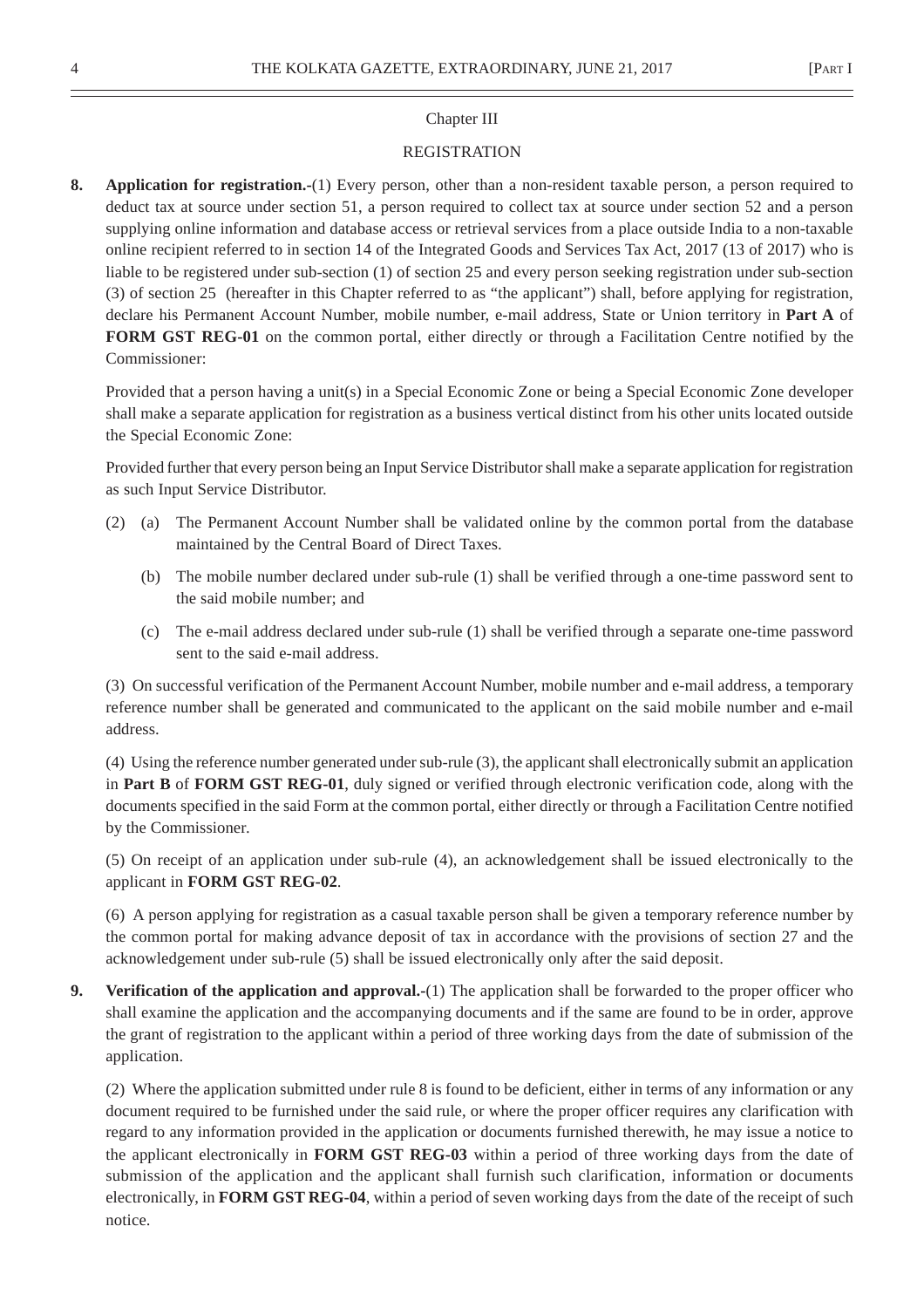*Explanation.-* For the purposes of this sub-rule, the expression "clarification" includes modification or correction of particulars declared in the application for registration, other than Permanent Account Number, State, mobile number and e-mail address declared in **Part A** of **FORM GST REG-01**.

(3) Where the proper officer is satisfied with the clarification, information or documents furnished by the applicant, he may approve the grant of registration to the applicant within a period of seven working days from the date of the receipt of such clarification or information or documents.

(4) Where no reply is furnished by the applicant in response to the notice issued under sub-rule (2) or where the proper officer is not satisfied with the clarification, information or documents furnished, he shall, for reasons to be recorded in writing, reject such application and inform the applicant electronically in **FORM GST REG-05.**

- (5) If the proper officer fails to take any action,—
	- (a) within a period of three working days from the date of submission of the application; or
	- (b) within a period of seven working days from the date of the receipt of the clarification, information or documents furnished by the applicant under sub-rule (2), the application for grant of registration shall be deemed to have been approved.
- **10. Issue of registration certificate.-** (1) Subject to the provisions of sub-section (12) of section 25, where the application for grant of registration has been approved under rule 9, a certificate of registration in **FORM GST REG-06** showing the principal place of business and additional place or places of business shall be made available to the applicant on the common portal and a Goods and Services Tax Identification Number shall be assigned subject to the following characters, namely:-
	- (a) two characters for the State code;
	- (b) ten characters for the Permanent Account Number or the Tax Deduction and Collection Account Number;
	- (c) two characters for the entity code; and
	- (d) one checksum character.

(2) The registration shall be effective from the date on which the person becomes liable to registration where the application for registration has been submitted within a period of thirty days from such date.

(3) Where an application for registration has been submitted by the applicant after the expiry of thirty days from the date of his becoming liable to registration, the effective date of registration shall be the date of the grant of registration under sub-rule (1) or sub-rule (3) or sub-rule (5) of rule 9.

(4) Every certificate of registration shall be digitally signed by the proper officer under the Ordinance.

(5) Where the registration has been granted under sub-rule (5) of rule 9, the applicant shall be communicated the registration number, and the certificate of registration under sub-rule (1), duly signed or verified through electronic verification code, shall be made available to him on the common portal, within a period of three days after the expiry of the period specified in sub-rule (5) of rule 9.

- **11.** Separate registration for multiple business verticals within a State or a Union territory.- (1) Any person having multiple business verticals within a State or a Union territory, requiring a separate registration for any of its business verticals under sub-section (2) of section 25 shall be granted separate registration in respect of each of the verticals subject to the following conditions, namely:-
	- (a) such person has more than one business vertical as defined in clause (18) of section 2;
	- (b) the business vertical of a taxable person shall not be granted registration to pay tax under section 10 if any one of the other business verticals of the same person is paying tax under section 9;
	- (c) all separately registered business verticals of such person shall pay tax under the Ordinance on supply of goods or services or both made to another registered business vertical of such person and issue a tax invoice for such supply.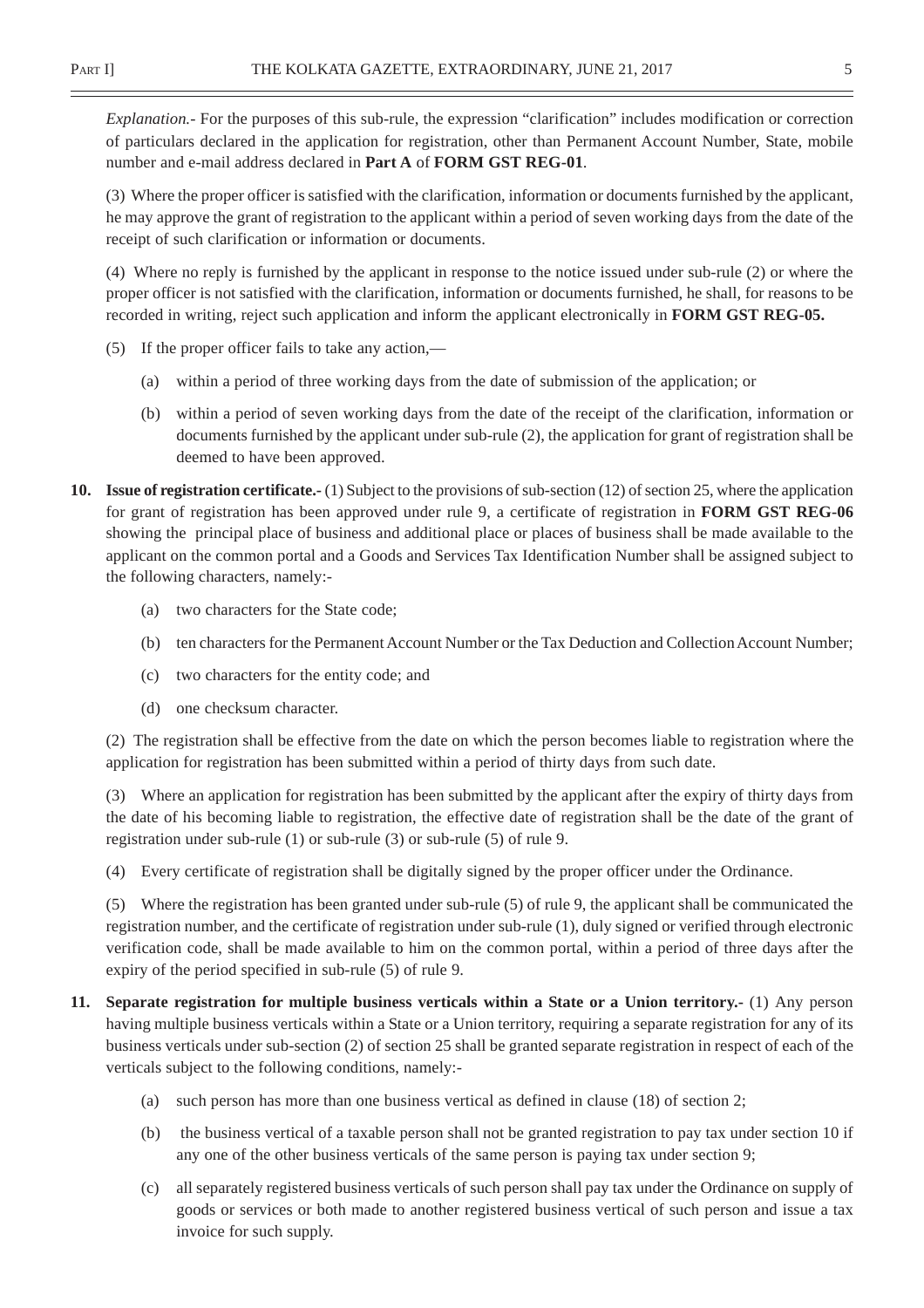*Explanation.-* For the purposes of clause (b), it is hereby clarified that where any business vertical of a registered person that has been granted a separate registration becomes ineligible to pay tax under section 10, all other business verticals of the said person shall become ineligible to pay tax under the said section.

(2) A registered person eligible to obtain separate registration for business verticals may submit a separate application in **FORM GST REG-01** in respect of each such vertical.

(3) The provisions of rule 9 and rule 10 relating to the verification and the grant of registration shall, *mutatis mutandis,* apply to an application submitted under this rule.

**12. Grant of registration to persons required to deduct tax at source or to collect tax at source.-** (1) Any person required to deduct tax in accordance with the provisions of section 51 or a person required to collect tax at source in accordance with the provisions of section 52 shall electronically submit an application, duly signed or verified through electronic verification code, in **FORM GST REG-07** for the grant of registration through the common portal, either directly or through a Facilitation Centre notified by the Commissioner.

(2) The proper officer may grant registration after due verification and issue a certificate of registration in **FORM GST REG-06** within a period of three working days from the date of submission of the application.

(3) Where, upon an enquiry or pursuant to any other proceeding under the Ordinance, the proper officer is satisfied that a person to whom a certificate of registration in **FORM GST REG-06** has been issued is no longer liable to deduct tax at source under section 51 or collect tax at source under section 52, the said officer may cancel the registration issued under sub-rule (2) and such cancellation shall be communicated to the said person electronically in **FORM GST REG-08:**

Provided that the proper officer shall follow the procedure as provided in rule 22 for the cancellation of registration.

**13. Grant of registration to non-resident taxable person.-** (1) A non-resident taxable person shall electronically submit an application, along with a self-attested copy of his valid passport, for registration, duly signed or verified through electronic verification code, in **FORM GST REG-09**, at least five days prior to the commencement of business at the common portal either directly or through a Facilitation Centre notified by the Commissioner:

Provided that in the case of a business entity incorporated or established outside India, the application for registration shall be submitted along with its tax identification number or unique number on the basis of which the entity is identified by the Government of that country or its Permanent Account Number, if available.

(2) A person applying for registration as a non-resident taxable person shall be given a temporary reference number by the common portal for making an advance deposit of tax in accordance with the provisions of section 27 and the acknowledgement under sub-rule (5) of rule 8 shall be issued electronically only after the said deposit in his electronic cash ledger.

(3) The provisions of rule 9 and rule 10 relating to the verification and the grant of registration shall, *mutatis mutandis,* apply to an application submitted under this rule.

(4) The application for registration made by a non-resident taxable person shall be signed by his authorised signatory who shall be a person resident in India having a valid Permanent Account Number.

**14. Grant of registration to a person supplying online information and database access or retrieval services from a place outside India to a non-taxable online recipient.**-(1)Any person supplying online information and database access or retrieval services from a place outside India to a non-taxable online recipient shall electronically submit an application for registration, duly signed or verified through electronic verification code, in **FORM GST REG-10**, at the common portal, either directly or through a Facilitation Centre notified by the Commissioner.

(2) The applicant referred to in sub-rule (1) shall be granted registration, in **FORM GST REG-06,** subject to such conditions and restrictions and by such officer as may be notified by the State Government on the recommendations of the Council.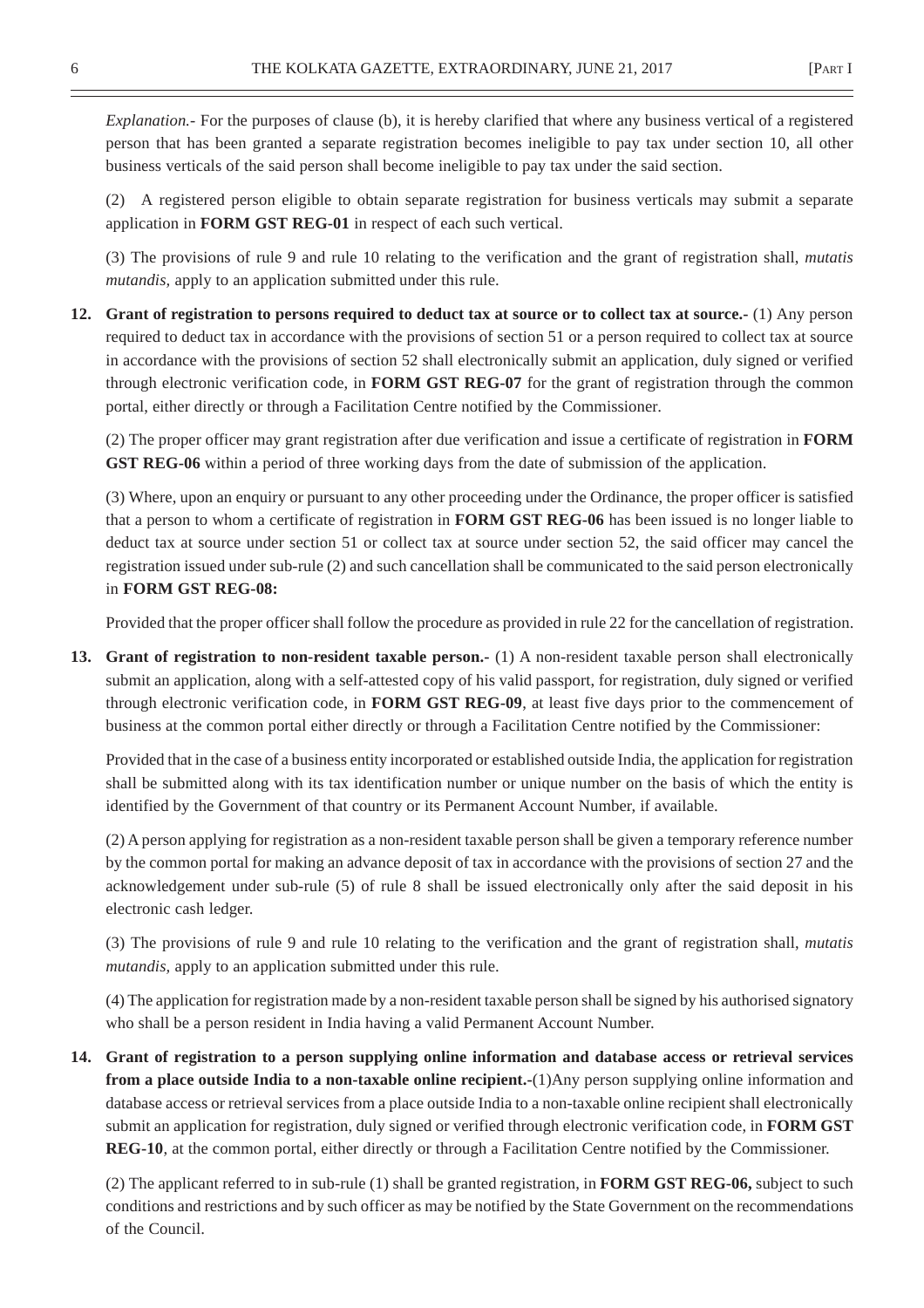**15. Extension in period of operation by casual taxable person and non-resident taxable person.-** (1) Where a registered casual taxable person or a non-resident taxable person intends to extend the period of registration indicated in his application of registration, an application in **FORM GST REG-11** shall be submitted electronically through the common portal, either directly or through a Facilitation Centre notified by the Commissioner, by such person before the end of the validity of registration granted to him.

(2) The application under sub-rule (1) shall be acknowledged only on payment of the amount specified in subsection (2) of section 27.

- **16.** *Suo moto* **registration.-** (1) Where, pursuant to any survey, enquiry, inspection, search or any other proceedings under the Ordinance, the proper officer finds that a person liable to registration under the Ordinance has failed to apply for such registration, such officer may register the said person on a temporary basis and issue an order in **FORM GST REG- 12**.
	- (2) The registration granted under sub-rule (1) shall be effective from the date of such order granting registration.

(3) Every person to whom a temporary registration has been granted under sub-rule (1) shall, within a period of ninety days from the date of the grant of such registration, submit an application for registration in the form and manner provided in rule 8 or rule 12:

Provided that where the said person has filed an appeal against the grant of temporary registration, in such case, the application for registration shall be submitted within a period of thirty days from the date of the issuance of the order upholding the liability to registration by the Appellate Authority.

(4) The provisions of rule 9 and rule 10 relating to verification and the issue of the certificate of registration shall, *mutatis mutandis,* apply to an application submitted under sub-rule (3).

(5) The Goods and Services Tax Identification Number assigned, pursuant to the verification under sub-rule (4), shall be effective from the date of the order granting registration under sub-rule (1).

**17. Assignment of Unique Identity Number to certain special entities.-** (1) Every person required to be granted a Unique Identity Number in accordance with the provisions of sub-section (9) of section 25 may submit an application electronically in **FORM GST REG-13**, duly signed or verified through electronic verification code, in the manner specified in rule 8 at the common portal, either directly or through a Facilitation Centre notified by the Commissioner.

(2) The proper officer may, upon submission of an application in **FORM GST REG-13** or after filling up the said form, assign a Unique Identity Number to the said person and issue a certificate in **FORM GST REG-06** within a period of three working days from the date of the submission of the application*.*

**18. Display of registration certificate and Goods and Services Tax Identification Number on the name board.-** (1) Every registered person shall display his certificate of registration in a prominent location at his principal place of business and at every additional place or places of business.

(2) Every registered person shall display his Goods and Services Tax Identification Number on the name board exhibited at the entry of his principal place of business and at every additional place or places of business.

**19. Amendment of registration.-** (1) Where there is any change in any of the particulars furnished in the application for registration in **FORM GST REG-01** or **FORM GST REG-07** or **FORM GST REG-09** or **FORM GST REG-10** or for Unique Identity Number in **FORM GST-REG-13**, either at the time of obtaining registration or Unique Identity Number or as amended from time to time, the registered person shall, within a period of fifteen days of such change, submit an application, duly signed or verified through electronic verification code, electronically in **FORM GST REG-14**, along with the documents relating to such change at the common portal, either directly or through a Facilitation Centre notified by the Commissioner:

Provided that  $-$  (a) where the change relates to,—

- (i) legal name of business;
- (ii) address of the principal place of business or any additional place(s) of business; or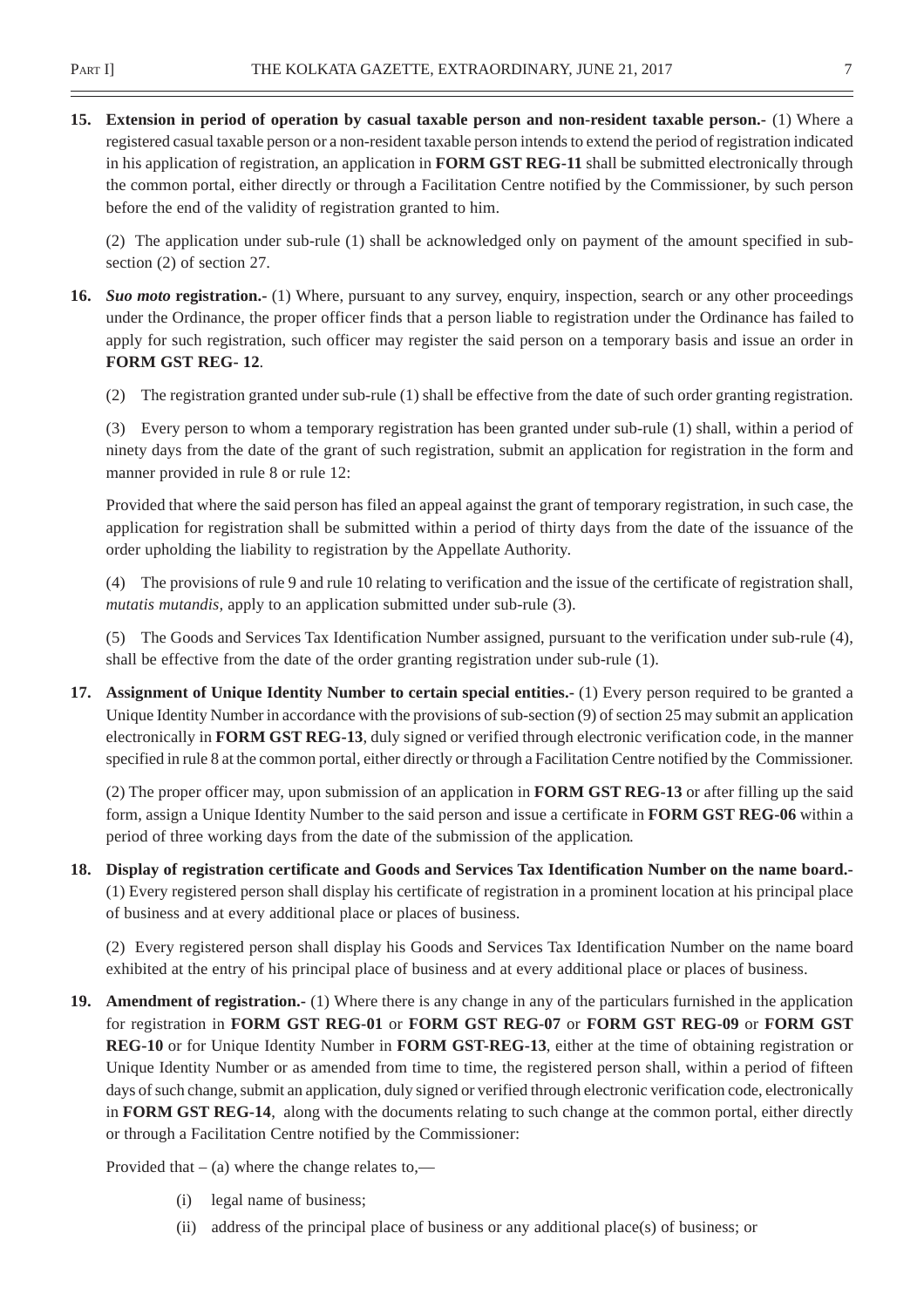(iii) addition, deletion or retirement of partners or directors, Karta, Managing Committee, Board of Trustees, Chief Executive Officer or equivalent, responsible for the day to day affairs of the business,—

which does not warrant cancellation of registration under section 29, the proper officer shall, after due verification, approve the amendment within a period of fifteen working days from the date of the receipt of the application in **FORM GST REG-14** and issue an order in **FORM GST REG-15** electronically and such amendment shall take effect from the date of the occurrence of the event warranting such amendment;

- (b) the change relating to sub-clause (i) and sub-clause (iii) of clause (a) in any State or Union territory shall be applicable for all registrations of the registered person obtained under the provisions of this Chapter on the same Permanent Account Number;
- (c) where the change relates to any particulars other than those specified in clause (a), the certificate of registration shall stand amended upon submission of the application in **FORM GST REG- 14** on the common portal;
- (d) where a change in the constitution of any business results in the change of the Permanent Account Number of a registered person, the said person shall apply for fresh registration in **FORM GST REG-01**:

Provided further that any change in the mobile number or e-mail address of the authorised signatory submitted under this rule, as amended from time to time, shall be carried out only after online verification through the common portal in the manner provided under the said rule.

(2) Where the proper officer is of the opinion that the amendment sought under sub-rule (1) is either not warranted or the documents furnished therewith are incomplete or incorrect, he may, within a period of fifteen working days from the date of the receipt of the application in **FORM GST REG-14**, serve a notice in **FORM GST REG-03,** requiring the registered person to show cause, within a period of seven working days of the service of the said notice, as to why the application submitted under sub-rule (1) shall not be rejected.

(3) The registered person shall furnish a reply to the notice to show cause, issued under sub-rule (2), in **FORM GST REG-04**, within a period of seven working days from the date of the service of the said notice.

(4) Where the reply furnished under sub-rule (3) is found to be not satisfactory or where no reply is furnished in response to the notice issued under sub-rule (2) within the period prescribed in sub-rule (3), the proper officer shall reject the application submitted under sub-rule (1) and pass an order in **FORM GST REG -05***.*

- (5) If the proper officer fails to take any action,—
	- (a) within a period of fifteen working days from the date of submission of the application, or
	- (b) within a period of seven working days from the date of the receipt of the reply to the notice to show cause under sub-rule (3), the certificate of registration shall stand amended to the extent applied for and the amended certificate shall be made available to the registered person on the common portal.
- **20. Application for cancellation of registration.-** A registered person, other than a person to whom a registration has been granted under rule 12 or a person to whom a Unique Identity Number has been granted under rule 17, seeking cancellation of his registration under sub-section (1) of section 29 shall electronically submit an application in FORM GST REG-16, including therein the details of inputs held in stock or inputs contained in semi-finished or finished goods held in stock and of capital goods held in stock on the date from which the cancellation of registration is sought, liability thereon, the details of the payment, if any, made against such liability and may furnish, along with the application, relevant documents in support thereof, at the common portal within a period of thirty days of the occurrence of the event warranting the cancellation, either directly or through a Facilitation Centre notified by the Commissioner:

Provided that no application for the cancellation of registration shall be considered in case of a taxable person, who has registered voluntarily, before the expiry of a period of one year from the effective date of registration.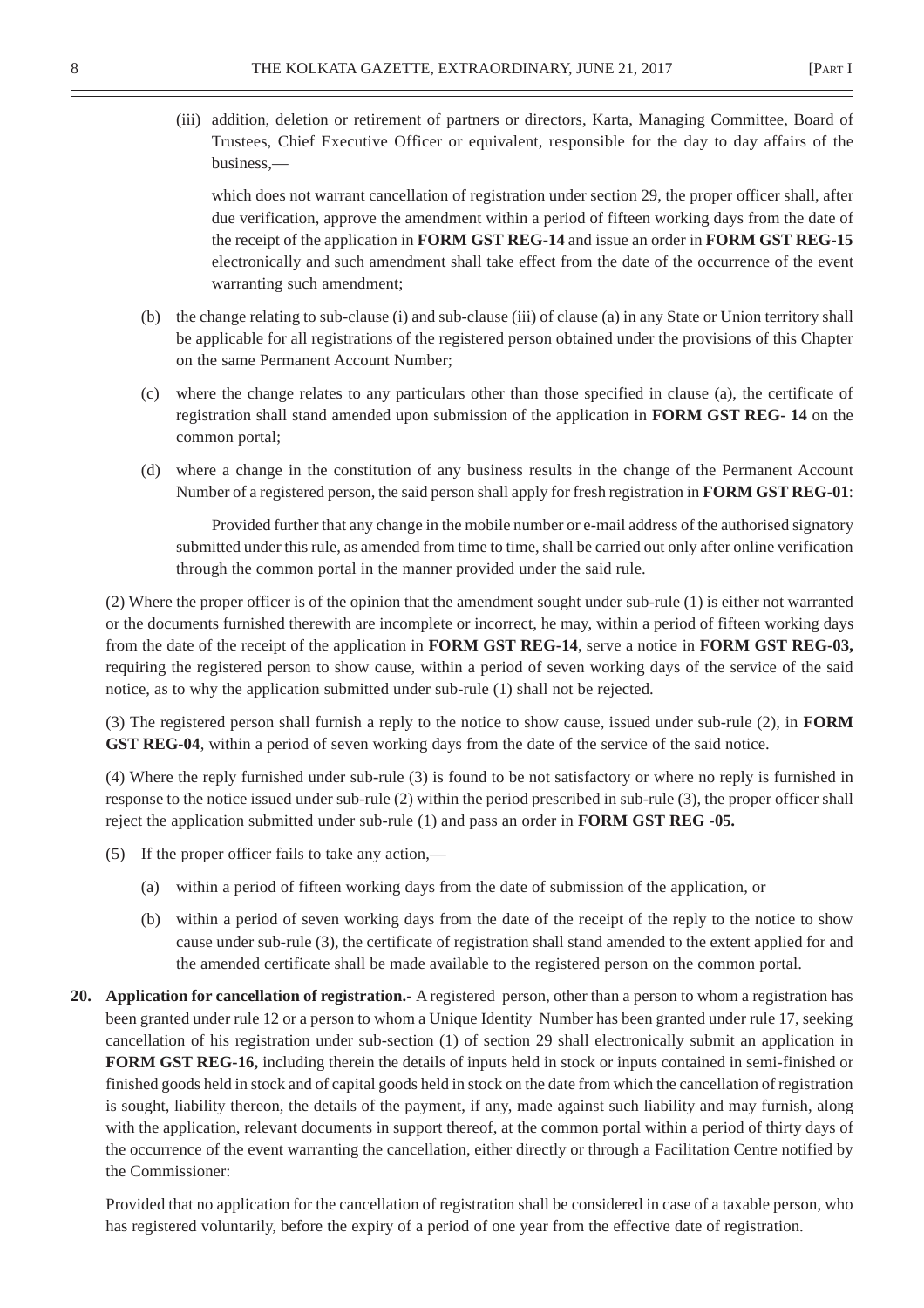- **21. Registration to be cancelled in certain cases.-** The registration granted to a person is liable to be cancelled, if the said person,—
	- (a) does not conduct any business from the declared place of business; or
	- (b) issues invoice or bill without supply of goods or services in violation of the provisions of this Ordinance, or the rules made thereunder.
- **22. Cancellation of registration.-** (1) Where the proper officer has reasons to believe that the registration of a person is liable to be cancelled under section 29, he shall issue a notice to such person in **FORM GST REG-17**, requiring him to show cause, within a period of seven working days from the date of the service of such notice, as to why his registration shall not be cancelled.

(2) The reply to the show cause notice issued under sub-rule (1) shall be furnished in **FORM REG–18** within the period specified in the said sub-rule.

(3) Where a person who has submitted an application for cancellation of his registration is no longer liable to be registered or his registration is liable to be cancelled, the proper officer shall issue an order in **FORM GST REG-19**, within a period of thirty days from the date of application submitted under rule 20 or, as the case may be, the date of the reply to the show cause issued under sub-rule (1), cancel the registration, with effect from a date to be determined by him and notify the taxable person, directing him to pay arrears of any tax, interest or penalty including the amount liable to be paid under sub-section (5) of section 29.

(4) Where the reply furnished under sub-rule (2) is found to be satisfactory, the proper officer shall drop the proceedings and pass an order in **FORM GST REG –20.**

(5) The provisions of sub-rule (3) shall, *mutatis mutandis,* apply to the legal heirs of a deceased proprietor, as if the application had been submitted by the proprietor himself.

**23. Revocation of cancellation of registration.-** (1) A registered person, whose registration is cancelled by the proper officer on his own motion, may submit an application for revocation of cancellation of registration, in **FORM GST REG-21**, to such proper officer, within a period of thirty days from the date of the service of the order of cancellation of registration at the common portal, either directly or through a Facilitation Centre notified by the Commissioner:

Provided that no application for revocation shall be filed, if the registration has been cancelled for the failure of the registered person to furnish returns, unless such returns are furnished and any amount due as tax, in terms of such returns, has been paid along with any amount payable towards interest, penalty and late fee in respect of the said returns.

- (2) (a) Where the proper officer is satisfied, for reasons to be recorded in writing, that there are sufficient grounds for revocation of cancellation of registration, he shall revoke the cancellation of registration by an order in **FORM GST REG-22** within a period of thirty days from the date of the receipt of the application and communicate the same to the applicant.
	- (b) The proper officer may, for reasons to be recorded in writing, under circumstances other than those specified in clause (a), by an order in **FORM GST REG-05**, reject the application for revocation of cancellation of registration and communicate the same to the applicant.

(3) The proper officer shall, before passing the order referred to in clause (b) of sub-rule (2), issue a notice in **FORM GST REG–23** requiring the applicant to show cause as to why the application submitted for revocation under sub-rule (1) should not be rejected and the applicant shall furnish the reply within a period of seven working days from the date of the service of the notice in **FORM GST REG-24**.

(4) Upon receipt of the information or clarification in **FORM GST REG-24**, the proper officer shall proceed to dispose of the application in the manner specified in sub-rule (2) within a period of thirty days from the date of the receipt of such information or clarification from the applicant.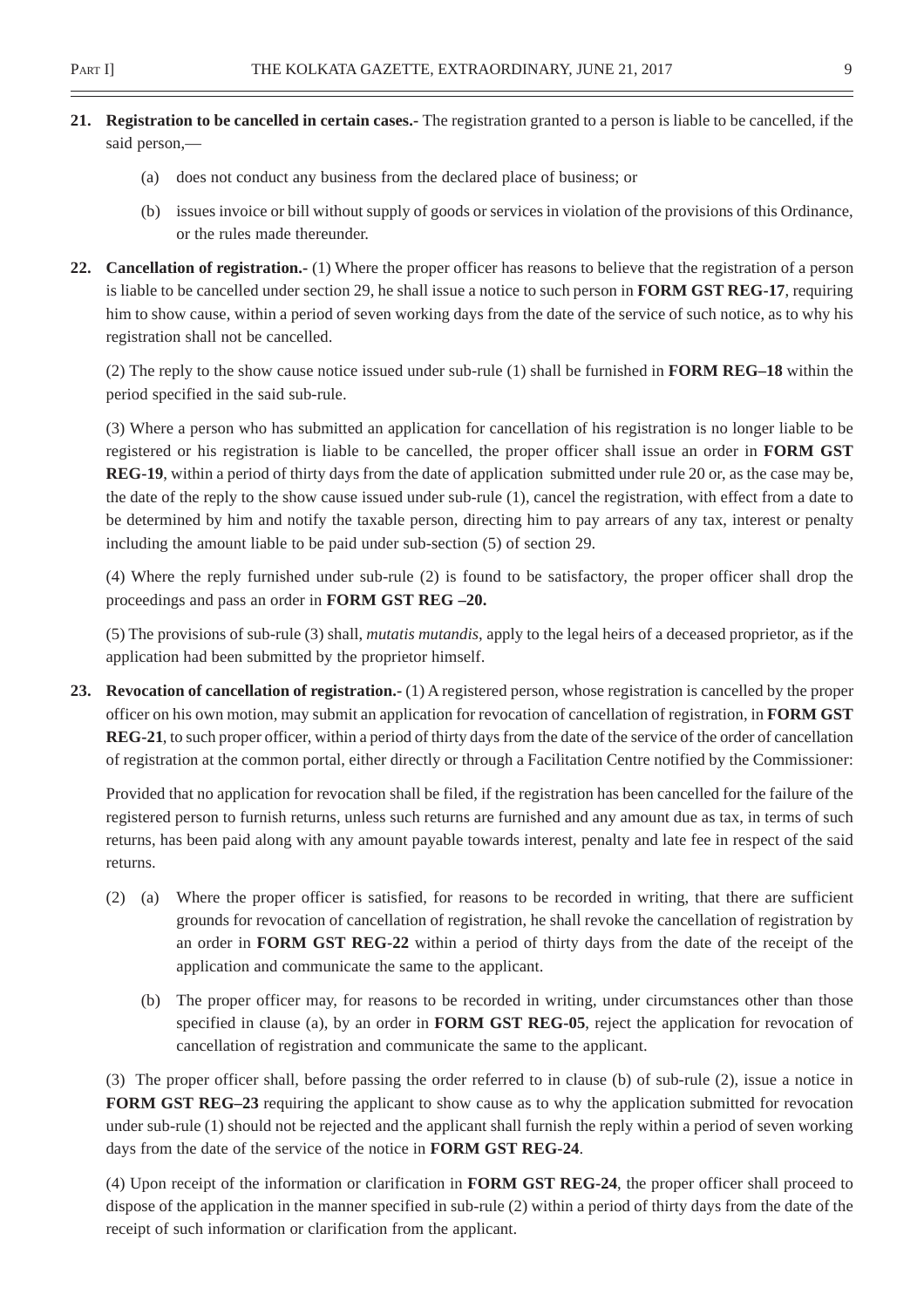- **24. Migration of persons registered under the existing law.-** (1) (a) Every person, other than a person deducting tax at source or an Input Service Distributor, registered under an existing law and having a Permanent Account Number issued under the provisions of the Income-tax Act, 1961 (Act 43 of 1961) shall enrol on the common portal by validating his e-mail address and mobile number, either directly or through a Facilitation Centre notified by the Commissioner.
	- (b) Upon enrolment under clause (a), the said person shall be granted registration on a provisional basis and a certificate of registration in **FORM GST REG-25**, incorporating the Goods and Services Tax Identification Number therein, shall be made available to him on the common portal:

Provided that a taxable person who has been granted multiple registrations under the existing law on the basis of a single Permanent Account Number shall be granted only one provisional registration under the Ordinance:

Provided further that a person having centralised registration under the provisions of Chapter V of the Finance Act, 1994 (32 of 1994) shall be granted only one provisional registration in the State or Union territory in which he is registered under the existing law.

- (2) (a) Every person who has been granted a provisional registration under sub-rule (1) shall submit an application electronically in **FORM GST REG–26**, duly signed or verified through electronic verification code, along with the information and documents specified in the said application, on the common portal either directly or through a Facilitation Centre notified by the Commissioner.
	- (b) The information asked for in clause (a) shall be furnished within a period of three months or within such further period as may be extended by the Commissioner in this behalf.
	- (c) If the information and the particulars furnished in the application are found, by the proper officer, to be correct and complete, a certificate of registration in **FORM GST REG-06** shall be made available to the registered person electronically on the common portal.

(3) Where the particulars or information specified in sub-rule (2) have either not been furnished or not found to be correct or complete, the proper officer shall, after serving a notice to show cause in **FORM GST REG-27** and after affording the person concerned a reasonable opportunity of being heard, cancel the provisional registration granted under sub-rule (1) and issue an order in **FORM GST REG-28**:

Provided that the show cause notice issued in **FORM GST REG- 27** can be withdrawn by issuing an order in **FORM GST REG- 20**, if it is found, after affording the person an opportunity of being heard, that no such cause exists for which the notice was issued.

(4) Every person registered under any of the existing laws, who is not liable to be registered under the Ordinance may, within a period of thirty days from the appointed day, at his option, submit an application electronically in **FORM GST REG-29** at the common portal for the cancellation of registration granted to him and the proper officer shall, after conducting such enquiry as deemed fit, cancel the said registration.

- **25. Physical verification of business premises in certain cases.-** Where the proper officer is satisfied that the physical verification of the place of business of a registered person is required after the grant of registration, he may get such verification done and the verification report along with the other documents, including photographs, shall be uploaded in **FORM GST REG-30** on the common portal within a period of fifteen working days following the date of such verification.
- **26. Method of authentication.-** (1) All applications, including reply, if any, to the notices, returns including the details of outward and inward supplies, appeals or any other document required to be submitted under the provisions of these rules shall be so submitted electronically with digital signature certificate or through e-signature as specified under the provisions of the Information Technology Act, 2000 (21 of 2000) or verified by any other mode of signature or verification as notified by the Government in this behalf:

Provided that a registered person registered under the provisions of the Companies Act, 2013 (18 of 2013) shall furnish the documents or application verified through digital signature certificate.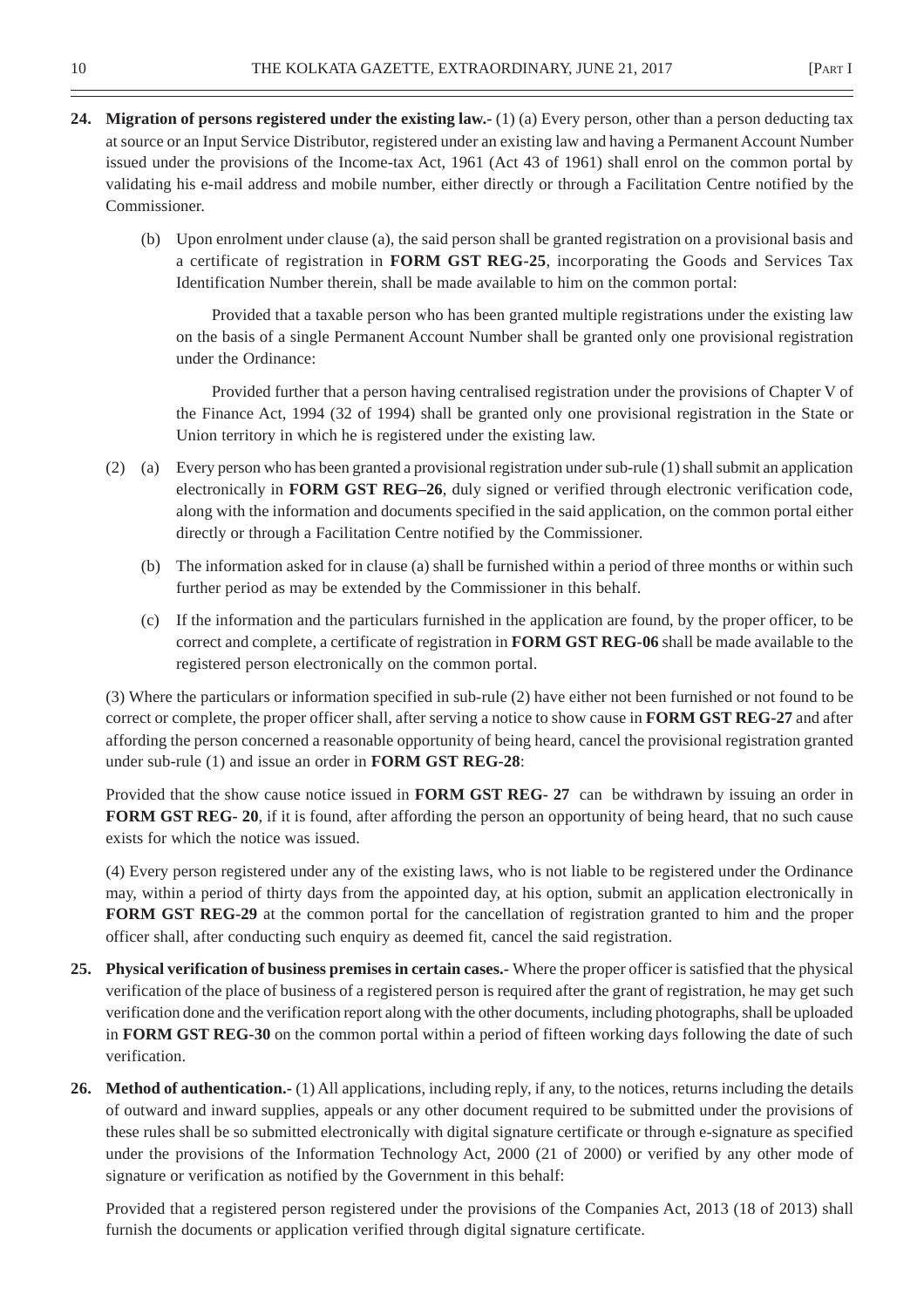(2) Each document including the return furnished online shall be signed or verified through electronic verification code —

- (a) in the case of an individual, by the individual himself or where he is absent from India, by some other person duly authorised by him in this behalf, and where the individual is mentally incapacitated from attending to his affairs, by his guardian or by any other person competent to act on his behalf;
- (b) in the case of a Hindu Undivided Family, by a Karta and where the Karta is absent from India or is mentally incapacitated from attending to his affairs, by any other adult member of such family or by the authorised signatory of such Karta;
- (c) in the case of a company, by the chief executive officer or authorised signatory thereof;
- (d) in the case of a Government or any Governmental agency or local authority, by an officer authorised in this behalf;
- (e) in the case of a firm, by any partner thereof, not being a minor or authorised signatory thereof;
- (f) in the case of any other association, by any member of the association or persons or authorised signatory thereof;
- (g) in the case of a trust, by the trustee or any trustee or authorised signatory thereof; or
- (h) in the case of any other person, by some person competent to act on his behalf, or by a person authorised in accordance with the provisions of section 48.

(3) All notices, certificates and orders under the provisions of this Chapter shall be issued electronically by the proper officer or any other officer authorised to issue such notices or certificates or orders, through digital signature certificate specified under the provisions of the Information Technology Act, 2000 (21 of 2000).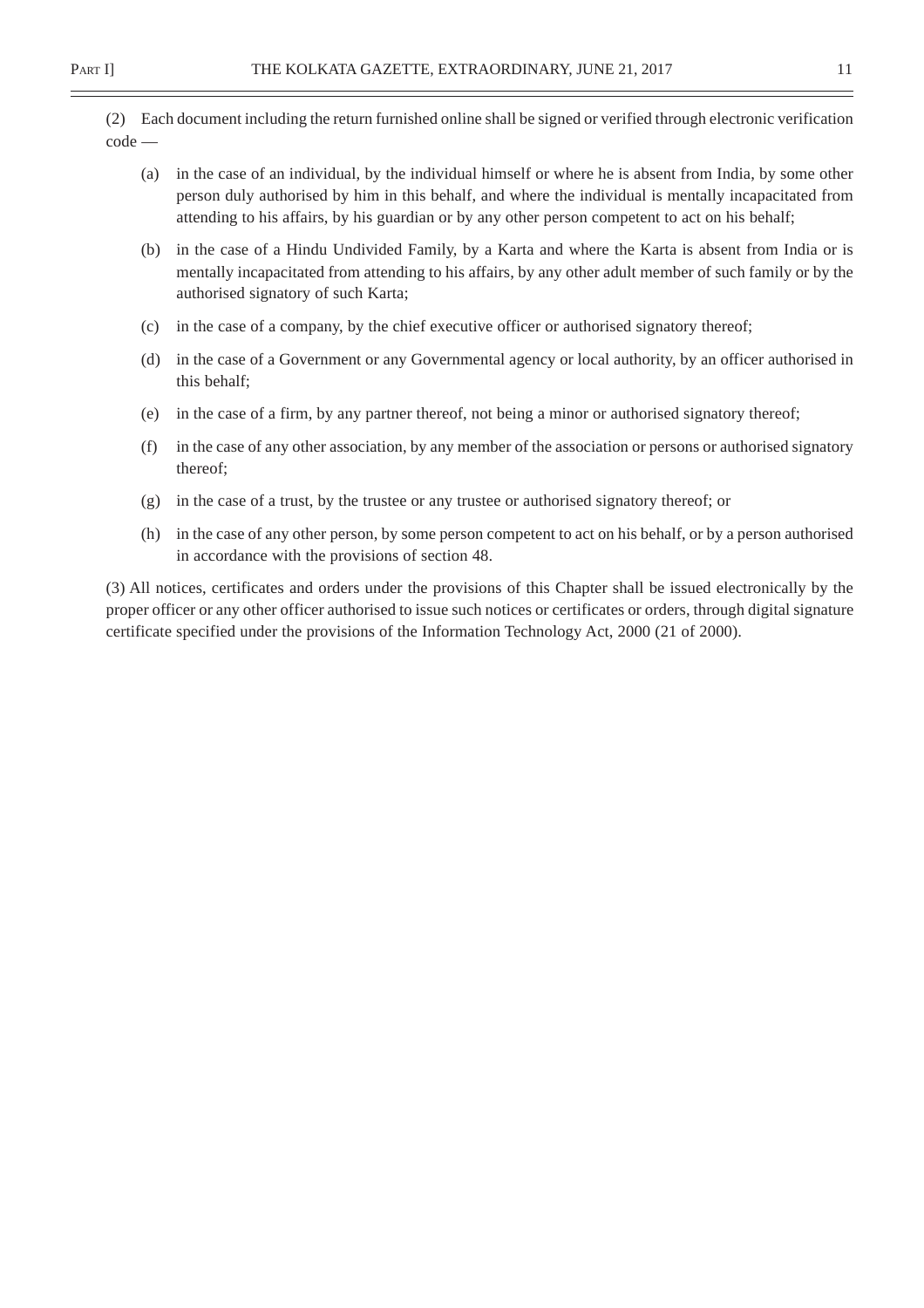# **Form GST CMP -01**

*[See rule 3(1)]*

# **Intimation to pay tax under section 10 (composition levy)**

# (Only for persons registered under the existing law migrating on the appointed day)

| 1.    | <b>GSTIN</b> / Provisional ID                                                                                                                                                        |        |                                   |  |              |  |  |  |  |
|-------|--------------------------------------------------------------------------------------------------------------------------------------------------------------------------------------|--------|-----------------------------------|--|--------------|--|--|--|--|
|       | 2. Legal name                                                                                                                                                                        |        |                                   |  |              |  |  |  |  |
| 3.    | Trade name, if any                                                                                                                                                                   |        |                                   |  |              |  |  |  |  |
| 4.    | Address of Principal Place of Business                                                                                                                                               |        |                                   |  |              |  |  |  |  |
| 5.    | Category of Registered Person < Select from drop down>                                                                                                                               |        |                                   |  |              |  |  |  |  |
|       | Manufacturers, other than manufacturers of such goods as notified by the Government<br>(i)                                                                                           |        |                                   |  |              |  |  |  |  |
|       | Suppliers making supplies referred to in clause (b) of paragraph 6 of Schedule II<br>(ii)                                                                                            |        |                                   |  |              |  |  |  |  |
|       | (iii) Any other supplier eligible for composition levy.                                                                                                                              |        |                                   |  |              |  |  |  |  |
|       | 6. Financial Year from which composition scheme is opted                                                                                                                             |        |                                   |  | 2017-18      |  |  |  |  |
| 7.    | Jurisdiction                                                                                                                                                                         | Centre |                                   |  | <b>State</b> |  |  |  |  |
| 8.    | Declaration -<br>I hereby declare that the aforesaid business shall abide by the conditions and restrictions specified<br>for payment of tax under section 10.                       |        |                                   |  |              |  |  |  |  |
| 9.    | Verification                                                                                                                                                                         |        |                                   |  |              |  |  |  |  |
|       | hereby solemnly<br>affirm and declare that the information given hereinabove is true and correct to the best of my knowledge and<br>belief and nothing has been concealed therefrom. |        |                                   |  |              |  |  |  |  |
|       |                                                                                                                                                                                      |        | Signature of Authorised Signatory |  |              |  |  |  |  |
| Place |                                                                                                                                                                                      |        | Name                              |  |              |  |  |  |  |
| Date  |                                                                                                                                                                                      |        | Designation / Status              |  |              |  |  |  |  |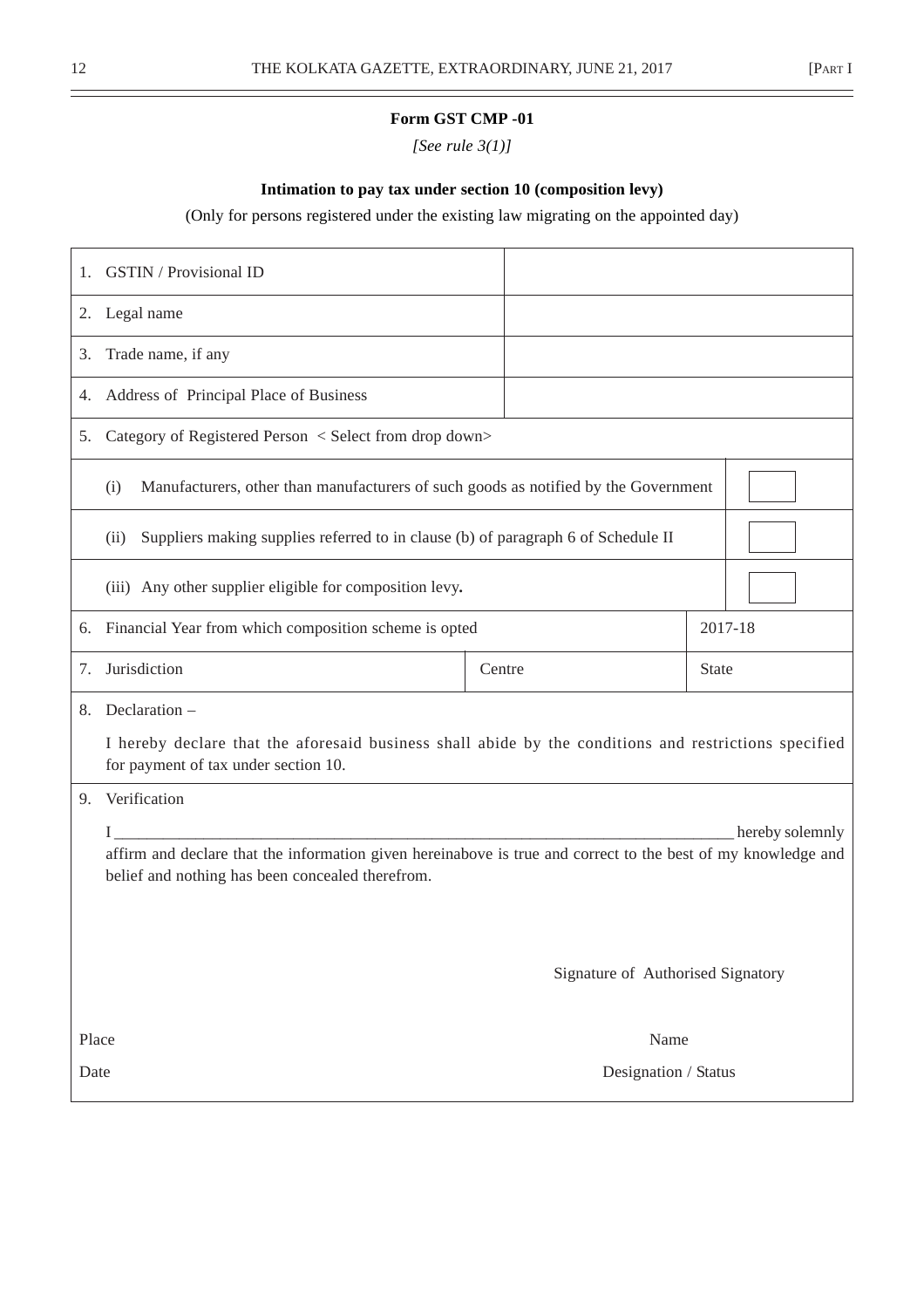$\overline{\phantom{0}}$ 

# **Form GST CMP -02**

*[See rule 3(2)]*

# **Intimation to pay tax under section 10 (composition levy)**

# (Only for persons registered under the existing law migrating on the appointed day)

| 1.   | <b>GSTIN</b>                                                                                                                                                      |                                   |                 |
|------|-------------------------------------------------------------------------------------------------------------------------------------------------------------------|-----------------------------------|-----------------|
| 2.   | Legal name                                                                                                                                                        |                                   |                 |
| 3.   | Trade name, if any                                                                                                                                                |                                   |                 |
| 4.   | Address of Principal Place of Business                                                                                                                            |                                   |                 |
| 5.   | Category of Registered Person < Select from drop down>.                                                                                                           |                                   |                 |
|      | Manufacturers, other than manufacturers of such goods as may be<br>(i)<br>notified by the Government                                                              |                                   |                 |
|      | Suppliers making supplies referred to in clause (b) of paragraph 6 of Schedule II<br>(ii)                                                                         |                                   |                 |
|      | (iii) Any other supplier eligible for composition levy.                                                                                                           |                                   |                 |
|      | 6. Financial Year from which composition scheme is opted                                                                                                          |                                   |                 |
| 7.   | Jurisdiction                                                                                                                                                      | Centre                            | <b>State</b>    |
| 8.   | Declaration -                                                                                                                                                     |                                   |                 |
|      | I hereby declare that the aforesaid business shall abide by the conditions and restrictions specified<br>for payment of tax under section 10.                     |                                   |                 |
| 9.   | Verification                                                                                                                                                      |                                   |                 |
|      | I                                                                                                                                                                 |                                   | hereby solemnly |
|      | affirm and declare that the information given hereinabove is true and correct to the best of my knowledge and<br>belief and nothing has been concealed therefrom. |                                   |                 |
|      |                                                                                                                                                                   |                                   |                 |
|      |                                                                                                                                                                   | Signature of Authorised Signatory |                 |
|      | Place                                                                                                                                                             | Name                              |                 |
| Date |                                                                                                                                                                   | Designation / Status              |                 |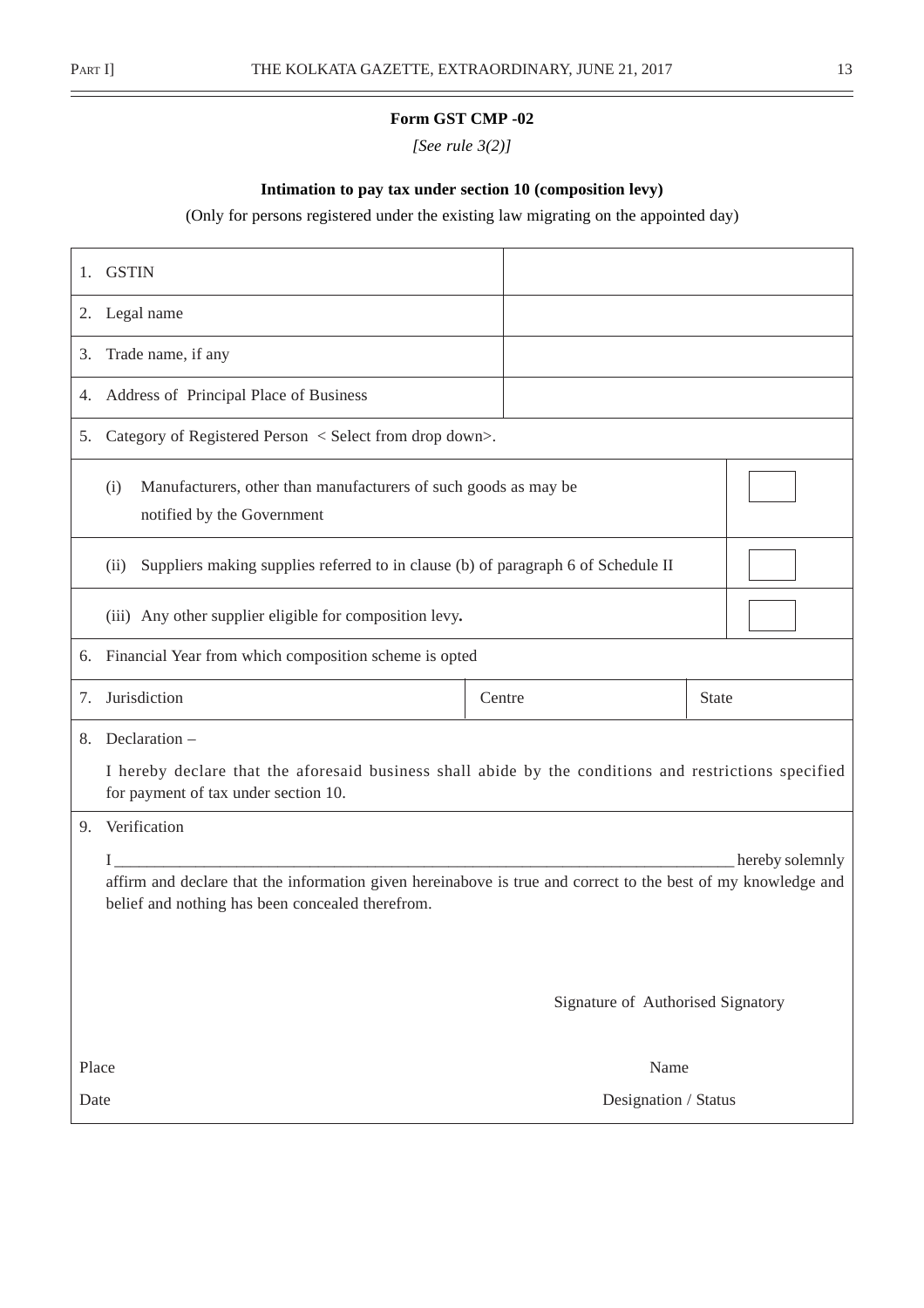# **Form GST –CMP-03**

*[See rule 3(4)]*

# **Intimation of details of stock on date of opting for composition levy**

(Only for persons registered under the existing law migrating on the appointed day)

|    | <b>GSTIN</b>                                                |                                              |  |
|----|-------------------------------------------------------------|----------------------------------------------|--|
| 2. | Legal name                                                  |                                              |  |
|    | 3. Trade name, if any                                       |                                              |  |
| 4. | Address of Principal Place of Business                      |                                              |  |
|    | 5. Details of application filed to pay tax under section 10 | Application reference number<br>(i)<br>(ARN) |  |
|    |                                                             | Date of filing<br>(ii)                       |  |
| 6. | <b>Jurisdiction</b>                                         | Centre<br><b>State</b>                       |  |

# 7. Stock of purchases made from registered person under the existing law

| Sr. No.      | <b>GSTIN/TIN</b> | Name of the<br>supplier | Bill/<br>Invoice<br>No. | Date | Value of<br>Stock | <b>VAT</b> | Central<br>Excise | Service<br>Tax (if<br>applicable) | Total |
|--------------|------------------|-------------------------|-------------------------|------|-------------------|------------|-------------------|-----------------------------------|-------|
|              | 2                | 3                       | $\overline{4}$          |      | 6                 | ⇁          | 8                 | 9                                 | 10    |
|              |                  |                         |                         |      |                   |            |                   |                                   |       |
| 2            |                  |                         |                         |      |                   |            |                   |                                   |       |
| <b>Total</b> |                  |                         |                         |      |                   |            |                   |                                   |       |

# 8. Stock of purchases made from unregistered person under the existing law

| Sr. No.      | Name of the<br>unregistered<br>person | Address | Bill/<br>Invoice<br>No. | Date | Value of<br>Stock | <b>VAT</b> | Central<br>Excise | Service<br>Tax (if<br>applicable | Total |
|--------------|---------------------------------------|---------|-------------------------|------|-------------------|------------|-------------------|----------------------------------|-------|
|              |                                       | 3       | $\overline{4}$          |      | 6                 |            | 8                 | 9                                |       |
|              |                                       |         |                         |      |                   |            |                   |                                  |       |
|              |                                       |         |                         |      |                   |            |                   |                                  |       |
| <b>Total</b> |                                       |         |                         |      |                   |            |                   |                                  |       |

| 9. Details of tax<br>paid | Description                      | Central Tax | State Tax /<br>UT Tax |
|---------------------------|----------------------------------|-------------|-----------------------|
|                           | <b>Amount Debit</b><br>entry no. |             |                       |

#### 10. Verification

I hereby solemnly affirm and declare that the information given hereinabove is true and correct to the best of my knowledge and belief and nothing has been concealed therefrom.

Signature of Authorised Signatory

Place Name Date Designation / Status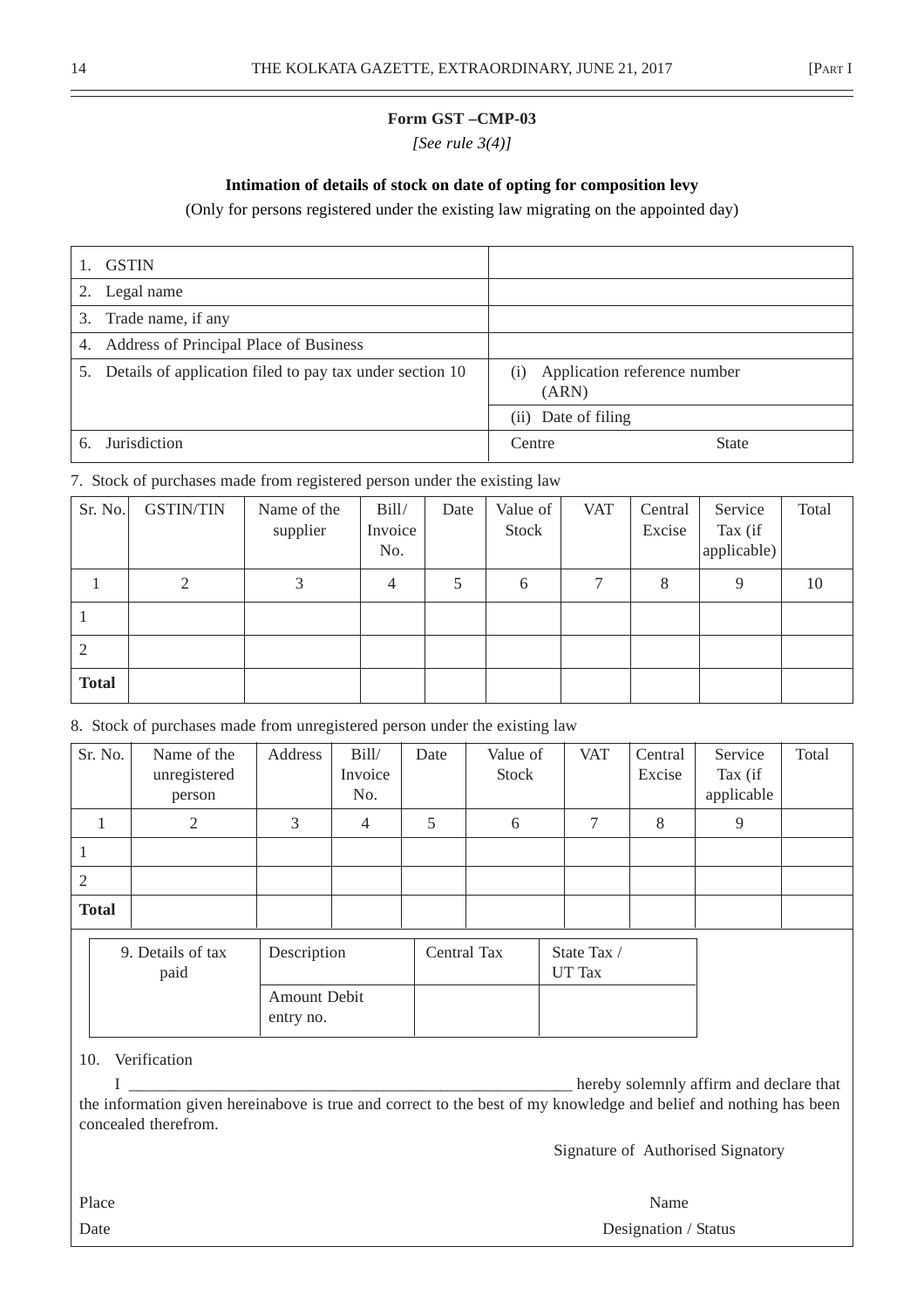# **Form GST – CMP-04**

 *[See rule 6(2) ]*

#### **Intimation/Application for Withdrawal from Composition Levy**

| <b>GSTIN</b><br>1.                                                                                                                             |                                   |  |                                    |           |             |  |  |
|------------------------------------------------------------------------------------------------------------------------------------------------|-----------------------------------|--|------------------------------------|-----------|-------------|--|--|
| Legal name<br>2.                                                                                                                               |                                   |  |                                    |           |             |  |  |
| Trade name, if any<br>3.                                                                                                                       |                                   |  |                                    |           |             |  |  |
| Address of Principal Place of business<br>4.                                                                                                   |                                   |  |                                    |           |             |  |  |
| Category of Registered Person<br>5.                                                                                                            |                                   |  |                                    |           |             |  |  |
| (iv) Manufacturers, other than manufacturers of such<br>goods as may be notified by the Government                                             |                                   |  |                                    |           |             |  |  |
| Suppliers making supplies referred to in clause (b) of<br>(v)<br>paragraph 6 of Schedule II                                                    |                                   |  |                                    |           |             |  |  |
| (vi) Any other supplier eligible for composition levy.                                                                                         |                                   |  |                                    |           |             |  |  |
| Nature of Business<br>6.                                                                                                                       |                                   |  |                                    |           |             |  |  |
| Date from which withdrawal from composition scheme is sought<br>7.                                                                             |                                   |  | <b>DD</b>                          | <b>MM</b> | <b>YYYY</b> |  |  |
| Jurisdiction<br>8.                                                                                                                             | Centre                            |  | State                              |           |             |  |  |
| Reasons for withdrawal from composition scheme<br>9.                                                                                           |                                   |  |                                    |           |             |  |  |
| 10. Verification                                                                                                                               |                                   |  |                                    |           |             |  |  |
| I                                                                                                                                              |                                   |  | hereby solemnly affirm and declare |           |             |  |  |
| that the information given hereinabove is true and correct to the best of my knowledge and belief and nothing<br>has been concealed therefrom. |                                   |  |                                    |           |             |  |  |
|                                                                                                                                                | Signature of Authorised Signatory |  |                                    |           |             |  |  |
| Place                                                                                                                                          |                                   |  | Name                               |           |             |  |  |
| Date                                                                                                                                           |                                   |  | Designation / Status               |           |             |  |  |

Note – Stock statement may be furnished separately for availing input tax credit on the stock available on the date preceding the date from which composition option is withdrawn in **FORM GST ITC -01**.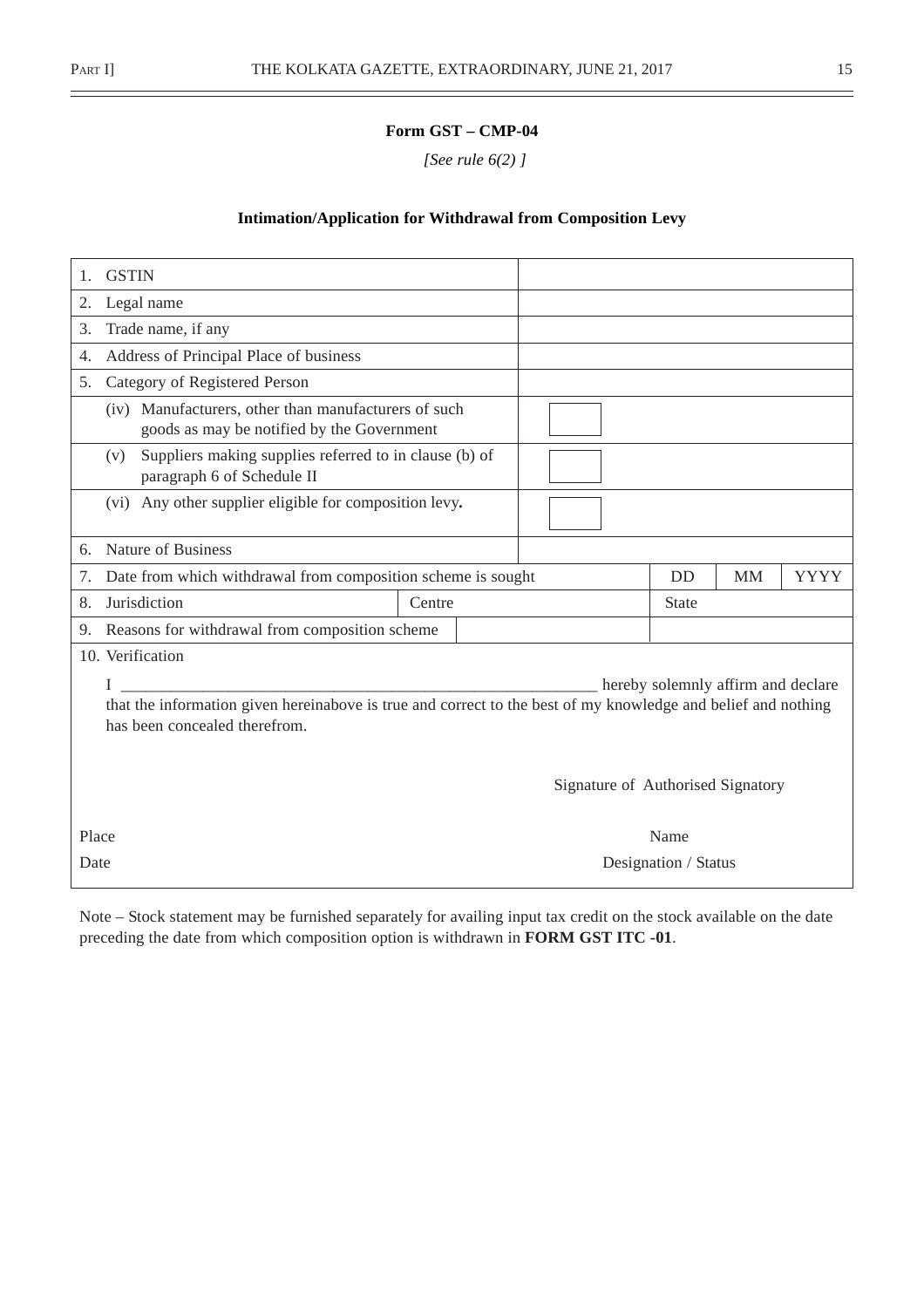#### **Form GST CMP- 05**

*[See rule 6(4)]*

Reference No.  $\langle \langle \cdot, \cdot \rangle \rangle$ 

To

**GSTIN** Name Address

#### **Notice for denial of option to pay tax under section 10**

Whereas on the basis of information which has come to my notice, it appears that you have violated the conditions and restrictions necessary for availing of the composition scheme under section 10 of the Ordinance. I therefore propose to deny the option to you to pay tax under the said section for the following reasons:—

1 2 3 ….

 $\Box$  You are hereby directed to furnish a reply to this notice within fifteen working days from the date of service of this notice.

You are hereby directed to appear before the undersigned on DD/MM/YYYY at HH/MM.

If you fail to furnish a reply within the stipulated date or fail to appear for personal hearing on the appointed date and time, the case will be decided ex parte on the basis of available records and on merits

Signature

Name of Proper Officer Designation Jurisdiction

Place Date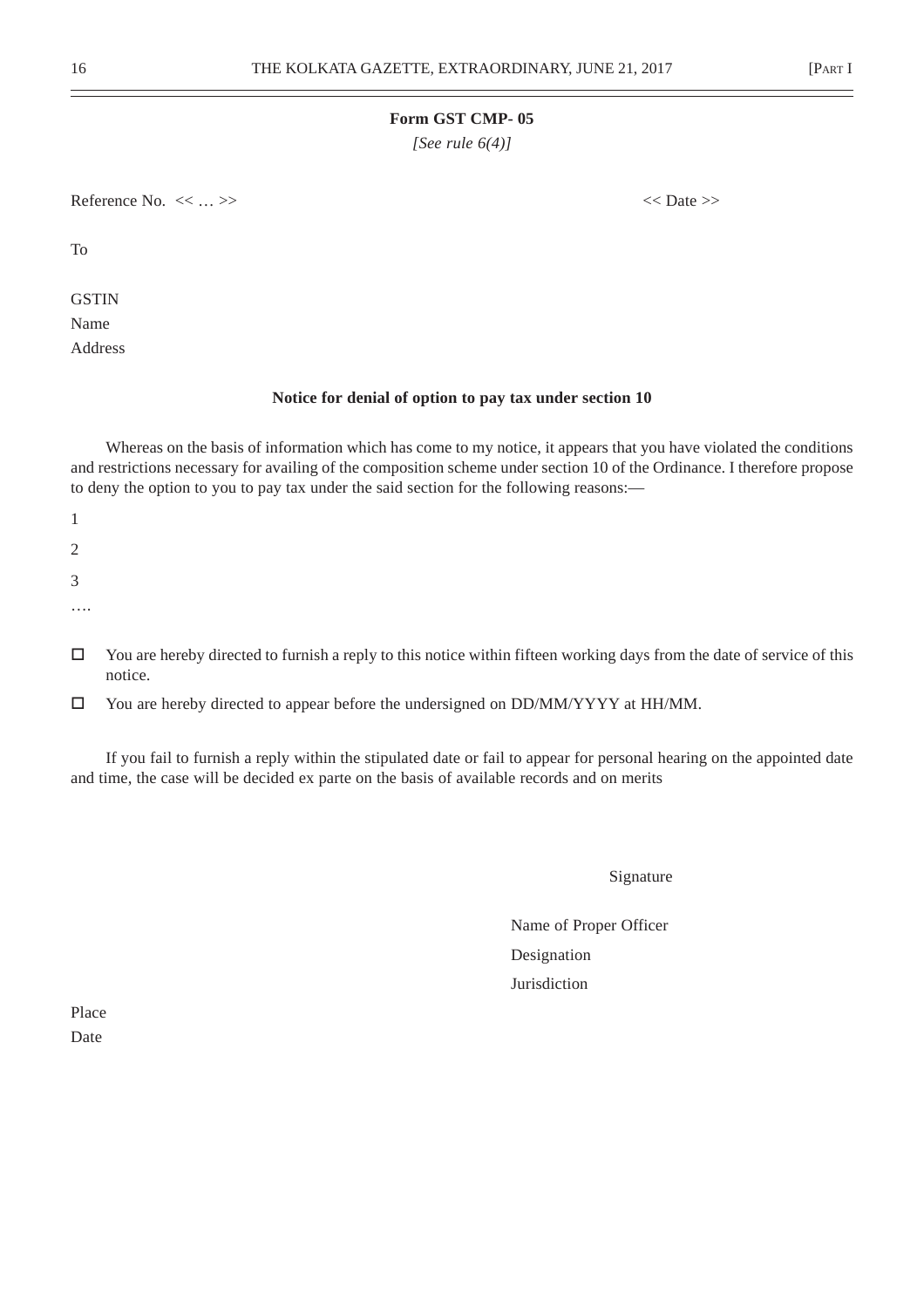$\overline{a}$ 

# **Form GST CMP- 06**

*[See rule 6(5)]*

#### **Reply to the notice to show cause**

| 1. | <b>GSTIN</b>                                         |                                                                                                                                                                                                         |
|----|------------------------------------------------------|---------------------------------------------------------------------------------------------------------------------------------------------------------------------------------------------------------|
| 2. | Details of the show cause notice                     | Reference no.                                                                                                                                                                                           |
|    |                                                      | Date                                                                                                                                                                                                    |
| 3. | Legal name                                           |                                                                                                                                                                                                         |
| 4. | Trade name, if any                                   |                                                                                                                                                                                                         |
| 5. | Address of the Principal Place of<br><b>Business</b> |                                                                                                                                                                                                         |
| 6. | Reply to the notice                                  |                                                                                                                                                                                                         |
| 7. | List of documents uploaded                           |                                                                                                                                                                                                         |
| 8. | Verification                                         | $I$ and $I$<br>hereby<br>solemnly affirm and declare that the information given herein above is<br>true and correct to the best of my knowledge and belief and nothing has<br>been concealed therefrom. |
|    |                                                      | Signature of the Authorised Signatory<br>Date<br>Place                                                                                                                                                  |

**Note -**

- 1. The reply should not be more than 500 characters. In case the same is more than 500 characters, then it should be uploaded separately.
- 2. Supporting documents, if any, may be uploaded in PDF format.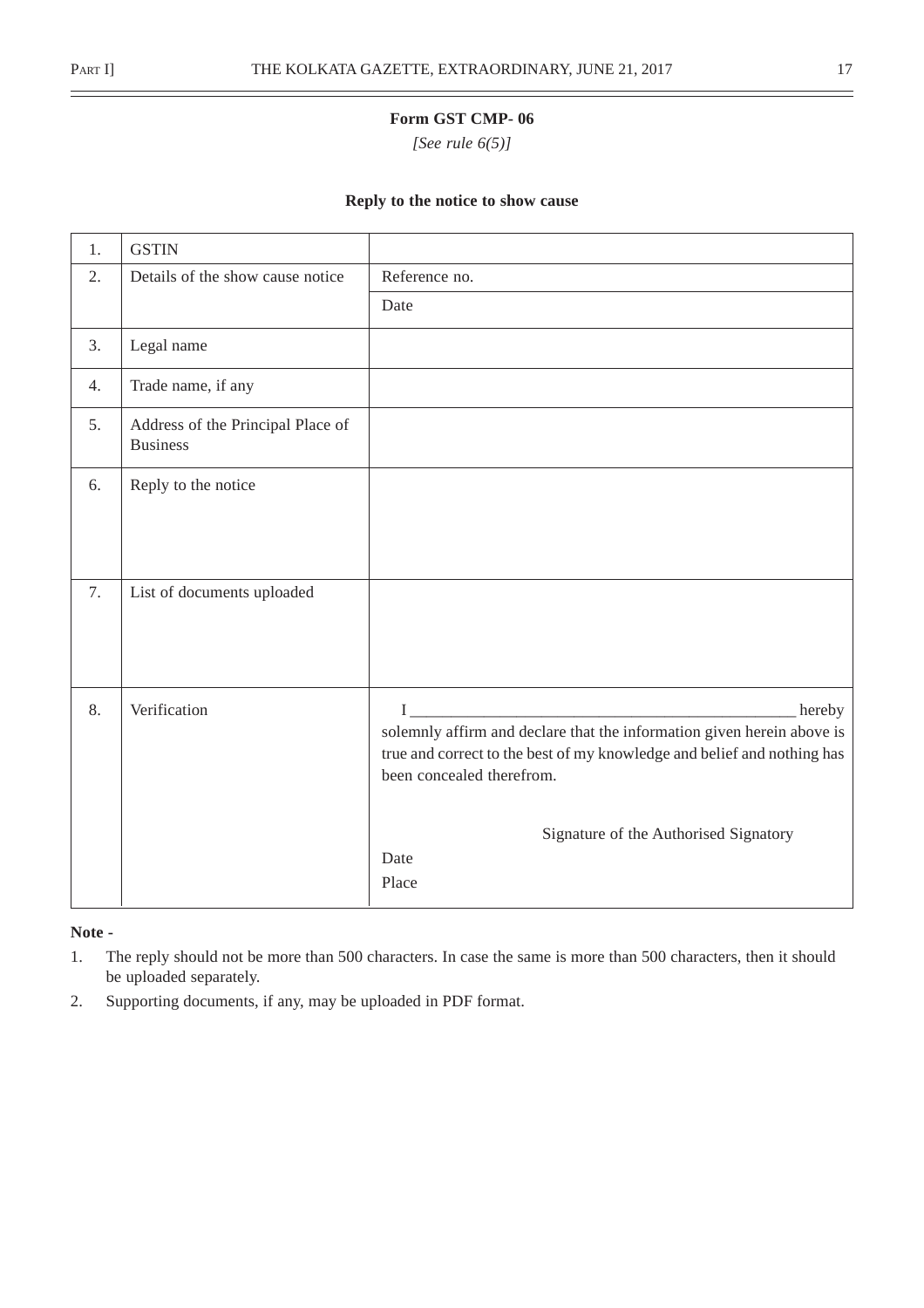#### **Form GST CMP-07**

*[See rule 6(5)]*

Reference No. << >> Date-

To

**GSTIN** Name Address

Application Reference No. (ARN) Date -

#### **Order for acceptance / rejection of reply to show cause notice**

This has reference to your reply dated \_\_\_\_\_\_\_\_\_\_\_\_ filed in response to the show cause notice issued vide reference no. \_\_\_\_\_\_\_\_\_\_\_\_\_\_\_\_\_\_\_\_\_\_\_ dated \_\_\_\_\_\_\_\_\_\_\_\_. Your reply has been examined and the same has been found to be satisfactory and, therefore, your option to pay tax under composition scheme shall continue. The said show cause notice stands vacated.

or

This has reference to your reply dated filed in response to the show cause notice issued vide reference no. \_\_\_\_\_\_\_\_\_\_\_\_\_\_\_\_\_\_\_\_\_\_\_\_ dated \_\_\_\_\_\_\_\_\_\_. Your reply has been examined and the same has not been found to be satisfactory and, therefore, your option to pay tax under composition scheme is hereby denied with effect from  $\ll$   $>>$  for the following reasons:

 $<<$  text  $>>$ 

or

You have not filed any reply to the show cause notice; or

You did not appear on the day fixed for hearing.

Therefore, your option to pay tax under composition scheme is hereby denied with effect from  $<<$  date  $>>$  for the following reasons:

 $<<$  Text  $>>$ 

Signature Date Name of Proper Officer

Designation

Place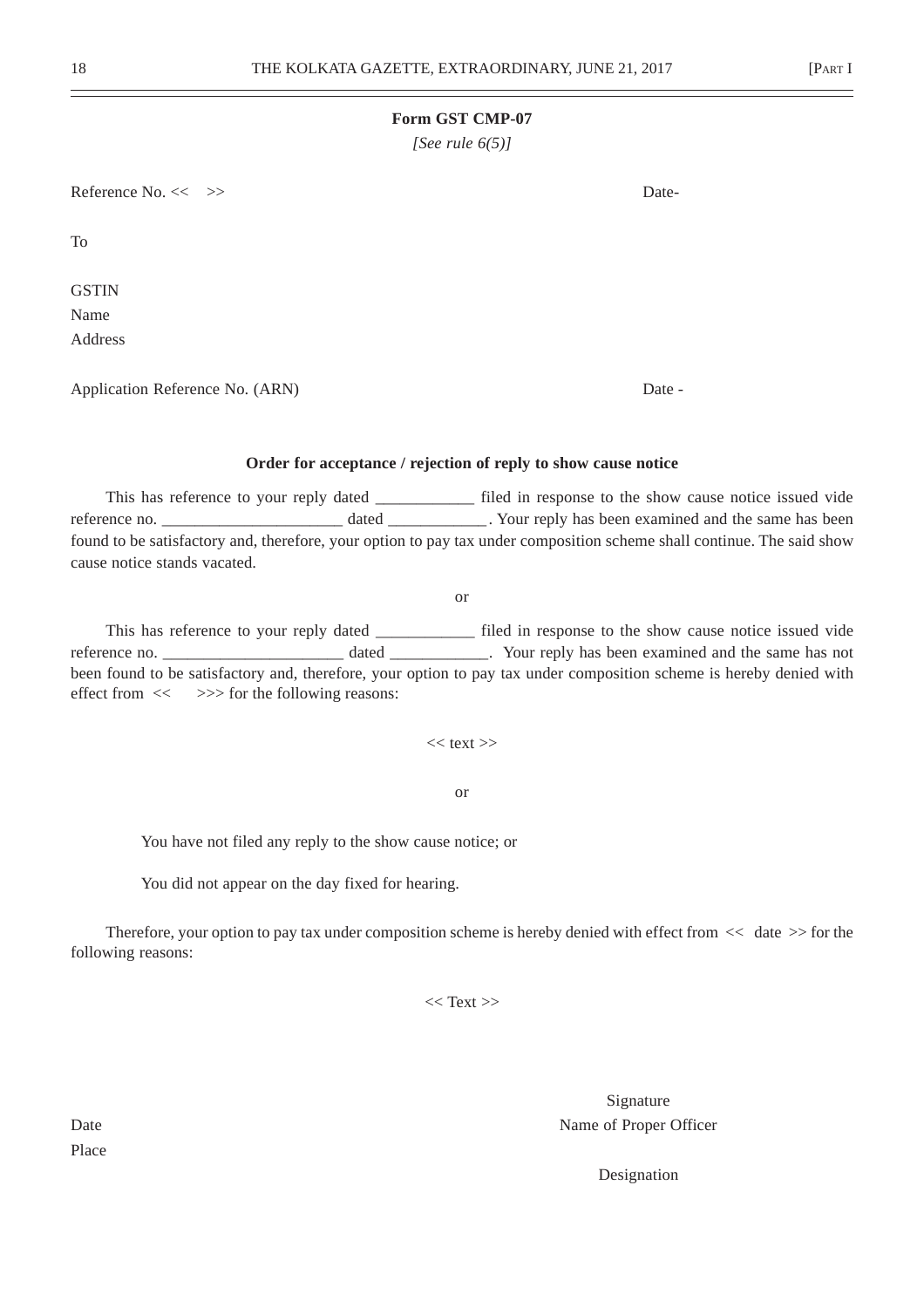Jurisdiction

# **Form GST REG-01**

*[See rule 8(1)]*

#### **Application for Registration**

(Other than a non-resident taxable person, a person required to deduct tax at source under section 51 and a person required to collect tax at source under section 52 and a person supplying online information and database access or retrieval services from a place outside India to a non-taxable online recipient referred to in section 14 of the Integrated Goods and Services Tax Act, 2017)

**Part –A**

|       |                                                                                                                                                                                                             |                       | State $/UT -$                                  |          | District - |        |  |  |  |  |
|-------|-------------------------------------------------------------------------------------------------------------------------------------------------------------------------------------------------------------|-----------------------|------------------------------------------------|----------|------------|--------|--|--|--|--|
| (i)   | Legal Name of the Business:                                                                                                                                                                                 |                       |                                                |          |            |        |  |  |  |  |
|       | (As mentioned in Permanent Account Number)                                                                                                                                                                  |                       |                                                |          |            |        |  |  |  |  |
| (ii)  | <b>Permanent Account Number:</b>                                                                                                                                                                            |                       |                                                |          |            |        |  |  |  |  |
|       | (Enter Permanent Account Number of the Business; Permanent Account<br>Number of Individual in case of Proprietorship concern)                                                                               |                       |                                                |          |            |        |  |  |  |  |
| (iii) | Email Address:                                                                                                                                                                                              |                       |                                                |          |            |        |  |  |  |  |
| (iv)  | Mobile Number:                                                                                                                                                                                              |                       |                                                |          |            |        |  |  |  |  |
|       | Note - Information submitted above is subject to online verification before proceeding to fill up Part-B.<br>Authorised signatory filing the application shall provide his mobile number and email address. |                       | $Part -B$                                      |          |            |        |  |  |  |  |
| 1.    | Trade Name, if any                                                                                                                                                                                          |                       |                                                |          |            |        |  |  |  |  |
| 2.    | Constitution of Business (Please Select the Appropriate)                                                                                                                                                    |                       |                                                |          |            |        |  |  |  |  |
| (i)   | Proprietorship                                                                                                                                                                                              | □<br>(ii) Partnership |                                                |          |            |        |  |  |  |  |
|       | (iii) Hindu Undivided Family                                                                                                                                                                                | $\Box$                | (iv) Private Limited Company                   |          |            | $\Box$ |  |  |  |  |
|       | (v) Public Limited Company                                                                                                                                                                                  | □                     | (vi) Society/Club/Trust/Association of Persons |          |            | $\Box$ |  |  |  |  |
|       | (vii) Government Department                                                                                                                                                                                 | $\Box$                | (viii) Public Sector Undertaking               |          |            | $\Box$ |  |  |  |  |
|       | (ix) Unlimited Company                                                                                                                                                                                      | □                     | (x) Limited Liability Partnership              |          |            | □      |  |  |  |  |
|       | (xi) Local Authority                                                                                                                                                                                        | $\Box$                | (xii) Statutory Body                           |          |            | □      |  |  |  |  |
|       | (xiii) Foreign Limited Liability Partnership                                                                                                                                                                | $\Box$                | (xiv) Foreign Company Registered (in India)    |          |            | $\Box$ |  |  |  |  |
|       | (xv) Others (Please specify)                                                                                                                                                                                | □                     |                                                |          |            | □      |  |  |  |  |
| 3.    | Name of the State                                                                                                                                                                                           | ≜                     |                                                | District |            | ≜      |  |  |  |  |
| 4.    | Jurisdiction                                                                                                                                                                                                |                       | <b>State</b>                                   |          | Centre     |        |  |  |  |  |
|       | Sector, Circle, Ward, Unit, etc.<br>others (specify)                                                                                                                                                        |                       |                                                |          |            |        |  |  |  |  |
| 5.    | <b>Option for Composition</b><br>$\Box$<br>Yes<br>No<br>$\Box$                                                                                                                                              |                       |                                                |          |            |        |  |  |  |  |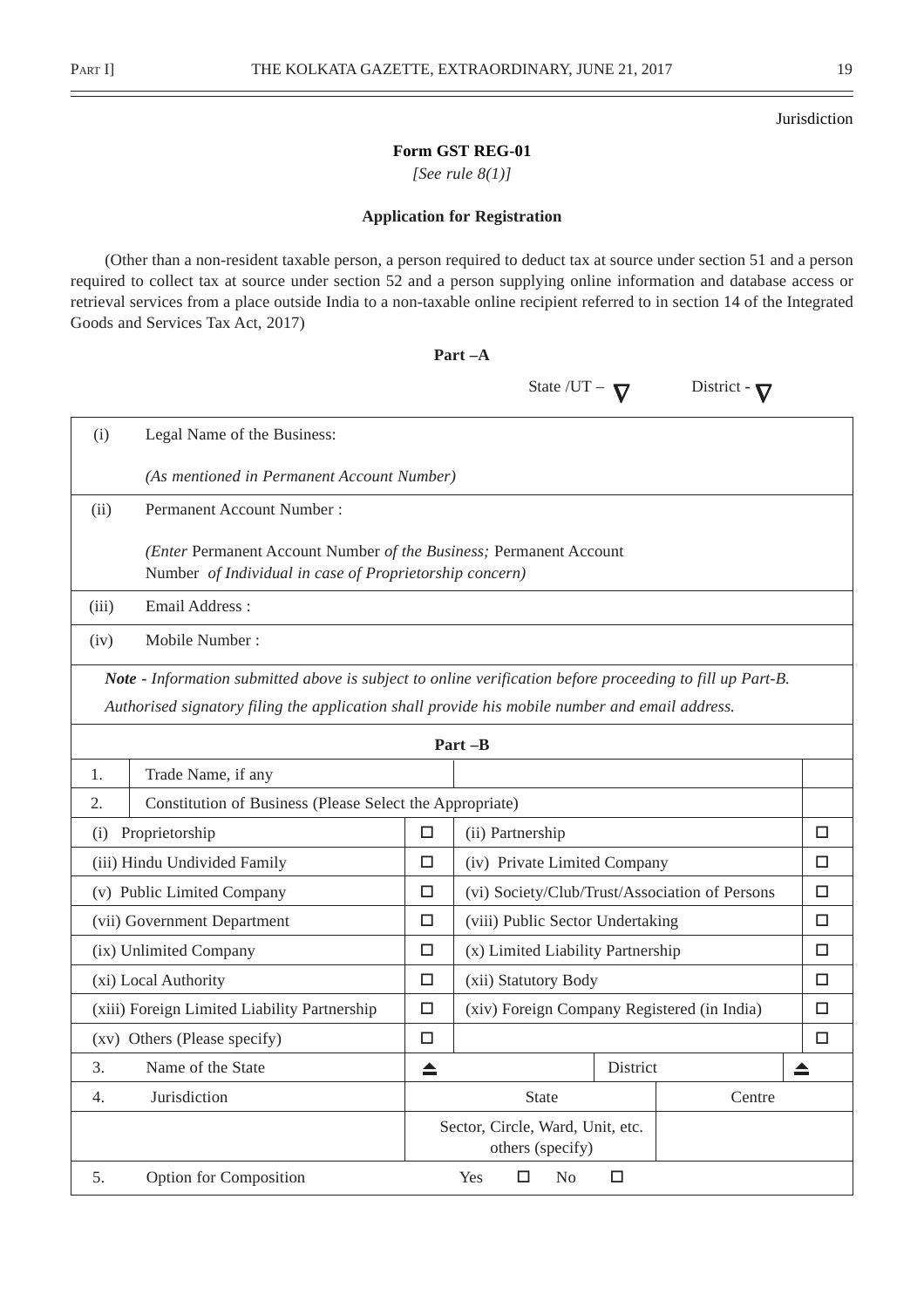<u>.</u>

| 6.         | <b>Composition Declaration</b>                                                                                                         |  |                |  |                                                                  |            |                         |  |               |  |  |
|------------|----------------------------------------------------------------------------------------------------------------------------------------|--|----------------|--|------------------------------------------------------------------|------------|-------------------------|--|---------------|--|--|
|            | I hereby declare that the aforesaid business shall abide by the conditions and restrictions specified in the                           |  |                |  |                                                                  |            |                         |  |               |  |  |
|            | Ordinance or the rules for opting to pay tax under the composition scheme.                                                             |  |                |  |                                                                  |            |                         |  |               |  |  |
|            | 6.1 Category of Registered Person < tick in check box>                                                                                 |  |                |  |                                                                  |            |                         |  |               |  |  |
|            | Manufacturers, other than manufacturers of such goods as may be notified by the<br>(i)<br>Government for which option is not available |  |                |  |                                                                  |            |                         |  |               |  |  |
|            | (ii) Suppliers making supplies referred to in clause (b) of paragraph 6 of Schedule II                                                 |  |                |  |                                                                  |            |                         |  |               |  |  |
|            | (iii) Any other supplier eligible for composition levy.                                                                                |  |                |  |                                                                  |            |                         |  |               |  |  |
| 7.         | Date of commencement of business                                                                                                       |  |                |  |                                                                  | DD/MM/YYYY |                         |  |               |  |  |
| 8.         | Date on which liability to register arises                                                                                             |  |                |  |                                                                  | DD/MM/YYYY |                         |  |               |  |  |
| 9.         | Are you applying for registration as a casual taxable person?                                                                          |  |                |  | Yes $\square$                                                    |            | No $\square$            |  |               |  |  |
| 10.        | If selected 'Yes' in Sr. No. 9, period for which registration is<br>required                                                           |  |                |  | From                                                             | DD/MM/YYYY | To<br>DD/MM/YYYY        |  |               |  |  |
| 11.        | If selected 'Yes' in Sr. No. 9, estimated supplies and estimated net tax liability during the period of registration                   |  |                |  |                                                                  |            |                         |  |               |  |  |
| Sr.<br>No. | Type of Tax                                                                                                                            |  | Turnover (Rs.) |  |                                                                  |            | Net Tax Liability (Rs.) |  |               |  |  |
| (i)        | <b>Integrated Tax</b>                                                                                                                  |  |                |  |                                                                  |            |                         |  |               |  |  |
| (ii)       | Central Tax                                                                                                                            |  |                |  |                                                                  |            |                         |  |               |  |  |
| (iii)      | <b>State Tax</b>                                                                                                                       |  |                |  |                                                                  |            |                         |  |               |  |  |
| (iv)       | UT Tax                                                                                                                                 |  |                |  |                                                                  |            |                         |  |               |  |  |
| (v)        | Cess                                                                                                                                   |  |                |  |                                                                  |            |                         |  |               |  |  |
|            | Total                                                                                                                                  |  |                |  |                                                                  |            |                         |  |               |  |  |
|            | <b>Payment Details</b>                                                                                                                 |  |                |  |                                                                  |            |                         |  |               |  |  |
|            | Challan Identification<br>Number                                                                                                       |  | Date           |  |                                                                  | Amount     |                         |  |               |  |  |
|            | 12. Are you applying for registration as a SEZ Unit?                                                                                   |  |                |  | Yes $\square$                                                    |            | No <sub>1</sub>         |  |               |  |  |
|            | (i) Select name of SEZ                                                                                                                 |  |                |  |                                                                  |            |                         |  | $\bm{\nabla}$ |  |  |
|            | (ii) Approval order number and date of order                                                                                           |  |                |  |                                                                  |            |                         |  |               |  |  |
|            | (iii) Designation of approving authority                                                                                               |  |                |  |                                                                  |            |                         |  |               |  |  |
| 13.        | Are you applying for registration as a SEZ Developer?                                                                                  |  |                |  | Yes $\square$                                                    |            | No $\square$            |  |               |  |  |
|            | (i) Select name of SEZ Developer                                                                                                       |  |                |  |                                                                  |            |                         |  |               |  |  |
|            | (ii) Approval order number and date of order                                                                                           |  |                |  |                                                                  |            |                         |  |               |  |  |
|            | (iii) Designation of approving authority                                                                                               |  |                |  |                                                                  |            |                         |  |               |  |  |
| 14.        | Reason to obtain registration:                                                                                                         |  |                |  |                                                                  |            |                         |  |               |  |  |
|            | (i) Crossing the threshold                                                                                                             |  |                |  | (viii) Merger /amalgamation of two or more<br>registered persons |            |                         |  |               |  |  |
|            | (ii) Inter-State supply                                                                                                                |  |                |  | (ix) Input Service Distributor                                   |            |                         |  |               |  |  |
|            | (iii) Liability to pay tax as recipient of goods or services<br>$u/s$ 9(3) or 9(4)                                                     |  |                |  | (x) Person liable to pay tax $u/s$ 9(5)                          |            |                         |  |               |  |  |
|            | (iv) Transfer of business which includes change in the<br>ownership of business<br>(if transferee is not a registered entity)          |  |                |  | (xi) Taxable person supplying through<br>e-Commerce portal       |            |                         |  |               |  |  |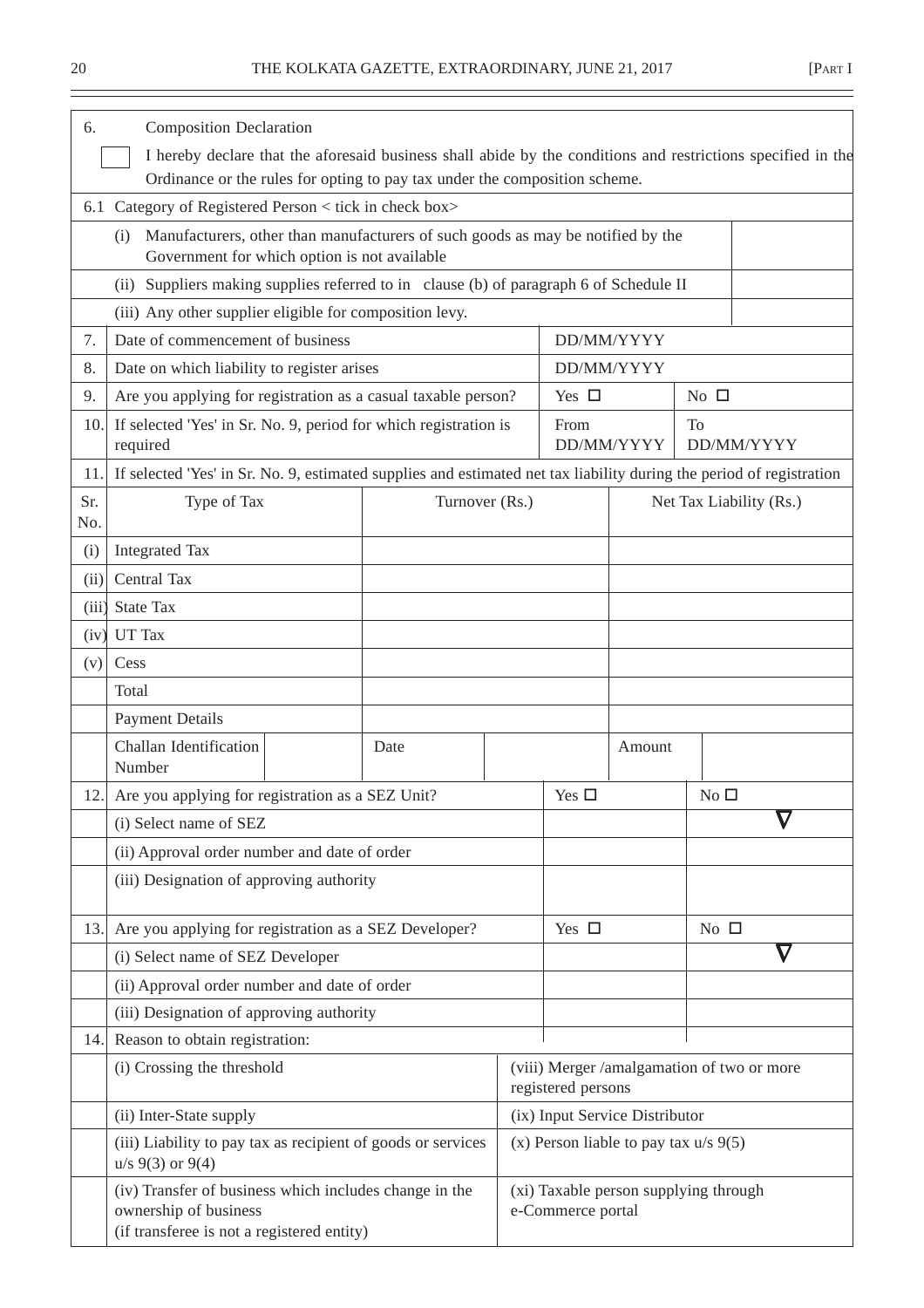| (v) Death of the proprietor                                                                                        |                                                                                        | (xii) Voluntary Basis   |            |                                            |  |  |
|--------------------------------------------------------------------------------------------------------------------|----------------------------------------------------------------------------------------|-------------------------|------------|--------------------------------------------|--|--|
| (if the successor is not a registered entity)                                                                      |                                                                                        |                         |            |                                            |  |  |
| (vi) De-merger                                                                                                     | (xiii) Persons supplying goods and/or services on<br>behalf of other taxable person(s) |                         |            |                                            |  |  |
| (vii) Change in constitution of business                                                                           |                                                                                        |                         |            | (xiv) Others (Not covered above) - Specify |  |  |
| 15.<br>Indicate existing registrations wherever applicable                                                         |                                                                                        |                         |            |                                            |  |  |
| Registration number under Value Added Tax                                                                          |                                                                                        |                         |            |                                            |  |  |
| Central Sales Tax Registration Number                                                                              |                                                                                        |                         |            |                                            |  |  |
| <b>Entry Tax Registration Number</b>                                                                               |                                                                                        |                         |            |                                            |  |  |
| <b>Entertainment Tax Registration Number</b>                                                                       |                                                                                        |                         |            |                                            |  |  |
| Hotel and Luxury Tax Registration Number                                                                           |                                                                                        |                         |            |                                            |  |  |
| Central Excise Registration Number                                                                                 |                                                                                        |                         |            |                                            |  |  |
| Service Tax Registration Number                                                                                    |                                                                                        |                         |            |                                            |  |  |
| Corporate Identify Number/Foreign Company Registration<br>Number                                                   |                                                                                        |                         |            |                                            |  |  |
| Limited Liability Partnership Identification Number/Foreign<br>Limited Liability Partnership Identification Number |                                                                                        |                         |            |                                            |  |  |
| Importer/Exporter Code Number                                                                                      |                                                                                        |                         |            |                                            |  |  |
| Registration number under Medicinal and Toilet Preparations<br>(Excise Duties) Act                                 |                                                                                        |                         |            |                                            |  |  |
| Registration number under Shops and Establishment Act                                                              |                                                                                        |                         |            |                                            |  |  |
| Temporary ID, if any                                                                                               |                                                                                        |                         |            |                                            |  |  |
| Others (Please specify)                                                                                            |                                                                                        |                         |            |                                            |  |  |
| (a) Address of Principal Place of Business<br>16.                                                                  |                                                                                        |                         |            |                                            |  |  |
| Building No./Flat No.                                                                                              |                                                                                        | Floor No.               |            |                                            |  |  |
| Name of the Premises/Building                                                                                      |                                                                                        | Road/Street             |            |                                            |  |  |
| City/Town/Locality/Village                                                                                         |                                                                                        | District                |            |                                            |  |  |
| Taluka/Block                                                                                                       |                                                                                        |                         |            |                                            |  |  |
| <b>State</b>                                                                                                       |                                                                                        | PIN Code                |            |                                            |  |  |
| Latitude                                                                                                           |                                                                                        | Longitude               |            |                                            |  |  |
| (b) Contact Information                                                                                            |                                                                                        |                         |            |                                            |  |  |
| <b>Office Email Address</b>                                                                                        |                                                                                        | Office Telephone number | <b>STD</b> |                                            |  |  |
| Mobile Number                                                                                                      |                                                                                        | Office Fax Number       | <b>STD</b> |                                            |  |  |
| (c) Nature of premises                                                                                             |                                                                                        |                         |            |                                            |  |  |
| Own<br>Rented<br>Leased                                                                                            |                                                                                        | Consent                 | Shared     | Others (specify)                           |  |  |
| (d) Nature of business activity being carried out at above mentioned premises (Please tick applicable)             |                                                                                        |                         |            |                                            |  |  |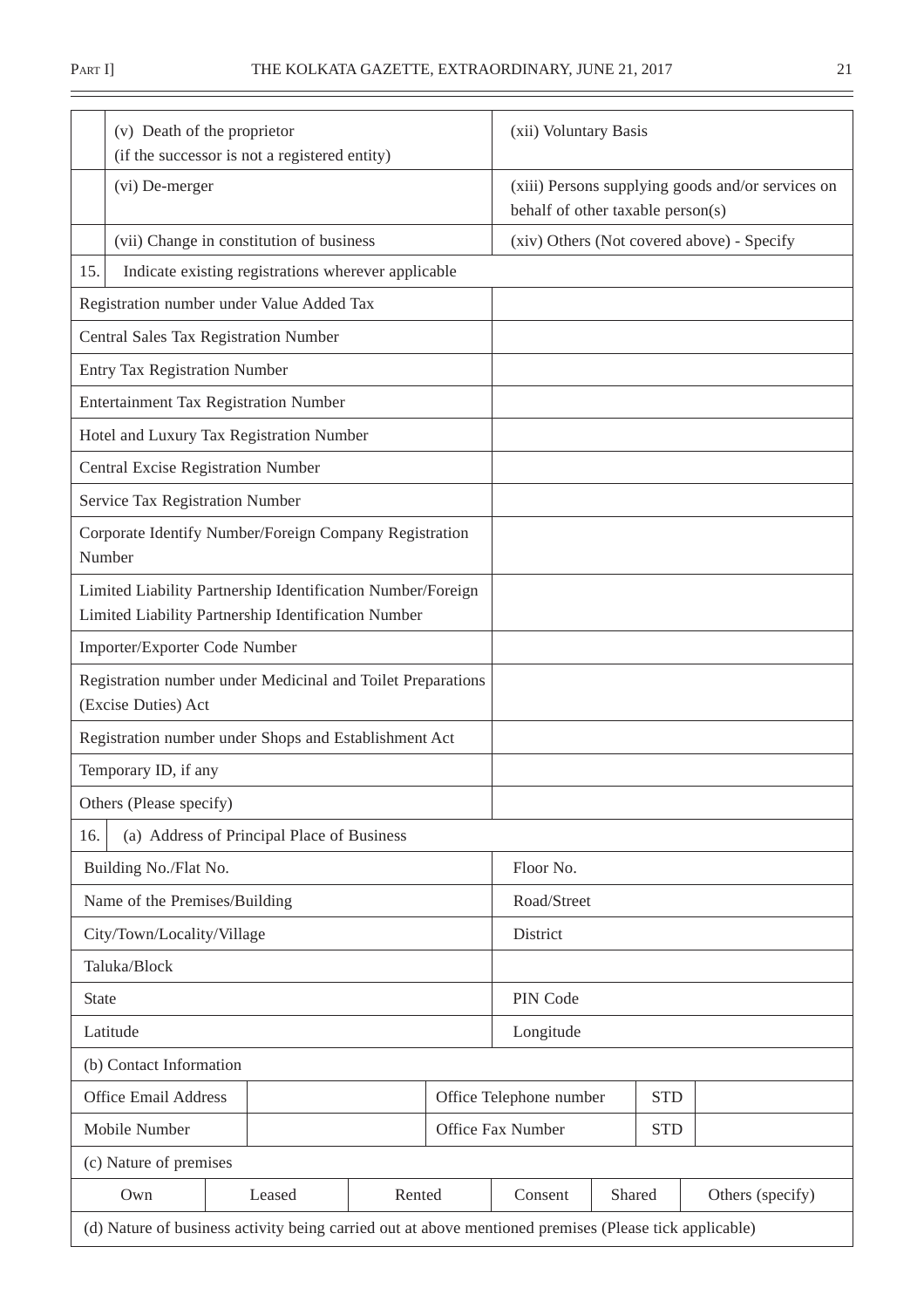| Factory / Manufacturing | <b>Wholesale Business</b> | <b>Retail Business</b>         |  |
|-------------------------|---------------------------|--------------------------------|--|
| Warehouse / Depot       | <b>Bonded Warehouse</b>   | Supplier of services           |  |
| Office / Sale Office    | <b>Leasing Business</b>   | Recipient of goods or services |  |
| EQU / STP / EHTP        | <b>Works Contract</b>     | Export                         |  |
| Import                  | Others (Specify)          |                                |  |

#### 17. Details of Bank Accounts (s)

| Total number of Bank Accounts maintained by the applicant for<br>conducting business |  |
|--------------------------------------------------------------------------------------|--|
| (Upto 10 Bank Accounts to be reported)                                               |  |

# Details of Bank Account 1

| <b>Account Number</b> |                                  |  |  |  |  |             |  |  |  |  |  |  |  |  |  |
|-----------------------|----------------------------------|--|--|--|--|-------------|--|--|--|--|--|--|--|--|--|
| Type of Account       |                                  |  |  |  |  | <b>IFSC</b> |  |  |  |  |  |  |  |  |  |
| <b>Bank Name</b>      |                                  |  |  |  |  |             |  |  |  |  |  |  |  |  |  |
| <b>Branch Address</b> | To be auto-populated (Edit mode) |  |  |  |  |             |  |  |  |  |  |  |  |  |  |
| _ _ _ _ _ _ _ _ _     |                                  |  |  |  |  |             |  |  |  |  |  |  |  |  |  |

Note - Add more accounts \_\_\_\_\_\_\_\_\_\_\_\_\_\_\_\_\_\_\_\_\_\_\_\_\_\_

# 18. Details of the Goods supplied by the Business

| Please specify top 5 Goods |                      |                       |  |  |  |  |  |  |
|----------------------------|----------------------|-----------------------|--|--|--|--|--|--|
| Sr. No.                    | Description of Goods | HSN Code (Four digit) |  |  |  |  |  |  |
| (i)                        |                      |                       |  |  |  |  |  |  |
| (ii)                       |                      |                       |  |  |  |  |  |  |
| $\cdots$                   |                      |                       |  |  |  |  |  |  |
| (v)                        |                      |                       |  |  |  |  |  |  |

### 19. Details of Services supplied by the Business.

| Please specify top 5 Services |                         |                       |  |  |  |  |  |  |
|-------------------------------|-------------------------|-----------------------|--|--|--|--|--|--|
| Sr. No.                       | Description of Services | HSN Code (Four digit) |  |  |  |  |  |  |
| (i)                           |                         |                       |  |  |  |  |  |  |
| (ii)                          |                         |                       |  |  |  |  |  |  |
| $\cdots$                      |                         |                       |  |  |  |  |  |  |
| (v)                           |                         |                       |  |  |  |  |  |  |

#### 20. Details of Additional Place(s) of Business

Number of additional places

Premises 1

(a) Details of Additional Place of Business

| Building No./Flat No.         | Floor No.   |  |
|-------------------------------|-------------|--|
| Name of the Premises/Building | Road/Street |  |
| City/Town/Locality/Village    | District    |  |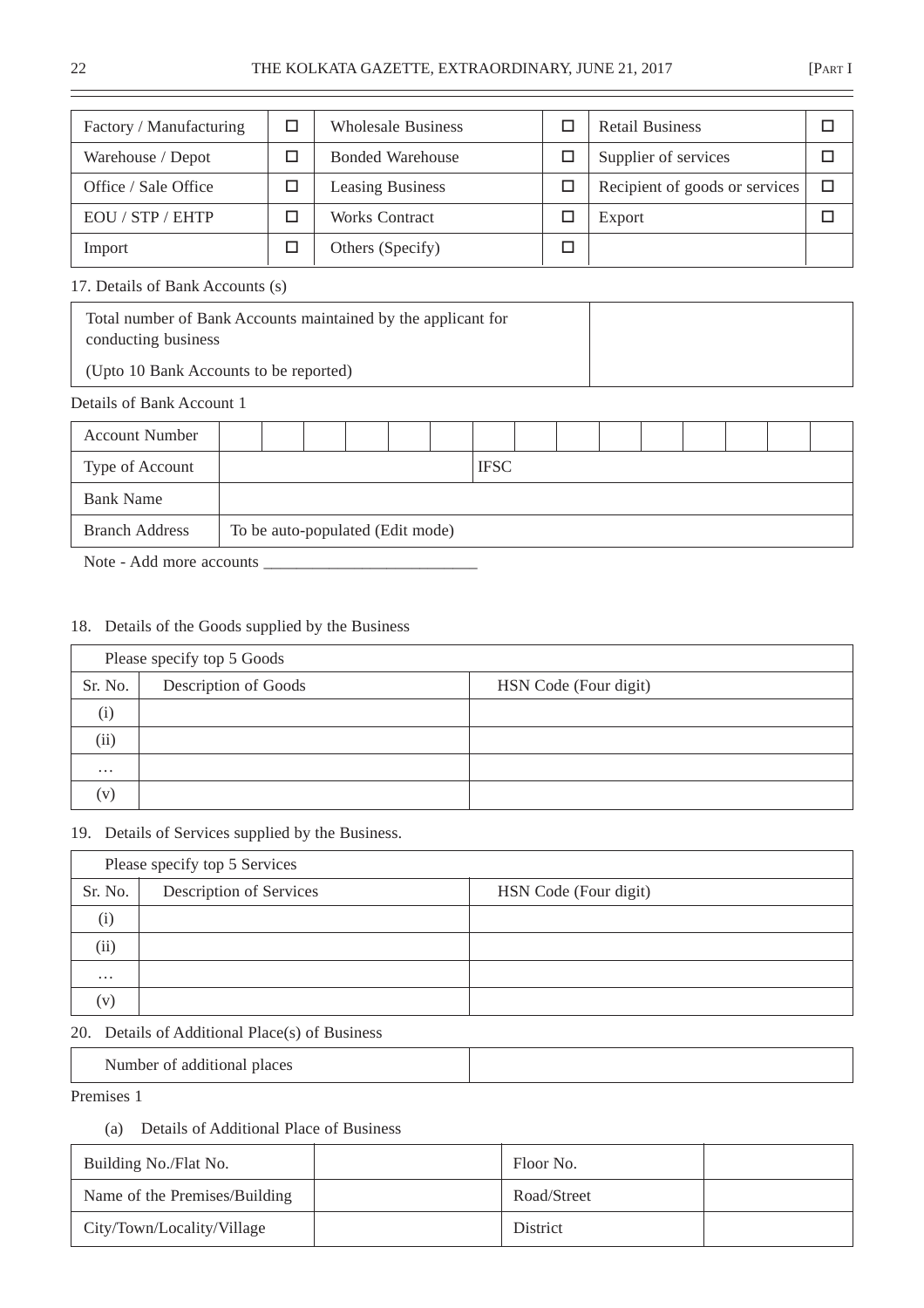$\overline{\phantom{0}}$ 

| Taluka/Block                                                                                           |  |  |                  |  |                                       |                   |          |           |                                |                      |  |                  |   |
|--------------------------------------------------------------------------------------------------------|--|--|------------------|--|---------------------------------------|-------------------|----------|-----------|--------------------------------|----------------------|--|------------------|---|
| <b>State</b>                                                                                           |  |  |                  |  |                                       |                   | PIN Code |           |                                |                      |  |                  |   |
| Latitude                                                                                               |  |  |                  |  |                                       |                   |          | Longitude |                                |                      |  |                  |   |
| (b) Contact Information                                                                                |  |  |                  |  |                                       |                   |          |           |                                |                      |  |                  |   |
| <b>Office Email Address</b>                                                                            |  |  |                  |  | <b>STD</b><br>Office Telephone number |                   |          |           |                                |                      |  |                  |   |
| Mobile Number                                                                                          |  |  |                  |  |                                       | Office Fax Number |          |           |                                | <b>STD</b>           |  |                  |   |
| (c) Nature of premises                                                                                 |  |  |                  |  |                                       |                   |          |           |                                |                      |  |                  |   |
| Own                                                                                                    |  |  | Rented<br>Leased |  |                                       |                   | Consent  |           |                                | Shared               |  | Others (specify) |   |
| (d) Nature of business activity being carried out at above mentioned premises (Please tick applicable) |  |  |                  |  |                                       |                   |          |           |                                |                      |  |                  |   |
| Factory / Manufacturing                                                                                |  |  | $\Box$           |  | <b>Wholesale Business</b>             |                   |          | □         | <b>Retail Business</b>         |                      |  |                  | □ |
| Warehouse/Depot                                                                                        |  |  | □                |  | <b>Bonded Warehouse</b>               |                   |          | □         |                                | Supplier of services |  |                  | □ |
| Office/Sale Office                                                                                     |  |  | □                |  | Leasing Business                      |                   |          | □         | Recipient of goods or services |                      |  | □                |   |
| <b>EOU/ STP/ EHTP</b>                                                                                  |  |  | П                |  | <b>Works Contract</b>                 |                   |          | □         | Export                         |                      |  |                  | □ |
| Import                                                                                                 |  |  | п                |  | Others (specify)                      |                   |          | □         |                                |                      |  |                  |   |

# 21. Details of Proprietor/all Partners/Karta/Managing Directors and whole time Director/Members of Managing Committee of Associations/Board of Trustees etc.

| Particulars                            | <b>First Name</b> |  | Middle Name                                |  | <b>Last Name</b>                    |  |  |  |
|----------------------------------------|-------------------|--|--------------------------------------------|--|-------------------------------------|--|--|--|
| Name                                   |                   |  |                                            |  |                                     |  |  |  |
| Photo                                  |                   |  |                                            |  |                                     |  |  |  |
| Name of Father                         |                   |  |                                            |  |                                     |  |  |  |
| Date of Birth                          | DD/MM/YYYY        |  | Gender                                     |  | <male, female,="" other=""></male,> |  |  |  |
| Mobile Number                          |                   |  | Email address                              |  |                                     |  |  |  |
| Telephone No. with STD                 |                   |  |                                            |  |                                     |  |  |  |
| Designation /Status                    |                   |  | Director Identification Number<br>(if any) |  |                                     |  |  |  |
| Permanent Account Number               |                   |  | Aadhaar Number                             |  |                                     |  |  |  |
| Are you a citizen of India?            | Yes / No          |  | Passport No.<br>(in case of foreigners)    |  |                                     |  |  |  |
| <b>Residential Address</b>             |                   |  |                                            |  |                                     |  |  |  |
| Building No/Flat No                    |                   |  | Floor No                                   |  |                                     |  |  |  |
| Name of the<br>Premises/Building       |                   |  | Road/Street                                |  |                                     |  |  |  |
| City/Town/Locality/Village             |                   |  | District                                   |  |                                     |  |  |  |
| Block/Taluka                           |                   |  |                                            |  |                                     |  |  |  |
| <b>State</b>                           |                   |  | PIN Code                                   |  |                                     |  |  |  |
| Country<br>(in case of foreigner only) |                   |  | ZIP code                                   |  |                                     |  |  |  |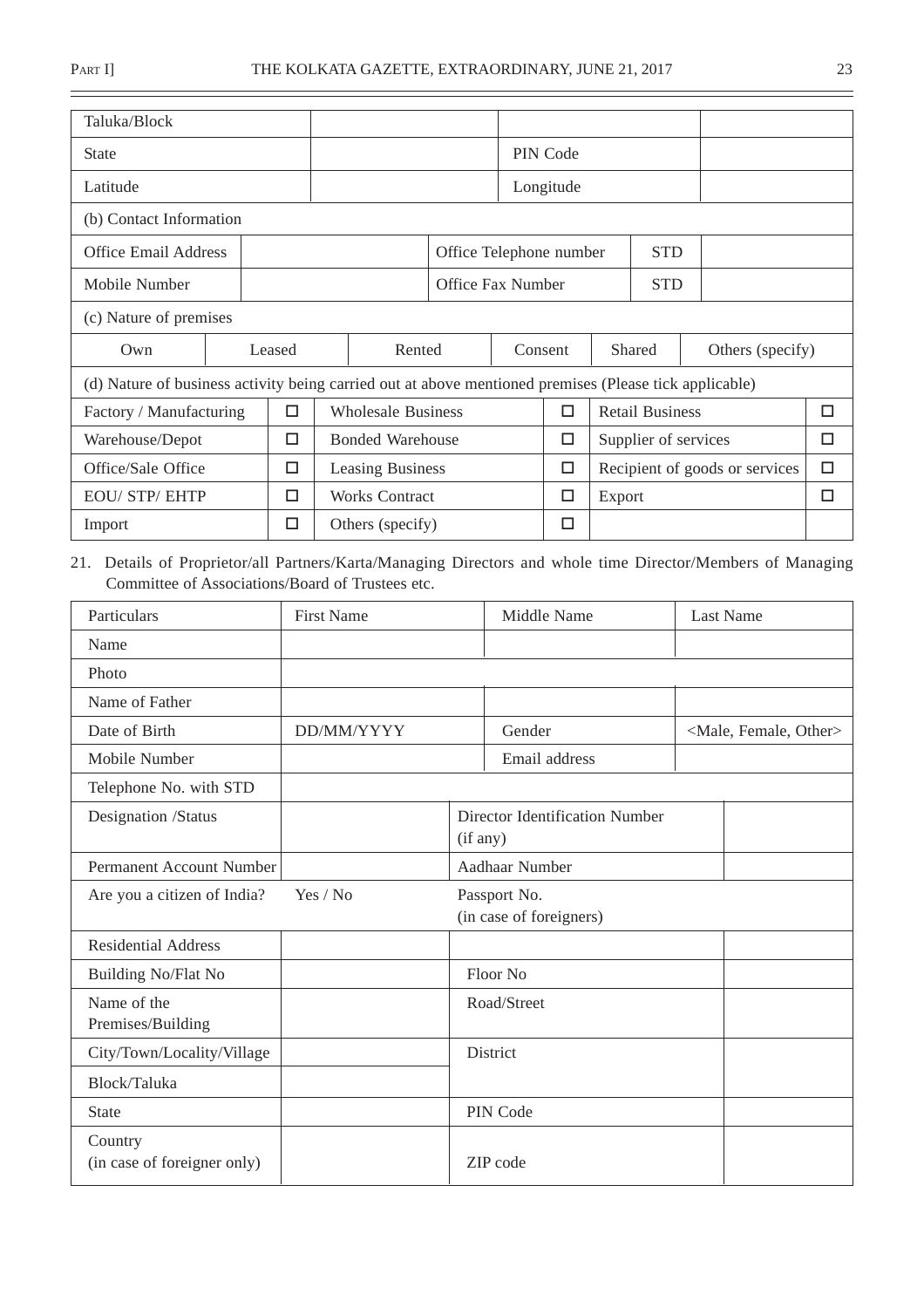#### 22. Details of Authorised Signatory

Checkbox for Primary Authorised Signatory Details of Signatory No. 1 Particulars First Name Middle Name Last Name Name Photo Name of Father Date of Birth DD/MM/YYYY Gender <Male, Female, Other> Mobile Number **Email address** Telephone No. with STD Designation /Status Director Identification Number (if any) Permanent Account Number Aadhaar Number Are you a citizen of India? Yes / No Passport No. (in case of foreigners) Residential Address Building No/Flat No Floor No Name of the Road/Street Premises/Building City/Town/Locality/Village | District Block/Taluka State PIN Code

# 23. Details of Authorised Representative

| Enrolment ID, if available                                  |                   |  |  |  |             |  |  |                  |  |                  |
|-------------------------------------------------------------|-------------------|--|--|--|-------------|--|--|------------------|--|------------------|
| Provide following details, if enrolment ID is not available |                   |  |  |  |             |  |  |                  |  |                  |
| Permanent Account Number                                    |                   |  |  |  |             |  |  |                  |  |                  |
| Aadhaar, if Permanent<br>Account Number is not<br>available |                   |  |  |  |             |  |  |                  |  |                  |
|                                                             | <b>First Name</b> |  |  |  | Middle Name |  |  |                  |  | <b>Last Name</b> |
| Name of Person                                              |                   |  |  |  |             |  |  |                  |  |                  |
| Designation / Status                                        |                   |  |  |  |             |  |  |                  |  |                  |
| Mobile Number                                               |                   |  |  |  |             |  |  |                  |  |                  |
| Email address                                               |                   |  |  |  |             |  |  |                  |  |                  |
| Telephone No. with STD                                      |                   |  |  |  |             |  |  | FAX No. with STD |  |                  |

24. State Specific Information

Profession Tax Enrolment Code (EC) No.

Profession Tax Registration Certificate (RC) No.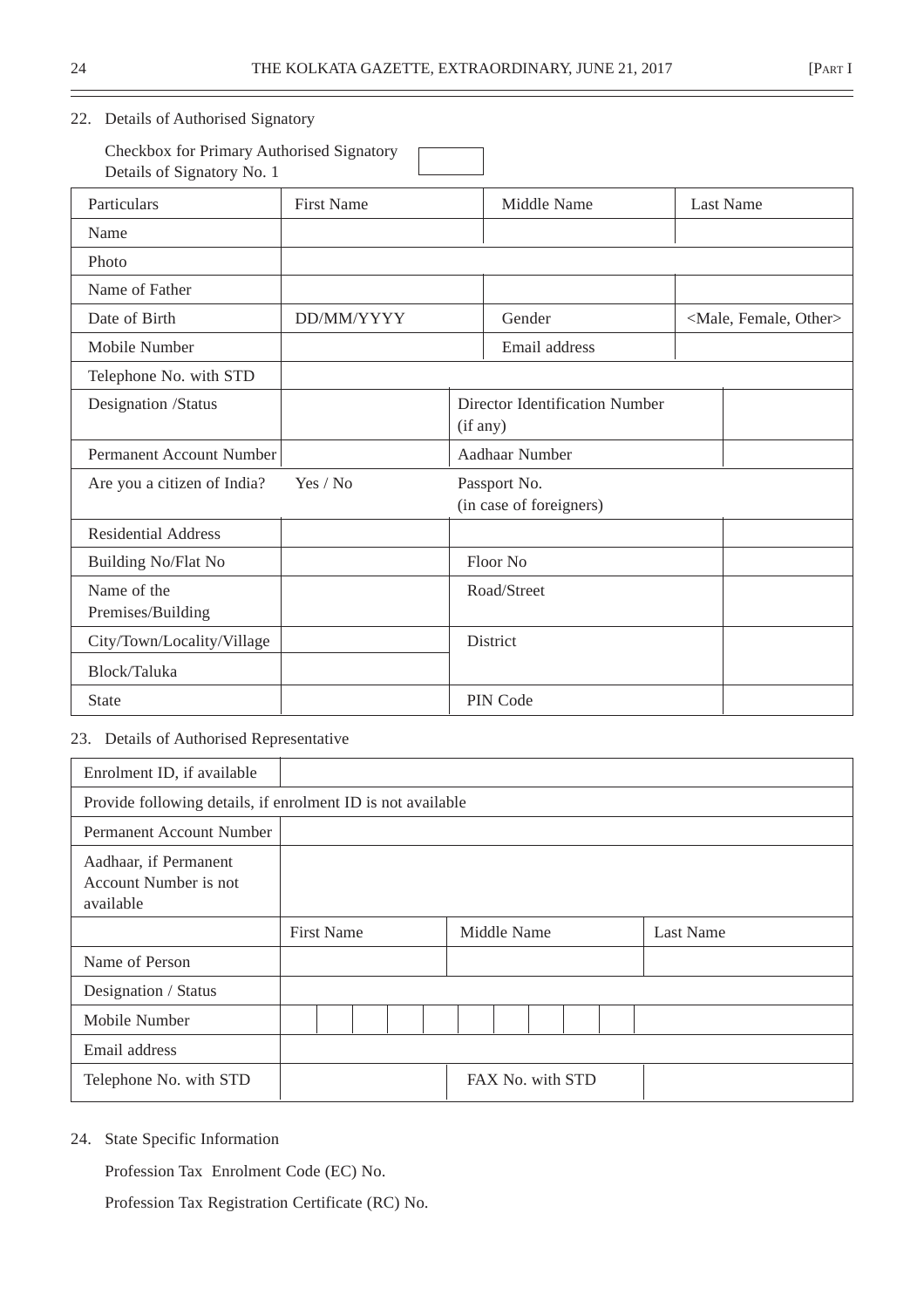State Excise License No. and the name of the person in whose name Excise License is held

| (a) | Field 1         |
|-----|-----------------|
| (b) | Field 2         |
| (c) | $\cdot$ $\cdot$ |
| (d) | $\ddotsc$       |
| (e) | Field n         |

#### 25. Document Upload

*A customized list of documents required to be uploaded (refer rule 8) as per the field values in the form.*

26. Consent

*I on behalf of the holder of Aadhaar number <pre-filled based on Aadhaar number provided in the form> give consent to "Goods and Services Tax Network" to obtain my details from UIDAI for the purpose of authentication. "Goods and Services Tax Network" has informed me that identity information would only be used for validating identity of the Aadhaar holder and will be shared with Central Identities Data Repository only for the purpose of authentication.*

27. Verification (by authorised signatory)

*I hereby solemnly affirm and declare that the information given herein above is true and correct to the best of my knowledge and belief and nothing has been concealed therefrom*

Signature

Place : Name of Authorised Signatory….…........……..…………… Date : Designation/Status…………….........………………………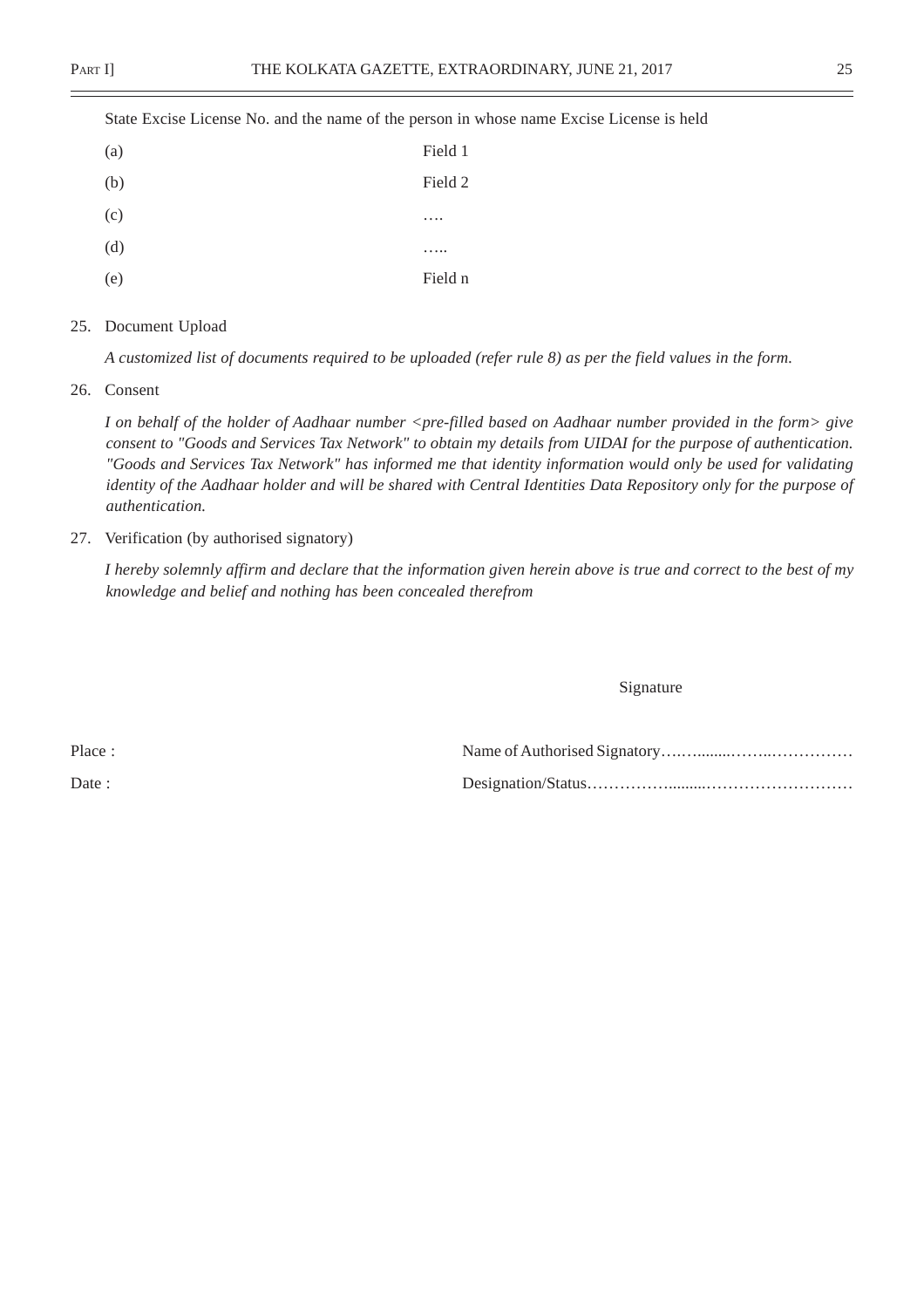÷

| 1.             | Photographs (wherever specified in the Application Form)                                                                                                                                                                                                                            |
|----------------|-------------------------------------------------------------------------------------------------------------------------------------------------------------------------------------------------------------------------------------------------------------------------------------|
|                | (a) Proprietary Concern - Proprietor                                                                                                                                                                                                                                                |
|                | (b) Partnership Firm / Limited Liability Partnership - Managing/Authorised/Designated Partners (personal<br>details of all partners are to be submitted but photos of only ten partners including that of Managing<br>Partner are to be submitted)                                  |
|                | Hindu Undivided Family - Karta<br>(c)                                                                                                                                                                                                                                               |
|                | Company - Managing Director or the Authorised Person<br>(d)                                                                                                                                                                                                                         |
|                | Trust - Managing Trustee<br>(e)                                                                                                                                                                                                                                                     |
|                | Association of Persons or Body of Individuals - Members of Managing Committee (personal details of<br>(f)<br>all members are to be submitted but photos of only ten members including that of Chairman are to be<br>submitted)                                                      |
|                | Local Authority - Chief Executive Officer or his equivalent<br>(g)                                                                                                                                                                                                                  |
|                | Statutory Body - Chief Executive Officer or his equivalent<br>(h)                                                                                                                                                                                                                   |
|                | Others - Person in Charge<br>(i)                                                                                                                                                                                                                                                    |
| 2.             | Constitution of Business: Partnership Deed in case of Partnership Firm, Registration Certificate/Proof of<br>Constitution in case of Society, Trust, Club, Government Department, Association of Persons or Body of<br>Individuals, Local Authority, Statutory Body and Others etc. |
| 3.             | Proof of Principal Place of Business:                                                                                                                                                                                                                                               |
|                | (a) For Own premises -                                                                                                                                                                                                                                                              |
|                | Any document in support of the ownership of the premises like latest Property Tax Receipt or Municipal<br>Khata copy or copy of Electricity Bill.                                                                                                                                   |
|                | (b) For Rented or Leased premises -                                                                                                                                                                                                                                                 |
|                | A copy of the valid Rent / Lease Agreement with any document in support of the ownership of the premises<br>of the Lessor like Latest Property Tax Receipt or Municipal Khata copy or copy of Electricity Bill.                                                                     |
|                | (c) For premises not covered in (a) and (b) above -                                                                                                                                                                                                                                 |
|                | A copy of the Consent Letter with any document in support of the ownership of the premises of the Consenter<br>like Municipal Khata copy or Electricity Bill copy. For shared properties also, the same documents may be<br>uploaded.                                               |
|                | (d) For rented/leased premises where the Rent/lease agreement is not available, an affidavit to that effect<br>along with any document in support of the possession of the premises like copy of Electricity Bill.                                                                  |
|                | (e) If the principal place of business is located in a Special Economic Zone or the applicant is an Special<br>Economic Zone developer, necessary documents/certificates issued by Government of India are required<br>to be uploaded.                                              |
| $\overline{4}$ | <b>Bank Account Related Proof:</b>                                                                                                                                                                                                                                                  |
|                | Scanned copy of the first page of Bank passbook or the relevant page of Bank Statement or Scanned copy<br>of a cancelled cheque containing name of the Proprietor or Business entity, Bank Account No., MICR,<br>IFSC and Branch details including code.                            |
| 5              | Authorisation Form:-                                                                                                                                                                                                                                                                |
|                | For each Authorised Signatory mentioned in the application form, Authorisation or copy of Resolution of<br>the Managing Committee or Board of Directors to be filed in the following format:                                                                                        |
|                | Declaration for Authorised Signatory (Separate for each signatory) (Details of Proprietor/all Partners/<br>Karta/Managing Directors and whole time Director/Members of Managing Committee of Associations/<br>Board of Trustees etc.)                                               |

# **List of documents to be uploaded:-**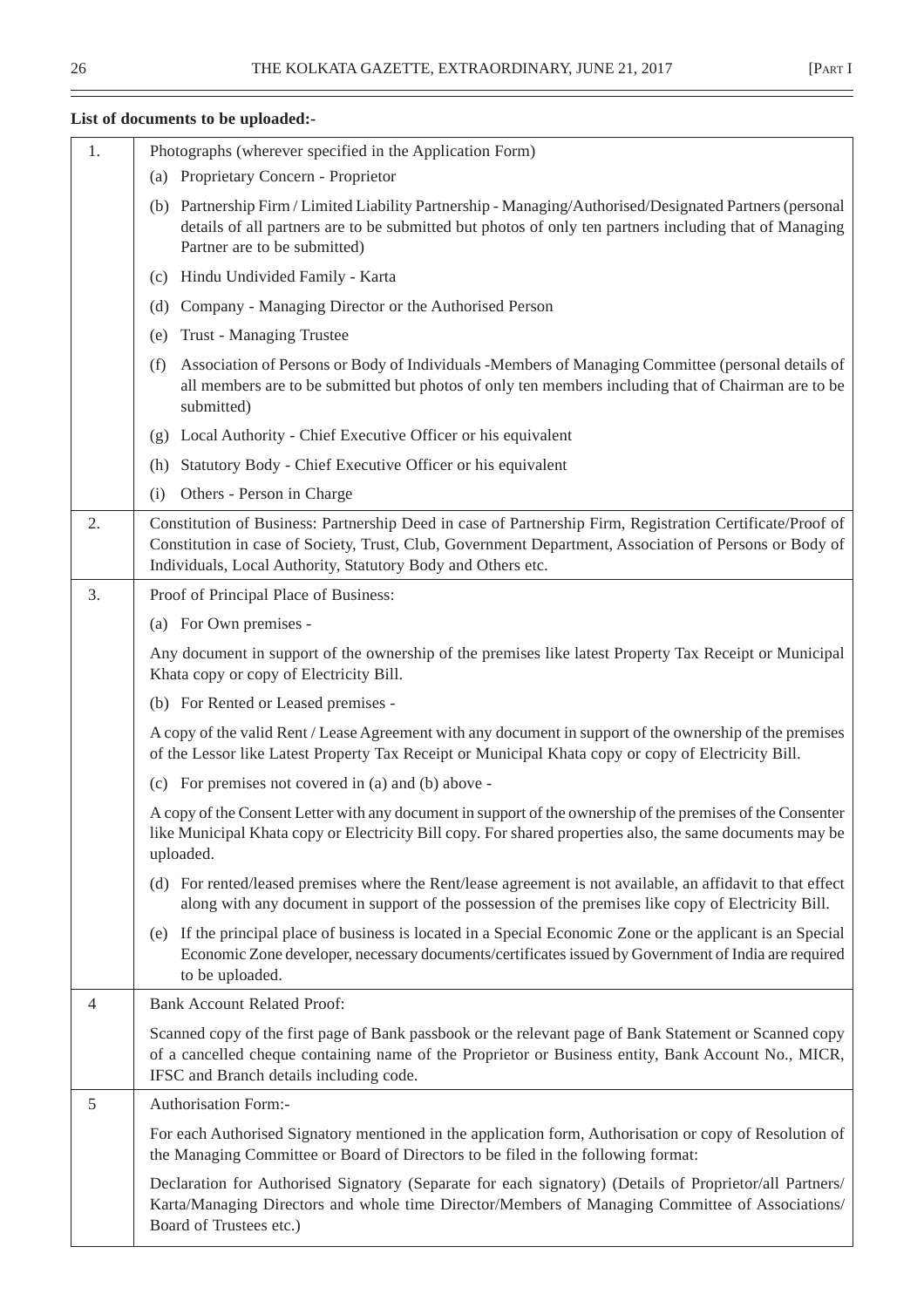I/We --- (name) being (Partners/Karta/Managing Directors and whole time Director/Members of Managing Committee of Associations/Board of Trustees etc.) of …… (name of registered person) hereby solemnly affirm and declare that  $\langle$  name of the authorised signatory, (status/designation) $\rangle$  is hereby authorised, vide resolution no... dated….. (copy submitted herewith), to act as an authorised signatory for the business << Goods and Services Tax Identification Number - Name of the Business>> for which application for registration is being filed under the Ordinance. All his actions in relation to this business will be binding on me/ us. Signature of the person competent to sign Name: Designation/Status: (Name of the proprietor/Business Entity) Acceptance as an authorised signatory I <<(Name of the authorised signatory>> hereby solemnly accord my acceptance to act as authorised signatory for the above referred business and all my acts shall be binding on the business. Signature of Authorised Signatory Place: (Name) Date: Designation/Status: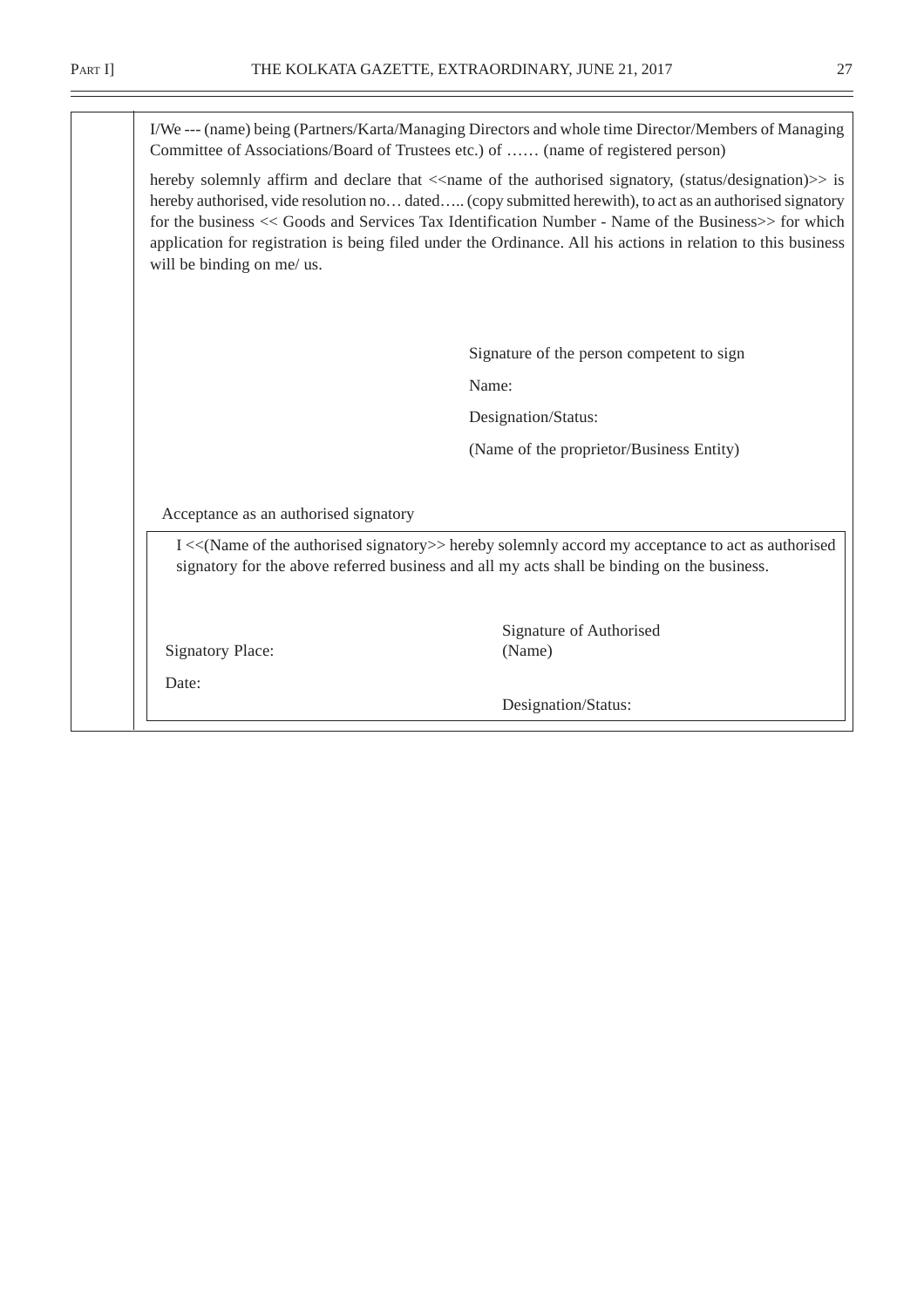#### **Instructions for submission of Application for Registration.**

- 1. Enter name of person as recorded on Permanent Account Number of the Business. In case of Proprietorship concern, enter name of proprietor against Legal Name and mention Permanent Account Number of the proprietor. Permanent Account Number shall be verified with Income Tax database.
- 2. Provide E-mail Id and Mobile Number of authorised signatory for verification and future communication which will be verified through One Time Passwords to be sent separately, before filling up Part-B of the application.
- 3. Applicant need to upload scanned copy of the declaration signed by the Proprietor/all Partners/Karta/Managing Directors and whole time Director/Members of Managing Committee of Associations/Board of Trustees etc. in case the business declares a person as Authorised Signatory.

| <b>Constitution of Business</b>       | Person who can digitally sign the application |
|---------------------------------------|-----------------------------------------------|
| Proprietorship                        | Proprietor                                    |
| Partnership                           | Managing / Authorised Partners                |
| Hindu Undivided Family                | Karta                                         |
| Private Limited Company               | Managing / Whole-time Directors               |
| <b>Public Limited Company</b>         | Managing / Whole-time Directors               |
| Society/ Club/ Trust/ AOP             | Members of Managing Committee                 |
| Government Department                 | Person In charge                              |
| Public Sector Undertaking             | Managing / Whole-time Director                |
| <b>Unlimited Company</b>              | Managing/Whole-time Director                  |
| Limited Liability Partnership         | <b>Designated Partners</b>                    |
| <b>Local Authority</b>                | Chief Executive Officer or Equivalent         |
| <b>Statutory Body</b>                 | Chief Executive Officer or Equivalent         |
| Foreign Company                       | Authorised Person in India                    |
| Foreign Limited Liability Partnership | Authorised Person in India                    |
| Others (specify)                      | Person In charge                              |

4. The following persons can digitally sign the application for new registration:—

- 5. Information in respect of authorised representative is optional. Please select your authorised representative from the list available on the common portal if the authorised representative is enrolled, otherwise provide details of such person.
- 6. State specific information are relevant for the concerned State only.
- 7. Application filed by undermentioned persons shall be signed digitally:—

| Sr. No. | Type of Applicant                     | Type of Signature required                             |
|---------|---------------------------------------|--------------------------------------------------------|
| 1.      | Private Limited Company               | Digital Signature Certificate (DSC)-Class-2 and above. |
|         | <b>Public Limited Company</b>         |                                                        |
|         | Public Sector Undertaking             |                                                        |
|         | <b>Unlimited Company</b>              |                                                        |
|         | <b>Limited Liability Partnership</b>  |                                                        |
|         | Foreign Company                       |                                                        |
|         | Foreign Limited Liability Partnership |                                                        |
|         |                                       |                                                        |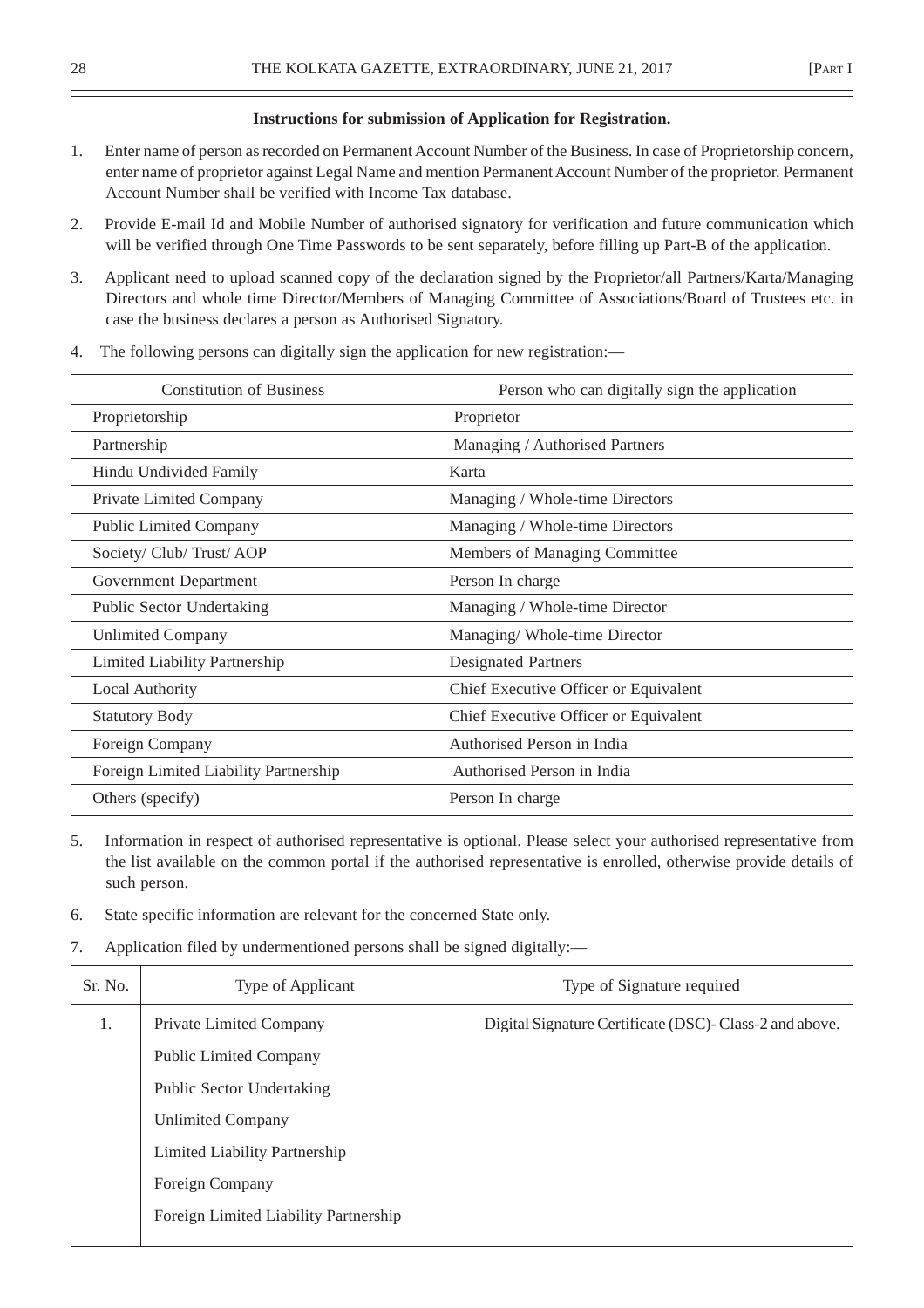| Sr. No. | Type of Applicant | Type of Signature required                                                                                           |
|---------|-------------------|----------------------------------------------------------------------------------------------------------------------|
| 2.      | Other than above  | Digital Signature Certificate class 2 and above<br>e-Signature<br><sub>or</sub><br>any other mode as may be notified |

- 8. All information related to Permanent Account Number, Aadhaar, Director Identification Number, Challan Identification Number shall be validated online by the system and Acknowledgment Receipt Number will be generated after successful validation of all the filled up information.
- 9. Status of the application filed online can be tracked on the common portal by entering Application Reference Number (ARN) indicated on the Acknowledgment.
- 10. No fee is payable for filing application for registration.
- 11. Authorised signatory shall not be a minor.
- 12. Any person having multiple business verticals within a State, requiring a separate registration for any of its business verticals shall need to apply separately in respect of each of the vertical.
- 13. After approval of application, registration certificate shall be made available on the common portal.
- 14. Temporary Reference Number (TRN) will be allotted after successfully furnishing preliminary details in PART -A of the application which can be used for filling up details in PART-B of the application. TRN will be available on the common portal for a period of 15 days.
- 15. Any person who applies for registration under rule 8 may give an option to pay tax under section 10 in Part B of FORM GST REG-01, which shall be considered as an intimation to pay tax under the said section.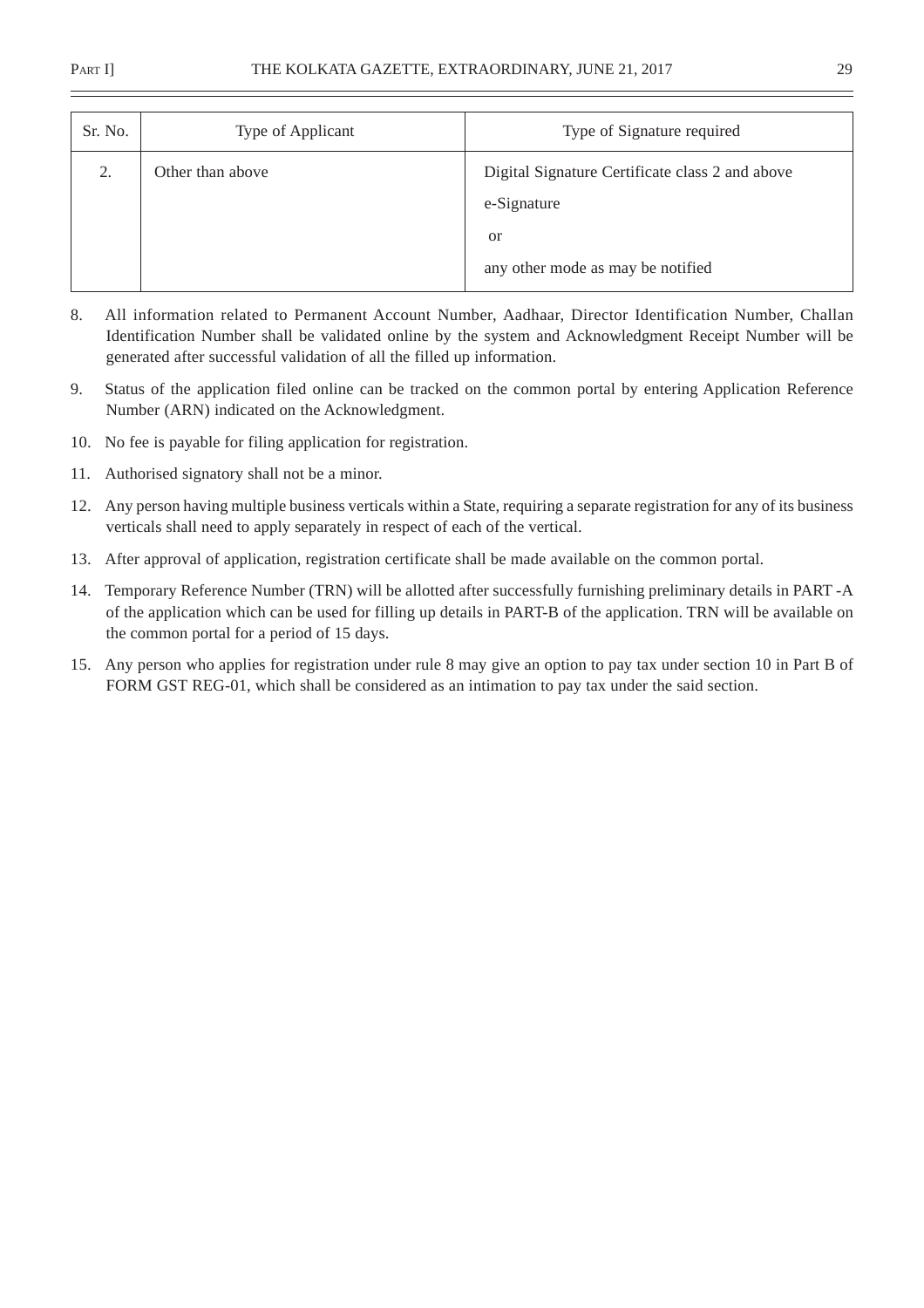*[See rule 8(5)]*

# **Acknowledgment**

| Application Reference Number (ARN) -                                                                   |                |  |  |  |
|--------------------------------------------------------------------------------------------------------|----------------|--|--|--|
| You have filed the application successfully and the particulars of the application are given as under: |                |  |  |  |
| Date of filing                                                                                         |                |  |  |  |
| Time of filing                                                                                         |                |  |  |  |
| Goods and Services Tax Identification Number, if available                                             |                |  |  |  |
| Legal Name                                                                                             | $\ddot{\cdot}$ |  |  |  |
| Trade Name (if applicable)<br>$\ddot{\cdot}$                                                           |                |  |  |  |
| Form No.                                                                                               |                |  |  |  |
| Form Description                                                                                       |                |  |  |  |
| Center Jurisdiction                                                                                    |                |  |  |  |
| <b>State Jurisdiction</b>                                                                              |                |  |  |  |
| Filed by                                                                                               |                |  |  |  |
| Temporary reference number (TRN), if any :                                                             |                |  |  |  |
| Payment details* : Challan Identification Number                                                       |                |  |  |  |
|                                                                                                        | : Date         |  |  |  |
| : Amount                                                                                               |                |  |  |  |
| It is a system generated acknowledgement and does not require any signature.                           |                |  |  |  |
| * Applicable only in case of Casual taxable person and Non Resident taxable person                     |                |  |  |  |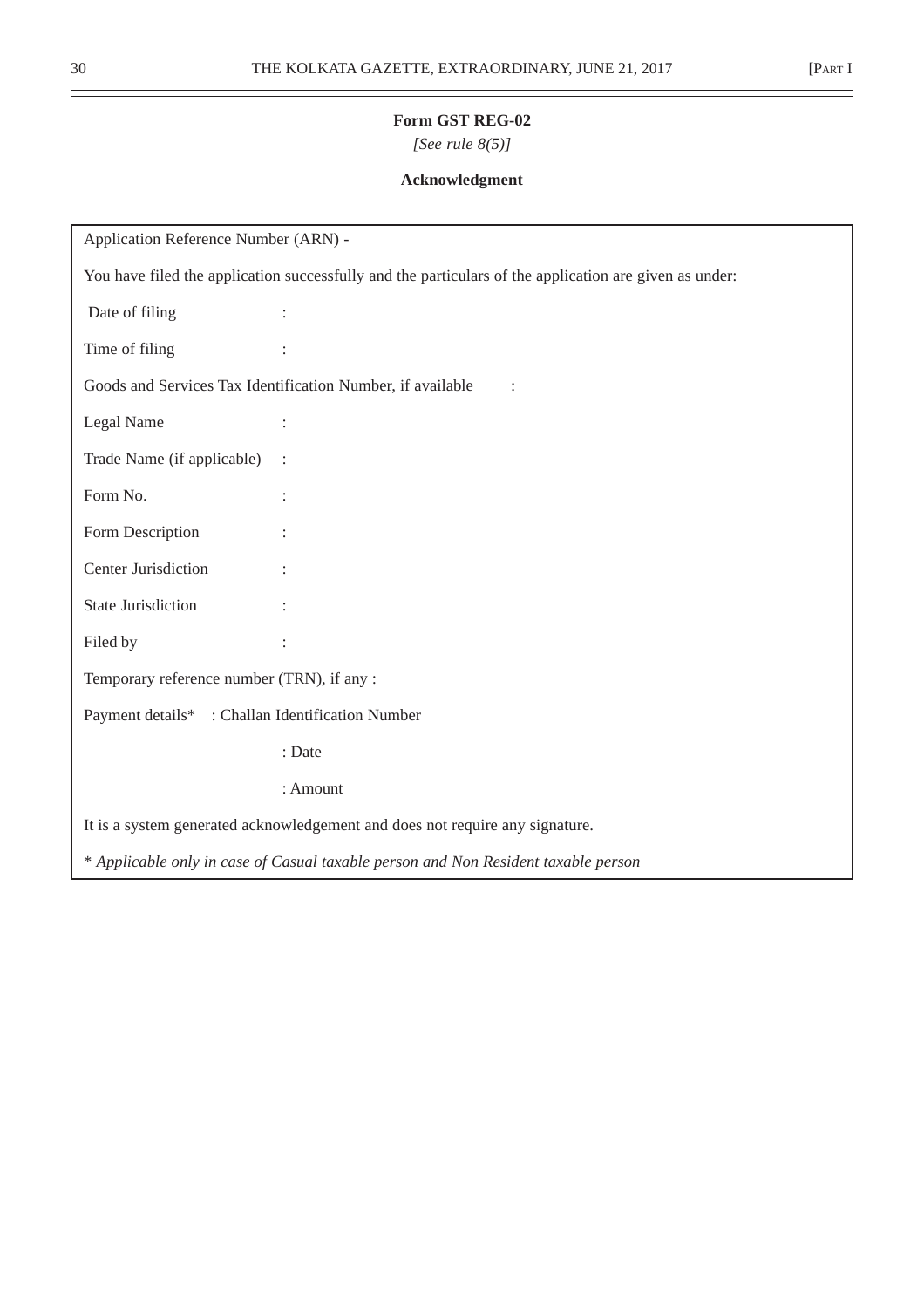*[See rule 9(2)]*

Reference Number : Date-

To Name of the Applicant: Address: GSTIN (if available): Application Reference No. (ARN): Date:

# **Notice for Seeking Additional Information / Clarification / Documents relating to Application for <<Registration/Amendment/Cancellation >>**

This is with reference to your <<registration/amendment/cancellation>> application filed vide ARN < > Dated -DD/ MM/YYYY The Department has examined your application and is not satisfied with it for the following reasons:

1.

2.

3.

…

You are directed to submit your reply by ........... (DD/MM/YYYY)

\*You are hereby directed to appear before the undersigned on ……… (DD/MM/YYYY) at ……. (HH:MM)

If no response is received by the stipulated date, your application is liable for rejection. Please note that no further notice / reminder will be issued in this matter

Signature

Name of the Proper Officer: Designation: Jurisdiction:

*\* Not applicable for New Registration Application*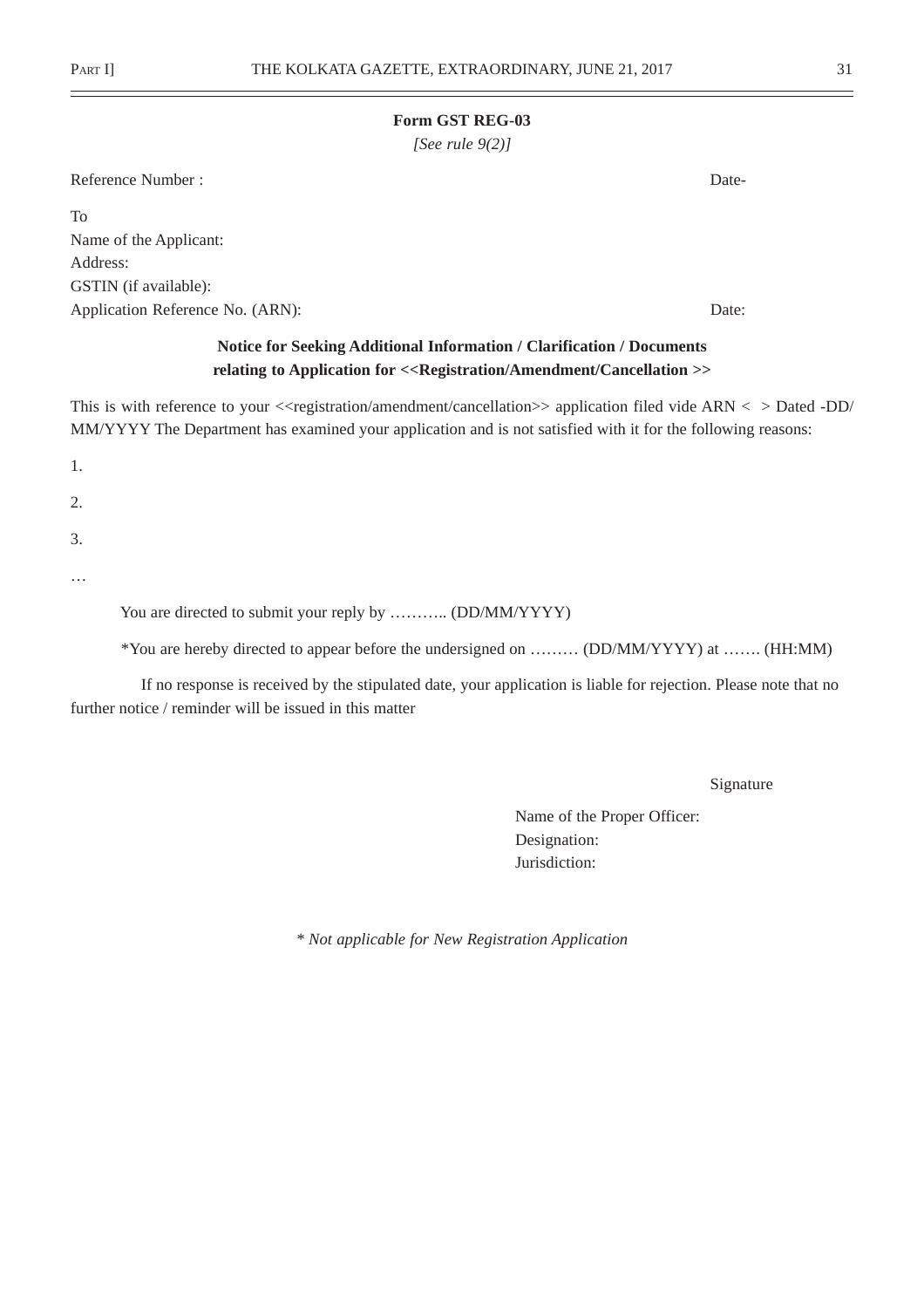*[See rule 9(2)]*

# **Clarification/additional information/document for<<Registration/Amendment/Cancellation>>**

| 1.  | Notice details                                                                                                            | Reference No.                                                                        |  | Date                |                                   |
|-----|---------------------------------------------------------------------------------------------------------------------------|--------------------------------------------------------------------------------------|--|---------------------|-----------------------------------|
| 2.  | Application details                                                                                                       | Reference No.                                                                        |  | Date                |                                   |
| 3.  | GSTIN, if applicable                                                                                                      |                                                                                      |  |                     |                                   |
| 4.  | Name of Business<br>(Legal)                                                                                               |                                                                                      |  |                     |                                   |
| 5.  | Trade name, if any                                                                                                        |                                                                                      |  |                     |                                   |
| 6.  | Address                                                                                                                   |                                                                                      |  |                     |                                   |
| 7.  |                                                                                                                           | Whether any modification in the application for registration or fields is required.- |  |                     | Yes                               |
|     |                                                                                                                           |                                                                                      |  |                     | N <sub>o</sub>                    |
|     |                                                                                                                           |                                                                                      |  |                     | (Tick one)                        |
| 8.  | Additional Information                                                                                                    |                                                                                      |  |                     |                                   |
| 9.  | <b>List of Documents</b><br>uploaded                                                                                      |                                                                                      |  |                     |                                   |
| 10. | Verification                                                                                                              |                                                                                      |  |                     |                                   |
|     | hereby solemnly affirm and declare that the information<br>Ι                                                              |                                                                                      |  |                     |                                   |
|     | given hereinabove is true and correct to the best of my knowledge and belief and nothing has been concealed<br>therefrom. |                                                                                      |  |                     |                                   |
|     |                                                                                                                           |                                                                                      |  |                     |                                   |
|     |                                                                                                                           |                                                                                      |  |                     | Signature of Authorised Signatory |
|     |                                                                                                                           |                                                                                      |  | Name                |                                   |
|     |                                                                                                                           |                                                                                      |  | Designation/Status: |                                   |
|     | Place:                                                                                                                    |                                                                                      |  |                     |                                   |
|     | Date:                                                                                                                     |                                                                                      |  |                     |                                   |

#### **Note:-**

1. *For new registration, original registration application will be available in editable mode if option 'Yes' is selected in item 7.*

2. *For amendment of registration particulars, the fields intended to be amended will be available in editable mode if option 'Yes' is selected in item 7.*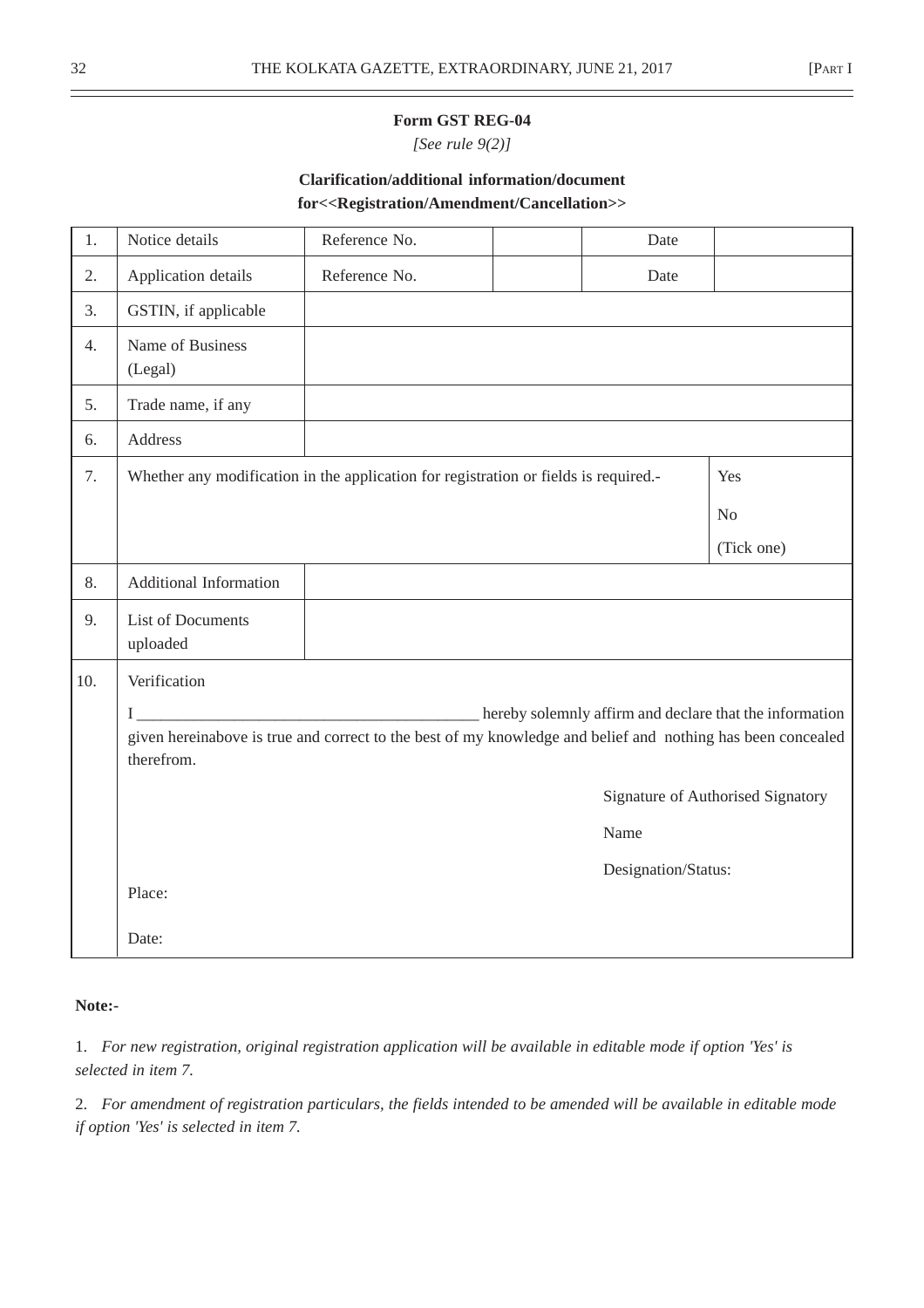*[See rule 9(4)]*

Reference Number : Date-

To Name of the Applicant: Address: GSTIN (if available):

#### **Order of Rejection of Application for <Registration / Amendment / Cancellation/**>

This has reference to your reply filed vide ARN --- dated----. The reply has been examined and the same has not been found to be satisfactory for the following reasons:

1.

2.

3.

... Therefore, your application is rejected in accordance with the provisions of the Ordinance.

Or

You have not replied to the notice issued vide reference no. …….. dated ………. within the time specified therein. Therefore, your application is hereby rejected in accordance with the provisions of the Ordinance.

Signature

Name

Designation: Jurisdiction: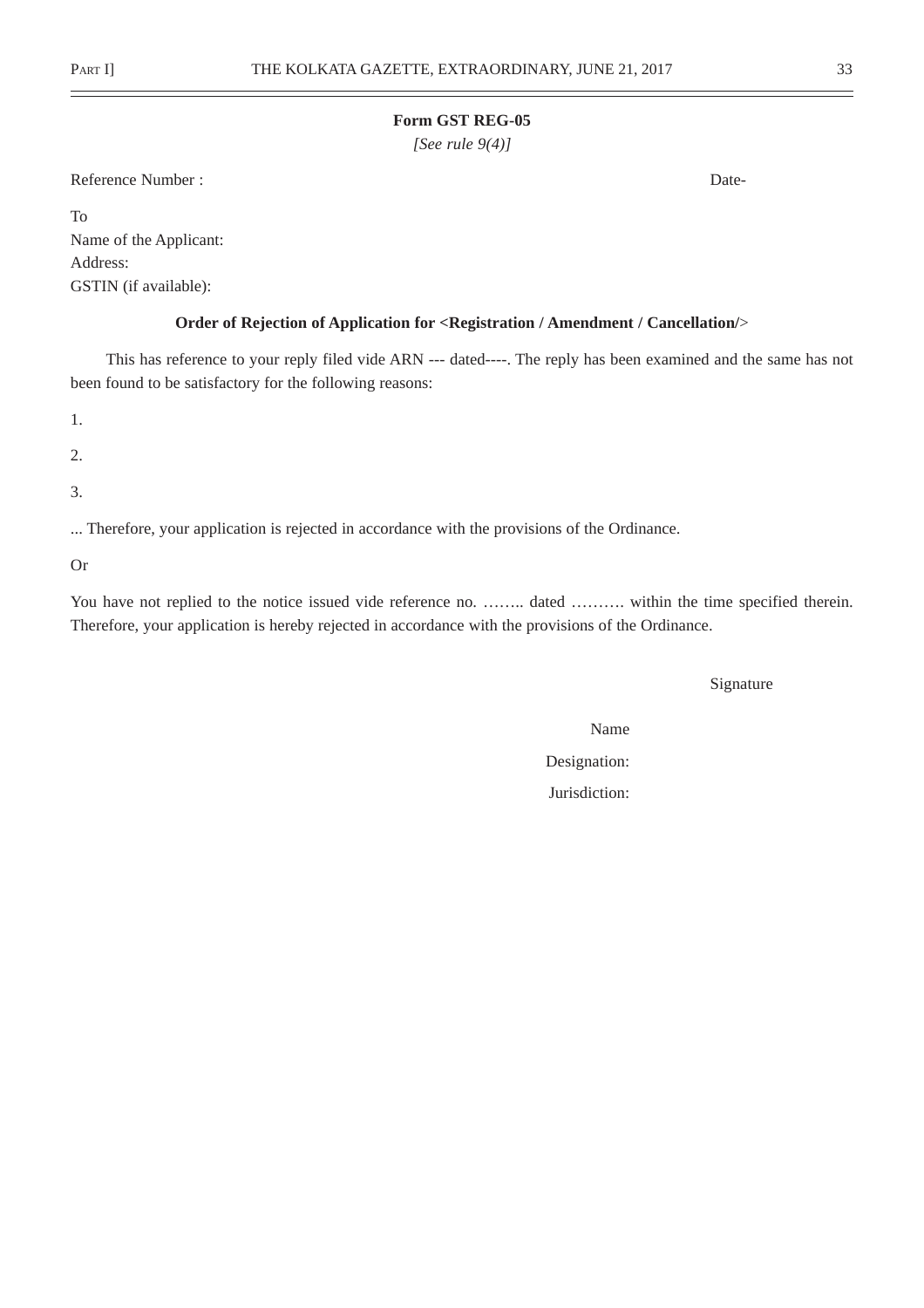

*[See rule 10(1)]*

# **Registration Certificate**

Registration Number: <*GSTIN/ UIN*>

| 1.                                       | Legal Name                                                                              |            |              |                |            |
|------------------------------------------|-----------------------------------------------------------------------------------------|------------|--------------|----------------|------------|
| 2.                                       | Trade Name, if any                                                                      |            |              |                |            |
| 3.                                       | <b>Constitution of Business</b>                                                         |            |              |                |            |
| 4.                                       | Address of Principal Place<br>of Business                                               |            |              |                |            |
| 5.                                       | Date of Liability                                                                       | DD/MM/YYYY |              |                |            |
| 6.                                       | Period of Validity                                                                      | From       | DD/MM/YYYY   | T <sub>o</sub> | DD/MM/YYYY |
|                                          | (Applicable only in case of<br>Non-Resident taxable person<br>or Casual taxable person) |            |              |                |            |
| 7.                                       | Type of Registration                                                                    |            |              |                |            |
| 8.<br>Particulars of Approving Authority |                                                                                         |            |              |                |            |
| Centre                                   |                                                                                         |            | <b>State</b> |                |            |
| Signature                                |                                                                                         |            |              |                |            |
| Name                                     |                                                                                         |            |              |                |            |
|                                          | Designation                                                                             |            |              |                |            |

9. Date of issue of Certificate

**Office** 

Note: The registration certificate is required to be prominently displayed at all places of business in the State.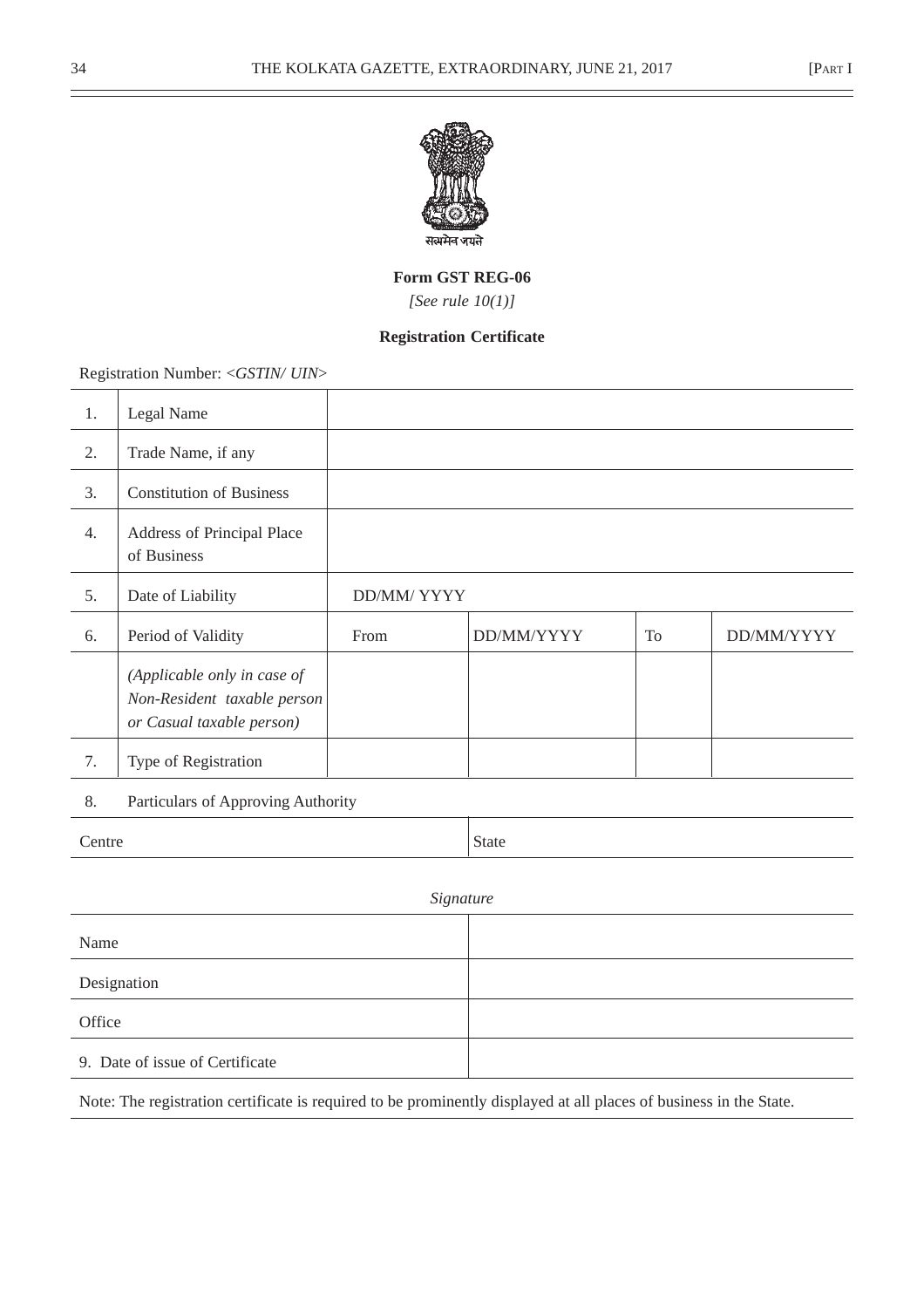$\equiv$ 



**Annexure A**

# **Details of Additional Places of Business**

सत्यमेव जयते

Goods and Services Tax Identification Number

Legal Name

Trade Name, if any

Total Number of Additional Places of Business in the State

| Sr. No. | Adress |  |
|---------|--------|--|
| 1       |        |  |
| 2       |        |  |
| 3       |        |  |
|         |        |  |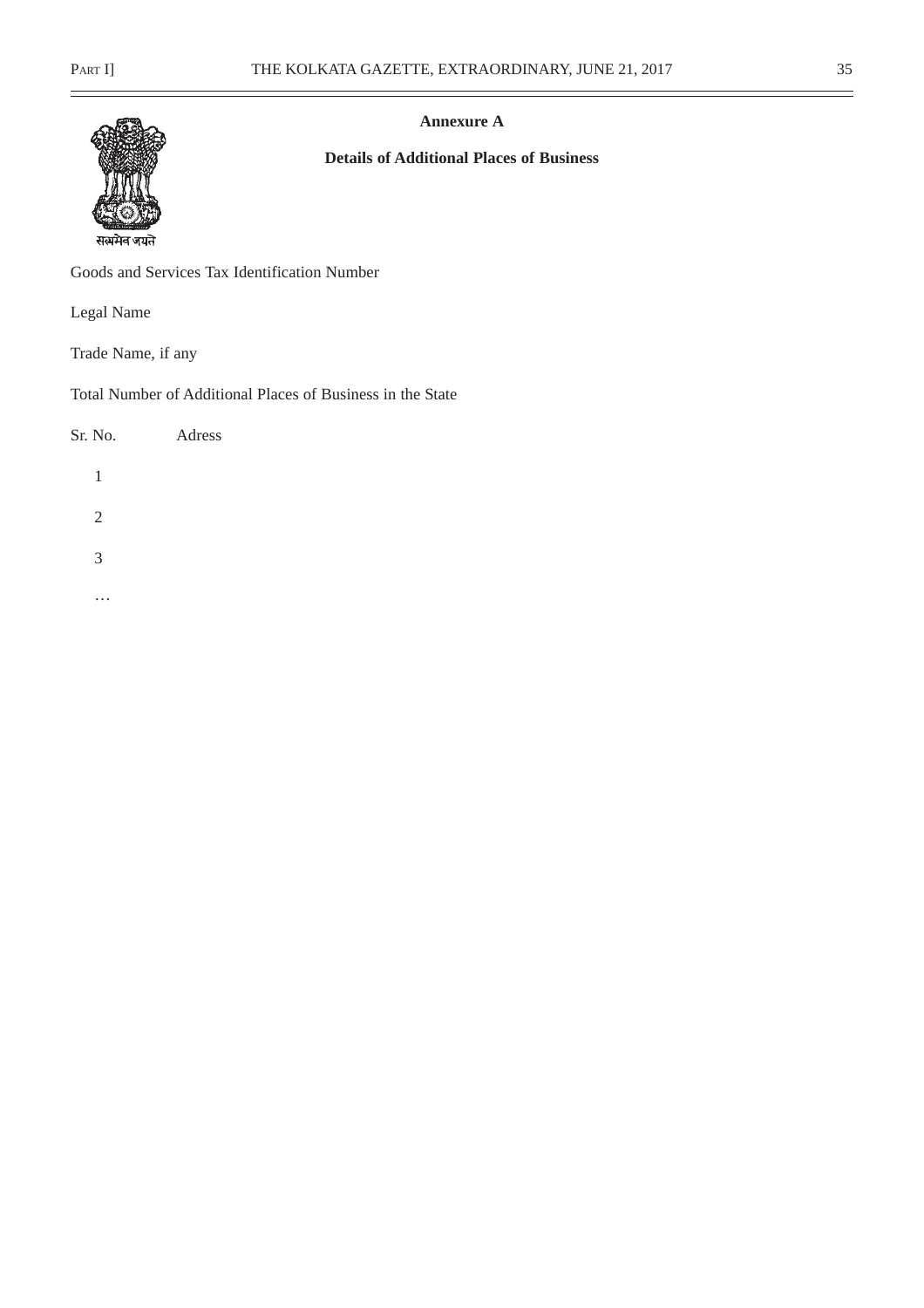### **Annexure B**



Goods and Services Tax Identification Number

Legal Name

Trade Name, if any

Details of <Proprietor / Partners / Karta / Managing Director and whole-time Directors / Members of the Managing Committee of Association of Persons / Board of Trustees etc.>

| 1. |       | Name               |
|----|-------|--------------------|
|    | Photo | Designation/Status |
|    |       | Resident of State  |
| 2. |       | Name               |
|    | Photo | Designation/Status |
|    |       | Resident of State  |
| 3. |       | Name               |
|    | Photo | Designation/Status |
|    |       | Resident of State  |
| 4. |       | Name               |
|    | Photo | Designation/Status |
|    |       | Resident of State  |
| 5. |       | Name               |
|    | Photo | Designation/Status |
|    |       | Resident of State  |
| 6. |       | Name               |
|    | Photo | Designation/Status |
|    |       | Resident of State  |
| 7. |       | Name               |
|    | Photo | Designation/Status |
|    |       | Resident of State  |
|    |       |                    |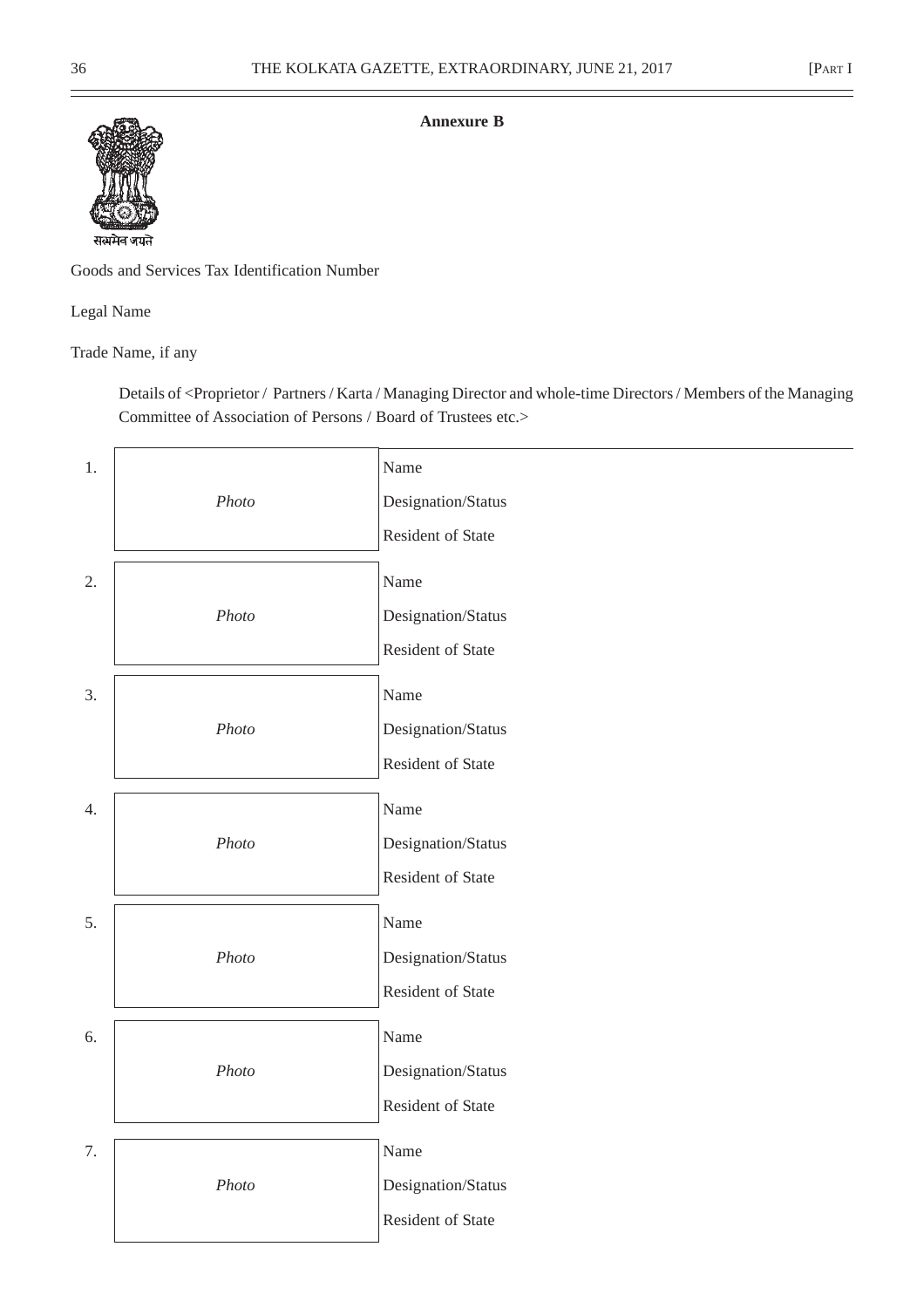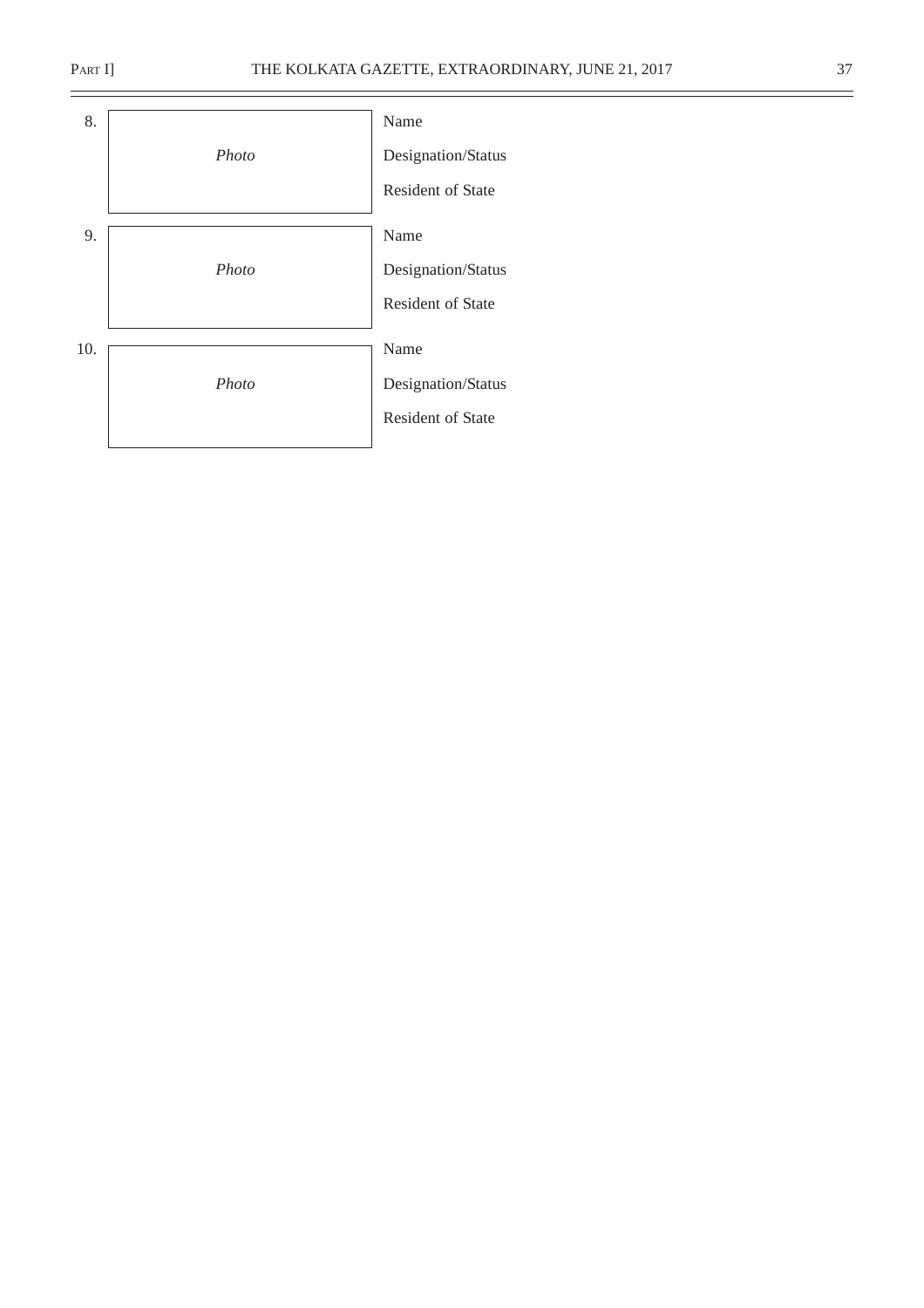*[See rule 12(1)]*

# **Application for Registration as Tax Deductor at source (u/s 51) or Tax Collector at source (u/s 52)**

State /UT– District –

# **Part –A**

| (i)                | Legal Name of the Tax Deductor or Tax Collector (As mentioned in Permanent<br>Account Number/ Tax Deduction and Collection Account Number) |              |      |                                           |                                             |                         |        |
|--------------------|--------------------------------------------------------------------------------------------------------------------------------------------|--------------|------|-------------------------------------------|---------------------------------------------|-------------------------|--------|
| (ii)               | Permanent Account Number                                                                                                                   |              |      |                                           |                                             |                         |        |
|                    | (Enter Permanent Account Number of the Business; Permanent Account<br>Number of Individual in case of Proprietorship concern)              |              |      |                                           |                                             |                         |        |
| (iii)              | Tax Deduction and Collection Account Number                                                                                                |              |      |                                           |                                             |                         |        |
|                    | (Enter Tax Deduction and Collection Account Number, if Permanent Account<br>Number is not available)                                       |              |      |                                           |                                             |                         |        |
| (iv)               | <b>Email Address</b>                                                                                                                       |              |      |                                           |                                             |                         |        |
| (v)                | Mobile Number                                                                                                                              |              |      |                                           |                                             |                         |        |
|                    | Note - Information submitted above is subject to online verification before proceeding to fill up Part-B.                                  |              |      |                                           |                                             |                         |        |
|                    |                                                                                                                                            |              |      | $Part - B$                                |                                             |                         |        |
| 1                  | Trade Name, if any                                                                                                                         |              |      |                                           |                                             |                         |        |
| $\overline{2}$     | Constitution of Business (Please Select the Appropriate)                                                                                   |              |      |                                           |                                             |                         |        |
| (i)                | Proprietorship                                                                                                                             | ⊔            | (ii) | Partnership                               |                                             |                         |        |
| (iii)              | Hindu Undivided Family                                                                                                                     | $\Box$       | (iv) | Private Limited Company                   |                                             |                         |        |
| (v)                | <b>Public Limited Company</b>                                                                                                              | $\Box$       | (vi) | Society/Club/Trust/Association of Persons |                                             |                         |        |
|                    | (vii) Government Department                                                                                                                | $\Box$       |      |                                           | (viii) Public Sector Undertaking            |                         |        |
| (ix)               | <b>Unlimited Company</b>                                                                                                                   | $\Box$       | (x)  |                                           | Limited Liability Partnership               |                         | $\Box$ |
| $(x_i)$            | <b>Local Authority</b>                                                                                                                     | $\Box$       |      | (xii) Statutory Body                      |                                             |                         |        |
|                    | (xiii) Foreign Limited Liability<br>Partnership                                                                                            | $\mathbf{L}$ |      |                                           | (xiv) Foreign Company Registered (in India) |                         |        |
| $\left( xy\right)$ | Others (Please specify)                                                                                                                    | $\Box$       |      |                                           |                                             |                         |        |
| $\mathfrak{Z}$     | Name of the State                                                                                                                          |              |      |                                           | District                                    |                         |        |
| $\overline{4}$     | Jurisdiction -                                                                                                                             | <b>State</b> |      |                                           |                                             | Centre                  |        |
|                    |                                                                                                                                            |              |      |                                           | Sector / Circle / Ward / Charge / Unit etc. |                         |        |
| $\sqrt{5}$         | Type of registration                                                                                                                       |              |      | Tax Deductor                              |                                             | Tax Collector<br>$(\ )$ |        |
| 6.                 | Government (Centre / State/Union Territory)                                                                                                |              |      | Center                                    |                                             | State/UT                |        |
| 7.                 | Date of liability to deduct/collect tax<br>DD/MM/YYYY                                                                                      |              |      |                                           |                                             |                         |        |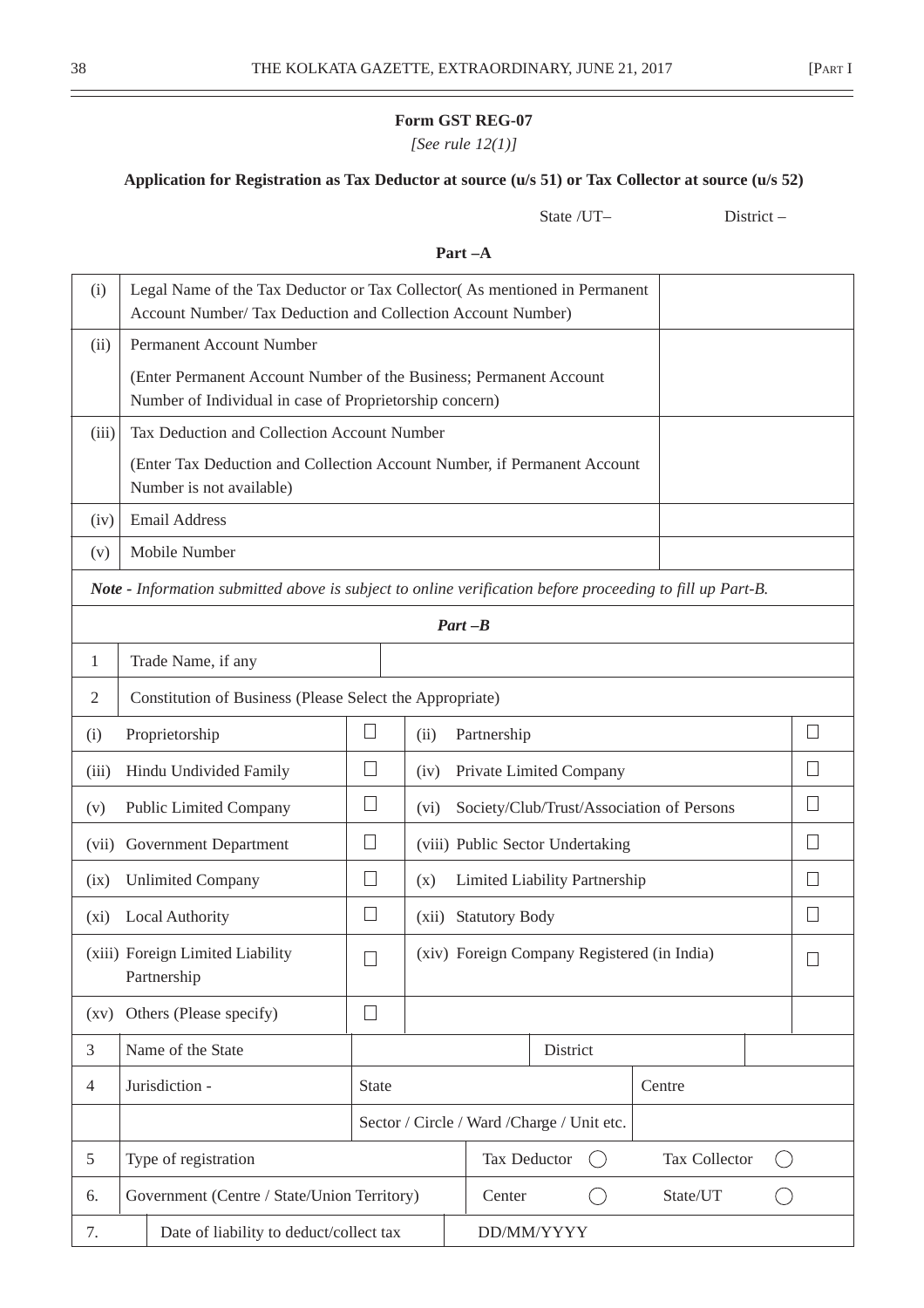| 8.                         |                                                                                                 | (a) Address of principal place of business |                                         |                         |                |                                                                                                       |
|----------------------------|-------------------------------------------------------------------------------------------------|--------------------------------------------|-----------------------------------------|-------------------------|----------------|-------------------------------------------------------------------------------------------------------|
|                            | Building No./Flat No.                                                                           |                                            |                                         | Floor No.               |                |                                                                                                       |
|                            | Name of the Premises/Building                                                                   |                                            |                                         | Road/Street             |                |                                                                                                       |
|                            | City/Town/Locality/Village                                                                      |                                            |                                         | District                |                |                                                                                                       |
| Block/Taluka               |                                                                                                 |                                            |                                         |                         |                |                                                                                                       |
| Latitude                   |                                                                                                 |                                            |                                         | Longitude               |                |                                                                                                       |
| <b>State</b>               |                                                                                                 |                                            |                                         | PIN Code                |                |                                                                                                       |
|                            | (b) Contact Information                                                                         |                                            |                                         |                         |                |                                                                                                       |
|                            | <b>Office Email Address</b>                                                                     |                                            |                                         | Office Telephone number |                |                                                                                                       |
| Mobile Number              |                                                                                                 |                                            | Office Fax Number                       |                         |                |                                                                                                       |
| (c)                        | Nature of possession of premises                                                                |                                            |                                         |                         |                |                                                                                                       |
|                            | Own                                                                                             | Leased                                     | Rented                                  | Consent                 | Shared         | Others(specify)                                                                                       |
| 9.                         | Have you obtained any other<br>registrations under Goods and<br>Services Tax in the same State? |                                            |                                         | Yes                     | N <sub>o</sub> |                                                                                                       |
| 10                         | If Yes, mention Goods and<br>Services Tax Identification Number                                 |                                            |                                         |                         |                |                                                                                                       |
| 11                         | IEC (Importer Exporter Code),<br>if applicable                                                  |                                            |                                         |                         |                |                                                                                                       |
| 12                         |                                                                                                 |                                            |                                         |                         |                | Details of DDO (Drawing and Disbursing Officer) / Person responsible for deducting tax/collecting tax |
| Particulars                |                                                                                                 |                                            |                                         |                         |                |                                                                                                       |
| Name                       |                                                                                                 | <b>First Name</b>                          |                                         | Middle Name             |                | <b>Last Name</b>                                                                                      |
| Father's Name              |                                                                                                 |                                            |                                         |                         |                |                                                                                                       |
| Photo                      |                                                                                                 |                                            |                                         |                         |                |                                                                                                       |
| Date of Birth              |                                                                                                 | DD/MM/YYYY                                 |                                         | Gender                  |                | <male, female,="" other=""></male,>                                                                   |
|                            | Mobile Number                                                                                   |                                            | Email<br>address                        |                         |                |                                                                                                       |
| Telephone No. with STD     |                                                                                                 |                                            |                                         |                         |                |                                                                                                       |
| Designation /Status        |                                                                                                 |                                            | Director Identification Number (if any) |                         |                |                                                                                                       |
|                            | Permanent Account Number                                                                        |                                            | Aadhaar Number                          |                         |                |                                                                                                       |
|                            | Are you a citizen of India?                                                                     | Yes / No                                   | Passport No. (in case of Foreigners)    |                         |                |                                                                                                       |
| <b>Residential Address</b> |                                                                                                 |                                            |                                         |                         |                |                                                                                                       |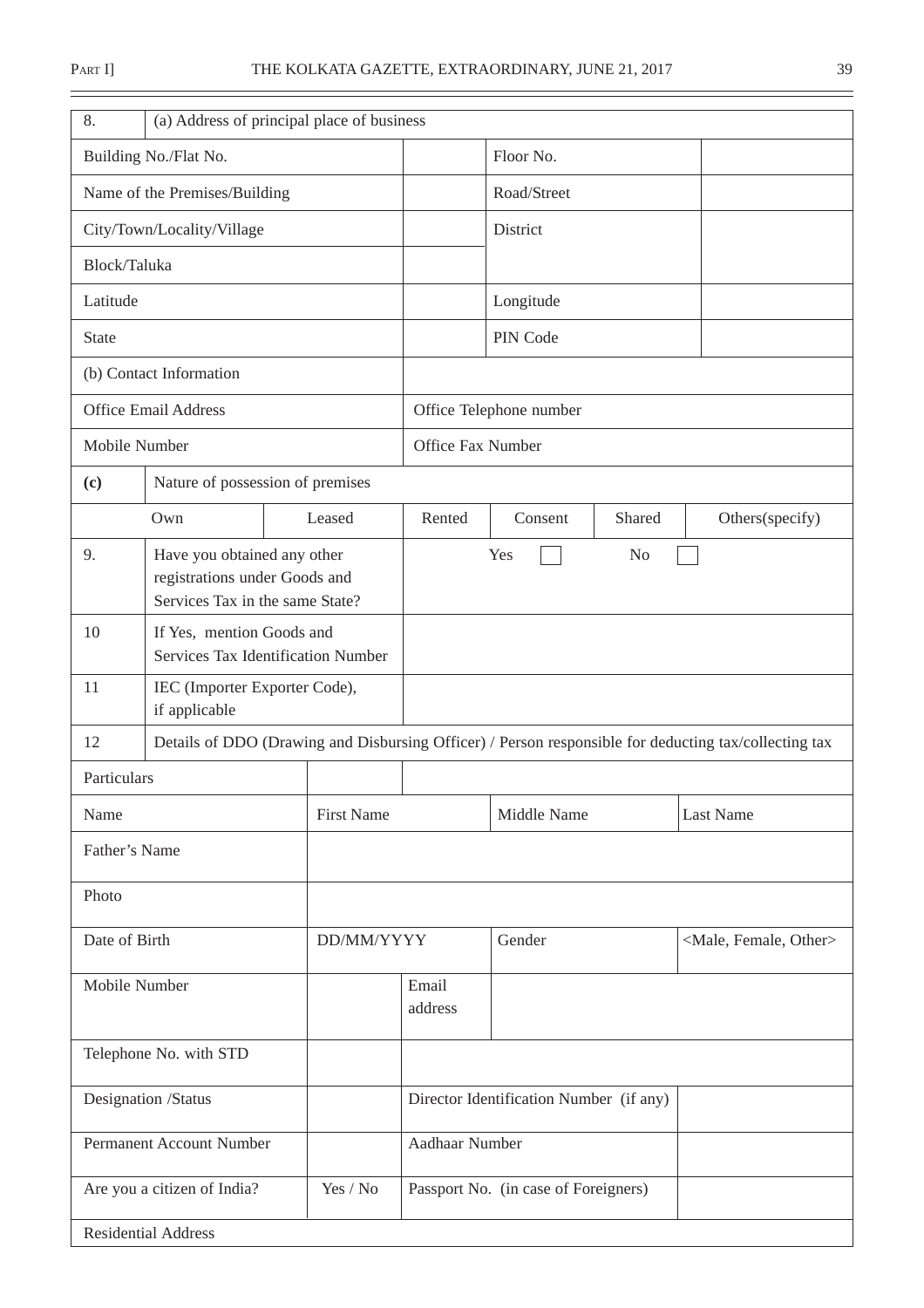| <b>Building No/Flat No</b>                                                       |                   | Floor No         |                                                                                                                                                                                                                                                                                                                                                                                                                                                                                |  |                  |                                     |  |
|----------------------------------------------------------------------------------|-------------------|------------------|--------------------------------------------------------------------------------------------------------------------------------------------------------------------------------------------------------------------------------------------------------------------------------------------------------------------------------------------------------------------------------------------------------------------------------------------------------------------------------|--|------------------|-------------------------------------|--|
| Name of the Premises/Building                                                    |                   | Locality/Village |                                                                                                                                                                                                                                                                                                                                                                                                                                                                                |  |                  |                                     |  |
| <b>State</b>                                                                     |                   | PIN Code         |                                                                                                                                                                                                                                                                                                                                                                                                                                                                                |  |                  |                                     |  |
| 13. Details of Authorised Signatory<br>Checkbox for Primary Authorised Signatory |                   |                  |                                                                                                                                                                                                                                                                                                                                                                                                                                                                                |  |                  |                                     |  |
| Details of Signatory No. 1                                                       |                   |                  |                                                                                                                                                                                                                                                                                                                                                                                                                                                                                |  |                  |                                     |  |
| Particulars                                                                      | <b>First Name</b> |                  | Middle Name                                                                                                                                                                                                                                                                                                                                                                                                                                                                    |  | <b>Last Name</b> |                                     |  |
| Name                                                                             |                   |                  |                                                                                                                                                                                                                                                                                                                                                                                                                                                                                |  |                  |                                     |  |
| Photo                                                                            |                   |                  |                                                                                                                                                                                                                                                                                                                                                                                                                                                                                |  |                  |                                     |  |
| Name of Father                                                                   |                   |                  |                                                                                                                                                                                                                                                                                                                                                                                                                                                                                |  |                  |                                     |  |
| Date of Birth                                                                    | DD/MM/YYYY        |                  | Gender                                                                                                                                                                                                                                                                                                                                                                                                                                                                         |  |                  | <male, female,="" other=""></male,> |  |
| Mobile Number                                                                    |                   |                  | Email address                                                                                                                                                                                                                                                                                                                                                                                                                                                                  |  |                  |                                     |  |
| Telephone No. with STD                                                           |                   |                  |                                                                                                                                                                                                                                                                                                                                                                                                                                                                                |  |                  |                                     |  |
| Designation /Status                                                              |                   |                  | Director Identification<br>Number (if any)                                                                                                                                                                                                                                                                                                                                                                                                                                     |  |                  |                                     |  |
| <b>Permanent Account</b><br>Number                                               |                   |                  | Aadhaar Number                                                                                                                                                                                                                                                                                                                                                                                                                                                                 |  |                  |                                     |  |
| Are you a citizen of India?                                                      | Yes / No          |                  | Passport No. (in case<br>of foreigners)                                                                                                                                                                                                                                                                                                                                                                                                                                        |  |                  |                                     |  |
| Residential Address (Within the Country)                                         |                   |                  |                                                                                                                                                                                                                                                                                                                                                                                                                                                                                |  |                  |                                     |  |
| Building No/Flat No                                                              |                   |                  | Floor No                                                                                                                                                                                                                                                                                                                                                                                                                                                                       |  |                  |                                     |  |
| Name of the Premises/Building                                                    |                   |                  | Road/Street                                                                                                                                                                                                                                                                                                                                                                                                                                                                    |  |                  |                                     |  |
| City/Town/Locality/Village                                                       |                   |                  | District                                                                                                                                                                                                                                                                                                                                                                                                                                                                       |  |                  |                                     |  |
| <b>State</b>                                                                     |                   |                  | PIN Code                                                                                                                                                                                                                                                                                                                                                                                                                                                                       |  |                  |                                     |  |
| Block/Taluka                                                                     |                   |                  |                                                                                                                                                                                                                                                                                                                                                                                                                                                                                |  |                  |                                     |  |
| Note – Add more                                                                  |                   |                  |                                                                                                                                                                                                                                                                                                                                                                                                                                                                                |  |                  |                                     |  |
| 14.<br>Consent                                                                   |                   |                  |                                                                                                                                                                                                                                                                                                                                                                                                                                                                                |  |                  |                                     |  |
| only for the purpose of authentication.                                          |                   |                  | I on behalf of the holder of Aadhar number <pre-filled aadhar="" based="" form="" in="" number="" on="" provided="" the=""> give<br/>consent to "Goods and Services Tax Network" to obtain my details from UIDAI for the purpose of<br/>authentication. "Goods and Services Tax Network" has informed me that identity information would only<br/>be used for validating identity of the Aadhar holder and will be shared with Central Identities Data Repository</pre-filled> |  |                  |                                     |  |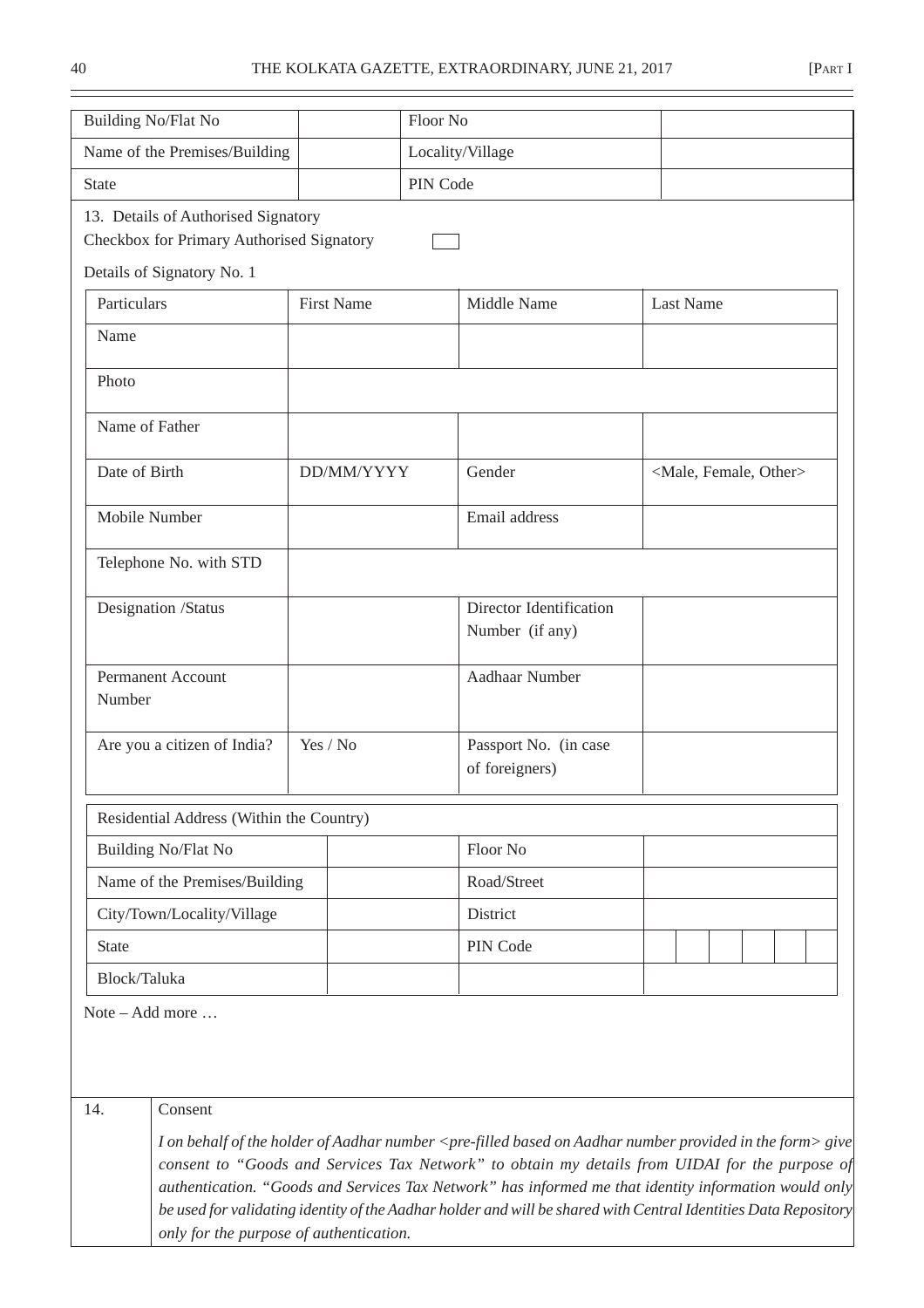| 15. |        | <b>Verification</b>                                                                                                                                                                 |
|-----|--------|-------------------------------------------------------------------------------------------------------------------------------------------------------------------------------------|
|     |        | I hereby solemnly affirm and declare that the information given herein above is true and correct to the best<br>of my knowledge and belief and nothing has been concealed therefrom |
|     |        | (Signature)                                                                                                                                                                         |
|     | Place: | Name of DDO/ Person responsible for deducting tax/collecting tax/Authorised Signatory                                                                                               |
|     | Date:  | Designation                                                                                                                                                                         |

**List of documents to be uploaded (not applicable to a department or establishment of the Central Government or State Government or Local Authority or Governmental agencies):-**

Proof of Principal Place of Business :

(a) For Own premises –

Any document in support of the ownership of the premises like latest Property Tax Receipt or Municipal Khata copy or copy of Electricity Bill.

(b) For Rented or Leased premises –

A copy of the valid Rent / Lease Agreement with any document in support of the ownership of the premises of the Lessor like Latest Property Tax Receipt or Municipal Khata copy or copy of Electricity Bill.

(c) For premises not covered in (a) and (b) above –

A copy of the Consent Letter with any document in support of the ownership of the premises of the Consenter like Municipal Khata copy or Electricity Bill copy. For shared properties also, the same documents may be uploaded.

(d) For rented/leased premises where the Rent/lease agreement is not available, an affidavit to that effect along with any document in support of the possession of the premises like copy of Electricity Bill.

(e) If the principal place of business is located in an Special Economic Zone or the applicant is an Special Economic Zone developer, necessary documents/certificates issued by Government of India are required to be uploaded.

### **Instructions for submission of application for registration as Tax Deductor/ Tax Collector.**

1. Enter name of Tax Deductor /Tax Collector as recorded on Tax Deduction and Collection Account Number/ Permanent Account Number of the Business. Tax Deduction and Collection Account Number/Permanent Account Number shall be verified with Income Tax database.

2. Provide Email Id and Mobile Number of DDO (Drawing and Disbursing Officer) / Person responsible for deducting tax/collecting tax for verification and future communication which will be verified through One Time Passwords to be sent separately, before filling up of the application.

3. Person who is acting as DDO/ Person deducting/collecting tax can sign the application.

4. The application filed by undermentioned persons shall be signed digitally.

| Sr. No. | Type of Applicant                     | Digital Signature required                            |
|---------|---------------------------------------|-------------------------------------------------------|
| 1.      | <b>Private Limited Company</b>        | Digital Signature Certificate (DSC) class 2 and above |
|         | <b>Public Limited Company</b>         |                                                       |
|         | <b>Public Sector Undertaking</b>      |                                                       |
|         | <b>Unlimited Company</b>              |                                                       |
|         | Limited Liability Partnership         |                                                       |
|         | Foreign Company                       |                                                       |
|         | Foreign Limited Liability Partnership |                                                       |
| 2.      | Other than above                      | Digital Signature Certificate class 2 and above,      |
|         |                                       | e-Signature or any other mode as specified or as may  |
|         |                                       | be notified.                                          |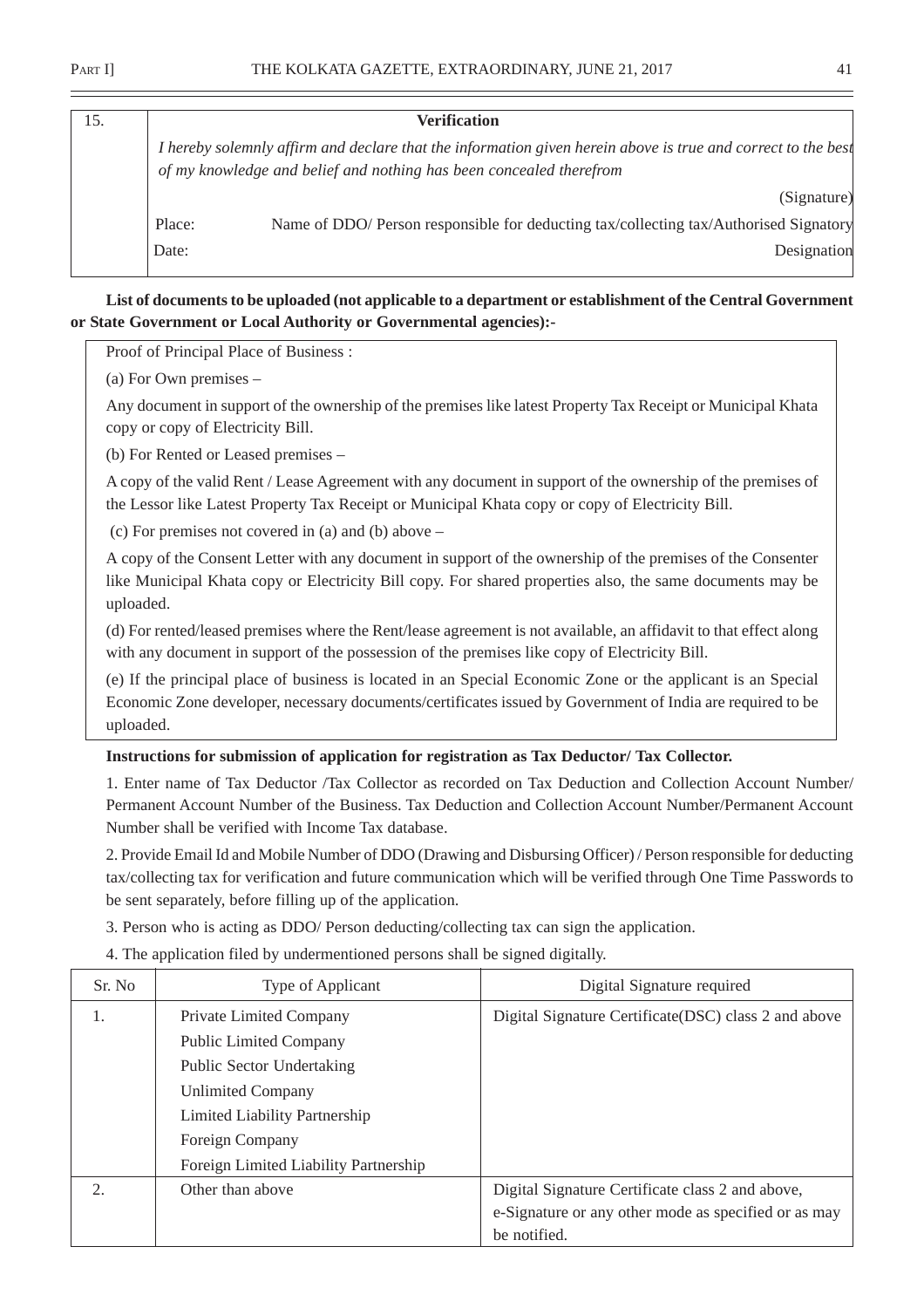- 5. All information relating to Permanent Account Number, Aadhaar, Director Identification Number, Challan Identification Number shall be validated online by the system and Acknowledgment Receipt Number will be generated after successful validation of all the filled information.
- 6. Status of the application filed online can be tracked on the Common portal.
- 7. No fee is payable for filing application for registration.
- 8. Authorised shall not be a minor.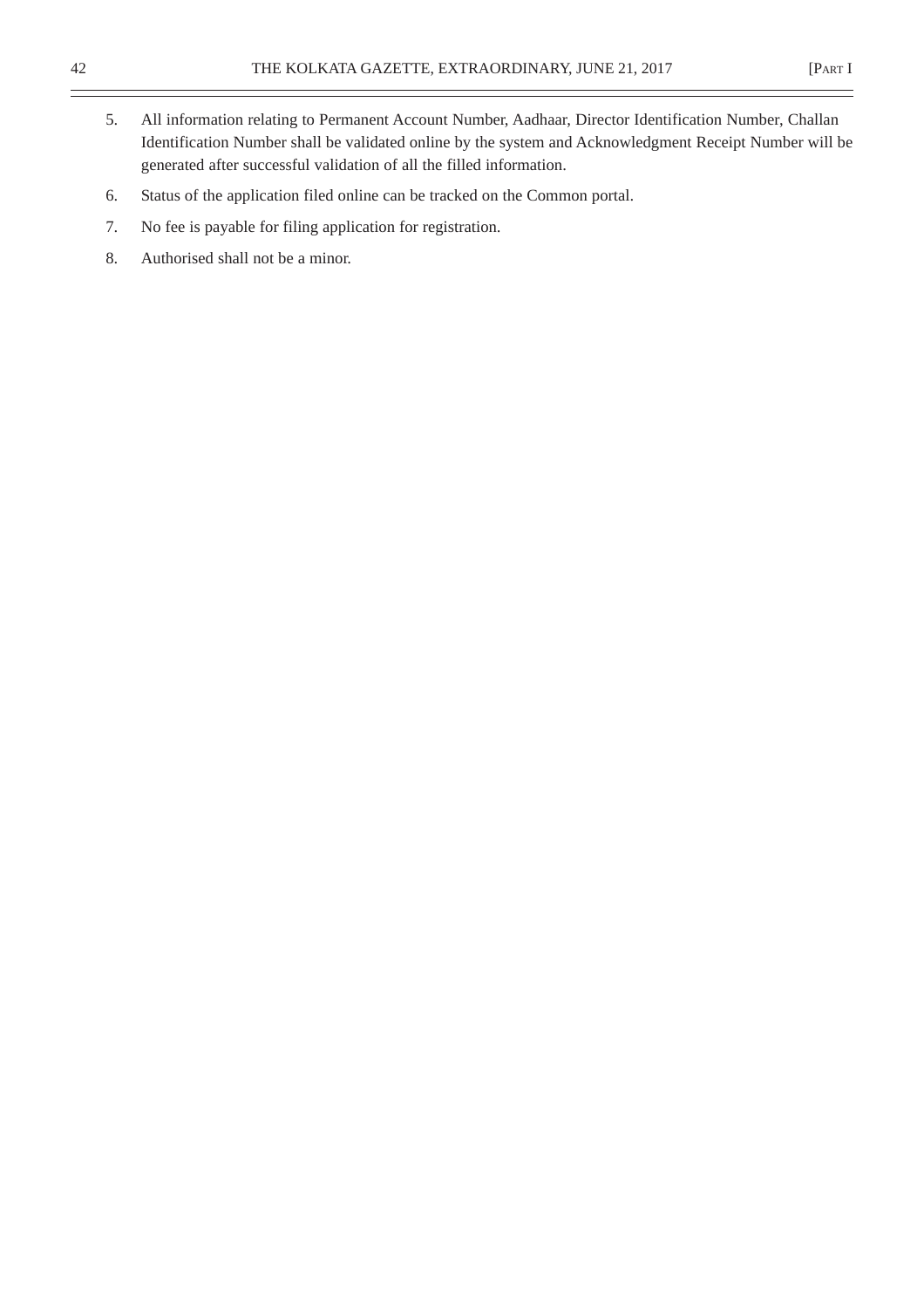*[See rule 12(3)]*

Reference No Date:

To

Name:

Address:

Application Reference No. (ARN) (Reply) Date:

### **Order of Cancellation of Registration as Tax Deductor at source or Tax Collector at source**

This has reference to the show-cause notice issued vide Reference Number …… dated ……. for cancellation of registration under the Ordinance.

- Whereas no reply to show cause notice has been filed; or
- $\Box$  Whereas on the day fixed for hearing you did not appear; or
- $\Box$  Whereas your reply to the notice to show cause and submissions made at the time of hearing have been examined. The undersigned is of the opinion that your registration is liable to be cancelled for the following reason(s).
	- 1.
	- 2.

The effective date of cancellation of registration is  $\langle \langle DDMM/YYYY \rangle$ .

You are directed to pay the amounts mentioned below on or before ----- (date) failing which the amount will be recovered in accordance with the provisions of the Ordinance and rules made thereunder.

(This order is also available on your dashboard).

| <b>Head</b> | <b>Integrated tax</b> | <b>Central tax</b> | State tax | UT Tax | <b>Cess</b> |
|-------------|-----------------------|--------------------|-----------|--------|-------------|
| Tax         |                       |                    |           |        |             |
| Interest    |                       |                    |           |        |             |
| Penalty     |                       |                    |           |        |             |
| Others      |                       |                    |           |        |             |
| Total       |                       |                    |           |        |             |

Signature Name

Designation Jurisdiction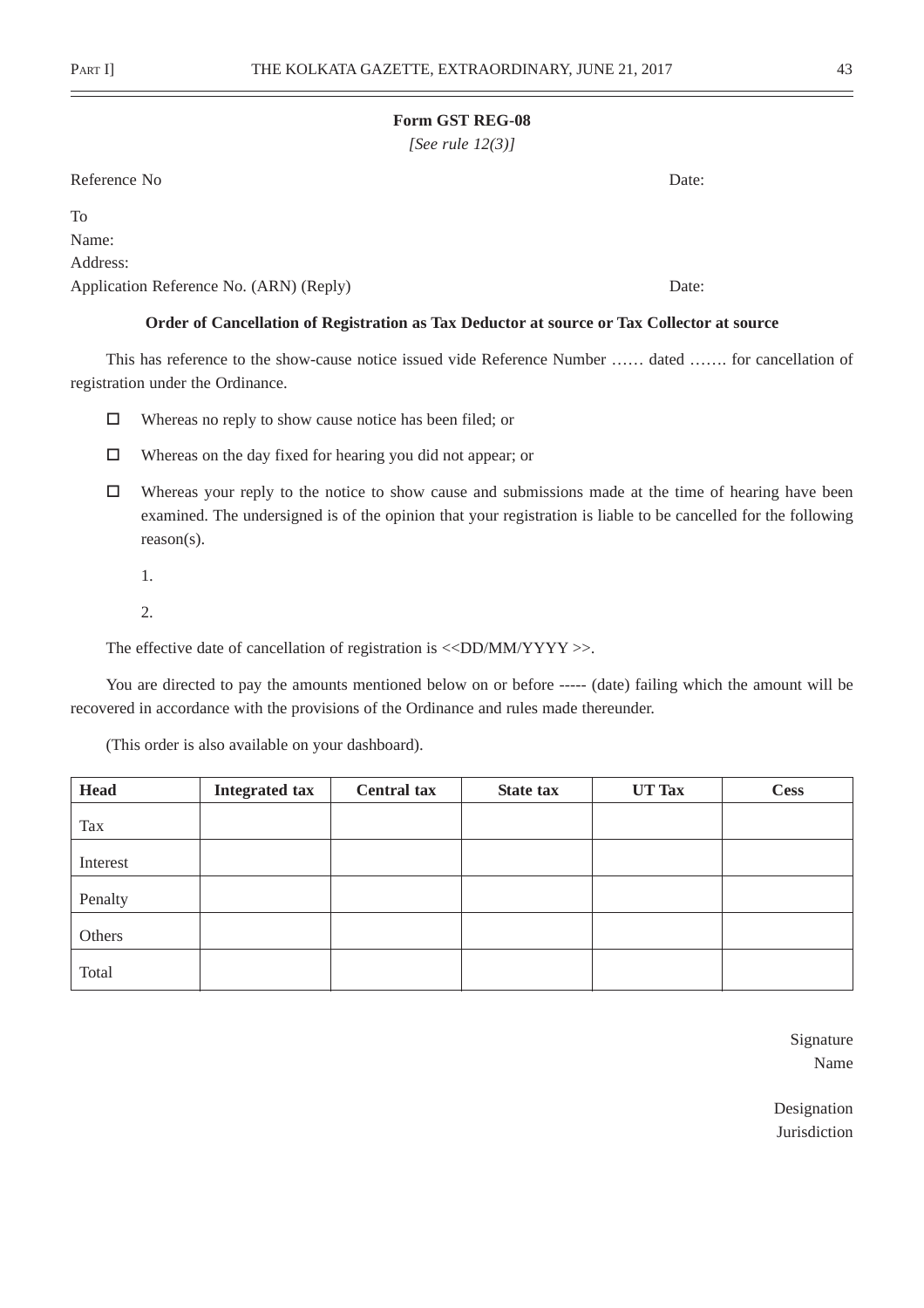÷,

### **Form GST REG-09**

[See rule 13(1) ]

## **Application for Registration of Non Resident Taxable Person**

## **Part -A**

State /UT - District -

| (i)                                                                                                                                              | Legal Name of the Non-Resident Taxable Person                       |  |  |  |
|--------------------------------------------------------------------------------------------------------------------------------------------------|---------------------------------------------------------------------|--|--|--|
| (ii)                                                                                                                                             | Permanent Account Number of the Non-Resident Taxable person, if any |  |  |  |
| (iii)                                                                                                                                            | Passport number, if Permanent Account Number is not available       |  |  |  |
| (iv)                                                                                                                                             | Tax identification number or unique number on the basis of which    |  |  |  |
|                                                                                                                                                  | the entity is identified by the Government of that country          |  |  |  |
| (v)                                                                                                                                              | Name of the Authorised Signatory (as per Permanent Account Number)  |  |  |  |
| (vi)                                                                                                                                             | Permanent Account Number of the Authorised Signatory                |  |  |  |
| (vii)                                                                                                                                            | Email Address of the Authorised Signatory                           |  |  |  |
| (viii)                                                                                                                                           | Mobile Number of the Authorised Signatory $(+91)$                   |  |  |  |
| <b>Note</b> - Relevant information submitted above is subject to online verification, where practicable, before proceeding<br>to fill up Part-B. |                                                                     |  |  |  |

## **Part -B**

| 1. | Details of Authorised Signatory (should be a resident of India) |             |                        |            |  |
|----|-----------------------------------------------------------------|-------------|------------------------|------------|--|
|    | <b>First Name</b>                                               | Middle Name | <b>Last Name</b>       |            |  |
|    | Photo                                                           |             |                        |            |  |
|    | Gender                                                          |             | Male / Female / Others |            |  |
|    | Designation                                                     |             |                        |            |  |
|    | Date of Birth                                                   |             | DD/MM/YYYY             |            |  |
|    | Father's Name                                                   |             |                        |            |  |
|    | Nationality                                                     |             |                        |            |  |
|    | Aadhaar                                                         |             |                        |            |  |
|    | Address of the Authorised signatory.                            |             | Address line 1         |            |  |
|    |                                                                 |             | Address Line 2         |            |  |
|    |                                                                 |             | Address line 3         |            |  |
| 2. | Period for which<br>From                                        |             | To                     |            |  |
|    | registration is required                                        |             |                        |            |  |
|    |                                                                 | DD/MM/YYYY  |                        | DD/MM/YYYY |  |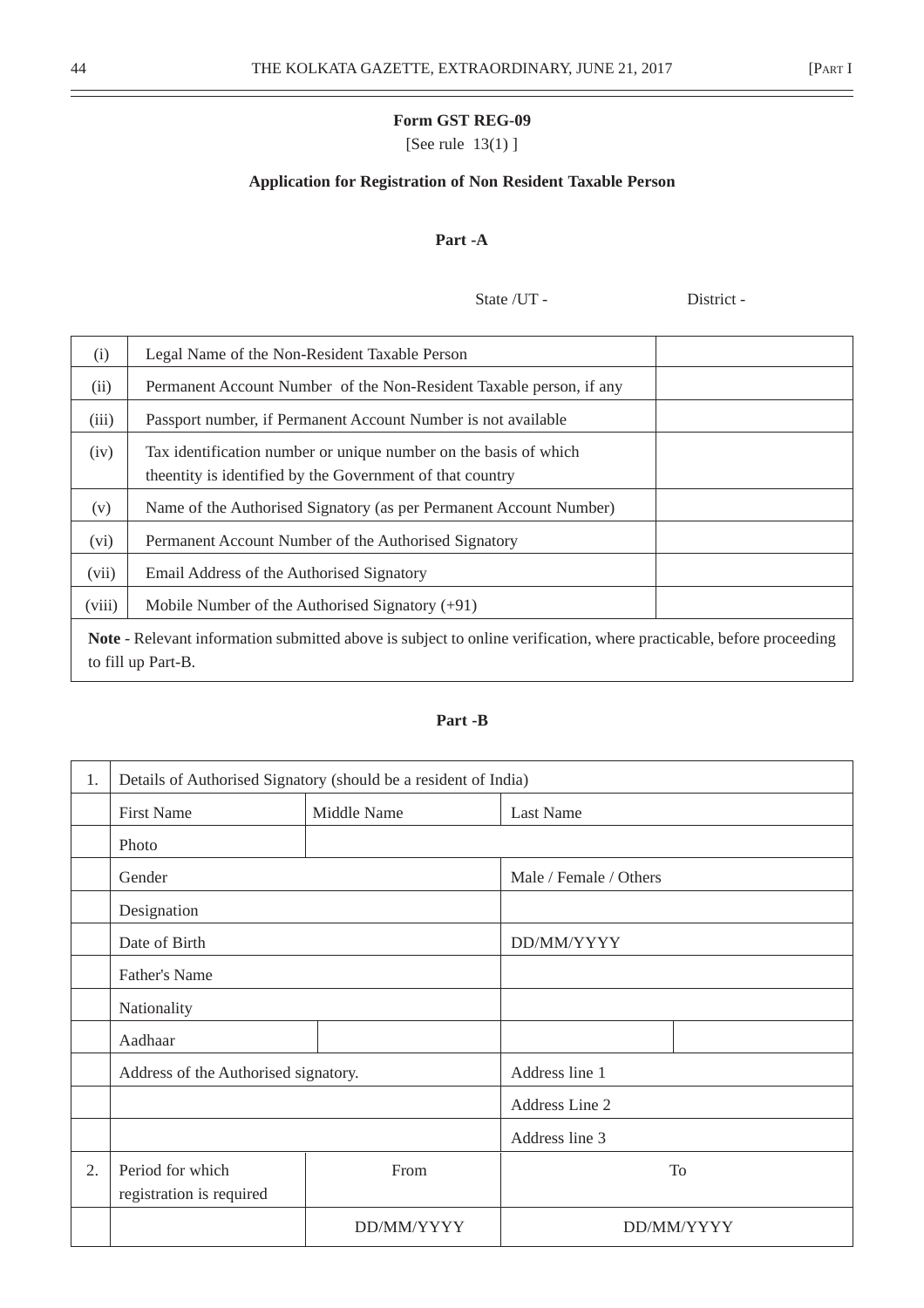$\equiv$ 

ı

| 3. | <b>Turnover Details</b>                         |  | Estimated Turnover (Rs.)                             |                                                                                                                    | Estimated Tax Liability (Net) (Rs.) |                            |              |                          |      |  |
|----|-------------------------------------------------|--|------------------------------------------------------|--------------------------------------------------------------------------------------------------------------------|-------------------------------------|----------------------------|--------------|--------------------------|------|--|
|    |                                                 |  | Intra-State                                          | Inter -State                                                                                                       | Central<br>Tax                      | <b>State</b><br><b>Tax</b> | UT Tax       | Integrated<br><b>Tax</b> | Cess |  |
| 4. |                                                 |  |                                                      | Address of Non-Resident taxable person in the Country of Origin                                                    |                                     |                            |              |                          |      |  |
|    |                                                 |  | (In case of business entity - Address of the Office) |                                                                                                                    |                                     |                            |              |                          |      |  |
|    | Address Line 1                                  |  |                                                      |                                                                                                                    |                                     |                            |              |                          |      |  |
|    | Address Line 2                                  |  |                                                      |                                                                                                                    |                                     |                            |              |                          |      |  |
|    | Address Line 3                                  |  |                                                      |                                                                                                                    |                                     |                            |              |                          |      |  |
|    | Country (Drop Down)                             |  |                                                      |                                                                                                                    |                                     |                            |              |                          |      |  |
|    | Zip Code                                        |  |                                                      |                                                                                                                    |                                     |                            |              |                          |      |  |
|    | E mail Address                                  |  |                                                      |                                                                                                                    |                                     |                            |              |                          |      |  |
|    | Telephone Number                                |  |                                                      |                                                                                                                    |                                     |                            |              |                          |      |  |
| 5. | Address of Principal Place of Business in India |  |                                                      |                                                                                                                    |                                     |                            |              |                          |      |  |
|    | Building No./Flat No.                           |  | Floor No.                                            |                                                                                                                    |                                     |                            |              |                          |      |  |
|    | Name of the Premises/Building                   |  |                                                      |                                                                                                                    | Road/Street                         |                            |              |                          |      |  |
|    | City/Town/Village/Locality                      |  |                                                      | District                                                                                                           |                                     |                            |              |                          |      |  |
|    | Block/Taluka                                    |  |                                                      |                                                                                                                    |                                     |                            |              |                          |      |  |
|    | Latitude                                        |  |                                                      | Longitude                                                                                                          |                                     |                            |              |                          |      |  |
|    | <b>State</b>                                    |  |                                                      | PIN Code                                                                                                           |                                     |                            |              |                          |      |  |
|    | Mobile Number                                   |  |                                                      |                                                                                                                    | Telephone Number                    |                            |              |                          |      |  |
|    | E mail Address                                  |  |                                                      | Fax Number with STD                                                                                                |                                     |                            |              |                          |      |  |
| 6. | Details of Bank Account in India                |  |                                                      |                                                                                                                    |                                     |                            |              |                          |      |  |
|    | Account<br>Number                               |  |                                                      | Type of account                                                                                                    |                                     |                            |              |                          |      |  |
|    | <b>Bank Name</b>                                |  | <b>Branch Address</b>                                |                                                                                                                    |                                     |                            | <b>IFSC</b>  |                          |      |  |
| 7. | Documents Uploaded                              |  |                                                      |                                                                                                                    |                                     |                            |              |                          |      |  |
|    |                                                 |  |                                                      | A customized list of documents required to be uploaded (refer Instruction) as per the field values in the form     |                                     |                            |              |                          |      |  |
| 8. | Declaration                                     |  |                                                      |                                                                                                                    |                                     |                            |              |                          |      |  |
|    |                                                 |  |                                                      | I hereby solemnly affirm and declare that the information given herein above is true and correct to the best of my |                                     |                            |              |                          |      |  |
|    |                                                 |  |                                                      | knowledge and belief and nothing has been concealed therefrom.                                                     |                                     |                            |              |                          |      |  |
|    |                                                 |  |                                                      |                                                                                                                    |                                     |                            | Signature    |                          |      |  |
|    | Place:                                          |  |                                                      |                                                                                                                    | Name of Authorised Signatory        |                            |              |                          |      |  |
|    | Date:                                           |  |                                                      |                                                                                                                    |                                     |                            | Designation: |                          |      |  |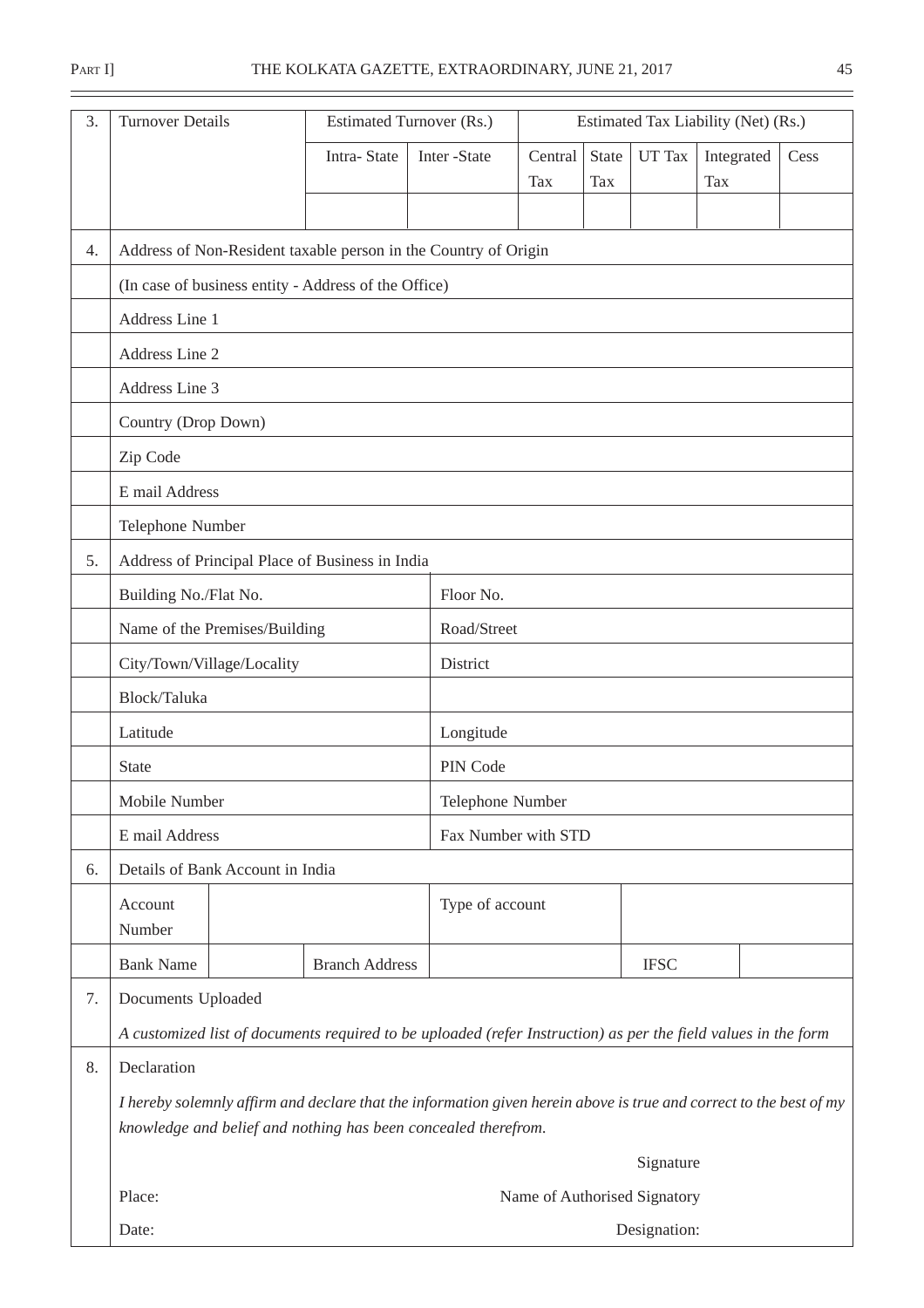**Note:** Non-Resident taxable person is required to upload declaration (as per under mentioned format) along with scanned copy of the passport and photograph.

**List of documents to be uploaded as evidence are as follows:-**

| 1. | Proof of Principal Place of Business:                                                                                                                                                                                                                                                                                                                                                                                                                                                                                                                                                                                                                                                                                                                                                                                                                                                                                                                                                                                                                                                                                                                                                                  |
|----|--------------------------------------------------------------------------------------------------------------------------------------------------------------------------------------------------------------------------------------------------------------------------------------------------------------------------------------------------------------------------------------------------------------------------------------------------------------------------------------------------------------------------------------------------------------------------------------------------------------------------------------------------------------------------------------------------------------------------------------------------------------------------------------------------------------------------------------------------------------------------------------------------------------------------------------------------------------------------------------------------------------------------------------------------------------------------------------------------------------------------------------------------------------------------------------------------------|
|    | (a) For own premises -                                                                                                                                                                                                                                                                                                                                                                                                                                                                                                                                                                                                                                                                                                                                                                                                                                                                                                                                                                                                                                                                                                                                                                                 |
|    | Any document in support of the ownership of the premises like Latest Property Tax Receipt or Municipal<br>Khata copy or copy of Electricity Bill.                                                                                                                                                                                                                                                                                                                                                                                                                                                                                                                                                                                                                                                                                                                                                                                                                                                                                                                                                                                                                                                      |
|    | (b) For Rented or Leased premises -                                                                                                                                                                                                                                                                                                                                                                                                                                                                                                                                                                                                                                                                                                                                                                                                                                                                                                                                                                                                                                                                                                                                                                    |
|    | A copy of the valid Rent / Lease Agreement with any document in support of the ownership of the premises<br>of the Lessor like latest Property Tax Receipt or Municipal Khata copy or copy of Electricity Bill.                                                                                                                                                                                                                                                                                                                                                                                                                                                                                                                                                                                                                                                                                                                                                                                                                                                                                                                                                                                        |
|    | (c) For premises not covered in (a) and (b) above -                                                                                                                                                                                                                                                                                                                                                                                                                                                                                                                                                                                                                                                                                                                                                                                                                                                                                                                                                                                                                                                                                                                                                    |
|    | A copy of the Consent Letter with any document in support of the ownership of the premises of the<br>Consenter like Municipal Khata copy or Electricity Bill copy. For shared properties also, the same documents<br>may be uploaded.                                                                                                                                                                                                                                                                                                                                                                                                                                                                                                                                                                                                                                                                                                                                                                                                                                                                                                                                                                  |
| 2. | Proof of Non-resident taxable person:                                                                                                                                                                                                                                                                                                                                                                                                                                                                                                                                                                                                                                                                                                                                                                                                                                                                                                                                                                                                                                                                                                                                                                  |
|    | Scanned copy of the passport of the Non-resident taxable person with VISA details. In case of a business<br>entity incorporated or established outside India, the application for registration shall be submitted along<br>with its tax identification number or unique number on the basis of which the entity is identified by the<br>Government of that country or it's Permanent Account Number, if available.                                                                                                                                                                                                                                                                                                                                                                                                                                                                                                                                                                                                                                                                                                                                                                                     |
| 3. | Bank Account related proof:                                                                                                                                                                                                                                                                                                                                                                                                                                                                                                                                                                                                                                                                                                                                                                                                                                                                                                                                                                                                                                                                                                                                                                            |
|    | Scanned copy of the first page of Bank passbook or the relevant page of Bank Statement or Scanned copy<br>of a cancelled cheque containing name of the Proprietor or Business entity, Bank Account No., MICR,                                                                                                                                                                                                                                                                                                                                                                                                                                                                                                                                                                                                                                                                                                                                                                                                                                                                                                                                                                                          |
| 4. | IFSC and Branch details including code.<br>Authorisation Form:-                                                                                                                                                                                                                                                                                                                                                                                                                                                                                                                                                                                                                                                                                                                                                                                                                                                                                                                                                                                                                                                                                                                                        |
|    | For each Authorised Signatory mentioned in the application form, Authorisation or copy of<br>Resolution of the Managing Committee or Board of Directors to be filed in the following<br>format:Declaration for Authorised Signatory (Separate for each signatory) (Details of Proprietor/<br>all Partners/Karta/Managing Directors and whole time Director/Members of Managing Committee<br>of Associations/Board of Trustees etc.)I/We --- (name) being (Partners/Karta/Managing Directors<br>and whole time Director/Members of Managing Committee of Associations/Board of Trustees<br>etc.) of  (name of registered person) hereby solemnly affirm and declare that < <name of="" the<br="">authorised signatory, (status/designation)&gt;&gt; is hereby authorised, vide resolution no dated<br/>(Copy submitted herewith), to act as an authorised signatory for the business &lt;&lt; Goods and Services<br/>Tax Identification Number - Name of the Business&gt;&gt; for which application for registration is<br/>being filed under the Ordinance. All his actions in relation to this business will be binding on me/<br/>Signature of the person competent to sign<br/>us.<br/>Name:</name> |
|    | Designation/Status:                                                                                                                                                                                                                                                                                                                                                                                                                                                                                                                                                                                                                                                                                                                                                                                                                                                                                                                                                                                                                                                                                                                                                                                    |
|    | (Name of the proprietor/Business Entity)                                                                                                                                                                                                                                                                                                                                                                                                                                                                                                                                                                                                                                                                                                                                                                                                                                                                                                                                                                                                                                                                                                                                                               |
|    | Acceptance as an authorised signatory Acceptance as an authorised signatory                                                                                                                                                                                                                                                                                                                                                                                                                                                                                                                                                                                                                                                                                                                                                                                                                                                                                                                                                                                                                                                                                                                            |
|    | I << (Name of the authorised signatory>> hereby solemnly accord my acceptance to act as authorised<br>signatory for the above referred business and all my acts shall be binding on the business.                                                                                                                                                                                                                                                                                                                                                                                                                                                                                                                                                                                                                                                                                                                                                                                                                                                                                                                                                                                                      |
|    | Signature of Authorised Signatory                                                                                                                                                                                                                                                                                                                                                                                                                                                                                                                                                                                                                                                                                                                                                                                                                                                                                                                                                                                                                                                                                                                                                                      |
|    | Place:                                                                                                                                                                                                                                                                                                                                                                                                                                                                                                                                                                                                                                                                                                                                                                                                                                                                                                                                                                                                                                                                                                                                                                                                 |
|    | Date:                                                                                                                                                                                                                                                                                                                                                                                                                                                                                                                                                                                                                                                                                                                                                                                                                                                                                                                                                                                                                                                                                                                                                                                                  |
|    | Designation/Status:                                                                                                                                                                                                                                                                                                                                                                                                                                                                                                                                                                                                                                                                                                                                                                                                                                                                                                                                                                                                                                                                                                                                                                                    |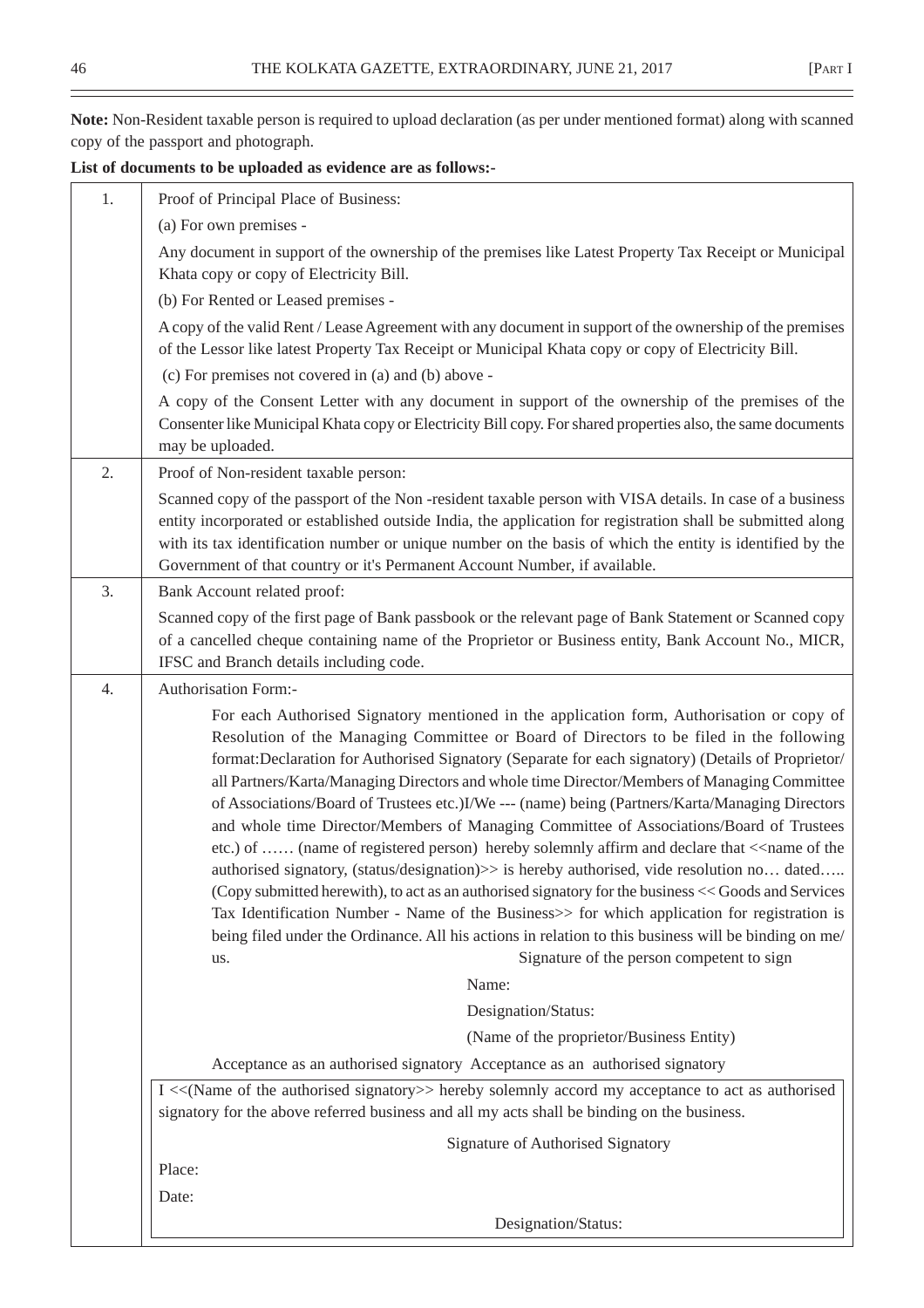### **Instructions for submission of application for registration as Non-Resident Taxable Person.**

- 1. Enter Name of the applicant Non-Resident taxable person as recorded on Passport.
- 2. The applicant shall apply at least Five days prior to commencement of the business at the common portal.
- 3. The applicant needs to provide Email Id and Mobile Number for verification and future communication which will be verified through One Time Passwords to be sent separately, before filling up Part-B of the application.
- 4. The applicant needs to upload the scanned copy of the declaration signed by the Proprietor/all Partners / Managing Directors and whole time Director/Members of Managing Committee of Associations/Board of Trustees etc. in case the business declares a person as Authorised Signatory.
- 5. The application filed by the under-mentioned persons shall be signed digitally:-

| Sr. No | <b>Type of Applicant</b>              | <b>Digital Signature required</b>                       |
|--------|---------------------------------------|---------------------------------------------------------|
| 1.     | Private Limited Company               | Digital Signature Certificate(DSC)<br>class 2 and above |
|        | <b>Public Limited Company</b>         |                                                         |
|        | Public Sector Undertaking             |                                                         |
|        | <b>Unlimited Company</b>              |                                                         |
|        | Limited Liability Partnership         |                                                         |
|        | Foreign Company                       |                                                         |
|        | Foreign Limited Liability Partnership |                                                         |
| 2.     | Other than above                      | Digital Signature Certificate class                     |
|        |                                       | 2 and above                                             |
|        |                                       | e-Signature                                             |
|        |                                       | <sub>or</sub>                                           |
|        |                                       | as may be notified                                      |

- 6. All information related to Permanent Account Number, Aadhaar, shall be online validated by the system and Acknowledgment Receipt Number will be generated after successful validation of all filled up information.
- 7. Status of the application filed online can be tracked on the common portal.
- 8. No fee is payable for filing application for registration
- 9. Authorised signatory shall be an Indian national and shall not be a minor.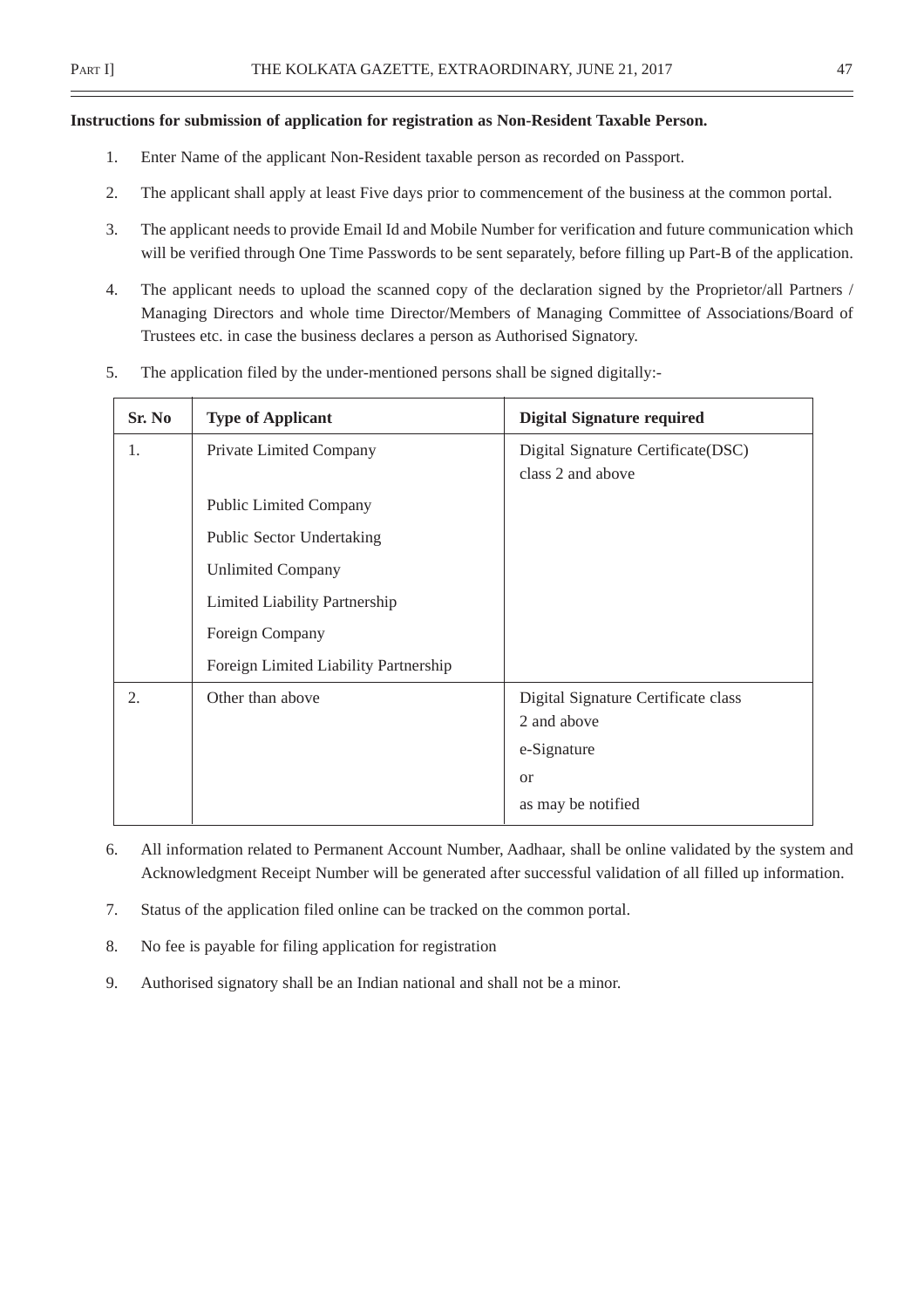## *[See rule 14(1)]*

**Application for registration of person supplying online information and data base access or retrieval services from a place outside India to a person in India, other than a registered person.**

# **Part -A**

State / UT - District -

| (i)                                                                                                                                              | Legal Name of the person                                                                                                       |  |  |  |
|--------------------------------------------------------------------------------------------------------------------------------------------------|--------------------------------------------------------------------------------------------------------------------------------|--|--|--|
| (ii)                                                                                                                                             | Permanent Account Number of the person, if any                                                                                 |  |  |  |
| (iii)                                                                                                                                            | Tax identification number or unique number on the basis of which the<br>entity is identified by the Government of that country |  |  |  |
| (iv)                                                                                                                                             | Name of the Authorised Signatory                                                                                               |  |  |  |
| (v)                                                                                                                                              | Permanent Account Number of the Authorised Signatory                                                                           |  |  |  |
| (vi)                                                                                                                                             | Email Address of the Authorised Signatory                                                                                      |  |  |  |
| (vii)                                                                                                                                            | Mobile Number of the Authorised Signatory $(+91)$                                                                              |  |  |  |
| <b>Note</b> - Relevant information submitted above is subject to online verification, where practicable, before proceeding<br>to fill up Part-B. |                                                                                                                                |  |  |  |

### **Part -B**

| 1.<br>Details of Authorised Signatory (shall be resident of India) |                                     |                                                                                              |                        |  |  |  |
|--------------------------------------------------------------------|-------------------------------------|----------------------------------------------------------------------------------------------|------------------------|--|--|--|
|                                                                    | <b>First Name</b>                   | Middle Name                                                                                  | <b>Last Name</b>       |  |  |  |
|                                                                    | Photo                               |                                                                                              |                        |  |  |  |
|                                                                    | Gender                              |                                                                                              | Male / Female / Others |  |  |  |
|                                                                    | Designation                         |                                                                                              |                        |  |  |  |
|                                                                    | Date of Birth                       |                                                                                              | DD/MM/YYYY             |  |  |  |
|                                                                    | <b>Father's Name</b>                |                                                                                              |                        |  |  |  |
|                                                                    | Nationality                         |                                                                                              |                        |  |  |  |
|                                                                    | Aadhaar, if any                     |                                                                                              |                        |  |  |  |
|                                                                    | Address of the Authorised Signatory |                                                                                              | Address line 1         |  |  |  |
|                                                                    |                                     |                                                                                              | Address line 2         |  |  |  |
|                                                                    |                                     |                                                                                              | Address line 3         |  |  |  |
| 2.                                                                 |                                     | Date of commencement of the online service in India.                                         | DD/MM/YYYY             |  |  |  |
| 3.                                                                 |                                     | Uniform Resource Locators (URLs) of the website through which taxable services are provided: |                        |  |  |  |
|                                                                    | 1.                                  |                                                                                              |                        |  |  |  |
|                                                                    | 2.                                  |                                                                                              |                        |  |  |  |
|                                                                    | 3                                   |                                                                                              |                        |  |  |  |
| 4.                                                                 | Jurisdiction                        | Center                                                                                       |                        |  |  |  |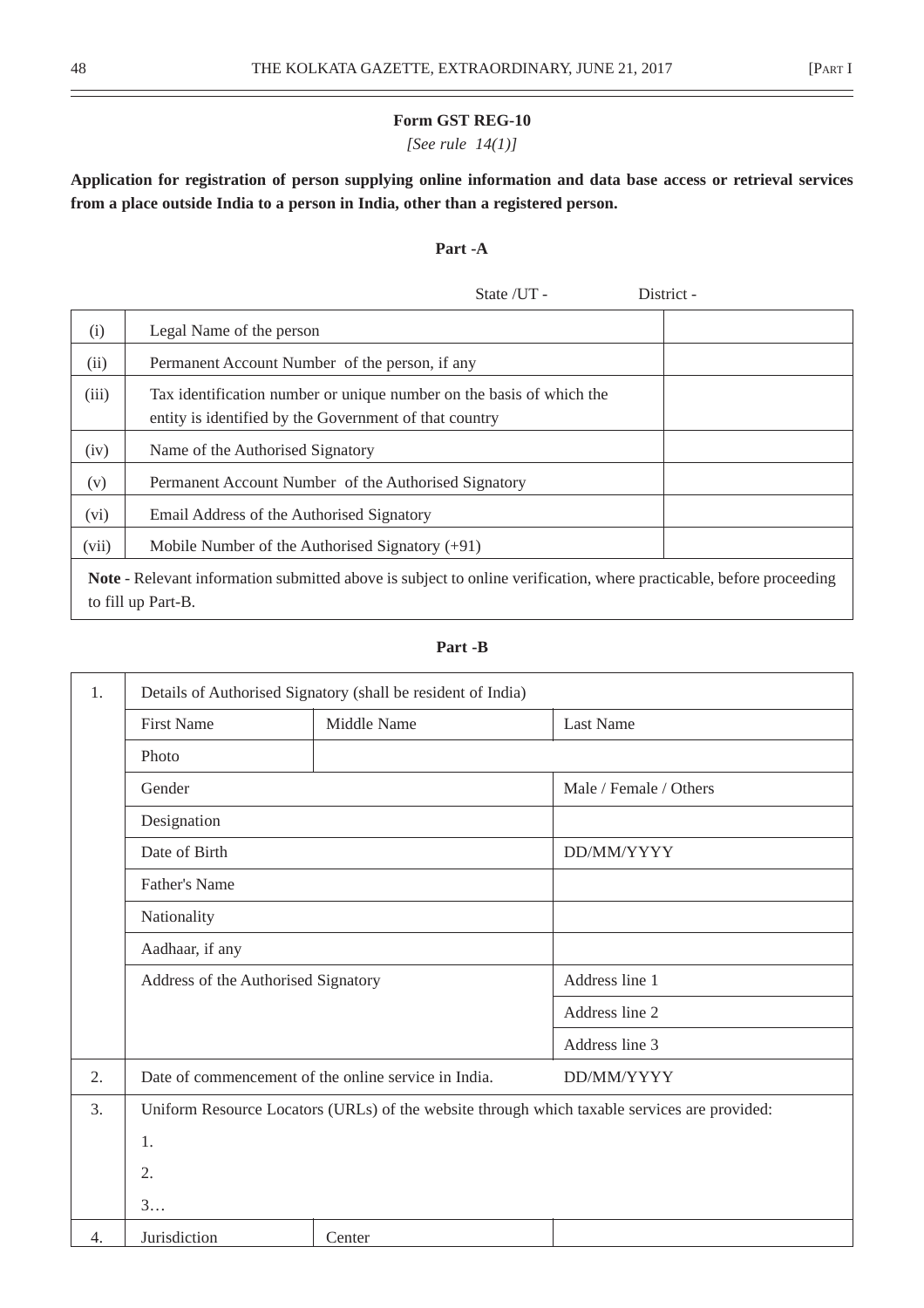$\overline{a}$ 

| 5.              | Details of Bank Account                                                                                                                                                                                                                                                                         |                       |                                                                                                                |             |  |  |  |
|-----------------|-------------------------------------------------------------------------------------------------------------------------------------------------------------------------------------------------------------------------------------------------------------------------------------------------|-----------------------|----------------------------------------------------------------------------------------------------------------|-------------|--|--|--|
|                 | <b>Account Number</b>                                                                                                                                                                                                                                                                           |                       | Type of account                                                                                                |             |  |  |  |
|                 | <b>Bank Name</b>                                                                                                                                                                                                                                                                                | <b>Branch Address</b> |                                                                                                                | <b>IFSC</b> |  |  |  |
| 6.              | Documents Uploaded                                                                                                                                                                                                                                                                              |                       |                                                                                                                |             |  |  |  |
|                 |                                                                                                                                                                                                                                                                                                 |                       | A customized list of documents required to be uploaded (refer Instruction) as per the field values in the form |             |  |  |  |
| $7\phantom{.0}$ | Declaration                                                                                                                                                                                                                                                                                     |                       |                                                                                                                |             |  |  |  |
|                 | I hereby solemnly affirm and declare that the information given herein above is true and correct to the best of<br>my knowledge and belief and nothing has been concealed therefrom.                                                                                                            |                       |                                                                                                                |             |  |  |  |
|                 | $I, \_ \ldots \ldots \ldots \ldots \ldots \ldots \ldots$ hereby declare that I am authorised to sign on behalf of the Registrant. I would<br>charge and collect tax liable from the non-assesse online recipient located in taxable territory and deposit<br>the same with Government of India. |                       |                                                                                                                |             |  |  |  |
|                 | Signature                                                                                                                                                                                                                                                                                       |                       |                                                                                                                |             |  |  |  |
|                 | Place:                                                                                                                                                                                                                                                                                          |                       | Name of Authorised Signatory:                                                                                  |             |  |  |  |
|                 | Date:                                                                                                                                                                                                                                                                                           |                       | Designation:                                                                                                   |             |  |  |  |

**Note:** Applicant will require to upload declaration (as per under mentioned format) along with scanned copy of the passport and photograph.

List of documents to be uploaded as evidence are as follows:-

| 1. | Proof of Place of Business in India:                                                                                                                                                                                                  |
|----|---------------------------------------------------------------------------------------------------------------------------------------------------------------------------------------------------------------------------------------|
|    | (a) For Own premises -                                                                                                                                                                                                                |
|    | Any document in support of the ownership of the premises like Latest Property Tax Receipt or Municipal<br>Khata copy or copy of Electricity Bill.                                                                                     |
|    | (b) For Rented or Leased premises -                                                                                                                                                                                                   |
|    | A copy of the valid Rent / Lease Agreement with any document in support of the ownership of the premises<br>of the Lessor like Latest Property Tax Receipt or Municipal Khata copy or copy of Electricity Bill.                       |
|    | (c) For premises not covered in (a) and (b) above -                                                                                                                                                                                   |
|    | A copy of the Consent Letter with any document in support of the ownership of the premises of the Consenter<br>like Municipal Khata copy or Electricity Bill copy. For shared properties also, the same documents may be<br>uploaded. |
| 2. | Proof of:                                                                                                                                                                                                                             |
|    | Scanned copy of the passport of the Non-resident tax payer with VISA details. In case of Company/Society/<br>LLP/FCNR/ etc. person who is holding power of attorney with authorisation letter.                                        |
|    | Scanned copy of Certificate of Incorporation if the Company is registered outside India or in India                                                                                                                                   |
|    | Scanned copy of License is issued by origin country                                                                                                                                                                                   |
|    | Scanned copy of Clearance certificate issued by Government of India                                                                                                                                                                   |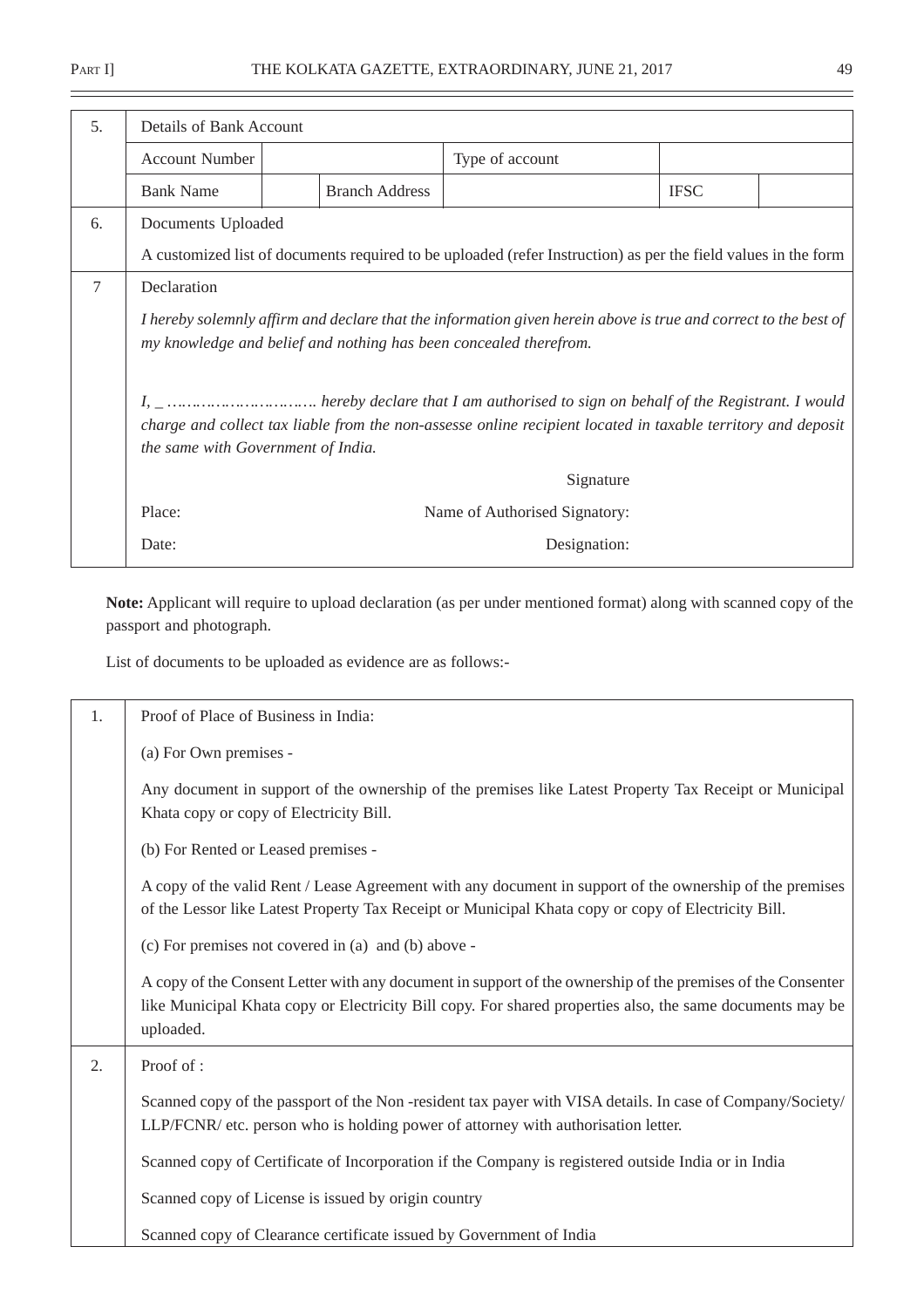| 3                        | <b>Bank Account Related Proof:</b>                                                                                                                                                                                                                                                                                                                                                                  |  |  |  |  |  |  |
|--------------------------|-----------------------------------------------------------------------------------------------------------------------------------------------------------------------------------------------------------------------------------------------------------------------------------------------------------------------------------------------------------------------------------------------------|--|--|--|--|--|--|
|                          | Scanned copy of the first page of Bank passbook / one page of Bank Statement                                                                                                                                                                                                                                                                                                                        |  |  |  |  |  |  |
|                          | Opening page of the Bank Passbook held in the name of the Proprietor / Business Concern - containing the<br>Account No., Name of the Account Holder, MICR and IFSC and Branch details.                                                                                                                                                                                                              |  |  |  |  |  |  |
| $\overline{\mathcal{A}}$ | Authorisation Form:-                                                                                                                                                                                                                                                                                                                                                                                |  |  |  |  |  |  |
|                          | For Authorised Signatory mentioned in the application form, Authorisation or copy of Resolution of the<br>Managing Committee or Board of Directors to be filed in the following format:                                                                                                                                                                                                             |  |  |  |  |  |  |
|                          | Declaration for Authorised Signatory (Separate for each signatory)                                                                                                                                                                                                                                                                                                                                  |  |  |  |  |  |  |
|                          | I---(Managing Director/Whole Time Director/CEO or Power of Attorney holder) hereby solemnly affirm and<br>declare that < <name authorised="" of="" signatory="" the="">&gt; to act as an authorised signatory for the business &lt;&lt; Name<br/>of the Business&gt;&gt; for which application for registration is being filed/ is registered under the Goods and<br/>Service Tax Act, 2017.</name> |  |  |  |  |  |  |
|                          | All his actions in relation to this business will be binding on me/ us.                                                                                                                                                                                                                                                                                                                             |  |  |  |  |  |  |
|                          | Signatures of the persons who is in charge.                                                                                                                                                                                                                                                                                                                                                         |  |  |  |  |  |  |
|                          | S. No.<br><b>Full Name</b><br>Designation/Status<br>Signature                                                                                                                                                                                                                                                                                                                                       |  |  |  |  |  |  |
|                          | 1.                                                                                                                                                                                                                                                                                                                                                                                                  |  |  |  |  |  |  |
|                          |                                                                                                                                                                                                                                                                                                                                                                                                     |  |  |  |  |  |  |
|                          | Acceptance as an authorised signatory                                                                                                                                                                                                                                                                                                                                                               |  |  |  |  |  |  |
|                          | I << (Name of authorised signatory>> hereby solemnly accord my acceptance to act as authorised signatory<br>for the above referred business and all my acts shall be binding on the business.                                                                                                                                                                                                       |  |  |  |  |  |  |
|                          | Signature of Authorised Signatory Place                                                                                                                                                                                                                                                                                                                                                             |  |  |  |  |  |  |
|                          | (Name)                                                                                                                                                                                                                                                                                                                                                                                              |  |  |  |  |  |  |
|                          | Date:                                                                                                                                                                                                                                                                                                                                                                                               |  |  |  |  |  |  |
|                          | Designation/Status                                                                                                                                                                                                                                                                                                                                                                                  |  |  |  |  |  |  |
|                          |                                                                                                                                                                                                                                                                                                                                                                                                     |  |  |  |  |  |  |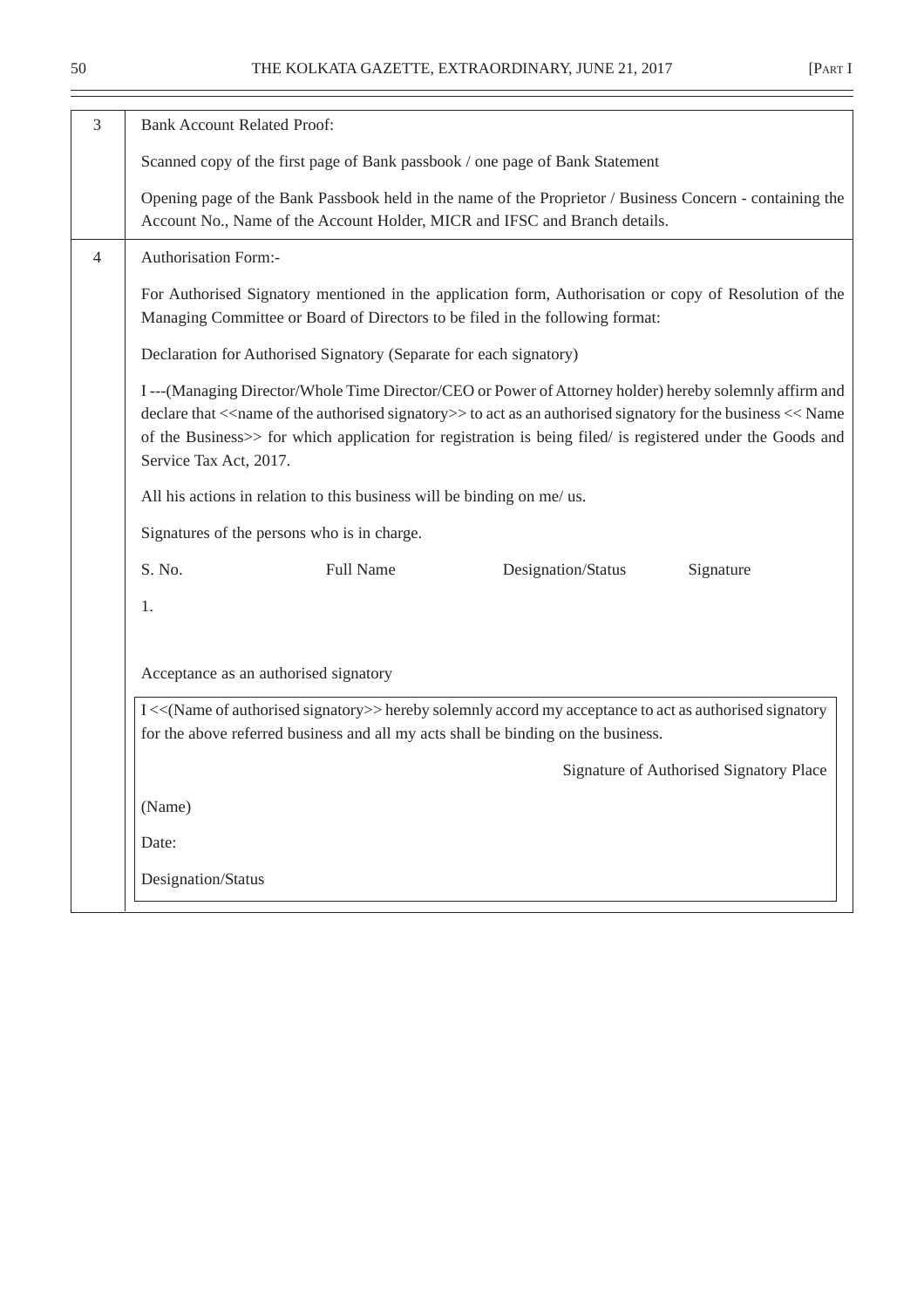*[See rule 15(1) ]*

### **Application for extension of registration period by casual / non-resident taxable person**

| 1. | <b>GSTIN</b>                                                                                                                                                                                          |                                                |            |                       |           |                                                             |      |
|----|-------------------------------------------------------------------------------------------------------------------------------------------------------------------------------------------------------|------------------------------------------------|------------|-----------------------|-----------|-------------------------------------------------------------|------|
| 2. | Name (Legal)                                                                                                                                                                                          |                                                |            |                       |           |                                                             |      |
| 3. | Trade Name, if any                                                                                                                                                                                    |                                                |            |                       |           |                                                             |      |
| 4. | Address                                                                                                                                                                                               |                                                |            |                       |           |                                                             |      |
| 5. | Period of Validity (original)                                                                                                                                                                         |                                                |            | From                  |           | To                                                          |      |
|    |                                                                                                                                                                                                       |                                                |            | DD/MM/YYYY            |           | DD/MM/YYYY                                                  |      |
| 6. | Period for which extension is requested.                                                                                                                                                              |                                                |            | From                  |           | <b>To</b>                                                   |      |
|    |                                                                                                                                                                                                       |                                                |            | DD/MM/YYYY            |           | DD/MM/YYYY                                                  |      |
| 7. |                                                                                                                                                                                                       | Turnover Details for the extended period (Rs.) |            |                       |           | Estimated Tax Liability (Net) for the extended period (Rs.) |      |
|    | Inter-State                                                                                                                                                                                           | Intra-State                                    | Central    | <b>State</b>          | <b>UT</b> | Integrated                                                  | Cess |
|    |                                                                                                                                                                                                       |                                                | Tax        | Tax                   | Tax       | <b>Tax</b>                                                  |      |
| 8. | Payment details                                                                                                                                                                                       |                                                |            |                       |           |                                                             |      |
|    | Date                                                                                                                                                                                                  | <b>CIN</b>                                     | <b>BRN</b> |                       |           | Amount                                                      |      |
|    |                                                                                                                                                                                                       |                                                |            |                       |           |                                                             |      |
| 9. | Declaration -<br>I hereby solemnly affirm and declare that the information given herein above is true and correct to the best<br>of my knowledge and belief and nothing has been concealed therefrom. |                                                |            |                       |           |                                                             |      |
|    | Signature<br>Place:<br>Name of Authorised Signatory:                                                                                                                                                  |                                                |            |                       |           |                                                             |      |
|    | Date:                                                                                                                                                                                                 |                                                |            | Designation / Status: |           |                                                             |      |

## **Instructions for submission of application for extension of validity**

- 1. The application can be filed online before the expiry of the period of validity.
- 2. The application can only be filed when advance payment is made.
- 3. After successful filing, Application Reference Number will be generated which can be used to track the status of the application.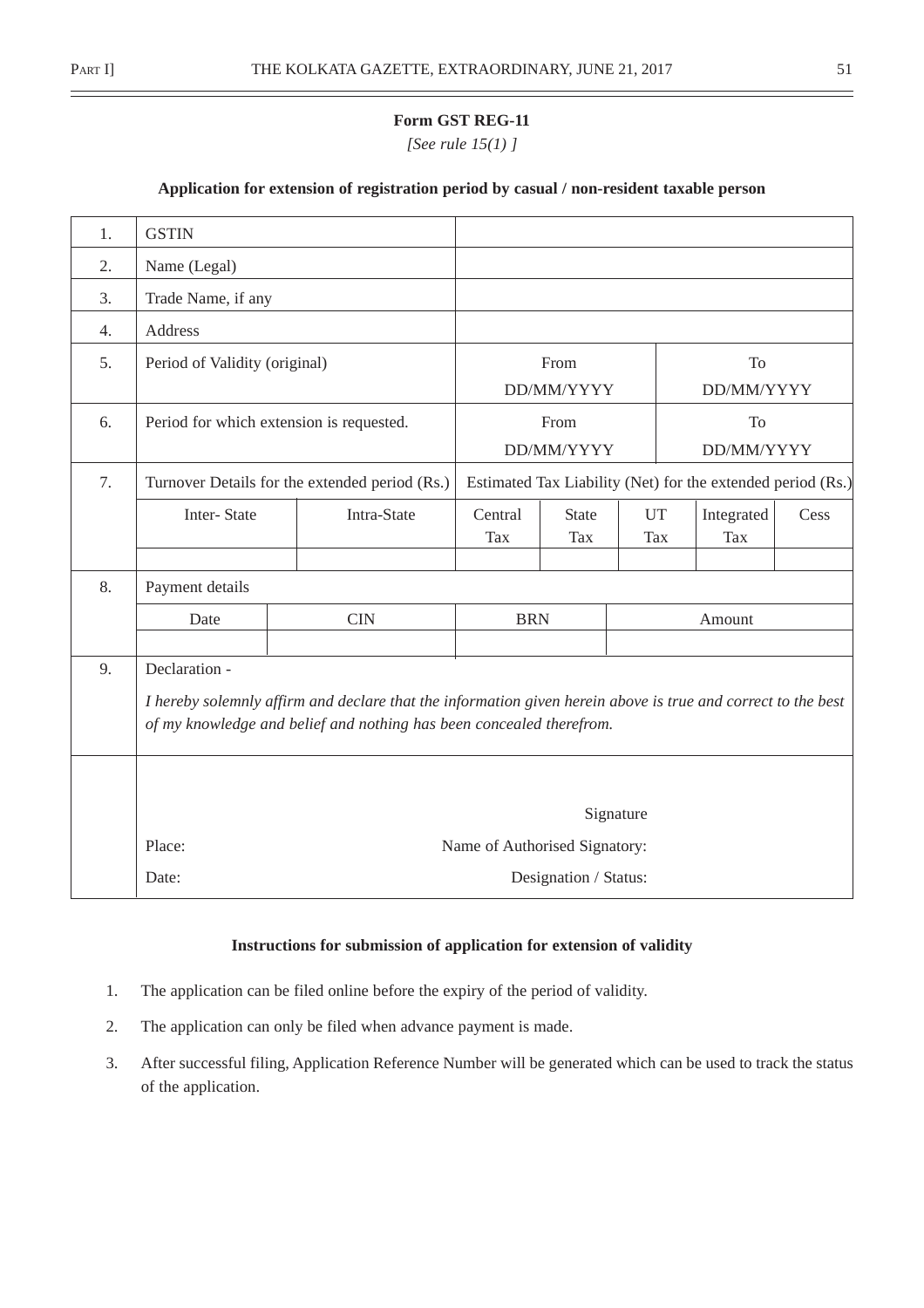*[See rule 16(1)]*

Reference Number - Date:

To

(Name):

(Address):

Temporary Registration Number

### **Order of Grant of Temporary Registration/ Suo Moto Registration**

Whereas the undersigned has sufficient reason to believe that you are liable for registration under the Ordinance, and therefore, you are hereby registered on a temporary basis. The particulars of the business as ascertained from the business premises are given as under:

|       | Details of person to whom temporary registration granted |                                                                                                                                                                             |                            |  |  |
|-------|----------------------------------------------------------|-----------------------------------------------------------------------------------------------------------------------------------------------------------------------------|----------------------------|--|--|
| 1.    | Name and Legal Name, if applicable                       |                                                                                                                                                                             |                            |  |  |
| 2.    | Gender                                                   |                                                                                                                                                                             | Male/Female/Other          |  |  |
| 3.    | Father's Name                                            |                                                                                                                                                                             |                            |  |  |
| 4.    | Date of Birth                                            |                                                                                                                                                                             | DD/MM/YYYY                 |  |  |
| 5.    | Address of the Person                                    | Building No./ Flat No.                                                                                                                                                      |                            |  |  |
|       |                                                          | Floor No.                                                                                                                                                                   |                            |  |  |
|       |                                                          | Name of Premises/ Building                                                                                                                                                  |                            |  |  |
|       |                                                          | Road/ Street                                                                                                                                                                |                            |  |  |
|       |                                                          | Town/City/Locality/Village                                                                                                                                                  |                            |  |  |
|       |                                                          | Block / Taluka                                                                                                                                                              |                            |  |  |
|       |                                                          | District                                                                                                                                                                    |                            |  |  |
|       |                                                          | <b>State</b>                                                                                                                                                                |                            |  |  |
|       |                                                          | PIN Code                                                                                                                                                                    |                            |  |  |
| 6.    |                                                          | Permanent Account Number of the person, if available                                                                                                                        |                            |  |  |
| 7.    | Mobile No.                                               |                                                                                                                                                                             |                            |  |  |
| 8.    | <b>Email Address</b>                                     |                                                                                                                                                                             |                            |  |  |
| 9.    | Other ID, if any                                         |                                                                                                                                                                             |                            |  |  |
|       |                                                          | (Voter ID No./ Passport No./Driving License No./                                                                                                                            |                            |  |  |
|       | Aadhaar No./ Other)                                      |                                                                                                                                                                             |                            |  |  |
| 10.   | Reasons for temporary registration                       |                                                                                                                                                                             |                            |  |  |
| 11.   | Effective date of registration / temporary ID            |                                                                                                                                                                             |                            |  |  |
| 12.   | Registration No. / Temporary ID                          |                                                                                                                                                                             |                            |  |  |
|       |                                                          | (Upload of Seizure Memo / Detention Memo / Any other supporting documents)                                                                                                  |                            |  |  |
|       |                                                          | < <you 30="" application="" are="" days="" directed="" file="" for="" hereby="" issue="" of="" order="" proper="" registration="" the="" this="" to="" within="">&gt;</you> |                            |  |  |
|       |                                                          |                                                                                                                                                                             | Signature                  |  |  |
| Place |                                                          |                                                                                                                                                                             | << Name of the Officer>>:  |  |  |
| Date: |                                                          |                                                                                                                                                                             | Designation/ Jurisdiction: |  |  |
|       |                                                          | Note: A copy of the order will be sent to the corresponding Central/State Jurisdictional Authority.                                                                         |                            |  |  |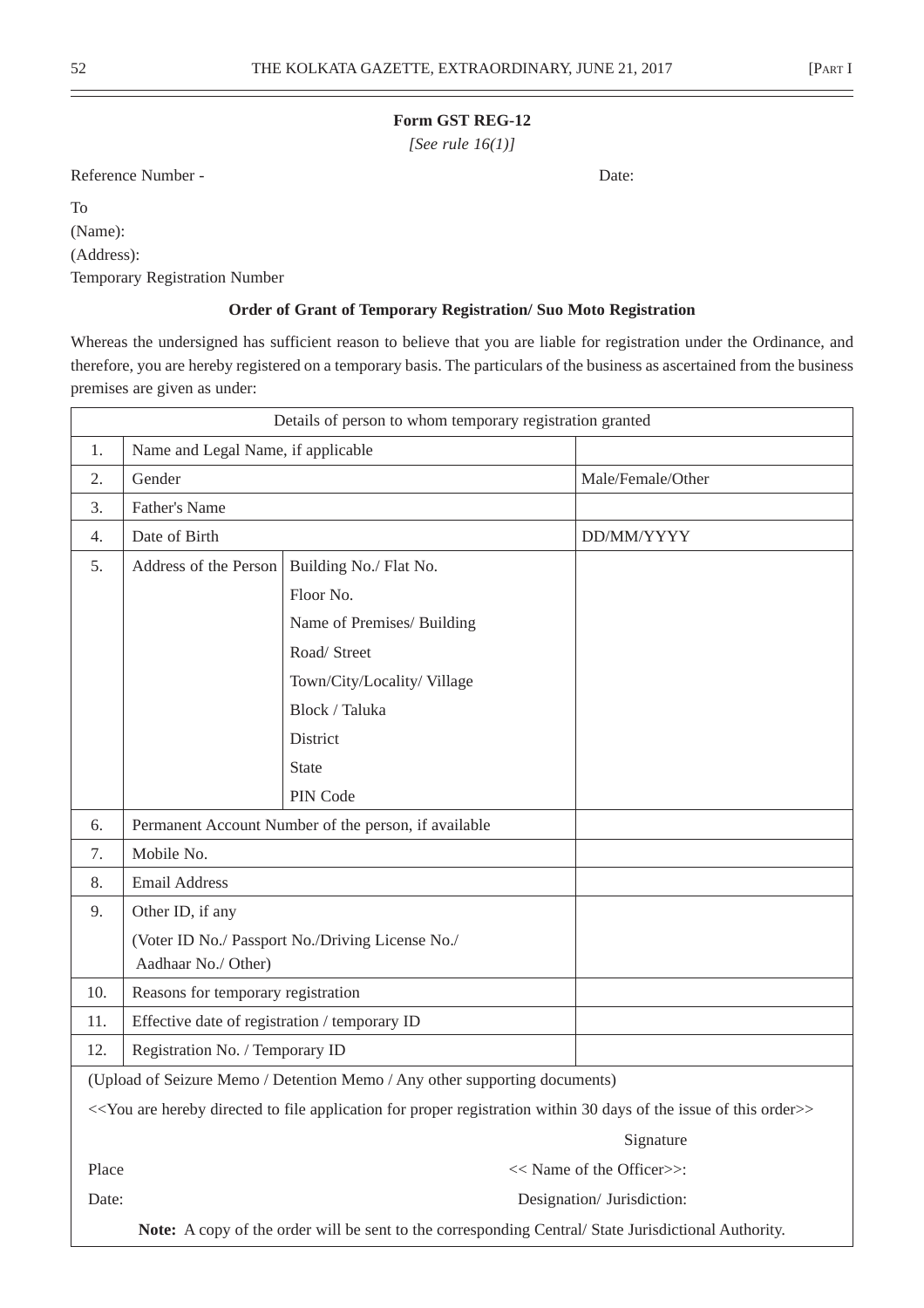$\overline{\phantom{0}}$ 

*[See rule 17(1)]*

# **Application/Form for grant of Unique Identity Number to UN Bodies / Embassies / others**

State /Union Territory- District -

# **PART A**

| (i)   | Name of the Entity                                                                              |  |
|-------|-------------------------------------------------------------------------------------------------|--|
| (ii)  | Permanent Account Number of entity, if any (applicable in case of<br>any other person notified) |  |
| (iii) | Name of the Authorised Signatory                                                                |  |
| (iv)  | Permanent Account Number of Authorised Signatory                                                |  |
| (v)   | Email Address of the Authorised Signatory                                                       |  |
| (vi)  | Mobile Number of the Authorised Signatory $(+91)$                                               |  |

# **PART B**

| 1. | Type of Entity (Choose one)                    | UN Body $\bigcirc$ | Other Person<br>Embassy $\bigcap$          | $\bigcirc$                          |  |
|----|------------------------------------------------|--------------------|--------------------------------------------|-------------------------------------|--|
| 2. | Country                                        |                    |                                            |                                     |  |
| 3. | <b>Notification Details</b>                    |                    | Notification No.                           | Date                                |  |
| 4. | Address of the entity in State                 |                    |                                            |                                     |  |
|    | Building No./Flat No.                          |                    | Floor No.                                  |                                     |  |
|    | Name of the Premises/Building                  |                    | Road/Street                                |                                     |  |
|    | City/Town/Village                              |                    | District                                   |                                     |  |
|    | Block/Taluka                                   |                    |                                            |                                     |  |
|    | Latitude                                       |                    | Longitude                                  |                                     |  |
|    | <b>State</b>                                   |                    | PIN Code                                   |                                     |  |
|    | <b>Contact Information</b>                     |                    |                                            |                                     |  |
|    | <b>Email Address</b>                           |                    | Telephone number                           |                                     |  |
|    | Fax Number                                     |                    | Mobile Number                              |                                     |  |
| 5. | Details of Authorised Signatory, if applicable |                    |                                            |                                     |  |
|    | Particulars                                    | <b>First Name</b>  | Middle Name                                | Last name                           |  |
|    | Name                                           |                    |                                            |                                     |  |
|    | Photo                                          |                    |                                            |                                     |  |
|    | Name of Father                                 |                    |                                            |                                     |  |
|    | Date of Birth                                  | DD/MM/YYYY         | Gender                                     | <male, female,="" other=""></male,> |  |
|    | Mobile Number                                  |                    | Email address                              |                                     |  |
|    | Telephone No.                                  |                    |                                            |                                     |  |
|    | Designation /Status                            |                    | Director Identification<br>Number (if any) |                                     |  |
|    | Permanent Account Number                       |                    | Aadhaar Number                             |                                     |  |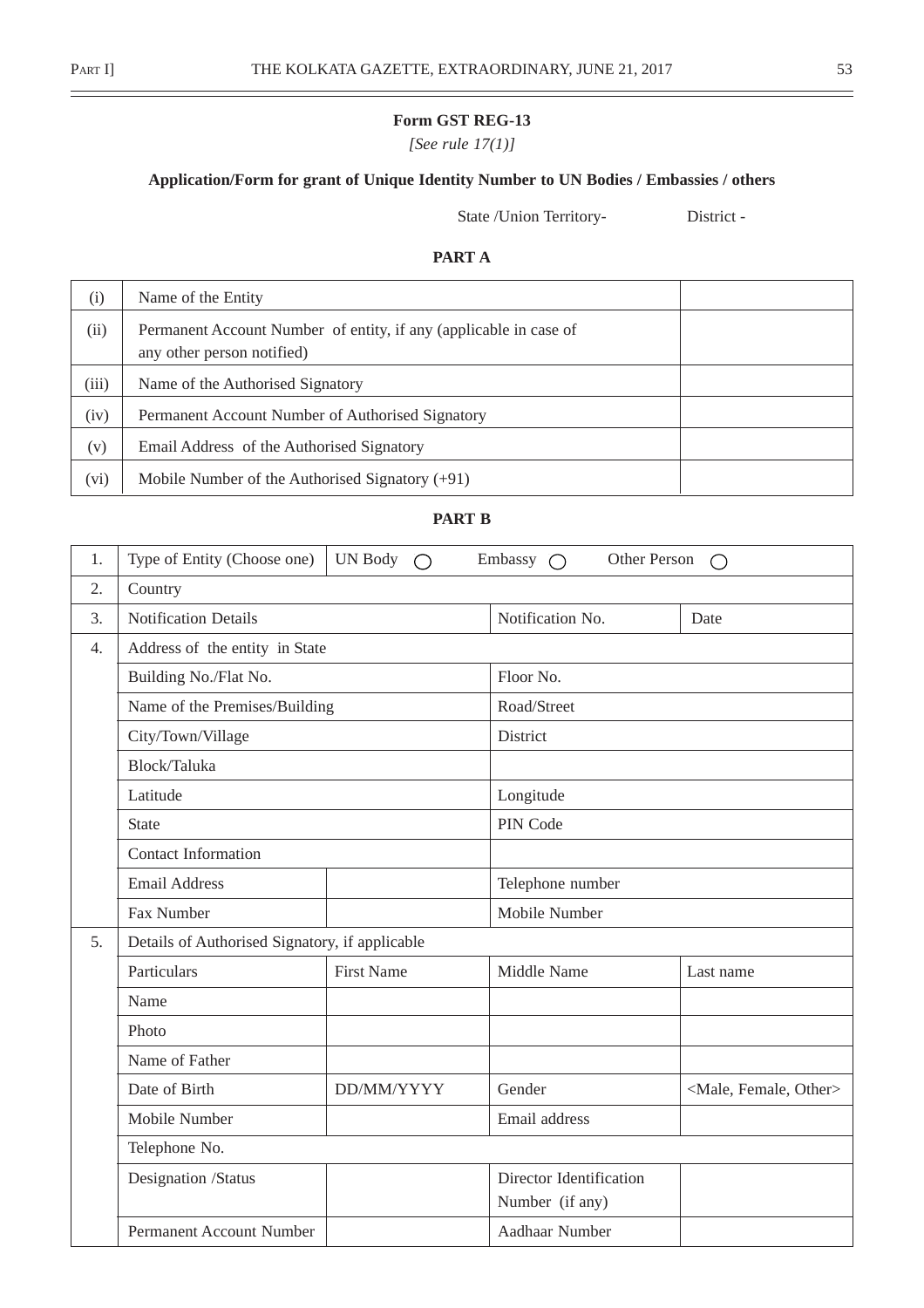|    | Are you a citizen of India?                                       | Yes / No  | Passport No. (in case                                                                                                                                                                                                                                                                                                                     |  |  |  |  |  |  |  |
|----|-------------------------------------------------------------------|-----------|-------------------------------------------------------------------------------------------------------------------------------------------------------------------------------------------------------------------------------------------------------------------------------------------------------------------------------------------|--|--|--|--|--|--|--|
|    | of foreigners)                                                    |           |                                                                                                                                                                                                                                                                                                                                           |  |  |  |  |  |  |  |
|    | <b>Residential Address</b>                                        |           |                                                                                                                                                                                                                                                                                                                                           |  |  |  |  |  |  |  |
|    | Building No/Flat No                                               |           | Floor No                                                                                                                                                                                                                                                                                                                                  |  |  |  |  |  |  |  |
|    | Name of the<br>Premises/Building                                  |           | Road/Street                                                                                                                                                                                                                                                                                                                               |  |  |  |  |  |  |  |
|    | Town/City/Village                                                 |           | District                                                                                                                                                                                                                                                                                                                                  |  |  |  |  |  |  |  |
|    | Block/Taluka                                                      |           |                                                                                                                                                                                                                                                                                                                                           |  |  |  |  |  |  |  |
|    | <b>State</b>                                                      |           | PIN Code                                                                                                                                                                                                                                                                                                                                  |  |  |  |  |  |  |  |
| 6. | Bank Account Details (add more if required)                       |           |                                                                                                                                                                                                                                                                                                                                           |  |  |  |  |  |  |  |
|    | <b>Account Number</b>                                             |           | Type of Account                                                                                                                                                                                                                                                                                                                           |  |  |  |  |  |  |  |
|    | <b>IFSC</b>                                                       |           | <b>Bank Name</b>                                                                                                                                                                                                                                                                                                                          |  |  |  |  |  |  |  |
|    | <b>Branch Address</b>                                             |           |                                                                                                                                                                                                                                                                                                                                           |  |  |  |  |  |  |  |
| 7. | Documents Uploaded                                                |           |                                                                                                                                                                                                                                                                                                                                           |  |  |  |  |  |  |  |
|    | the applicant to represent the entity.                            |           | The authorised person who is in possession of the documentary evidence (other than UN Body/Embassy etc.)<br>shall upload the scanned copy of such documents including the copy of resolution / power of attorney, authorising                                                                                                             |  |  |  |  |  |  |  |
|    | <b>Or</b>                                                         |           |                                                                                                                                                                                                                                                                                                                                           |  |  |  |  |  |  |  |
|    | Number generated and allotted to respective UN Body/Embassy etc.  |           | The proper officer who has collected the documentary evidence from the applicant (UN Body/Embassy etc.)<br>shall upload the scanned copy of such documents including the copy of resolution / power of attorney, authorising<br>the applicant to represent the UN Body / Embassy etc. in India and link it along with the Unique Identity |  |  |  |  |  |  |  |
| 8. | Verification                                                      |           |                                                                                                                                                                                                                                                                                                                                           |  |  |  |  |  |  |  |
|    | my knowledge and belief and nothing has been concealed therefrom. |           | I hereby solemnly affirm and declare that the information given herein above is true and correct to the best of                                                                                                                                                                                                                           |  |  |  |  |  |  |  |
|    | Place:                                                            |           | (Signature)                                                                                                                                                                                                                                                                                                                               |  |  |  |  |  |  |  |
|    | Date:                                                             |           | Name of Authorised Person:                                                                                                                                                                                                                                                                                                                |  |  |  |  |  |  |  |
|    |                                                                   | <b>Or</b> |                                                                                                                                                                                                                                                                                                                                           |  |  |  |  |  |  |  |
|    |                                                                   |           | (Signature)                                                                                                                                                                                                                                                                                                                               |  |  |  |  |  |  |  |

Jurisdiction: **Instructions for submission of application for registration for UN Bodies/ Embassies/others notified by the Government.**

• Every person required to obtain a unique identity number shall submit the application electronically.

Place: Name of Proper Officer: Date: Designation:

- Application shall be filed through common portal or registration can be granted suo-moto by proper officer.
- The application filed on the common portal is required to be signed electronically or through any other mode as specified by the Government.
- The details of the person authorised by the concerned entity to sign the refund application or otherwise, should be filled up against the "Authorised Signatory details" in the application.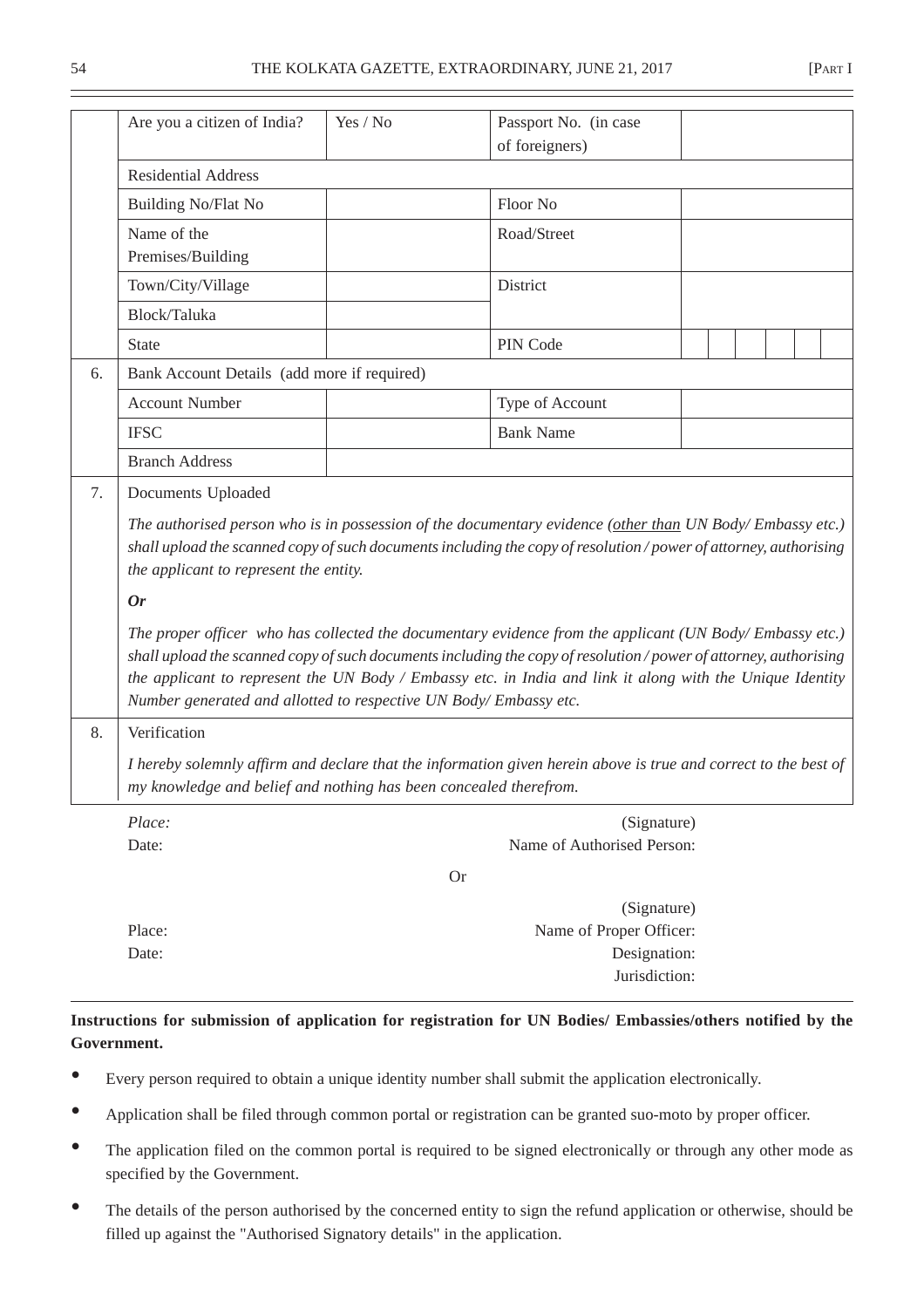$\overline{\phantom{0}}$ 

## **Form GST REG-14**

*[See rule 19(1) ]*

# **Application for Amendment in Registration Particulars (For all types of registered persons)**

| <b>GSTIN/UIN</b><br>1. |                                                               |  |                                       |                                                                                                                    |  |  |  |
|------------------------|---------------------------------------------------------------|--|---------------------------------------|--------------------------------------------------------------------------------------------------------------------|--|--|--|
| 2.                     | Name of Business                                              |  |                                       |                                                                                                                    |  |  |  |
| 3.                     | Type of registration                                          |  |                                       |                                                                                                                    |  |  |  |
| 4.                     | Amendment summary                                             |  |                                       |                                                                                                                    |  |  |  |
| Sr. No                 | Field Name                                                    |  | <b>Effective Date</b><br>(DD/MM/YYYY) | Reasons(s)                                                                                                         |  |  |  |
|                        |                                                               |  |                                       |                                                                                                                    |  |  |  |
|                        |                                                               |  |                                       |                                                                                                                    |  |  |  |
|                        |                                                               |  |                                       |                                                                                                                    |  |  |  |
|                        | 5. List of documents uploaded                                 |  |                                       |                                                                                                                    |  |  |  |
| (a)                    |                                                               |  |                                       |                                                                                                                    |  |  |  |
| (b)                    |                                                               |  |                                       |                                                                                                                    |  |  |  |
| (c)                    |                                                               |  |                                       |                                                                                                                    |  |  |  |
| .                      |                                                               |  |                                       |                                                                                                                    |  |  |  |
| Declaration<br>6.      |                                                               |  |                                       |                                                                                                                    |  |  |  |
|                        | knowledge and belief and nothing has been concealed therefrom |  |                                       | I hereby solemnly affirm and declare that the information given herein above is true and correct to the best of my |  |  |  |
|                        |                                                               |  |                                       | Signature                                                                                                          |  |  |  |
| Place:                 |                                                               |  |                                       | Name of Authorised Signatory                                                                                       |  |  |  |
| Date:                  |                                                               |  |                                       | Designation / Status:                                                                                              |  |  |  |
|                        |                                                               |  |                                       |                                                                                                                    |  |  |  |
|                        |                                                               |  |                                       |                                                                                                                    |  |  |  |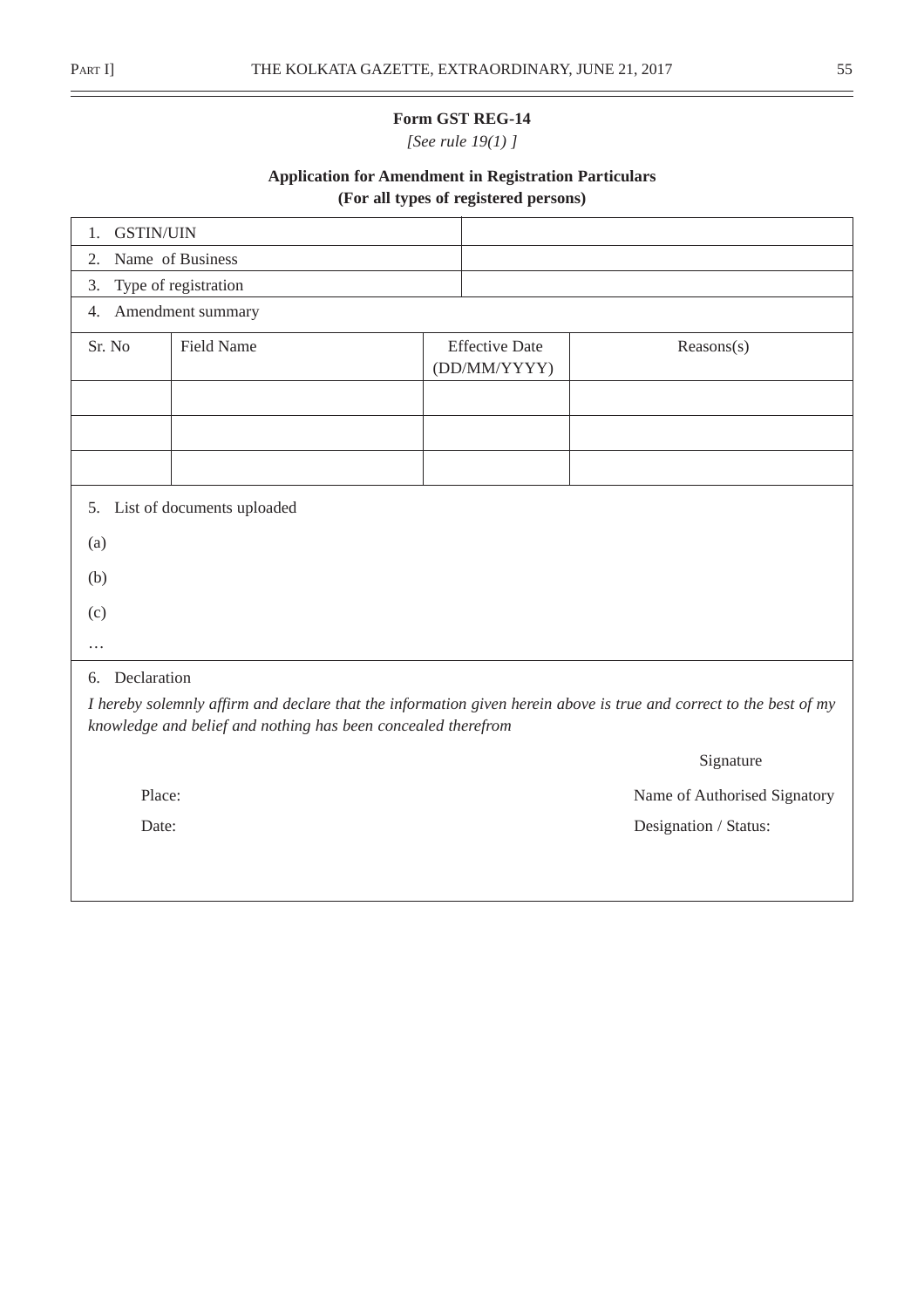### **Instructions for submission of application for amendment**

- 1. Application for amendment shall be submitted online.
- 2. Changes relating to Name of Business, Principal Place of Business, additional place(s) of business and details of partners or directors, karta, Managing Committee, Board of Trustees, Chief Executive Officer or equivalent, responsible for day to day affairs of the business which does not warrant cancellation of registration, are core fields which shall be approved by the Proper Officer after due verification.
- 3. For amendment in Non-Core fields, approval of the Proper Officer is not required.
- 4. Where a change in the constitution of any business results in change of the Permanent Account Number of a registered person, the said person shall be required to apply for fresh registration.
- 5. Any change in the mobile number or the e-mail address of authorised signatory as amended from time to time, shall be carried out only after online verification through the common portal.
- 6. All information related to Permanent Account Number, Aadhaar, Director Identification Number, Challan Identification Number shall be validated online by the system and Application Reference Number (ARN) will be generated after successful validation of necessary field.
- 7. Status of the application can be tracked on the common portal.
- 8. No fee is payable for submitting application for amendment.
- 9. Authorised signatory shall not be a minor.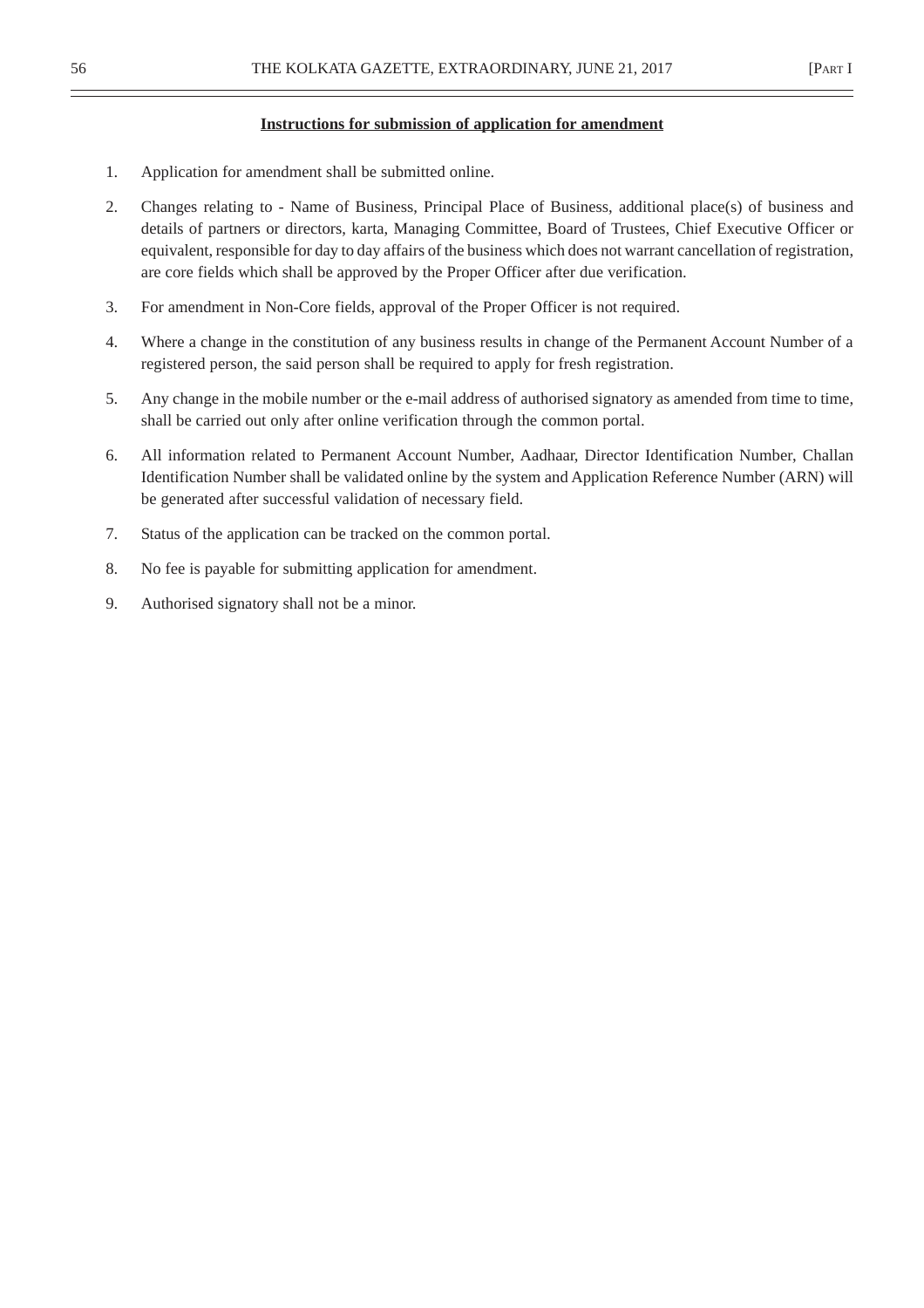*[See rule 19(1)]*

Reference Number - << >> Date - DD/MM/YYYY

To (Name) (Address) Registration Number (GSTIN / UIN)

Application Reference No. (ARN) Dated - DD/MM/YYYY

### **Order of Amendment**

This has reference to your application number------ dated ---- regarding amendment in registration particulars. Your application has been examined and the same has been found to be in order. The amended certificate of registration is available on your dashboard for download.

Signature

Name Designation Jurisdiction

Date Place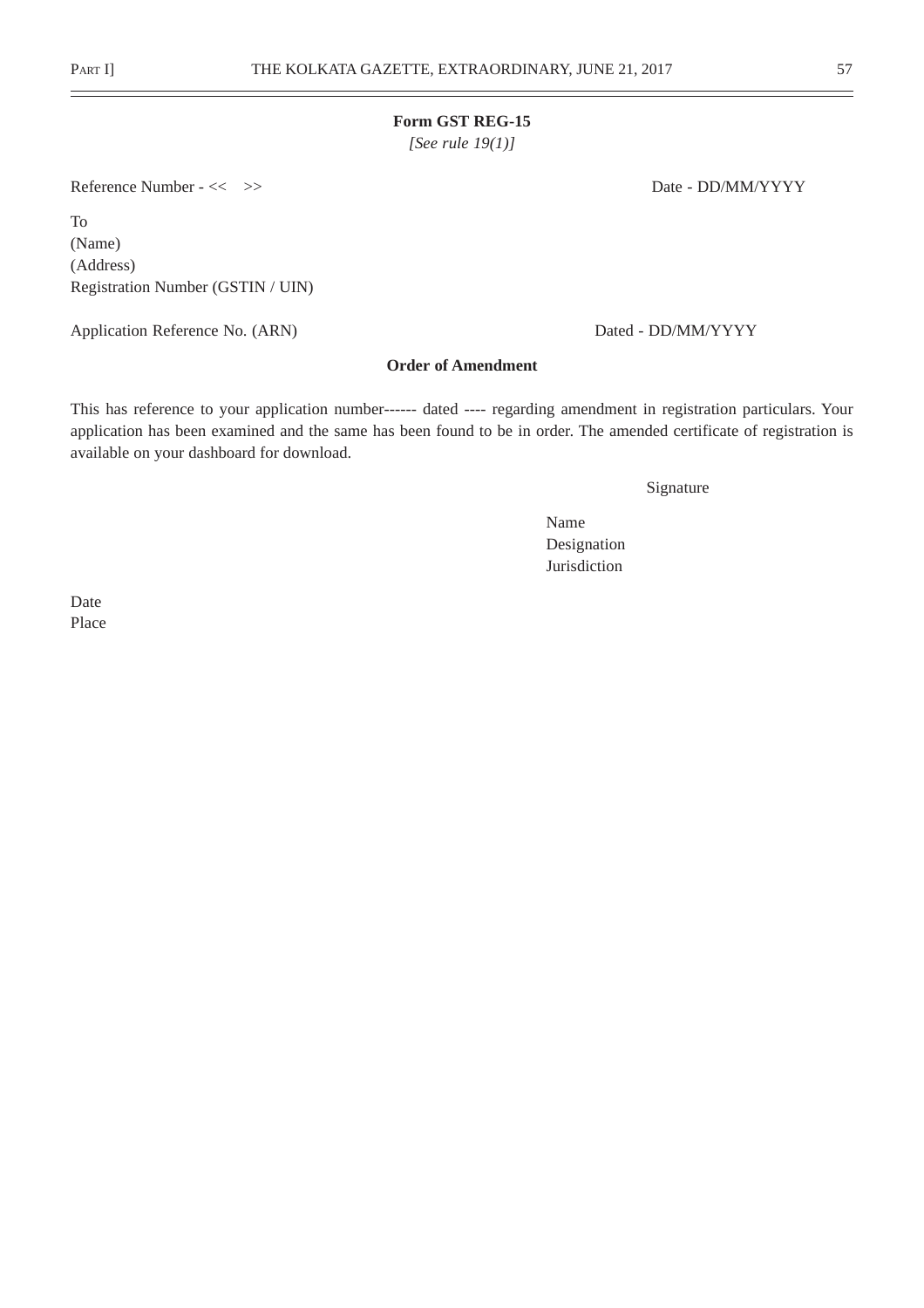$\overline{\phantom{0}}$ 

# **Form GST REG-16**

 *[See rule 20]*

# **Application for Cancellation of Registration**

| 1              | <b>GSTIN</b>                                              |                                                                                                                                                                                                                                                                                                                                                                                                                                      |  |                 |  |
|----------------|-----------------------------------------------------------|--------------------------------------------------------------------------------------------------------------------------------------------------------------------------------------------------------------------------------------------------------------------------------------------------------------------------------------------------------------------------------------------------------------------------------------|--|-----------------|--|
| $\overline{2}$ | Legal name                                                |                                                                                                                                                                                                                                                                                                                                                                                                                                      |  |                 |  |
| 3              | Trade name, if any                                        |                                                                                                                                                                                                                                                                                                                                                                                                                                      |  |                 |  |
| $\overline{4}$ | <b>Address of Principal</b><br>Place of Business          |                                                                                                                                                                                                                                                                                                                                                                                                                                      |  |                 |  |
| 5              |                                                           | Building No./ Flat No.                                                                                                                                                                                                                                                                                                                                                                                                               |  | Floor No.       |  |
|                | Address for future<br>correspondence<br>(including email, | Name of Premises/<br><b>Building</b>                                                                                                                                                                                                                                                                                                                                                                                                 |  | Road/<br>Street |  |
|                | mobile telephone,                                         | City/Town/Village                                                                                                                                                                                                                                                                                                                                                                                                                    |  | District        |  |
|                | fax)                                                      | Block/Taluka                                                                                                                                                                                                                                                                                                                                                                                                                         |  |                 |  |
|                |                                                           | Latitude                                                                                                                                                                                                                                                                                                                                                                                                                             |  | Longitude       |  |
|                |                                                           | <b>State</b>                                                                                                                                                                                                                                                                                                                                                                                                                         |  | PIN Code        |  |
|                |                                                           | Mobile (with country code)                                                                                                                                                                                                                                                                                                                                                                                                           |  | Telephone       |  |
|                |                                                           | email                                                                                                                                                                                                                                                                                                                                                                                                                                |  | Fax<br>Number   |  |
| 6.             | Reasons for<br>Cancellation<br>(Select one)               | Discontinuance /Closure of business<br>$\mathbf{O}$<br>Ceased to be liable to pay tax<br>$\mathbf{O}$<br>Transfer of business on account of<br>$\mathbf{O}$<br>amalgamation, merger/demerger, sale,<br>lease or otherwise disposed of etc.<br>Change in constitution of business<br>$\mathbf{O}$<br>leading to change in Permanent Account<br>Number<br>Death of Sole Proprietor<br>$\mathbf{O}$<br>Others (specify)<br>$\mathbf{O}$ |  |                 |  |
| 7.             | transferred, etc.                                         | In case of transfer, merger of business, particulars of registration of entity in which merged, amalgamated,                                                                                                                                                                                                                                                                                                                         |  |                 |  |
| (i)            | Goods and Services<br>Tax Identification<br>Number        |                                                                                                                                                                                                                                                                                                                                                                                                                                      |  |                 |  |
| (ii)           | (a) Name (Legal)<br>(b) Trade name,<br>if any             |                                                                                                                                                                                                                                                                                                                                                                                                                                      |  |                 |  |
| (iii)          | <b>Address of Principal</b>                               | Building No./ Flat No.                                                                                                                                                                                                                                                                                                                                                                                                               |  | Floor No.       |  |
|                | Place of Business                                         | Name of Premises/ Building                                                                                                                                                                                                                                                                                                                                                                                                           |  | Road/ Street    |  |
|                |                                                           | City/Town/Village<br>Block/Taluka                                                                                                                                                                                                                                                                                                                                                                                                    |  | District        |  |
|                |                                                           | Latitude                                                                                                                                                                                                                                                                                                                                                                                                                             |  | Longitude       |  |
|                |                                                           | <b>State</b>                                                                                                                                                                                                                                                                                                                                                                                                                         |  | PIN Code        |  |
|                |                                                           | Mobile (with country code)                                                                                                                                                                                                                                                                                                                                                                                                           |  | Telephone       |  |
|                |                                                           | email                                                                                                                                                                                                                                                                                                                                                                                                                                |  | Fax Number      |  |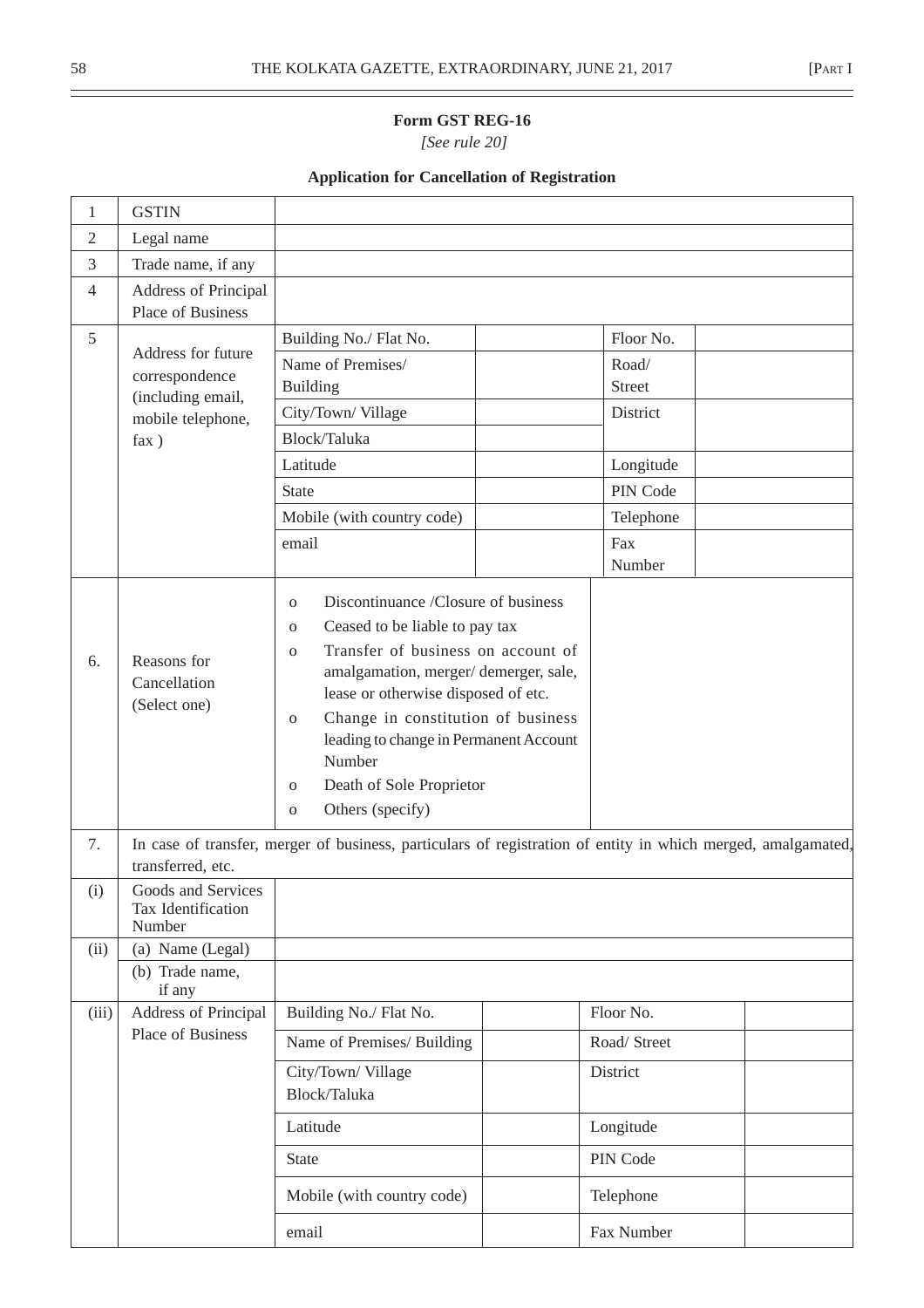| 8.    | Date from which registration is to be cancelled. |                                                                                                                                                                                                | <dd mm="" yyyy=""></dd>              |                       |                                      |                                                                                   |                                   |      |
|-------|--------------------------------------------------|------------------------------------------------------------------------------------------------------------------------------------------------------------------------------------------------|--------------------------------------|-----------------------|--------------------------------------|-----------------------------------------------------------------------------------|-----------------------------------|------|
| 9     | Particulars of last Return Filed                 |                                                                                                                                                                                                |                                      |                       |                                      |                                                                                   |                                   |      |
| (i)   | Tax period                                       |                                                                                                                                                                                                |                                      |                       |                                      |                                                                                   |                                   |      |
| (ii)  | <b>Application Reference Number</b>              |                                                                                                                                                                                                |                                      |                       |                                      |                                                                                   |                                   |      |
| (iii) | Date                                             |                                                                                                                                                                                                |                                      |                       |                                      |                                                                                   |                                   |      |
| 10.   | registration.                                    | Amount of tax payable in respect of inputs/capital goods held in stock on the effective date of cancellation of                                                                                |                                      |                       |                                      |                                                                                   |                                   |      |
|       | Description                                      |                                                                                                                                                                                                | Value<br>of<br><b>Stock</b><br>(Rs.) | Central<br><b>Tax</b> | higher) (Rs.)<br><b>State</b><br>Tax | Input Tax Credit/Tax Payable (whichever is<br>UT Tax<br>Integrated<br>Cess<br>Tax |                                   |      |
|       | Inputs                                           |                                                                                                                                                                                                |                                      |                       |                                      |                                                                                   |                                   |      |
|       |                                                  | Inputs contained in semi-finished goods                                                                                                                                                        |                                      |                       |                                      |                                                                                   |                                   |      |
|       | Inputs contained in finished goods               |                                                                                                                                                                                                |                                      |                       |                                      |                                                                                   |                                   |      |
|       | Capital Goods/Plant and machinery                |                                                                                                                                                                                                |                                      |                       |                                      |                                                                                   |                                   |      |
|       | Total                                            |                                                                                                                                                                                                |                                      |                       |                                      |                                                                                   |                                   |      |
| 11.   | Details of tax paid, if any                      |                                                                                                                                                                                                |                                      |                       |                                      |                                                                                   |                                   |      |
|       |                                                  |                                                                                                                                                                                                | Payment from Cash Ledger             |                       |                                      |                                                                                   |                                   |      |
|       | Sr. No.                                          | Debit Entry No.                                                                                                                                                                                | Central<br><b>Tax</b>                | <b>State Tax</b>      |                                      | UT Tax                                                                            | Integrated<br><b>Tax</b>          | Cess |
|       | 1.                                               |                                                                                                                                                                                                |                                      |                       |                                      |                                                                                   |                                   |      |
|       | 2.                                               |                                                                                                                                                                                                |                                      |                       |                                      |                                                                                   |                                   |      |
|       |                                                  | Sub-Total                                                                                                                                                                                      |                                      |                       |                                      |                                                                                   |                                   |      |
|       |                                                  |                                                                                                                                                                                                | Payment from ITC Ledger              |                       |                                      |                                                                                   |                                   |      |
|       | Sr. No.                                          | Debit Entry No.                                                                                                                                                                                | Central<br>Tax                       | <b>State Tax</b>      |                                      | UT Tax                                                                            | Integrated<br><b>Tax</b>          | Cess |
|       | 1.                                               |                                                                                                                                                                                                |                                      |                       |                                      |                                                                                   |                                   |      |
|       | 2.                                               |                                                                                                                                                                                                |                                      |                       |                                      |                                                                                   |                                   |      |
|       |                                                  | Sub-Total                                                                                                                                                                                      |                                      |                       |                                      |                                                                                   |                                   |      |
|       | Total Amount of Tax Paid                         |                                                                                                                                                                                                |                                      |                       |                                      |                                                                                   |                                   |      |
| 12.   | Documents uploaded                               |                                                                                                                                                                                                |                                      |                       |                                      |                                                                                   |                                   |      |
| 13.   | Verification                                     |                                                                                                                                                                                                |                                      |                       |                                      |                                                                                   |                                   |      |
|       |                                                  | I/We <> hereby solemnly affirm and declare that the information given herein above is true and correct to the best of<br>my/our knowledge and belief and nothing has been concealed therefrom. |                                      |                       |                                      |                                                                                   |                                   |      |
|       |                                                  |                                                                                                                                                                                                |                                      |                       |                                      |                                                                                   | Signature of Authorised Signatory |      |
| Place |                                                  |                                                                                                                                                                                                |                                      |                       |                                      | Name of the Authorised Signatory                                                  |                                   |      |
| Date  |                                                  |                                                                                                                                                                                                |                                      |                       | Designation / Status                 |                                                                                   |                                   |      |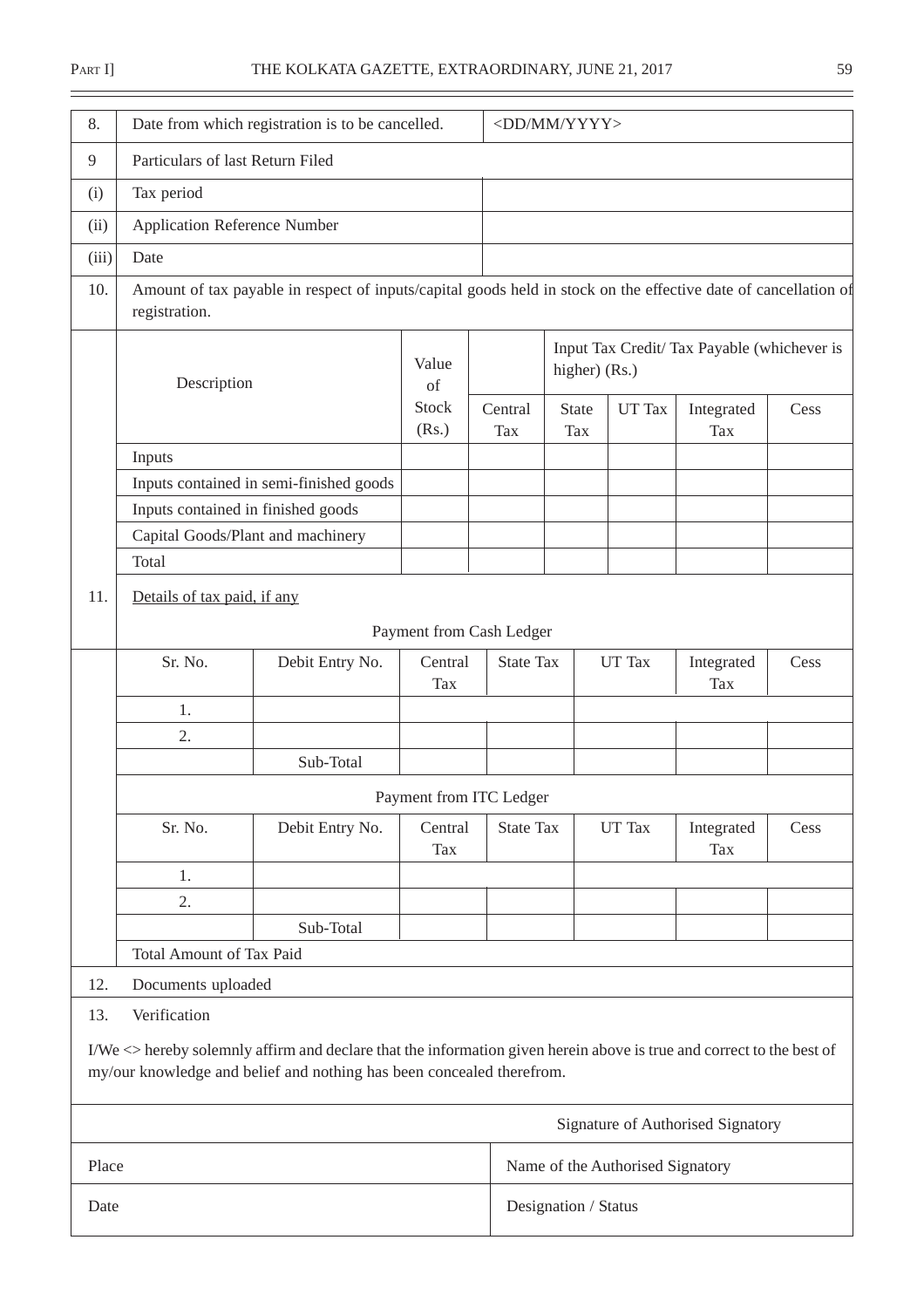### **Instructions for filing of Application for Cancellation**

- A registered person seeking cancellation of his registration shall electronically submit an application including details of closing stock and liability thereon along with relevant documents, on common portal.
- The following persons shall digitally sign application for cancellation, as applicable:

| <b>Constitution of Business</b>       | Person who can digitally sign the application            |
|---------------------------------------|----------------------------------------------------------|
| Proprietorship                        | Proprietor                                               |
| Partnership                           | Managing / Authorised Partners                           |
| Hindu Undivided Family                | Karta                                                    |
| Private Limited Company               | Managing / Whole-time Directors/ Chief Executive Officer |
| <b>Public Limited Company</b>         | Managing / Whole-time Directors/ Chief Executive Officer |
| Society/ Club/ Trust/ AOP             | Members of Managing Committee                            |
| <b>Government Department</b>          | Person In charge                                         |
| <b>Public Sector Undertaking</b>      | Managing / Whole-time Directors/ Chief Executive Officer |
| <b>Unlimited Company</b>              | Managing / Whole-time Directors/ Chief Executive Officer |
| Limited Liability Partnership         | <b>Designated Partners</b>                               |
| <b>Local Authority</b>                | Chief Executive Officer or Equivalent                    |
| <b>Statutory Body</b>                 | Chief Executive Officer or Equivalent                    |
| Foreign Company                       | Authorised Person in India                               |
| Foreign Limited Liability Partnership | Authorised Person in India                               |
| <b>Others</b>                         | Person In charge                                         |

In case of death of sole proprietor, application shall be made by the legal heir / successor manually before the concerned tax authorities. The new entity in which the applicant proposes to amalgamate itself shall register with the tax authority before submission of the application for cancellation. This application shall be made only after that the new entity is registered.

Before applying for cancellation, please file **your tax return due** for the tax period in which the effective date of surrender of registration falls.

- Status of the Application may be tracked on the common portal.
- No fee is payable for filing application for cancellation.
- After submission of application for cancellation of registration, the registered person shall make payment, if not made at the time of this application, and shall furnish final return as provided in the Ordinance.
- The registered person may also update his contact address and update his mobile number and e mail address.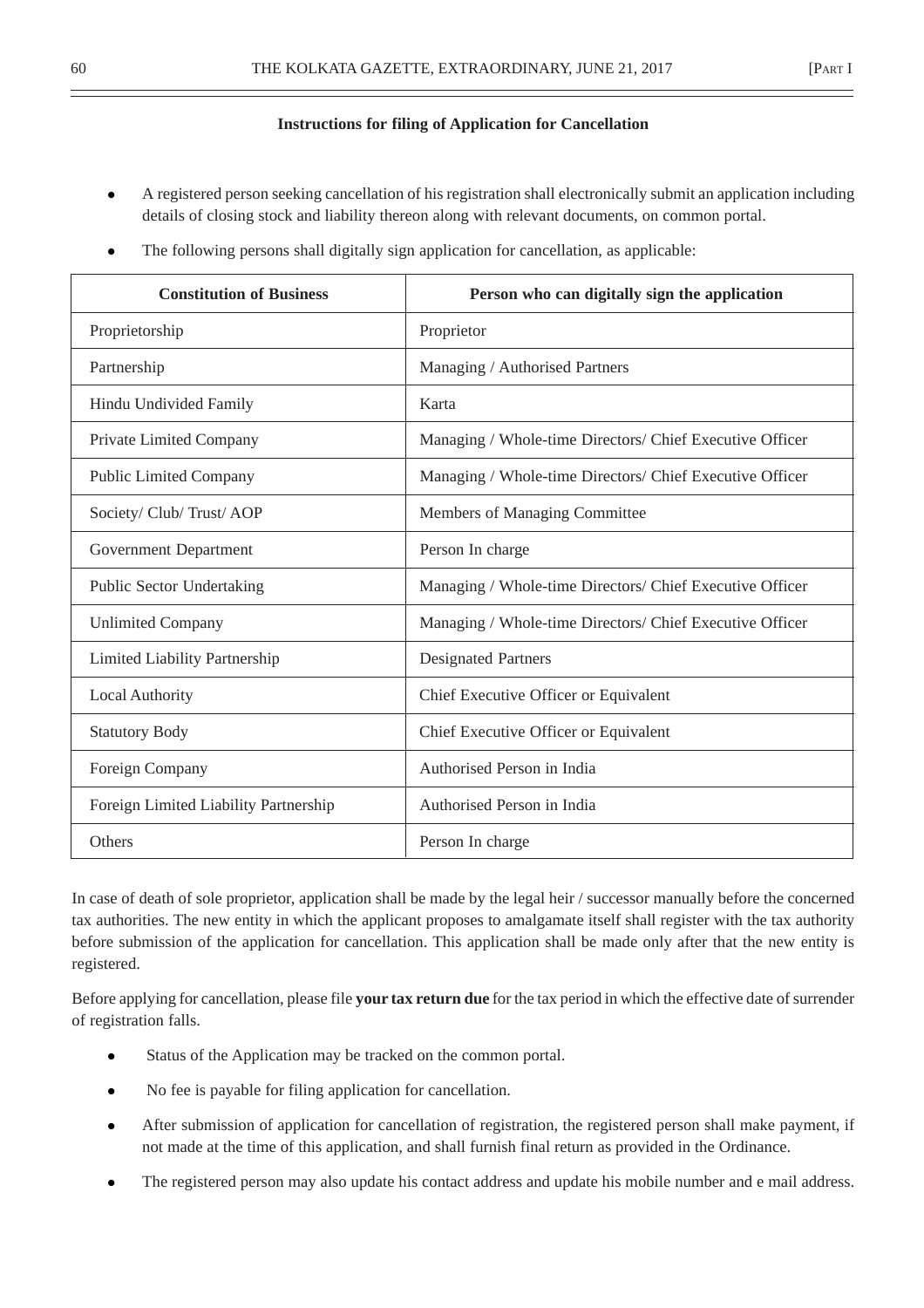*[See rule 22(1)]*

Reference No. -  $\langle$  Date >>

To Registration Number (GSTIN/UIN) (Name) (Address)

### **Show Cause Notice for Cancellation of Registration**

Whereas on the basis of information which has come to my notice, it appears that your registration is liable to be cancelled for the following reasons: -

- 1 2 3 ….
- $\Box$  You are hereby directed to furnish a reply to this notice within seven working days from the date of service of this notice .
- You are hereby directed to appear before the undersigned on DD/MM/YYYY at HH/MM If you fail to furnish a reply within the stipulated date or fail to appear for personal hearing on the appointed date and time, the case will be decided ex parte on the basis of available records and on merits

Place:

Date:

Signature < Name of the Officer> Designation Jurisdiction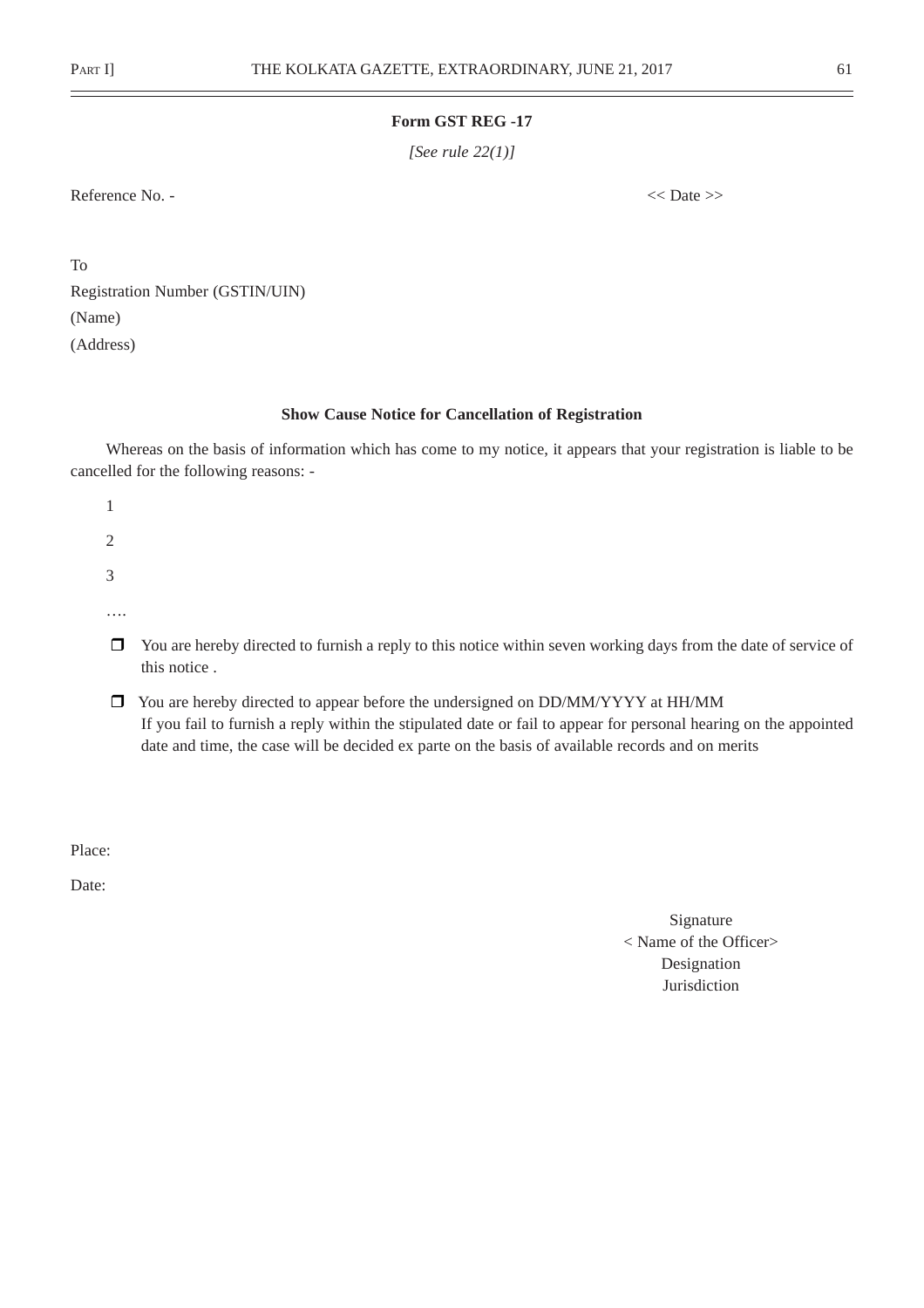*[See rule 22(2`)]*

## **Reply to the Show Cause Notice issued for cancellation for registration**

| 1. | Reference No. of Notice    | Date of issue |                                                                                                                                                                        |
|----|----------------------------|---------------|------------------------------------------------------------------------------------------------------------------------------------------------------------------------|
| 2. | <b>GSTIN / UIN</b>         |               |                                                                                                                                                                        |
| 3. | Name of business (Legal)   |               |                                                                                                                                                                        |
| 4. | Trade name, if any         |               |                                                                                                                                                                        |
| 5. | Reply to the notice        |               |                                                                                                                                                                        |
| 6. | List of documents uploaded |               |                                                                                                                                                                        |
| 7. | Verification<br>therefrom. |               | hereby solemnly affirm and declare that the information<br>given hereinabove is true and correct to the best of my knowledge and belief and nothing has been concealed |
|    | Place:<br>Date:            |               | Signature of Authorised Signatory<br>Name<br>Designation/Status                                                                                                        |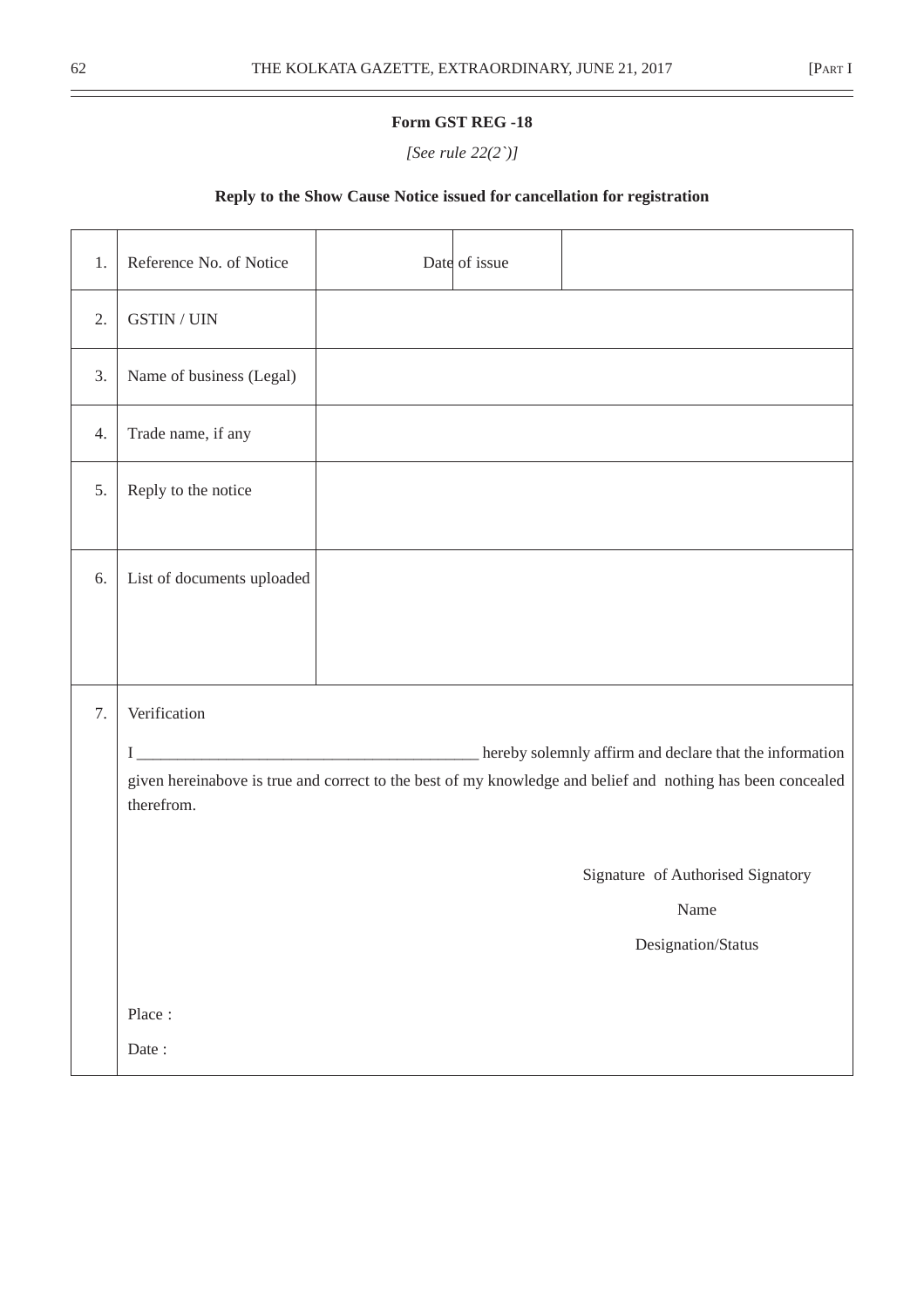*[See rule 22(3)]*

Reference No. - Date To Name Address GSTIN / UIN

Application Reference No. (ARN) Date

### **Order for Cancellation of Registration**

This has reference to your reply dated ---- in response to the notice to show cause dated -----.

- **D** Whereas no reply to notice to show cause has been submitted; or
- Whereas on the day fixed for hearing you did not appear; or
- $\Box$  Whereas the undersigned has examined your reply and submissions made at the time of hearing, and is of the opinion that your registration is liable to be cancelled for following reason(s).
- 1.
- 2.

The effective date of cancellation of your registration is <<DD/MM/YYYY >>.

Determination of amount payable pursuant to cancellation:

Accordingly, the amount payable by you and the computation and basis thereof is as follows:

The amounts determined as being payable above are without prejudice to any amount that may be found to be payable you on submission of final return furnished by you.

 You are required to pay the following amounts on or before ------ (date) failing which the amount will be recovered in accordance with the provisions of the Ordinance and rules made thereunder.

| Head     | Central Tax | State Tax | <b>UT Tax</b> | <b>Integrated Tax</b> | Cess |
|----------|-------------|-----------|---------------|-----------------------|------|
| Tax      |             |           |               |                       |      |
| Interest |             |           |               |                       |      |
| Penalty  |             |           |               |                       |      |
| Others   |             |           |               |                       |      |
| Total    |             |           |               |                       |      |

Place: Signature Seconds Signature Seconds and Signature Seconds Signature Seconds and Signature Seconds and Signature Seconds and Signature Seconds and Signature Seconds and Signature Seconds and Signature Seconds and Sig Date:  $\langle$  Name of the Officer Designation Jurisdiction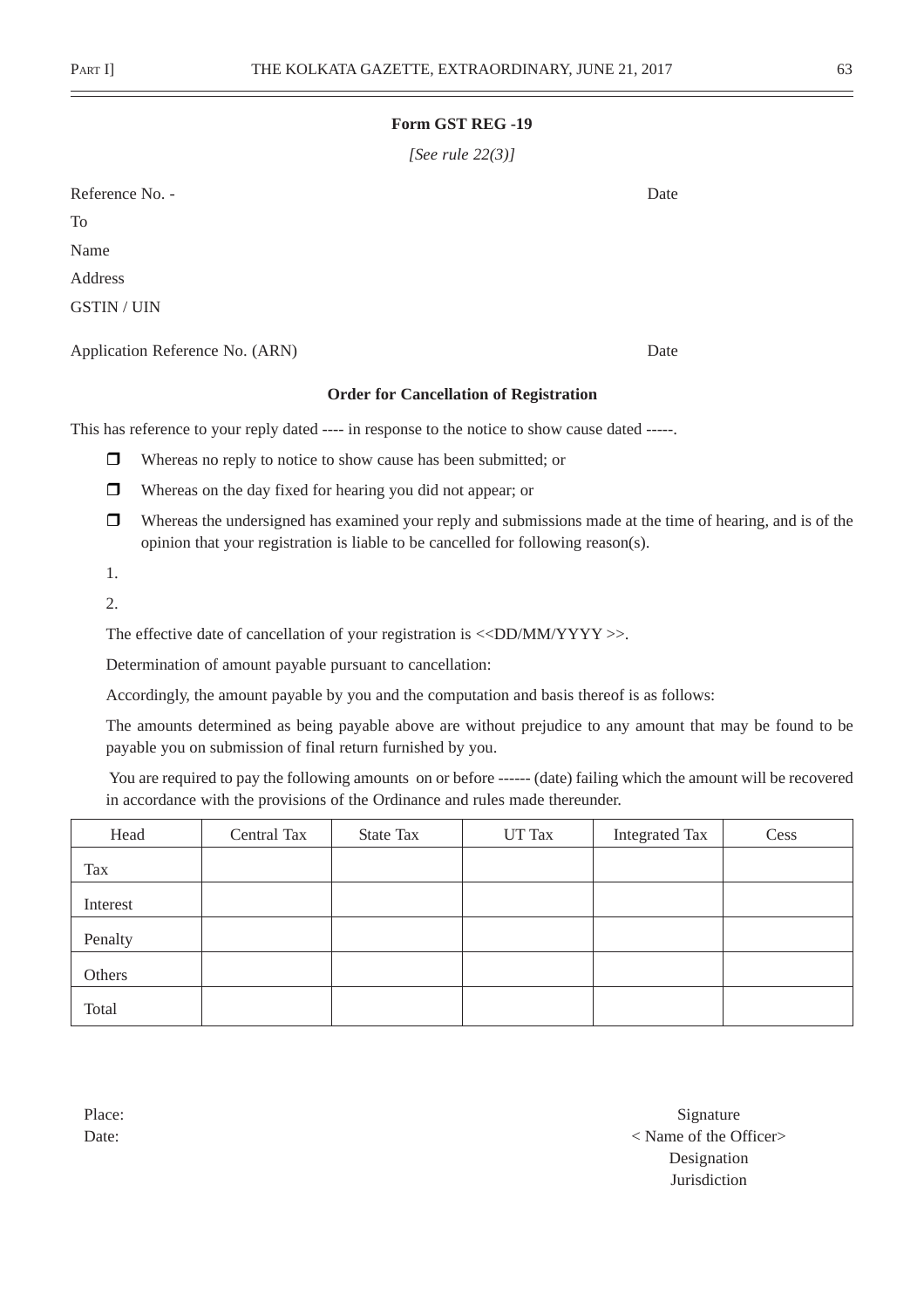*[See rule 22(4)]*

Reference No. - Date

To

Name

Address

GSTIN / UIN

Show Cause Notice No. Date

## **Order for dropping the proceedings for cancellation of registration**

This has reference to your reply dated ----- in response to the notice to show cause notice dated DD/MM/YYYY. Upon consideration of your reply and/or submissions made during hearing, the proceedings initiated for cancellation of registration stands vacated due to the following reasons:

 $<<$  text $>>$ 

Signature < Name of the Officer> Designation Jurisdiction

Place :

Date: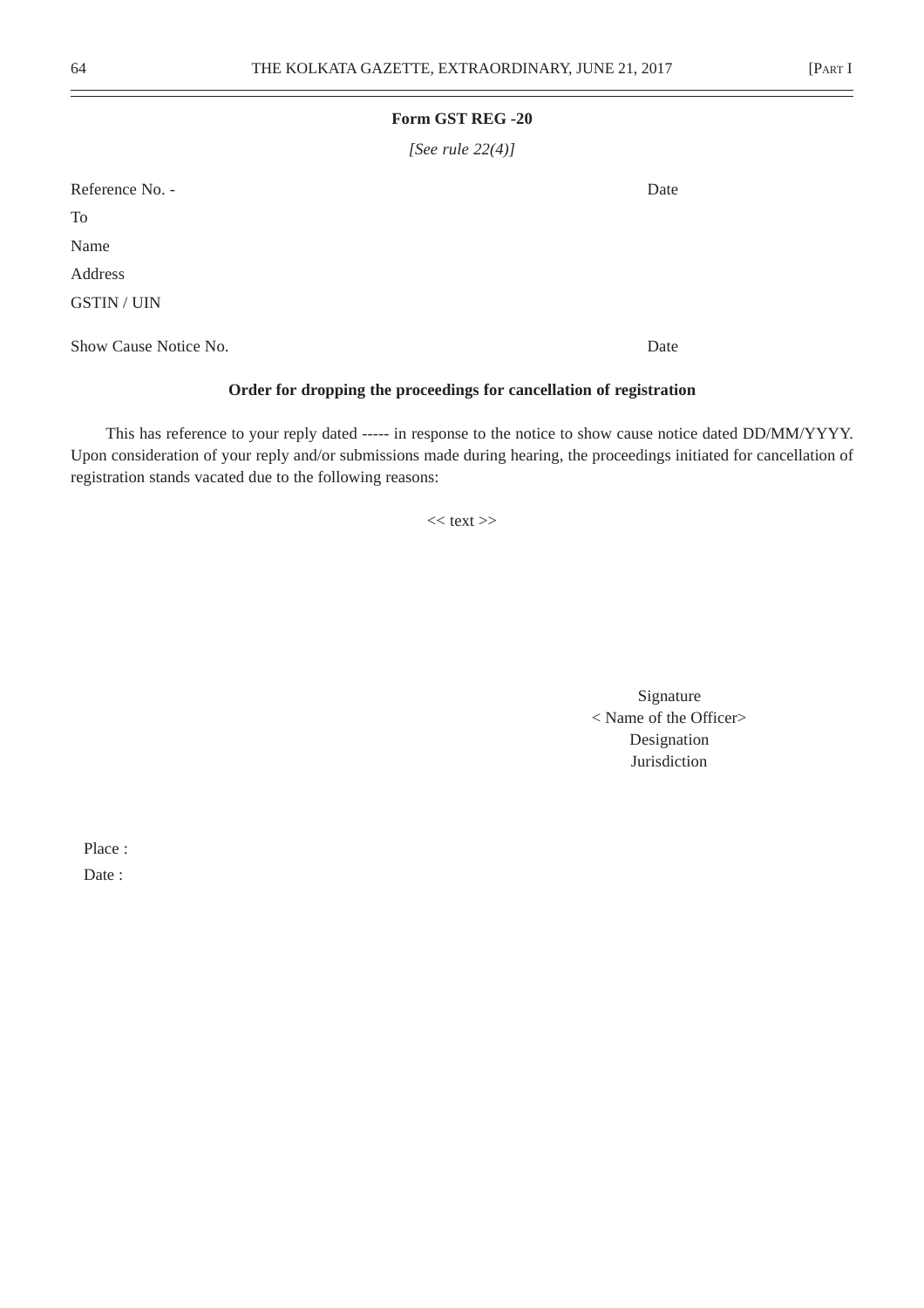*[See rule 23(1)]*

## **Application for Revocation of Cancellation of Registration**

| 1. | <b>GSTIN</b> (cancelled)                  |                                                                |                                                                                                                    |                                   |
|----|-------------------------------------------|----------------------------------------------------------------|--------------------------------------------------------------------------------------------------------------------|-----------------------------------|
| 2. | Legal Name                                |                                                                |                                                                                                                    |                                   |
| 3. | Trade Name, if any                        |                                                                |                                                                                                                    |                                   |
| 4. | Address                                   |                                                                |                                                                                                                    |                                   |
|    | (Principal place of business)             |                                                                |                                                                                                                    |                                   |
| 5. | Cancellation Order No.                    |                                                                | Date -                                                                                                             |                                   |
| 6. | Reason for cancellation                   |                                                                |                                                                                                                    |                                   |
| 7. | Details of last return filed              |                                                                |                                                                                                                    |                                   |
|    | Period of Return                          | Application<br>Reference<br>Number                             | Date of filing                                                                                                     | DD/MM/YYYY                        |
| 8  | Reasons for revocation of<br>cancellation |                                                                | Reasons in brief. (Detailed reasoning can be filed as an attachment)                                               |                                   |
| 9  | <b>Upload Documents</b>                   |                                                                |                                                                                                                    |                                   |
|    | 10. Verification                          |                                                                |                                                                                                                    |                                   |
|    |                                           | knowledge and belief and nothing has been concealed therefrom. | I hereby solemnly affirm and declare that the information given herein above is true and correct to the best of my |                                   |
|    |                                           |                                                                |                                                                                                                    | Signature of Authorised Signatory |
|    |                                           |                                                                |                                                                                                                    | <b>Full Name</b>                  |
|    |                                           |                                                                |                                                                                                                    | (first name, middle, surname)     |
|    |                                           |                                                                |                                                                                                                    | Designation/Status                |
|    | Place                                     |                                                                |                                                                                                                    |                                   |
|    | Date                                      |                                                                |                                                                                                                    |                                   |

### **Instructions for submission of application for revocation of cancellation of registration**

- A person, whose registration is cancelled by the proper officer on his own motion, may apply for revocation of cancellation of registration, within thirty days from the date of service of the order of cancellation of registration at the common portal No application for revocation shall be submitted if the registration has been cancelled for the failure to furnish returns unless such returns are furnished and any amount due as tax in terms of such returns has been paid along with any amount payable towards interest, penalty and late fee payable in respect of the said returns.
- Any change in the mobile number or the e-mail address of authorised signatory submitted as amended from time to time, shall be carried out only after online verification through the common portal in the manner provided
- □ Status of the application can be tracked on the common portal.
- □ No fee is payable for filing application for revocation of cancellation.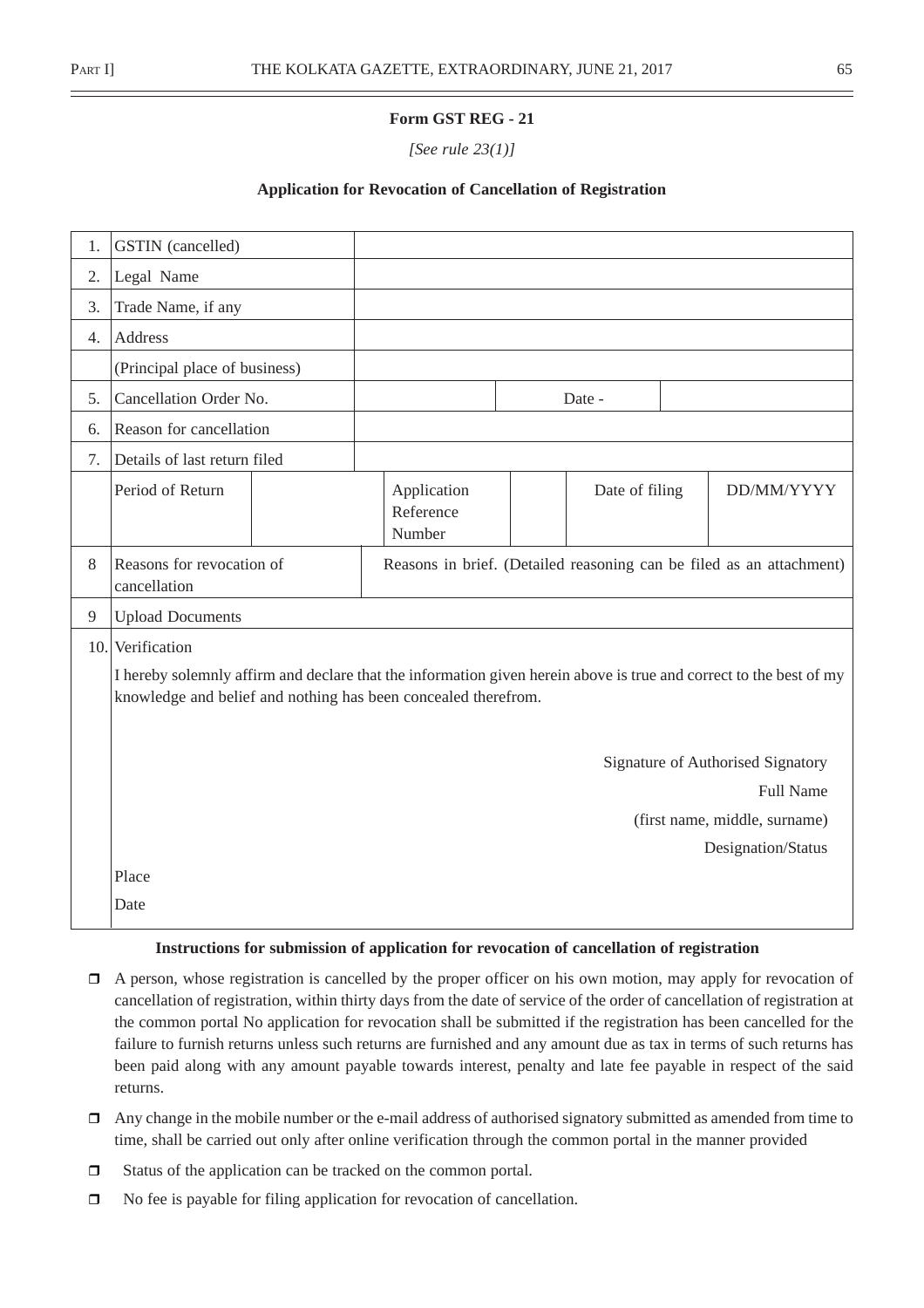*[See rule 23(2)]*

Reference No. - Date To

GSTIN / UIN (Name of Taxpayer) (Address)

Application Reference No. (ARN) Date

## **Order for revocation of cancellation of registration**

This has reference to your application dated DD/MM/YYYY for revocation of cancellation of registration. Your application has been examined and the same has been found to be in order. Accordingly, your registration is restored.

> Signature Name of Proper officer (Designation) Jurisdiction -

Date Place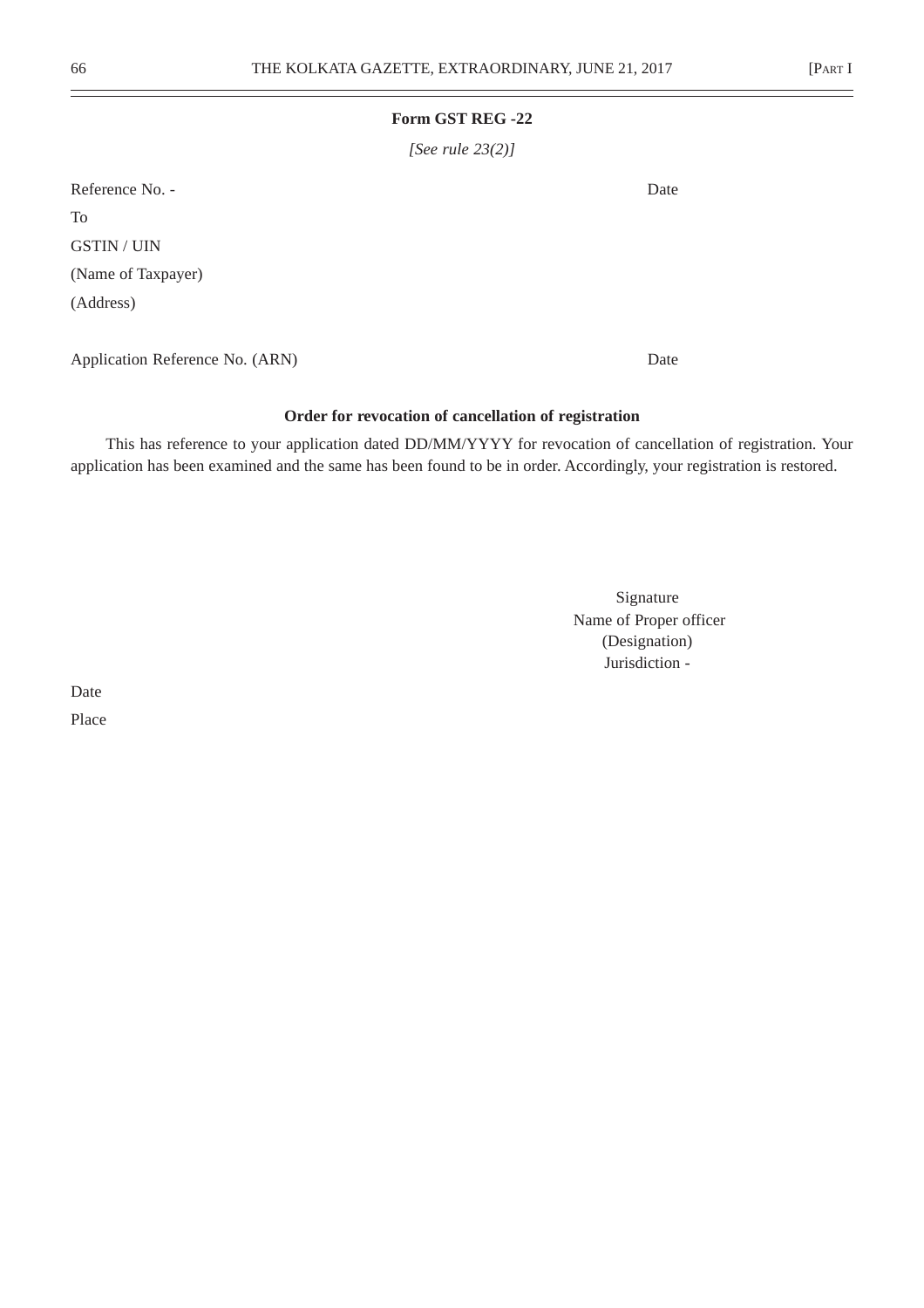*[See rule 23(3)]*

| Reference Number: | Date |
|-------------------|------|
|-------------------|------|

| To                                |       |
|-----------------------------------|-------|
| Name of the Applicant/Taxpayer    |       |
| Address of the Applicant/Taxpayer |       |
| <b>GSTIN</b>                      |       |
| Application Reference No. (ARN):  | Dated |

### **Show Cause Notice for rejection of application for revocation of cancellation of registration**

This has reference to your application dated DD/MM/YYYY regarding revocation of cancellation of registration. Your application has been examined and the same is liable to be rejected for the following reasons:

1.

2.

3.

…

- <sup>2</sup> You are hereby directed to furnish a reply to this notice within seven working days from the date of service of this notice.
- <sup>2</sup> You are hereby directed to appear before the undersigned on DD/MM/YYYY at HH/MM.

If you fail to furnish a reply within the stipulated day or you fail to appear for personal hearing on the appointed date and time, the case will be decided ex parte on the basis of available records and on merits

> Signature Name of the Proper Officer Designation Jurisdiction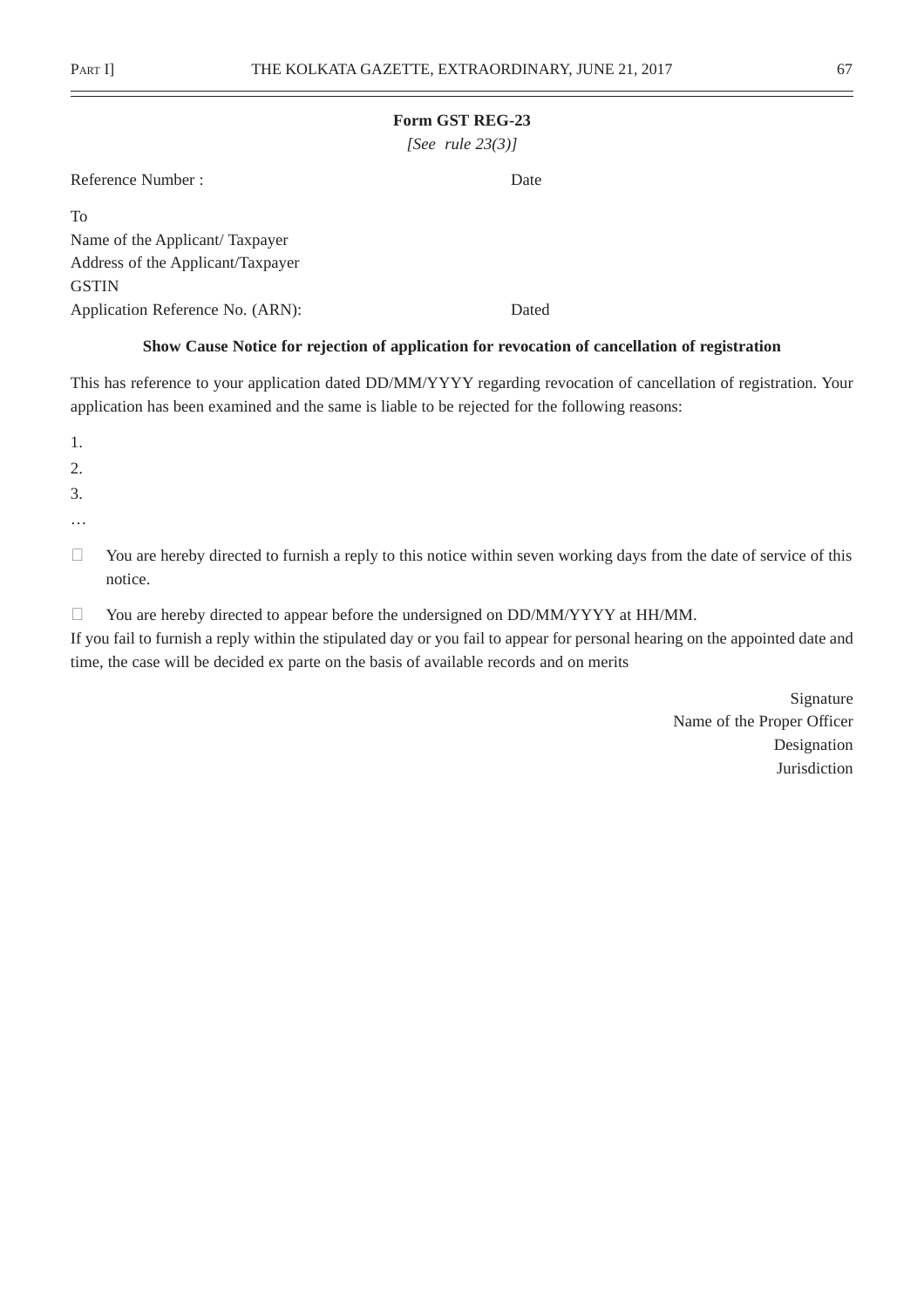*[See rule 23(3)]*

# **Reply to the notice for rejection of application for revocation of cancellation of registration**

| 1. | Reference No. of Notice                                                                                                                                                                                                               | Date |                    |  |  |  |  |
|----|---------------------------------------------------------------------------------------------------------------------------------------------------------------------------------------------------------------------------------------|------|--------------------|--|--|--|--|
| 2. | Application Reference No. (ARN)                                                                                                                                                                                                       | Date |                    |  |  |  |  |
| 3. | GSTIN, if applicable                                                                                                                                                                                                                  |      |                    |  |  |  |  |
| 4. | Information/reasons                                                                                                                                                                                                                   |      |                    |  |  |  |  |
| 5. | List of documents filed                                                                                                                                                                                                               |      |                    |  |  |  |  |
| 6. | Verification                                                                                                                                                                                                                          |      |                    |  |  |  |  |
|    | hereby solemnly affirm and declare that the information<br>given hereinabove is true and correct to the best of my/our knowledge and belief and nothing has been concealed<br>therefrom.<br>Signature of Authorised Signatory<br>Name |      |                    |  |  |  |  |
|    | Place                                                                                                                                                                                                                                 |      | Designation/Status |  |  |  |  |
|    | Date                                                                                                                                                                                                                                  |      |                    |  |  |  |  |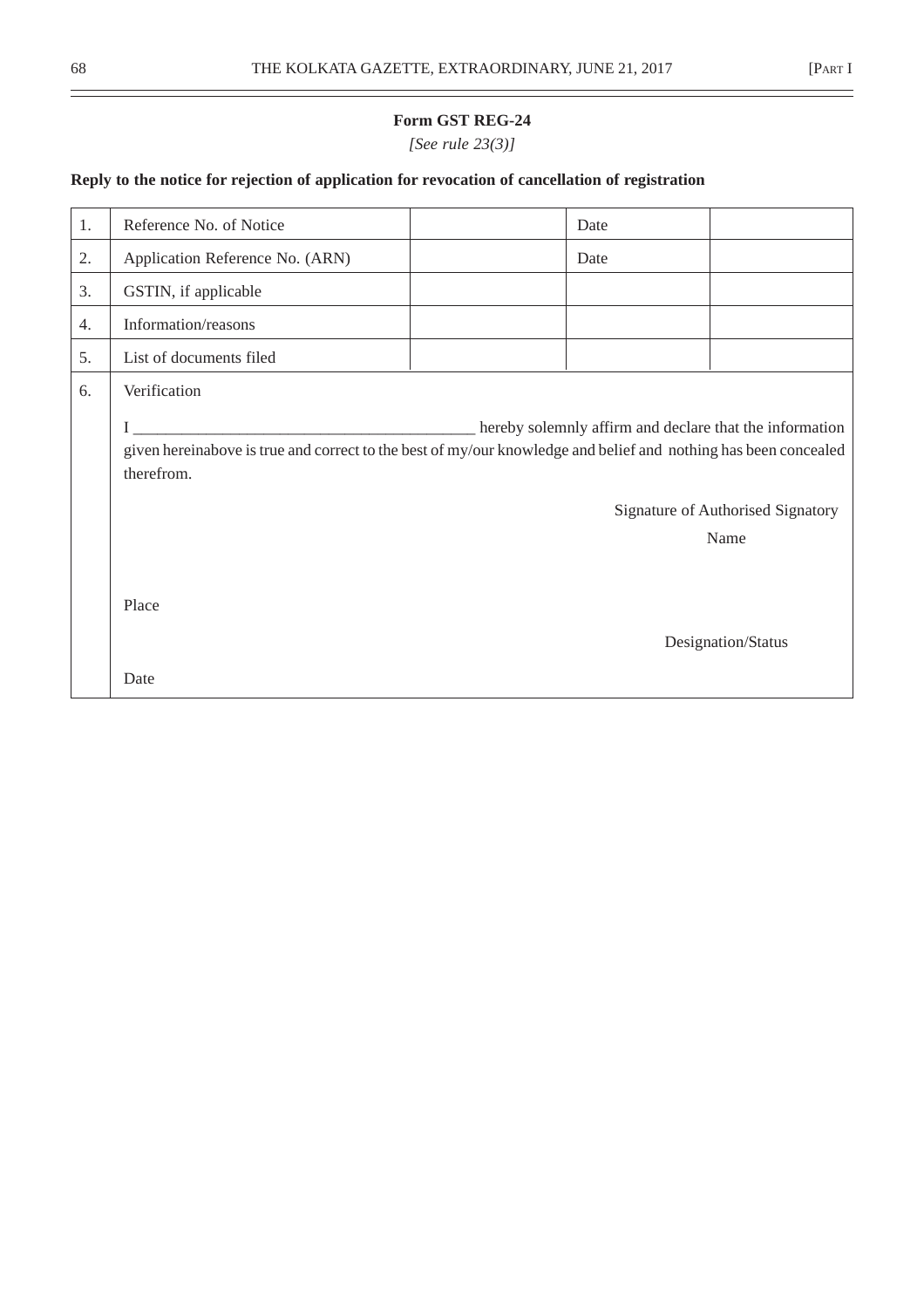$\overline{a}$ 



### **Form GST REG-25**

*[See rule 24(1)]*

# **Certificate of Provisional Registration**

| 1.   | Provisional ID                                 |                            |               |
|------|------------------------------------------------|----------------------------|---------------|
| 2.   | Permanent Account<br>Number                    |                            |               |
| 3.   | Legal Name                                     |                            |               |
| 4.   | <b>Trade Name</b>                              |                            |               |
| 5.   | Registration Details under Existing Law        |                            |               |
|      | Act                                            | <b>Registration Number</b> |               |
| (a)  |                                                |                            |               |
| (b)  |                                                |                            |               |
| (c)  |                                                |                            |               |
| Date | <date certificate="" creation="" of=""></date> | Place                      | $<$ State $>$ |

This is a Certificate of Provisional Registration issued under the provisions of the Ordinance.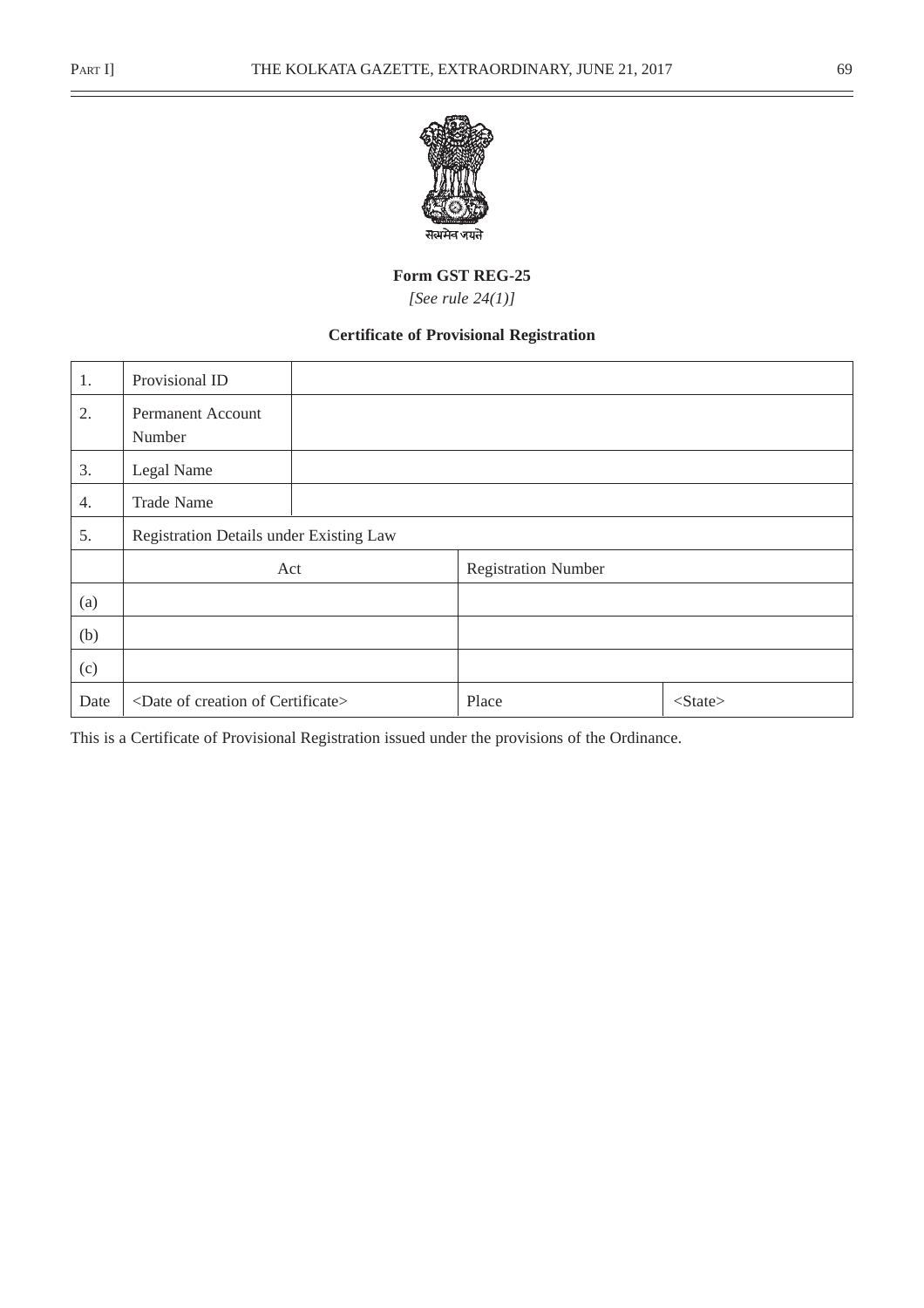*[See rule 24(2)]*

# **Application for Enrolment of Existing Taxpayer**

| <b>Taxpayer Details</b>                            |                                |
|----------------------------------------------------|--------------------------------|
| 1. Provisional ID                                  |                                |
| 2. Legal Name (As per Permanent<br>Account Number) |                                |
| 3. Legal Name (As per State/Center)                |                                |
| 4. Trade Name, if any                              |                                |
| 5. Permanent Account Number of<br>the Business     |                                |
| 6. Constitution                                    |                                |
| 7. State                                           |                                |
| 7A. Sector, Circle, Ward, etc.<br>as applicable    |                                |
| 7B. Center Jurisdiction                            |                                |
| 8. Reason of liability to obtain<br>Registration   | Registration under earlier law |

# 9. Existing Registrations

| Sr.<br>No.     | Type of Registration                                                                                                         | <b>Registration Number</b> | Date of Registration |
|----------------|------------------------------------------------------------------------------------------------------------------------------|----------------------------|----------------------|
| 1              | <b>TIN Under Value Added Tax</b>                                                                                             |                            |                      |
| 2              | Central Sales Tax Registration Number                                                                                        |                            |                      |
| 3              | <b>Entry Tax Registration Number</b>                                                                                         |                            |                      |
| $\overline{4}$ | <b>Entertainment Tax Registration Number</b>                                                                                 |                            |                      |
| 5              | Hotel And Luxury Tax Registration Number                                                                                     |                            |                      |
| 6              | Central Excise Registration Number                                                                                           |                            |                      |
| 7              | Service Tax Registration Number                                                                                              |                            |                      |
| 8              | Corporate Identify Number/Foreign Company<br>Registration                                                                    |                            |                      |
| 9              | Limited Liability Partnership Identification<br>Number/Foreign Limited Liability Partnership<br><b>Identification Number</b> |                            |                      |
| 10             | Import/Exporter Code Number                                                                                                  |                            |                      |
| 11             | Registration Under Duty Of Excise On Medicinal<br>And Toiletry Act                                                           |                            |                      |
| 12             | Others (Please specify)                                                                                                      |                            |                      |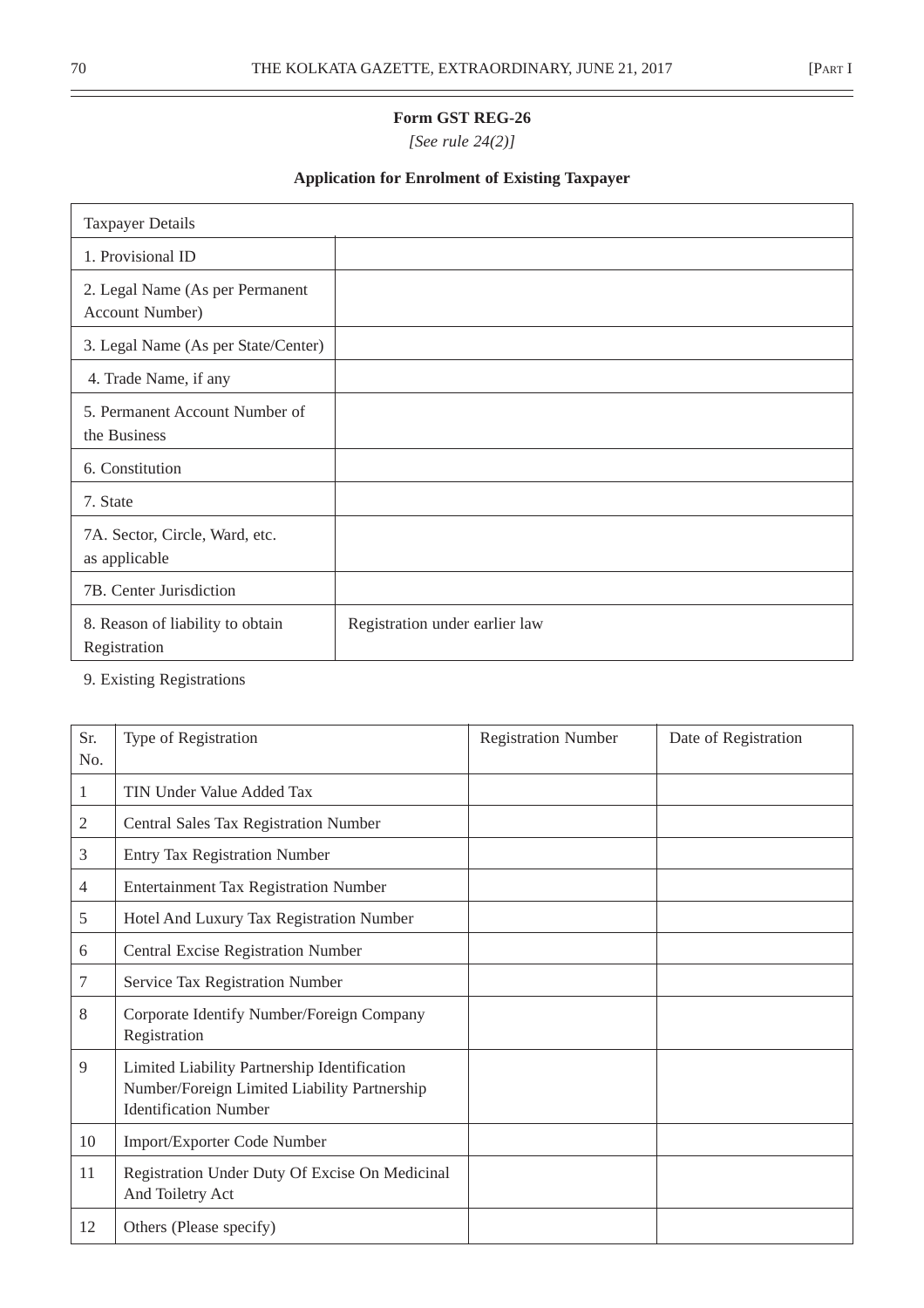$\equiv$ 

| 10. Details of Principal Place of Business              |         |                              |             |                 |                        |                                        |                         |                                   |                                   |    |
|---------------------------------------------------------|---------|------------------------------|-------------|-----------------|------------------------|----------------------------------------|-------------------------|-----------------------------------|-----------------------------------|----|
| Building No. /Flat No.                                  |         |                              |             |                 |                        | Floor No                               |                         |                                   |                                   |    |
| Name of the Premises/Building                           |         |                              |             |                 | Road/Street            |                                        |                         |                                   |                                   |    |
| Locality/Village                                        |         |                              |             |                 |                        | District                               |                         |                                   |                                   |    |
| <b>State</b>                                            |         |                              |             |                 |                        | PIN Code                               |                         |                                   |                                   |    |
| Latitude                                                |         |                              |             |                 |                        | Longitude                              |                         |                                   |                                   |    |
| <b>Contact Information</b>                              |         |                              |             |                 |                        |                                        |                         |                                   |                                   |    |
| <b>Office Email Address</b>                             |         |                              |             |                 |                        |                                        |                         | Office Telephone Number           |                                   |    |
| Mobile Number                                           |         |                              |             |                 |                        | Office Fax No                          |                         |                                   |                                   |    |
| 10A. Nature of Possession of Premises                   |         |                              |             |                 |                        | (Own; Leased; Rented; Consent; Shared) |                         |                                   |                                   |    |
| 10B. Nature of Business Activities being carried out    |         |                              |             |                 |                        |                                        |                         |                                   |                                   |    |
| Factory / Manufacturing O                               |         | <b>Wholesale Business</b>    |             | $\bigcirc$      | <b>Retail Business</b> | O                                      |                         | Warehouse/Depot                   |                                   | O  |
| <b>Bonded Warehouse</b>                                 | O       | <b>Service Provision</b>     |             | O               |                        | Office/Sale Office O                   |                         | <b>Leasing Business</b>           |                                   | O) |
| Service Recipient                                       | O       | <b>EOU/ STP/ EHTP</b>        |             | O               | <b>SEZ</b>             | O                                      |                         |                                   | Input Service Distributor (ISD) O |    |
| <b>Works Contract</b><br>O                              |         | Others (Specify)             |             | O               |                        |                                        |                         |                                   |                                   |    |
| 11. Details of Additional Places of Business            |         |                              |             |                 |                        |                                        |                         |                                   |                                   |    |
| Building No/Flat No                                     |         |                              | Floor No    |                 |                        |                                        |                         |                                   |                                   |    |
| Name of the Premises/Building                           |         |                              | Road/Street |                 |                        |                                        |                         |                                   |                                   |    |
| Locality/Village                                        |         |                              |             |                 | District               |                                        |                         |                                   |                                   |    |
| <b>State</b>                                            |         |                              | PIN Code    |                 |                        |                                        |                         |                                   |                                   |    |
| Latitude (Optional)                                     |         |                              |             |                 | Longitude(Optional)    |                                        |                         |                                   |                                   |    |
| <b>Contact Information</b>                              |         |                              |             |                 |                        |                                        |                         |                                   |                                   |    |
| <b>Office Email Address</b>                             |         |                              |             |                 |                        |                                        | Office Telephone Number |                                   |                                   |    |
| Mobile Number                                           |         |                              |             |                 |                        | Office Fax No                          |                         |                                   |                                   |    |
| 11A.Nature of Possession of Premises                    |         |                              |             |                 |                        | (Own; Leased; Rented; Consent; Shared) |                         |                                   |                                   |    |
| 11B.Nature of Business Activities being carried out     |         |                              |             |                 |                        |                                        |                         |                                   |                                   |    |
| Factory / Manufacturing O                               |         | Wholesale Business $\bigcap$ |             |                 | <b>Retail Business</b> | O                                      |                         | Warehouse/Depot                   |                                   | O  |
| <b>Bonded Warehouse</b>                                 | $\circ$ | Service Provision            |             | $\left(\right)$ |                        | Office/Sale Office O                   |                         | <b>Leasing Business</b>           |                                   | O  |
| Service Recipient                                       | O       | <b>EOU/ STP/ EHTP</b>        |             | O               | <b>SEZ</b>             | O                                      |                         | Input Service Distributor (ISD) O |                                   |    |
| <b>Works Contract</b>                                   | O       | Others (Specify)             |             | O               |                        |                                        |                         |                                   |                                   |    |
| Add More --------                                       |         |                              |             |                 |                        |                                        |                         |                                   |                                   |    |
| 12. Details of Goods/ Services supplied by the Business |         |                              |             |                 |                        |                                        |                         |                                   |                                   |    |
| Sr. No.<br>Description of Goods                         |         |                              |             |                 |                        |                                        |                         | <b>HSN</b> Code                   |                                   |    |
|                                                         |         |                              |             |                 |                        |                                        |                         |                                   |                                   |    |
|                                                         |         |                              |             |                 |                        |                                        |                         |                                   |                                   |    |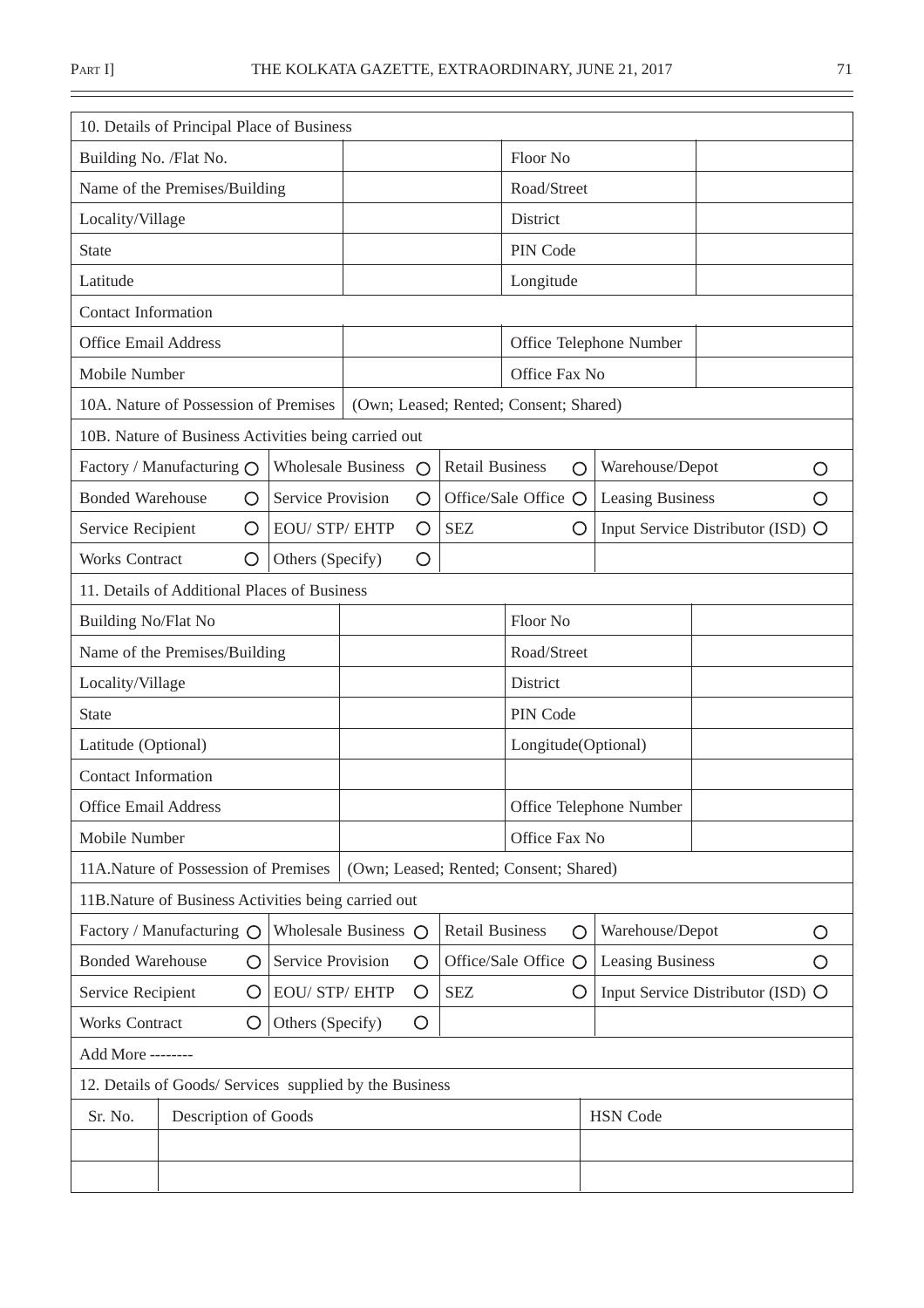| Sr. No.                                             | Description of Services                          |                                                                                                             |                                     |                       | <b>HSN</b> Code |                       |  |
|-----------------------------------------------------|--------------------------------------------------|-------------------------------------------------------------------------------------------------------------|-------------------------------------|-----------------------|-----------------|-----------------------|--|
|                                                     |                                                  |                                                                                                             |                                     |                       |                 |                       |  |
|                                                     |                                                  |                                                                                                             |                                     |                       |                 |                       |  |
|                                                     |                                                  | 13. Total Bank Accounts maintained by you for conducting Business                                           |                                     |                       |                 |                       |  |
| Sr. No.                                             | <b>Account Number</b>                            | Type of Account                                                                                             | <b>IFSC</b>                         | <b>Bank Name</b>      |                 | <b>Branch Address</b> |  |
|                                                     |                                                  |                                                                                                             |                                     |                       |                 |                       |  |
|                                                     |                                                  |                                                                                                             |                                     |                       |                 |                       |  |
|                                                     | Committee of Associations/Board of Trustees etc. | 14. Details of Proprietor/all Partners/Karta/Managing Directors and whole time Director/Members of Managing |                                     |                       |                 |                       |  |
| Name                                                |                                                  | <first name=""></first>                                                                                     | <middle name=""></middle>           | <last name=""></last> |                 | <photo></photo>       |  |
|                                                     | Name of Father/Husband                           | <first name=""></first>                                                                                     | <middle name=""></middle>           | <last name=""></last> |                 |                       |  |
| Date of<br><b>Birth</b>                             | DD/ MM/ YYYY                                     | Gender                                                                                                      | <male, female,="" other=""></male,> |                       |                 |                       |  |
| Mobile Number                                       |                                                  |                                                                                                             | <b>Email Address</b>                |                       |                 |                       |  |
| Telephone Number                                    |                                                  |                                                                                                             |                                     |                       |                 |                       |  |
| <b>Identity Information</b>                         |                                                  |                                                                                                             |                                     |                       |                 |                       |  |
| Designation                                         |                                                  | <b>Director Identification Number</b>                                                                       |                                     |                       |                 |                       |  |
| Permanent<br>Account<br>Number                      |                                                  | Aadhaar Number                                                                                              |                                     |                       |                 |                       |  |
|                                                     | Are you a citizen of India?                      | $<$ Yes/No>                                                                                                 | Passport Number                     |                       |                 |                       |  |
| <b>Residential Address</b>                          |                                                  |                                                                                                             |                                     |                       |                 |                       |  |
| Building No/Flat No                                 |                                                  |                                                                                                             | Floor No                            |                       |                 |                       |  |
|                                                     | Name of the Premises/Building                    |                                                                                                             | Road/Street                         |                       |                 |                       |  |
| Locality/Village                                    |                                                  |                                                                                                             | District                            |                       |                 |                       |  |
| <b>State</b>                                        |                                                  |                                                                                                             | PIN Code                            |                       |                 |                       |  |
|                                                     | 15. Details of Primary Authorised Signatory      |                                                                                                             |                                     |                       |                 |                       |  |
| Name                                                |                                                  | <first name=""></first>                                                                                     | <middle name=""></middle>           | <last name=""></last> |                 | $<$ Photo $>$         |  |
|                                                     | Name of Father/Husband                           | <first name=""></first>                                                                                     | <middle name=""></middle>           | <last name=""></last> |                 |                       |  |
| Date of<br>DD / MM / YYYY<br>Gender<br><b>Birth</b> |                                                  | <male, female,="" other=""></male,>                                                                         |                                     |                       |                 |                       |  |
| Mobile Number                                       |                                                  |                                                                                                             | <b>Email Address</b>                |                       |                 |                       |  |
| Telephone Number                                    |                                                  |                                                                                                             |                                     |                       |                 |                       |  |
| <b>Identity Information</b>                         |                                                  |                                                                                                             |                                     |                       |                 |                       |  |
| Designation                                         |                                                  |                                                                                                             | Director Identification Number      |                       |                 |                       |  |
|                                                     | Permanent Account Number                         |                                                                                                             | Aadhaar Number                      |                       |                 |                       |  |
| Are you a citizen of India?                         |                                                  | $<$ Yes/No>                                                                                                 | Passport Number                     |                       |                 |                       |  |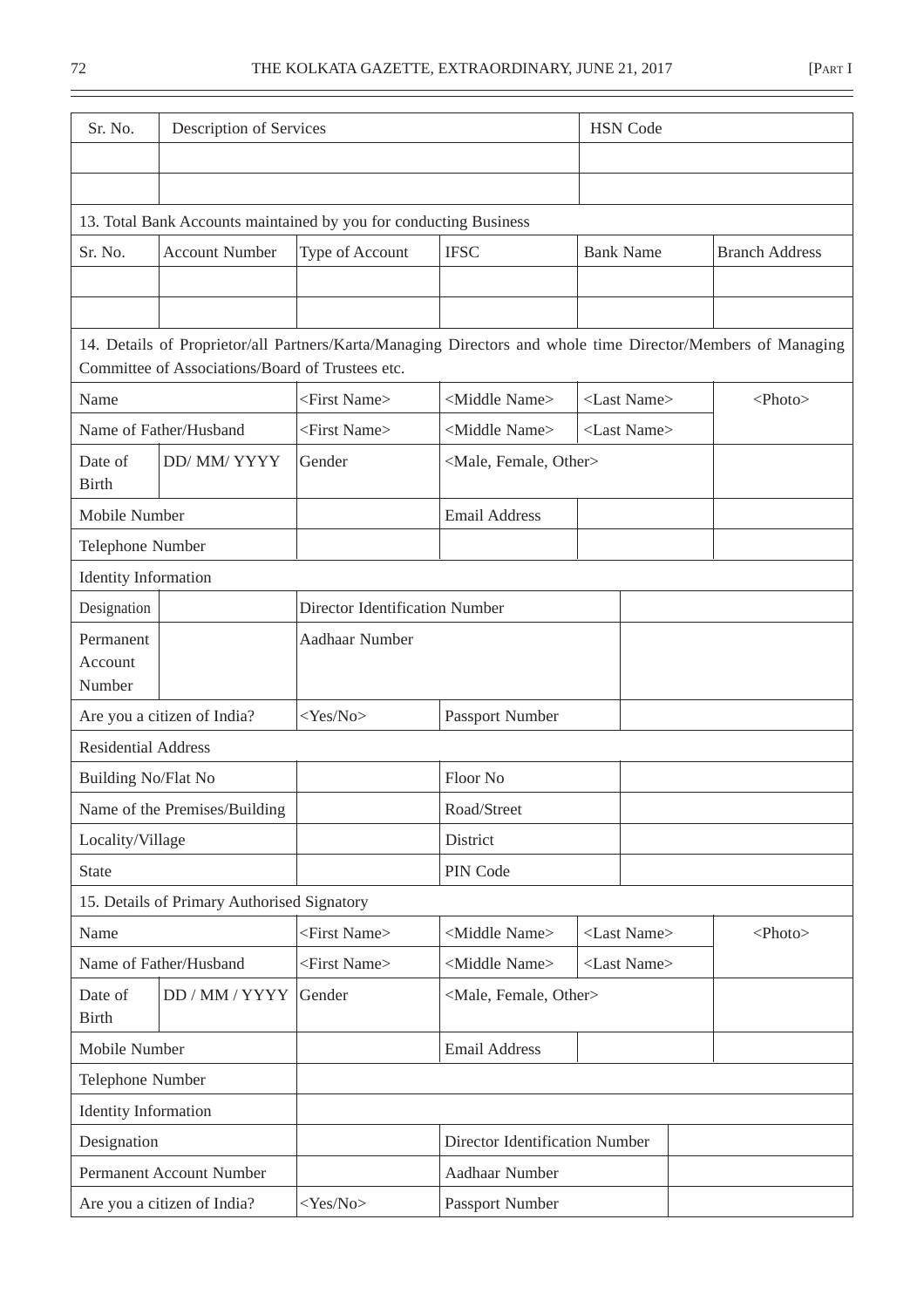| <b>Residential Address</b>    |                 |
|-------------------------------|-----------------|
| Building No/Flat No           | 'Floor No       |
| Name of the Premises/Building | Road/Street     |
| Locality/Village              | <b>District</b> |
| <b>State</b>                  | PIN Code        |
|                               |                 |

Add More ---

List of Documents Uploaded

*A customized list of documents required to be uploaded as per the field values in the form should be auto-populated with provision to upload relevant document against each entry in the list. (Refer instruction)*

### 16. Aadhaar Verification

I on behalf of the holders of Aadhaar numbers provided in the form, give consent to "Goods and Services Tax Network" to obtain details from UIDAI for the purpose of authentication. "Goods and Services Tax Network" has informed me that identity information would only be used for validating identity of the Aadhaar holder and will be shared with Central Identities Data Repository only for the purpose of authentication.

### 17. Declaration

I, hereby solemnly affirm and declare that the information given herein above is true and correct to the best of my knowledge and belief and nothing has been concealed therefrom.

Digital Signature/E-Sign

| Name of the Authorised<br>Signatory    | Place |  |
|----------------------------------------|-------|--|
| Designation of Authorised<br>Signatory | Date  |  |

### **Instructions for filing of Application for enrolment**

- 1. Every person, other than a person deducting tax at source or an Input Service Distributor, registered under an existing law and having a Permanent Account Number issued under the Income-tax Act, 1961 (Act 43 of 1961) shall enroll on the common portal by validating his e-mail address and mobile number.
- 2. Upon enrolment under clause (a), the said person shall be granted registration on a provisional basis and a certificate of registration in FORM GST REG-25, incorporating the Goods and Services Tax Identification Number therein, shall be made available to him on the common portal:
- 3. Authorisation Form:-

For each Authorised Signatory mentioned in the application form, Authorisation or copy of Resolution of the Managing Committee or Board of Directors to be filed in the following format:

Declaration for Authorised Signatory (Separate for each signatory)

 $I - -$ 

(Details of Proprietor/all Partners/Karta/Managing Directors and whole time Director/Members of Managing Committee of Associations/Board of Trustees etc)

1. << Name of the Proprietor/all Partners/Karta/Managing Directors and whole time Director/Members of Managing Committee of Associations/Board of Trustees etc>>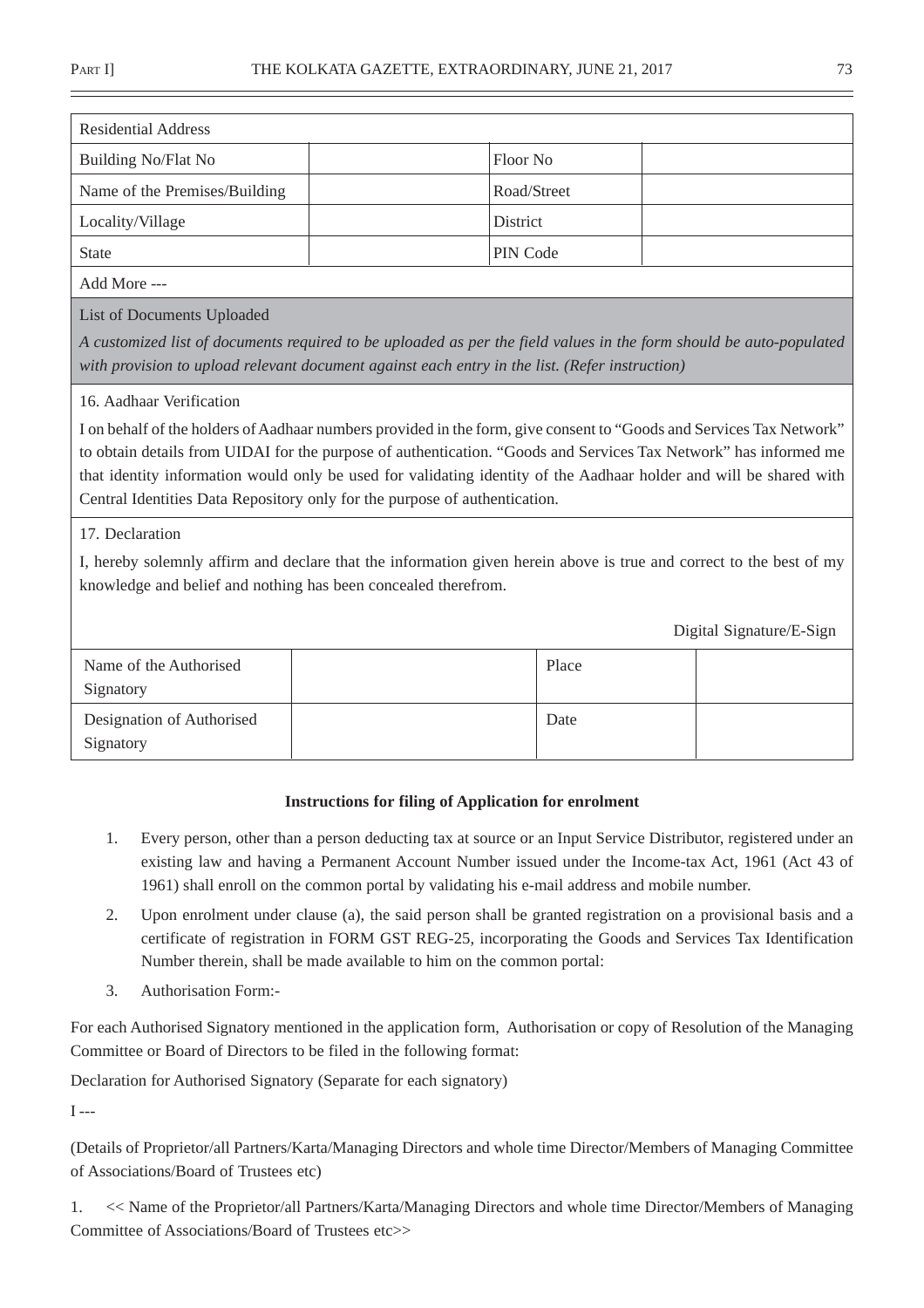# 2.

3.

hereby solemnly affirm and declare that  $\le$  name of the authorised signatory $\ge$  to act as an authorised signatory for the business << Goods and Services Tax Identification Number - Name of the Business>> for which application for registration is being filed/ is registered under the West Bengal Goods and Services Tax Ordinance, 2017.

All his actions in relation to this business will be binding on me/ us.

Signatures of the persons who are Proprietor/all Partners/Karta/Managing Directors and whole time Director/Members of Managing Committee of Associations/Board of Trustees etc.

| S. No. | <b>Full Name</b> | Designation/Status | Signature |
|--------|------------------|--------------------|-----------|
|        |                  |                    |           |

1.

2.

Acceptance as an authorised signatory

I <<(Name of the authorised signatory>> hereby solemnly accord my acceptance to act as authorised signatory for the above referred business and all my acts shall be binding on the business.

Signature of Authorised Signatory

Designation/Status

Date

Place

## **Instructions for filing online form**

- Enter your Provisional ID and password as provided by the State/Commercial Tax/Central Excise/Service Tax Department for log in on the GST Portal.
- Correct Email address and Mobile number of the Primary Authorised Signatory are to be provided. The Email address and Mobile Number would be filled as contact information of the Primary Authorised Signatory.
- E mail and Mobile number to be verified by separate One Time Passwords. Taxpayer shall change his user id and password after first login.
- Taxpayer shall require to fill the information required in the application form related details of Proprietor/all Partners/Karta/Managing Directors and whole time Director/Members of Managing Committee of Associations/ Board of Trustees, Principal Place of Business and details in respect of Authorised signatories.
- Information related to additional place of business, Bank account, commodity in respect of goods and services dealt in (top five) are also required to be filled.
- Applicant need to upload scanned copy of the declaration signed by the Proprietor/all Partners/Karta/Managing Directors and whole time Director/Members of Managing Committee of Associations/Board of Trustees etc. in case he/she declares a person as Authorised Signatory as per Annexure specified. Documents required to be uploaded as evidence are as follows:-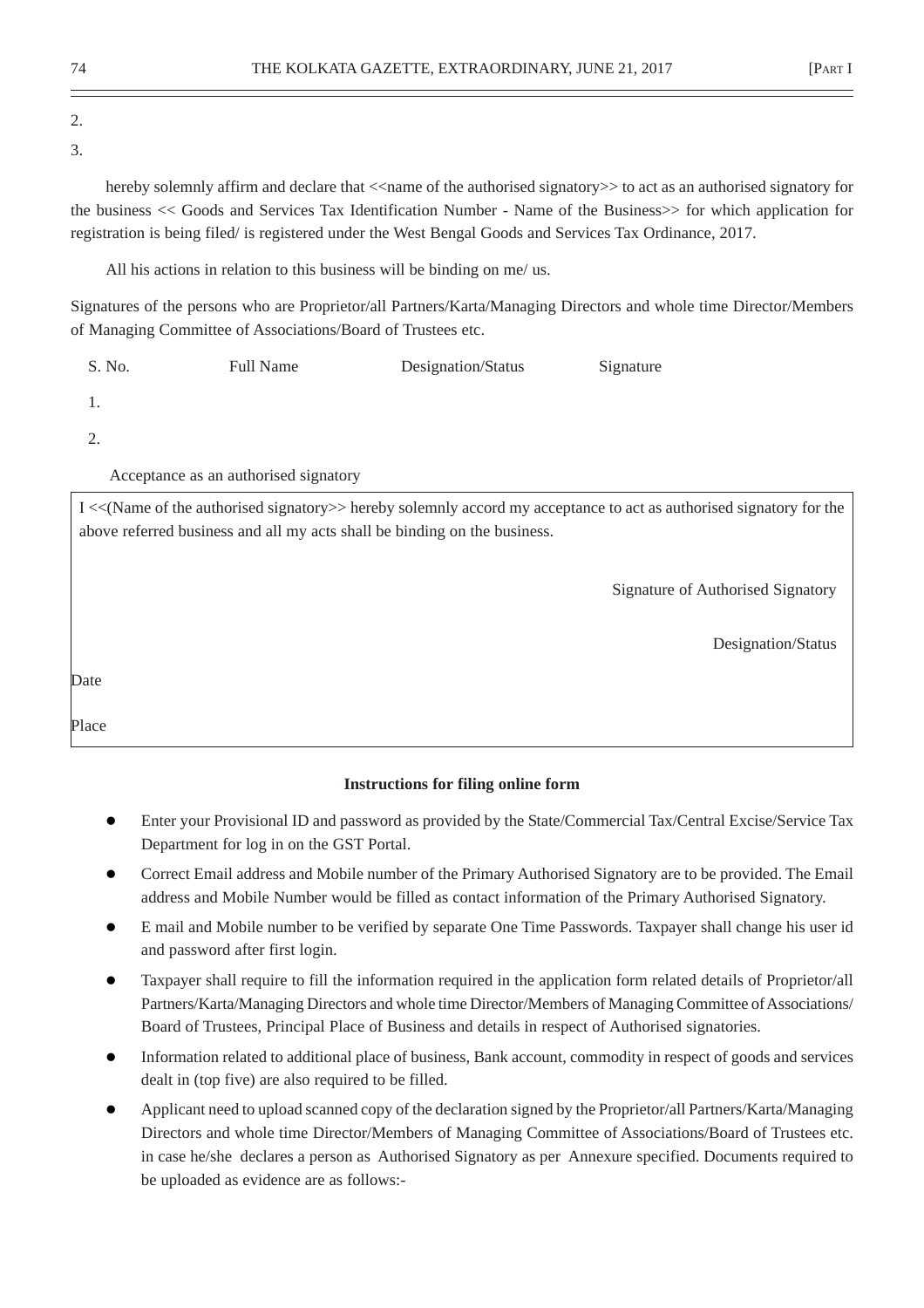$\overline{\phantom{0}}$ 

| 1. | Photographs wherever specified in the Application Form (maximum 10)                                                                                                                                                                                                               |  |
|----|-----------------------------------------------------------------------------------------------------------------------------------------------------------------------------------------------------------------------------------------------------------------------------------|--|
|    | Proprietary Concern - Proprietor                                                                                                                                                                                                                                                  |  |
|    | Partnership Firm / Limited Liability Partnership - Managing/Authorised                                                                                                                                                                                                            |  |
|    | Partners (personal details of all partners is to be submitted but photos of only ten partners including that<br>of Managing Partner is to be submitted)                                                                                                                           |  |
|    | Hindu Undivided Family - Karta                                                                                                                                                                                                                                                    |  |
|    | Company – Managing Director or the Authorised Person                                                                                                                                                                                                                              |  |
|    | Trust - Managing Trustee                                                                                                                                                                                                                                                          |  |
|    | Association of Person or Body of Individual – Members of Managing Committee (personal details of all<br>members is to be submitted but photos of only ten members including that of Chairman is to be submitted)                                                                  |  |
|    | Local Body – Chief Executive Officer or his equivalent                                                                                                                                                                                                                            |  |
|    | Statutory Body - Chief Executive Officer or his equivalent                                                                                                                                                                                                                        |  |
|    | Others - Person in Charge                                                                                                                                                                                                                                                         |  |
| 2. | Constitution of business: Partnership Deed in case of Partnership Firm, Registration Certificate/Proof of<br>Constitution in case of Society, Trust, Club, Government Department, Association of Person or Body of<br>Individual, Local Authority, Statutory Body and Others etc. |  |
| 3. | Proof of Principal/Additional Place of Business:                                                                                                                                                                                                                                  |  |
|    | (a) For Own premises $-$                                                                                                                                                                                                                                                          |  |
|    | Any document in support of the ownership of the premises like Latest Property Tax Receipt or Municipal<br>Khata copy or copy of Electricity Bill.                                                                                                                                 |  |
|    | (b) For Rented or Leased premises -                                                                                                                                                                                                                                               |  |
|    | A copy of the valid Rent / Lease Agreement with any document in support of the ownership of the<br>premises of the Lessor like Latest Property Tax Receipt or Municipal Khata copy or copy of Electricity<br>Bill.                                                                |  |
|    | (c) For premises not covered in (a) and (b) above -                                                                                                                                                                                                                               |  |
|    | A copy of the Consent Letter with any document in support of the ownership of the premises of the<br>Consenter like Municipal Khata copy or Electricity Bill copy. For shared properties also, the same<br>documents may be uploaded.                                             |  |
| 4. | <b>Bank Account Related Proof:</b>                                                                                                                                                                                                                                                |  |
|    | Scanned copy of the first page of Bank passbook / one page of Bank Statement                                                                                                                                                                                                      |  |
|    | Opening page of the Bank Passbook held in the name of the Proprietor / Business Concern – containing<br>the Account No., Name of the Account Holder, MICR and IFSC and Branch details.                                                                                            |  |
| 5. | For each Authorised Signatory: Letter of Authorisation or copy of Resolution of the Managing Committee<br>or Board of Directors to that effect as specified.                                                                                                                      |  |
|    |                                                                                                                                                                                                                                                                                   |  |

 After submitting information electronic signature shall be required. Following person can electronically sign application for enrolment:-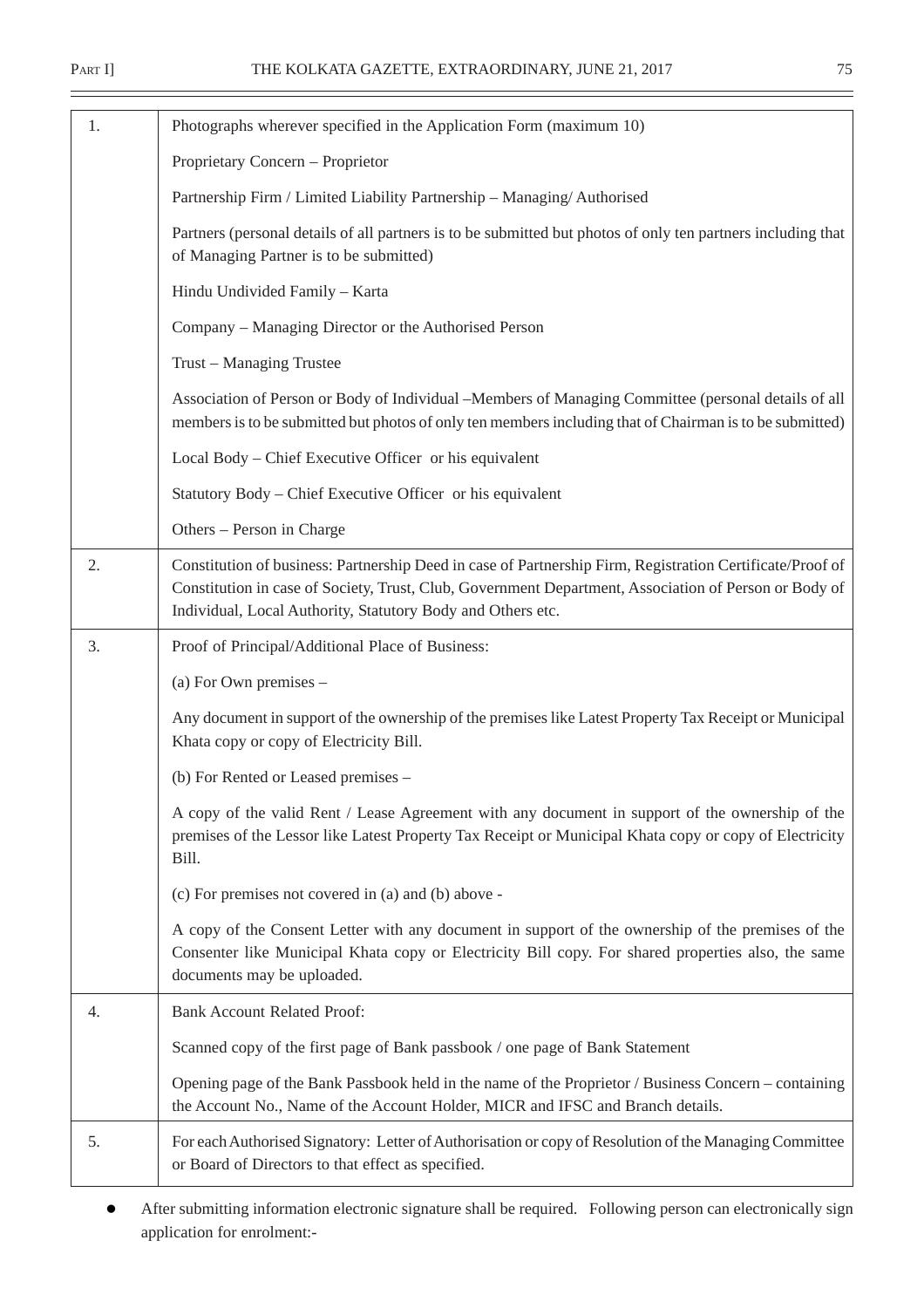| <b>Constitution of Business</b>       | Person who can digitally sign the application                                                         |
|---------------------------------------|-------------------------------------------------------------------------------------------------------|
| Proprietorship                        | Proprietor                                                                                            |
| Partnership                           | Managing / Authorised Partners                                                                        |
| Hindu Undivided Family                | Karta                                                                                                 |
| Private Limited Company               | Managing / Whole-time Directors and Managing Director/Whole<br>Time Director/ Chief Executive Officer |
| <b>Public Limited Company</b>         | Managing / Whole-time Directors and Managing Director/Whole<br>Time Director/ Chief Executive Officer |
| Society/ Club/ Trust/ AOP             | Members of Managing Committee                                                                         |
| <b>Government Department</b>          | Person In charge                                                                                      |
| <b>Public Sector Undertaking</b>      | Managing / Whole-time Director and Managing Director/Whole<br>Time Director/ Chief Executive Officer  |
| <b>Unlimited Company</b>              | Managing/ Whole-time Director and Managing Director/Whole<br>Time Director/ Chief Executive Officer   |
| Limilted Liability Partnership        | <b>Designated Partners</b>                                                                            |
| Local Authority                       | Chief Executive Officer or Equivalent                                                                 |
| <b>Statutory Body</b>                 | Chief Executive Officer or Equivalent                                                                 |
| Foreign Company                       | Authorised Person in India                                                                            |
| Foreign Limited Liability Partnership | Authorised Person in India                                                                            |
| <b>Others</b>                         | Person In charge                                                                                      |

Application is required to be mandatorily digitally signed as per following :-

| Sl. No | Type of Applicant                     | Digital Signature required                               |
|--------|---------------------------------------|----------------------------------------------------------|
| 1.     | Private Limited Company               | Digital Signature Certificate (DSC)<br>Class 2 and above |
|        | <b>Public Limited Company</b>         |                                                          |
|        | Public Sector Undertaking             |                                                          |
|        | <b>Unlimited Company</b>              |                                                          |
|        | Limited Liability Partnership         |                                                          |
|        | Foreign Company                       |                                                          |
|        | Foreign Limited Liability Partnership |                                                          |
|        | Other than above                      | Digital Signature Certificate class 2 and above          |
|        |                                       | e-Signature                                              |

*Note :- 1. Applicant shall require to register their DSC on common portal.*

*2. e-Signature facility will be available on the common portal for Aadhar holders.*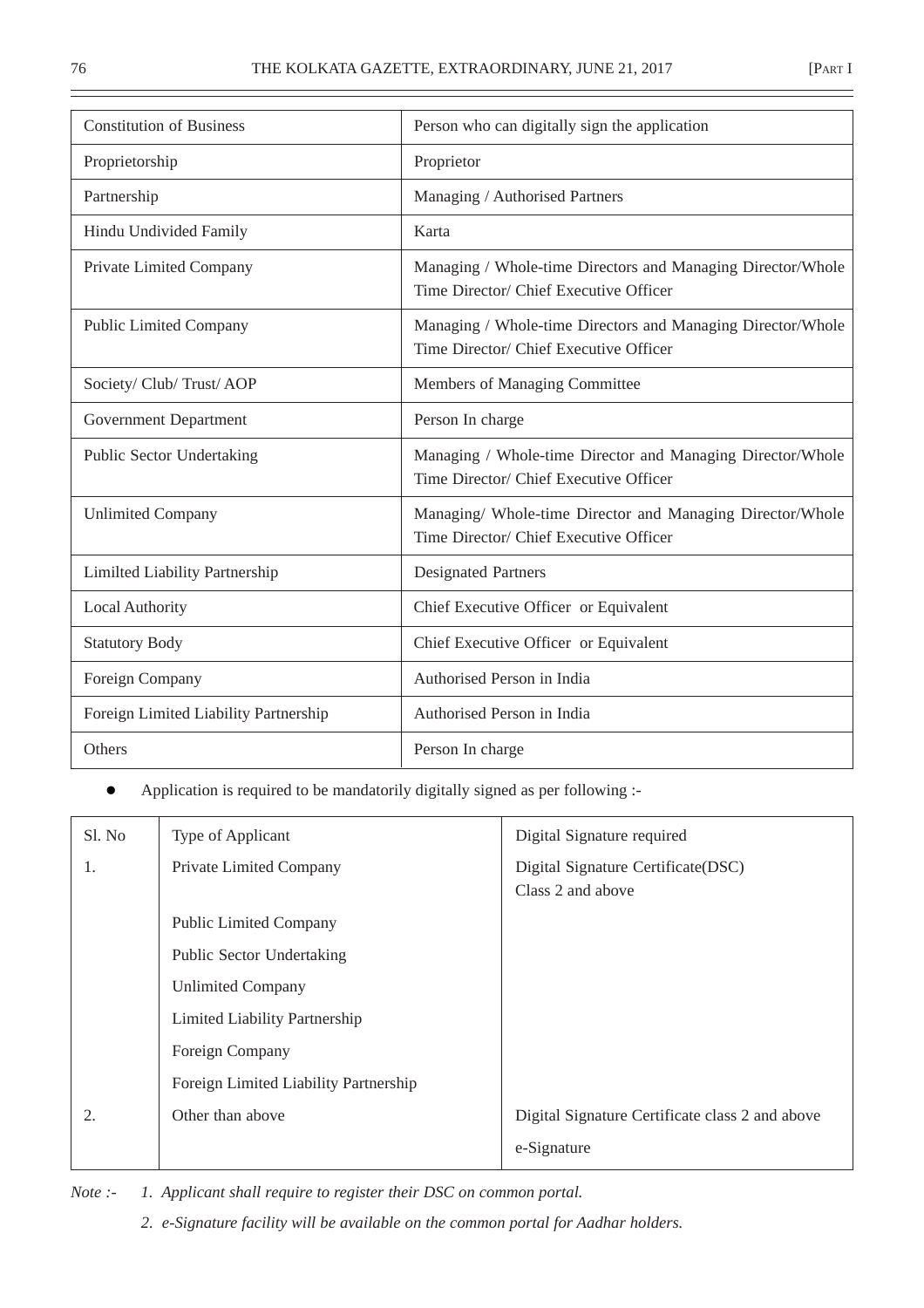$\overline{\phantom{0}}$ 

All information related to Permanent Account Number, Aadhaar, Director Identification Number, Challan Identification Number, Limited Liability Partnership Identification Number shall be online validated by the system and Acknowledgment Reference Number will be generated after successful validation of all the filled up information.

Status of the online filed Application can be tracked on the common portal.

- 1. Authorised signatory should not be minor.
- 2. No fee is applicable for filing application for enrolment.

### Acknowledgement

| Enrolment Application - Form GST- has been filed against Application Reference Number (ARN) <>. |  |                                                                                |
|-------------------------------------------------------------------------------------------------|--|--------------------------------------------------------------------------------|
| Form Number                                                                                     |  | $\langle$ ->                                                                   |
| Form Description                                                                                |  | <application enrolment="" existing="" for="" of="" taxpayers=""></application> |
| Date of Filing                                                                                  |  | <dd mm="" yyyy=""></dd>                                                        |
| Taxpayer Trade Name                                                                             |  | $\langle$ Trade Name $\rangle$                                                 |
| Taxpayer Legal Name                                                                             |  | <legal as="" by="" center="" name="" shared="" state=""></legal>               |
| Provisional ID Number                                                                           |  | $\le$ Provisional ID Number $>$                                                |
|                                                                                                 |  |                                                                                |

It is a system generated acknowledgement and does not require any signature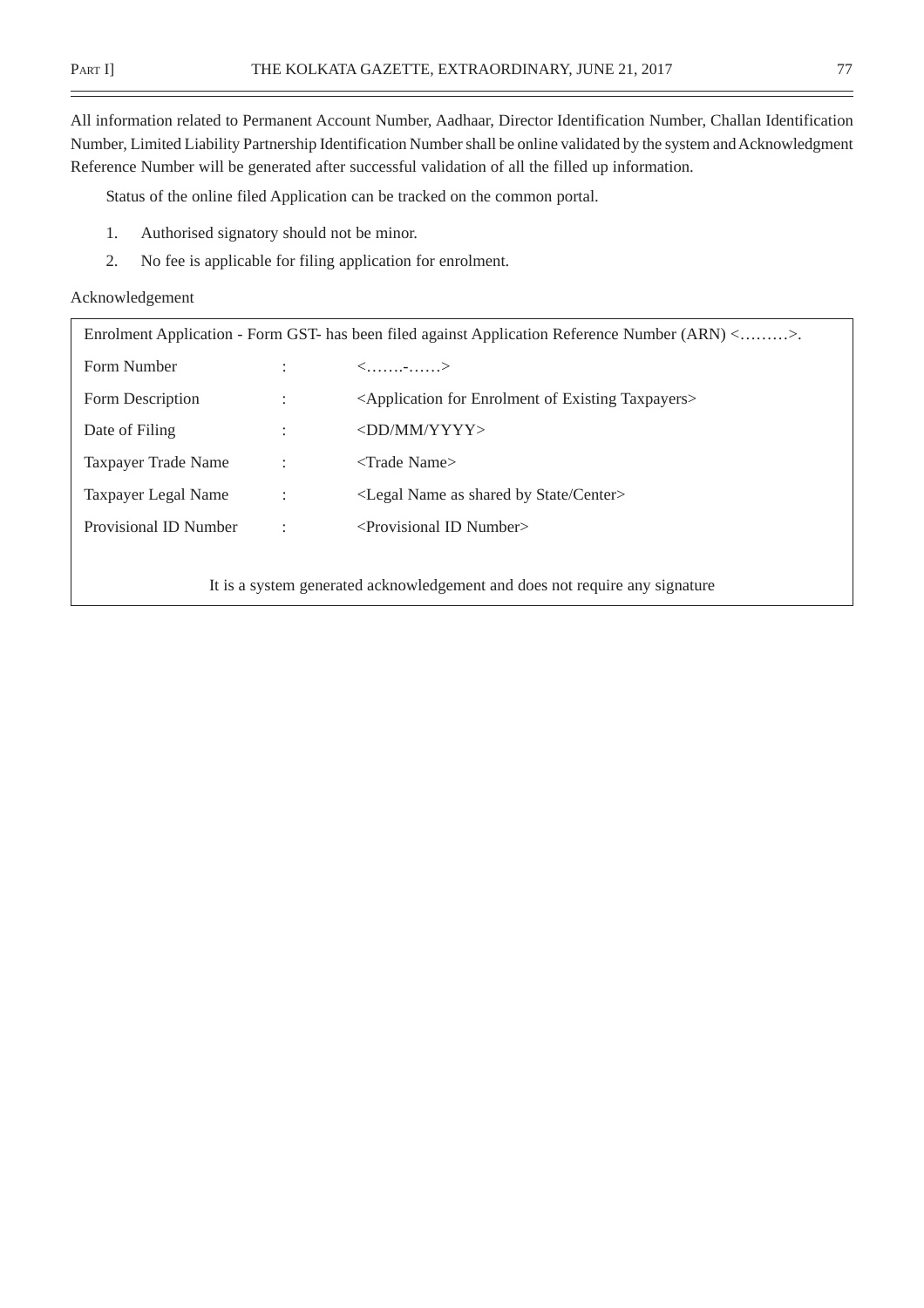*[See rule – 24(3)]*

Reference No.  $\langle$ Date-DD/MM/YYYY>>

To Provisional ID Name Address

Application Reference Number (ARN) < > Dated <DD/MM/YYYY>

### **Show Cause Notice for cancellation of provisional registration**

This has reference to your application dated ------. The application has been examined and the same has not been found to be satisfactory for the following reasons:-

1

2

…

You are hereby directed to show cause as to why the provisional registration granted to you shall not be cancelled.

Signature

Name of the Proper Officer Designation Jurisdiction

Date

Place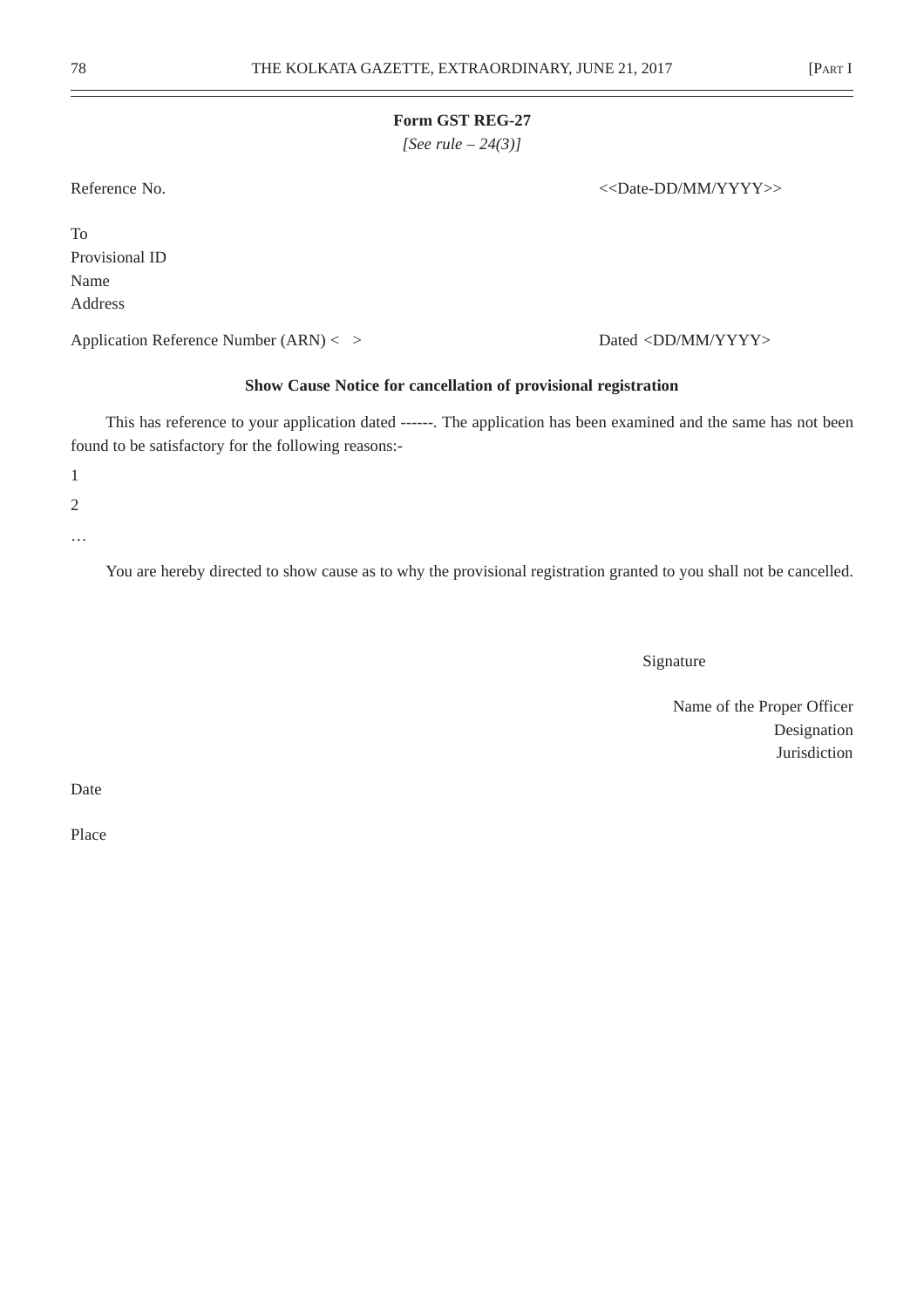*[See rule 24(3)]*

Reference No. -  $\langle \rangle$  and  $\langle \rangle$  and  $\langle \rangle$  and  $\langle \rangle$  and  $\langle \rangle$  and  $\langle \rangle$  and  $\langle \rangle$  and  $\langle \rangle$  and  $\langle \rangle$  and  $\langle \rangle$  and  $\langle \rangle$  and  $\langle \rangle$  and  $\langle \rangle$  and  $\langle \rangle$  and  $\langle \rangle$  and  $\langle \rangle$  and  $\langle \rangle$  and  $\langle \rangle$  and  $\langle \rangle$  a

To Name Address GSTIN / Provisional ID

Application Reference No. (ARN) Dated – DD/MM/YYYY

## **Order for cancellation of provisional registration**

This has reference to your reply dated ---- in response to the notice to show cause dated -----.

- <sup>2</sup> Whereas no reply to notice to show cause has been submitted; or
- <sup>2</sup> Whereas on the day fixed for hearing you did not appear; or

<sup>2</sup> Whereas the undersigned has examined your reply and submissions made at the time of hearing, and is of the opinion that your provisional registration is liable to be cancelled for following reason(s).

1.

2.

### **Determination of amount payable pursuant to cancellation of provisional registration:**

Accordingly, the amount payable by you and the computation and basis thereof is as follows:

You are required to pay the following amounts on or before ------ (date) failing which the amount will be recovered in accordance with the provisions of the Ordinance and rules made thereunder.

| Head     | Central Tax | <b>State Tax</b> | UT Tax | <b>Integrated Tax</b> | Cess |
|----------|-------------|------------------|--------|-----------------------|------|
| Tax      |             |                  |        |                       |      |
| Interest |             |                  |        |                       |      |
| Penalty  |             |                  |        |                       |      |
| Others   |             |                  |        |                       |      |
| Total    |             |                  |        |                       |      |

| Place: | Signature                     |
|--------|-------------------------------|
| Date:  | $\langle$ Name of the Officer |
|        | Designation                   |
|        | Jurisdiction                  |
|        |                               |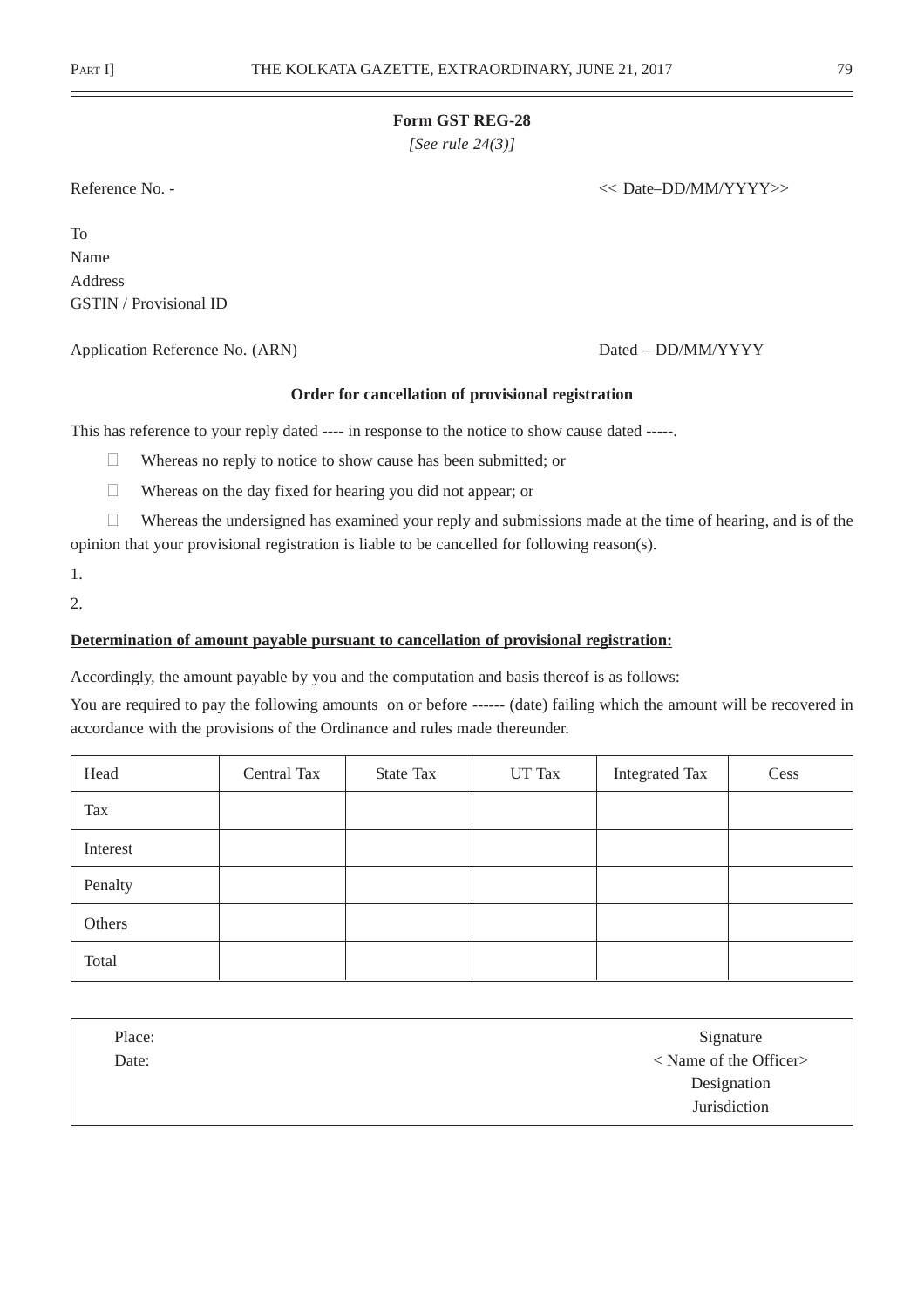*[See rule 24(4)]*

### **Application for cancellation of provisional registration**

### **Part A**

| (i) Provisional ID  |  |
|---------------------|--|
| (ii) Email ID       |  |
| (iii) Mobile Number |  |

**Part B**

| Legal Name (As per Permanent Account |  |
|--------------------------------------|--|
| Number)                              |  |

2. Address for correspondence

| Building No./ Flat No.                                | Floor No.                    |
|-------------------------------------------------------|------------------------------|
| Name of Premises/ Building                            | Road/Street                  |
| City/Town/<br>Village/Locality                        | <b>District</b>              |
| Block/Taluka                                          |                              |
| <b>State</b>                                          | <b>PIN</b>                   |
| 3. Reason for Cancellation                            |                              |
| 4. Have you issued any tax invoice during GST regime? | <b>YES</b><br>N <sub>O</sub> |

- 5. Declaration
- (i) I <Name of the Proprietor/Karta/Authorised Signatory>, being <Designation> of <Legal Name ()> do hereby declare that I am not liable to registration under the provisions of the Ordinance.
- 6. Verification

I < > hereby solemnly affirm and declare that the information given herein above is true and correct to the best of my knowledge and belief and nothing has been concealed.

| Aadhaar<br>Number | Permanent Account Number |  |
|-------------------|--------------------------|--|
|                   |                          |  |

#### Signature of Authorised Signatory

| <b>Full Name</b>     |            |
|----------------------|------------|
| Designation / Status |            |
| Place                |            |
| Date                 | DD/MM/YYYY |